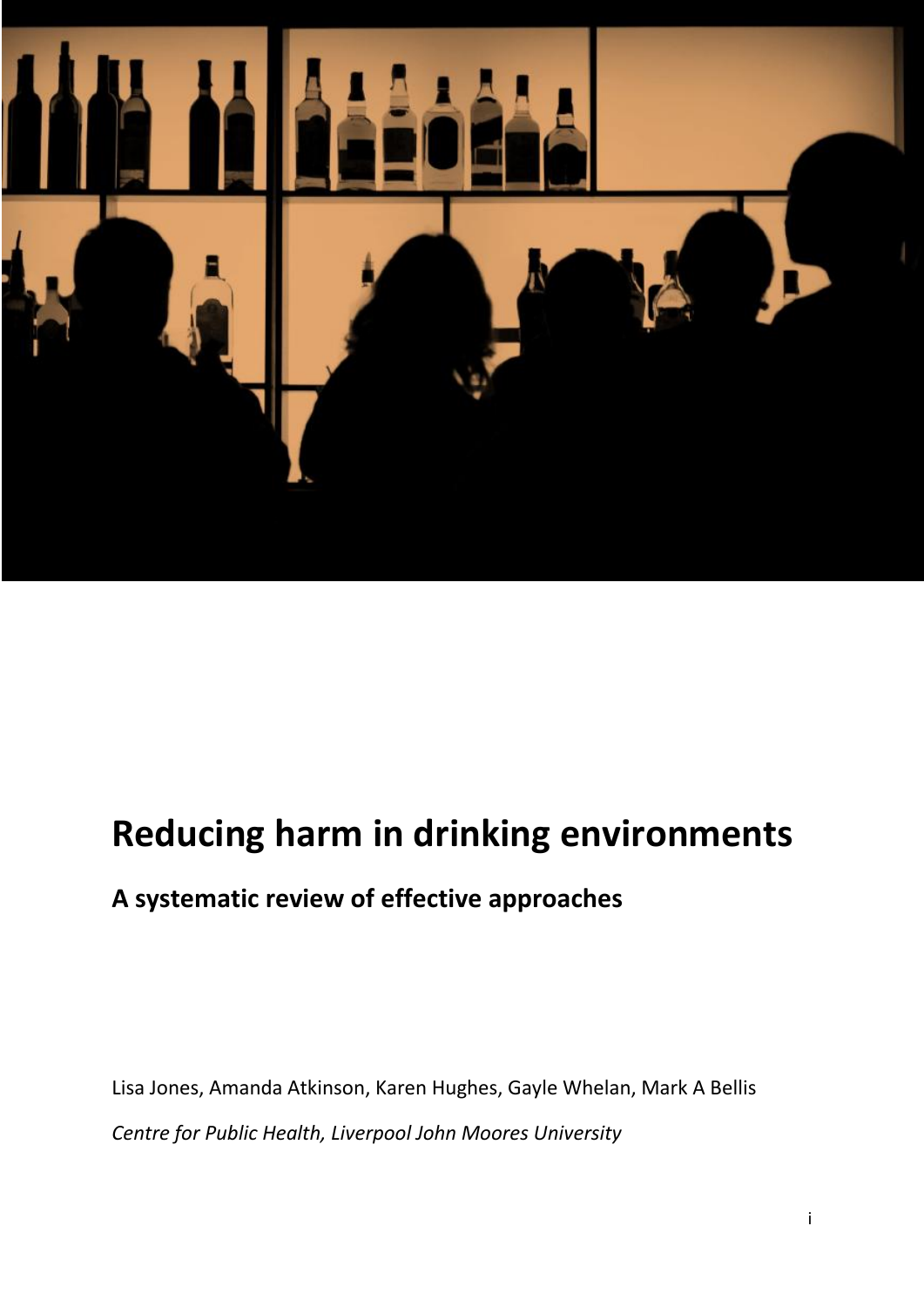### **Reducing harm in drinking environments**

### **Evidence and Practice in Europe**

Karen Hughes\*, Lindsay Furness, Lisa Jones and Mark A Bellis

Centre for Public Health

WHO Collaborating Centre for Violence Prevention

Liverpool John Moores University

5<sup>th</sup> Floor, Kingsway House

Hatton Garden

Liverpool L3 2AJ

UK

Tel: +44 (0)151 231 8790

www.cph.org.uk

\* email k.e.hughes@ljmu.ac.uk

April 2010

Conducted as part of the Focus on Alcohol Safe Environments (FASE) project co-financed by the European Commission

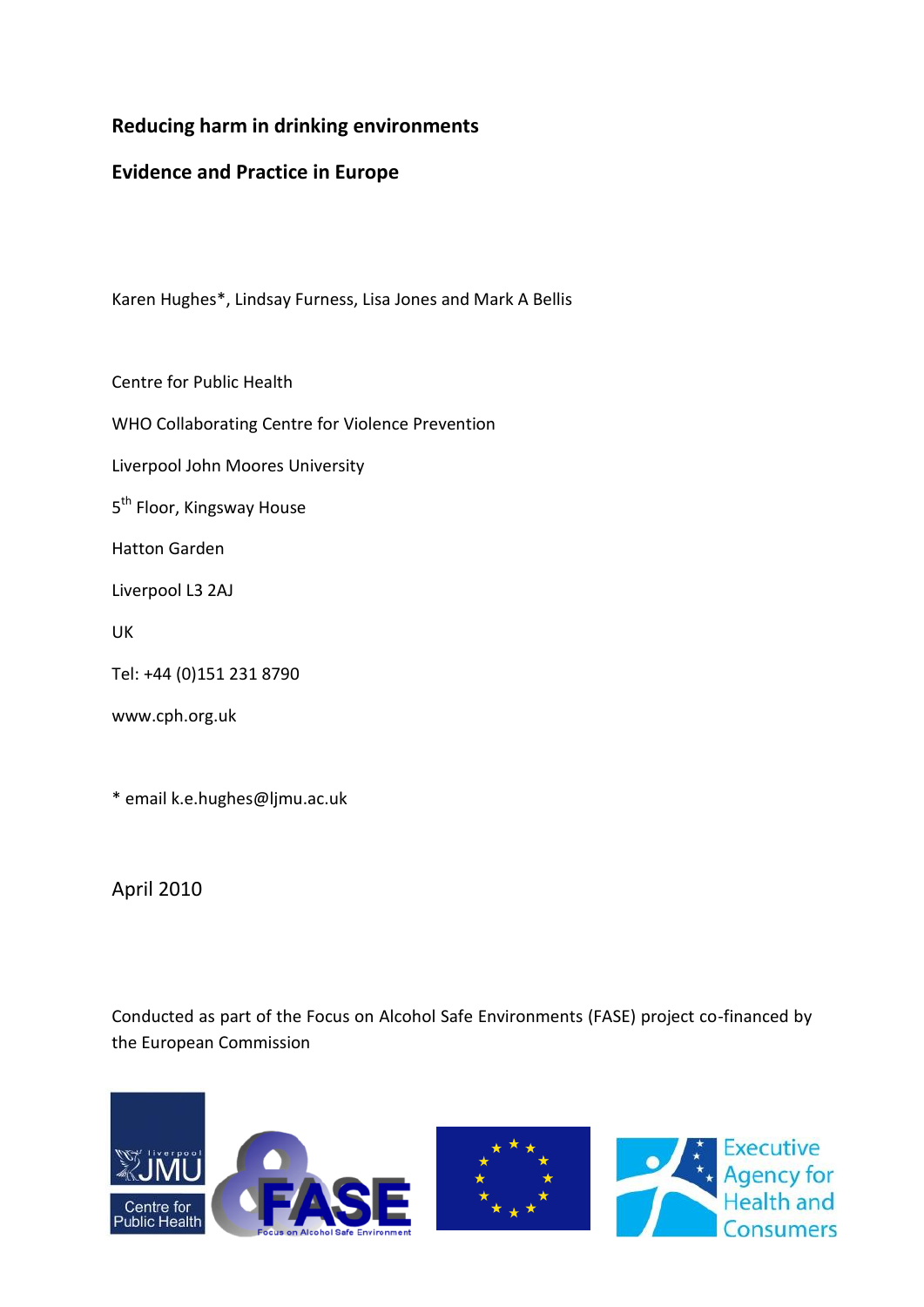## Index

| 1              |       |  |  |  |  |  |  |  |
|----------------|-------|--|--|--|--|--|--|--|
|                | 1.1   |  |  |  |  |  |  |  |
|                | 1.2   |  |  |  |  |  |  |  |
|                | 1.3   |  |  |  |  |  |  |  |
| $\overline{2}$ |       |  |  |  |  |  |  |  |
|                | 2.1   |  |  |  |  |  |  |  |
|                | 2.2   |  |  |  |  |  |  |  |
|                | 2.3   |  |  |  |  |  |  |  |
|                | 2.4   |  |  |  |  |  |  |  |
| 3              |       |  |  |  |  |  |  |  |
|                | 3.1   |  |  |  |  |  |  |  |
|                | 3.2   |  |  |  |  |  |  |  |
|                | 3.3   |  |  |  |  |  |  |  |
|                | 3.4   |  |  |  |  |  |  |  |
|                | 3.4.1 |  |  |  |  |  |  |  |
|                | 3.4.2 |  |  |  |  |  |  |  |
|                | 3.4.3 |  |  |  |  |  |  |  |
|                | 3.5   |  |  |  |  |  |  |  |
|                | 3.5.1 |  |  |  |  |  |  |  |
|                | 3.5.2 |  |  |  |  |  |  |  |
|                | 3.5.3 |  |  |  |  |  |  |  |
|                | 3.6   |  |  |  |  |  |  |  |
|                | 3.6.1 |  |  |  |  |  |  |  |
|                | 3.6.2 |  |  |  |  |  |  |  |
|                | 3.6.3 |  |  |  |  |  |  |  |
|                | 3.7   |  |  |  |  |  |  |  |
|                | 3.7.1 |  |  |  |  |  |  |  |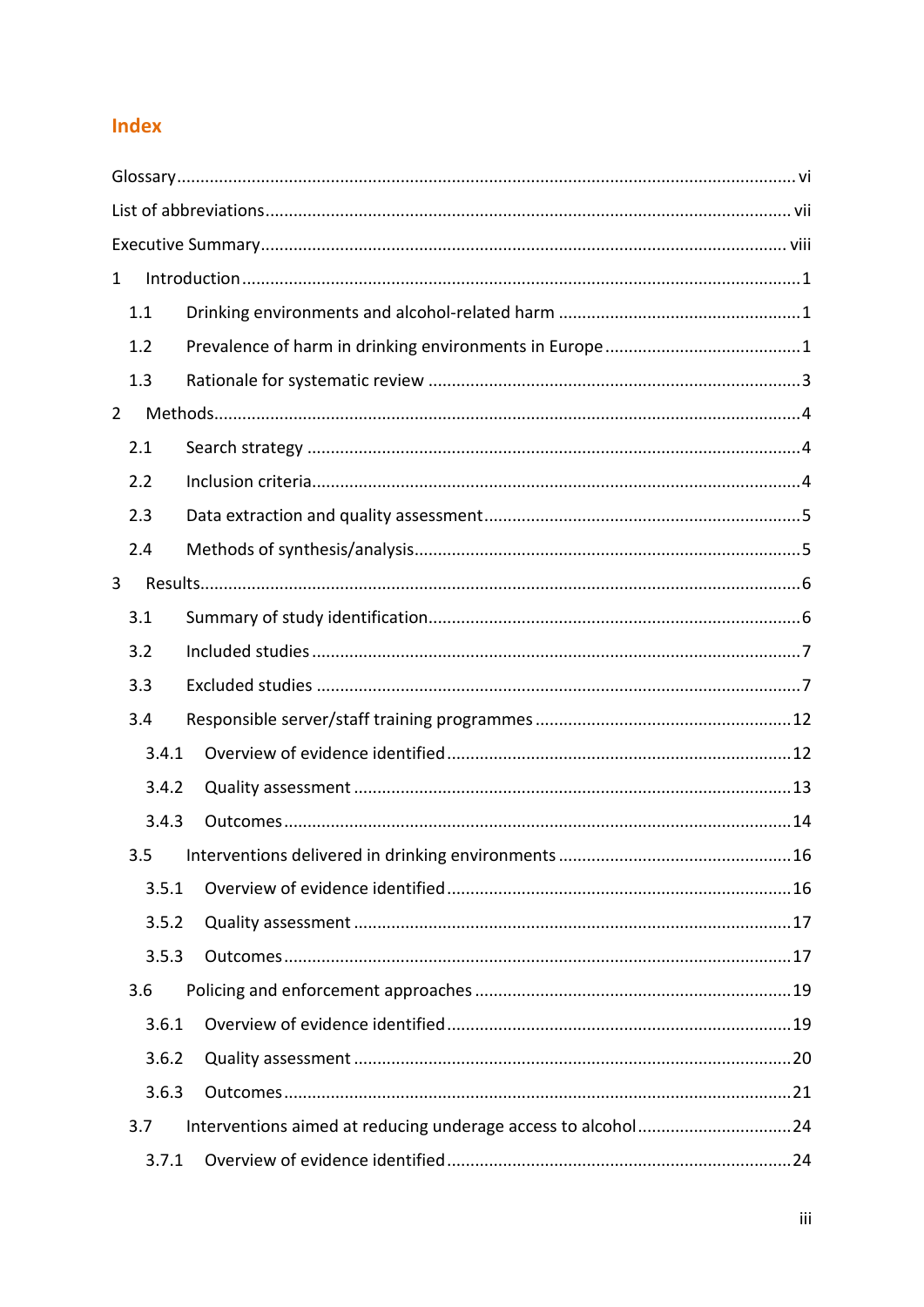|   |     | 3.7.2 |  |                                                              |  |
|---|-----|-------|--|--------------------------------------------------------------|--|
|   |     | 3.7.3 |  |                                                              |  |
|   |     | 3.8   |  |                                                              |  |
|   |     | 3.8.1 |  |                                                              |  |
|   |     | 3.8.2 |  |                                                              |  |
|   |     | 3.8.3 |  |                                                              |  |
| 4 |     |       |  |                                                              |  |
|   |     | 4.1   |  |                                                              |  |
|   |     | 4.1.1 |  |                                                              |  |
|   |     | 4.1.2 |  | Specific interventions delivered in drinking environments35  |  |
|   |     | 4.1.3 |  |                                                              |  |
|   |     | 4.2   |  | Interventions aimed at reducing underage access to alcohol36 |  |
|   |     | 4.2.1 |  |                                                              |  |
|   | 4.3 |       |  |                                                              |  |
|   | 4.4 |       |  | Other approaches to reducing harm in drinking environments38 |  |
|   | 4.5 |       |  |                                                              |  |
| 5 |     |       |  |                                                              |  |
| 6 |     |       |  |                                                              |  |

### **Appendices**

# **Table of figures**

|--|

### **Table of tables**

| Table 3. Summary of studies identified for inclusion: responsible server/staff training |  |
|-----------------------------------------------------------------------------------------|--|
|                                                                                         |  |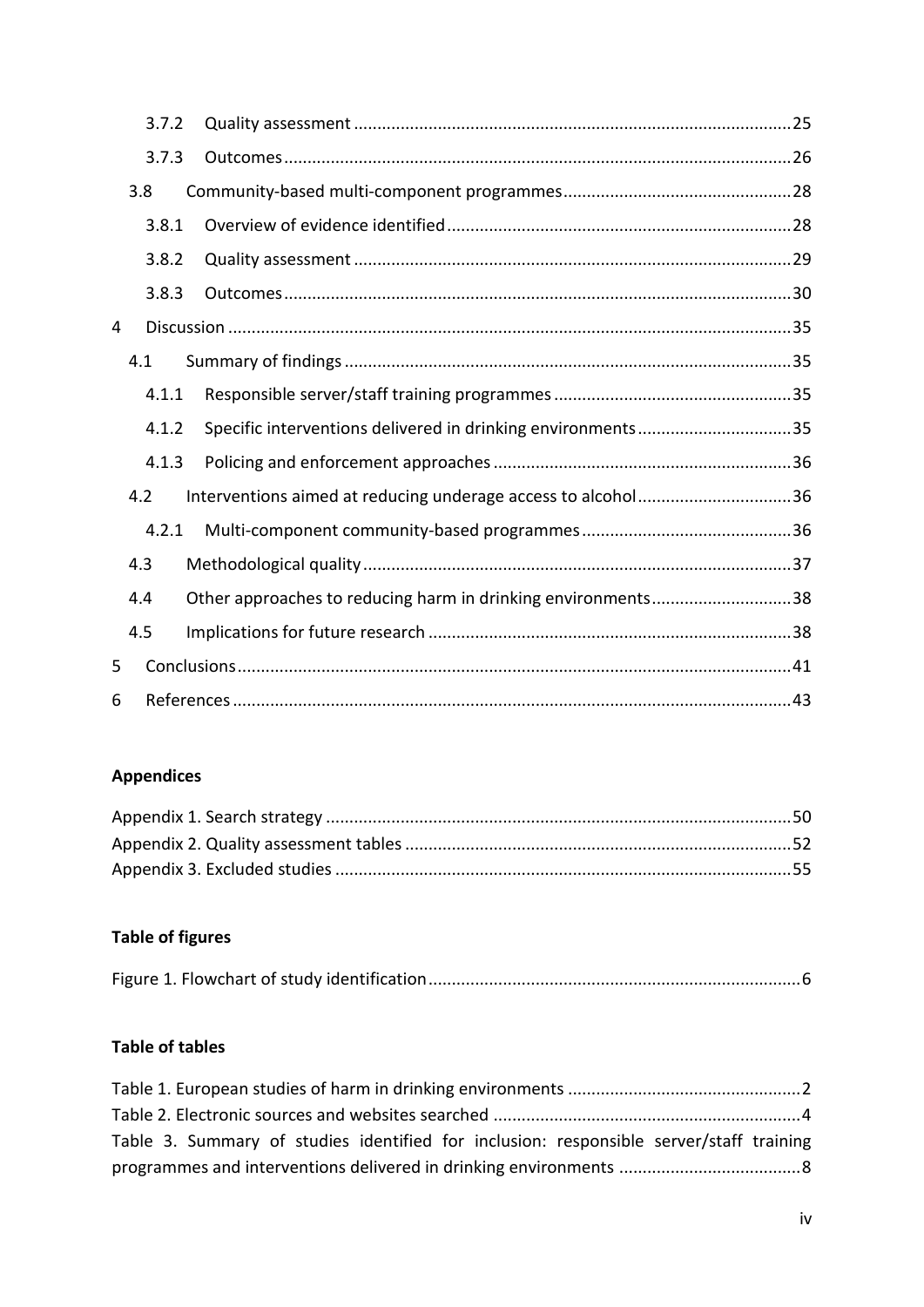|                                                                                    |  |  |  |  |  |  | Table 4. Summary of studies identified for inclusion: Underage access and |  |
|------------------------------------------------------------------------------------|--|--|--|--|--|--|---------------------------------------------------------------------------|--|
|                                                                                    |  |  |  |  |  |  |                                                                           |  |
| Table 5. Summary of studies identified for inclusion: Community-based programmes11 |  |  |  |  |  |  |                                                                           |  |
| Table 6. Results of quality assessment (RCTs, CCTs, CAS and UBA studies)52         |  |  |  |  |  |  |                                                                           |  |
|                                                                                    |  |  |  |  |  |  |                                                                           |  |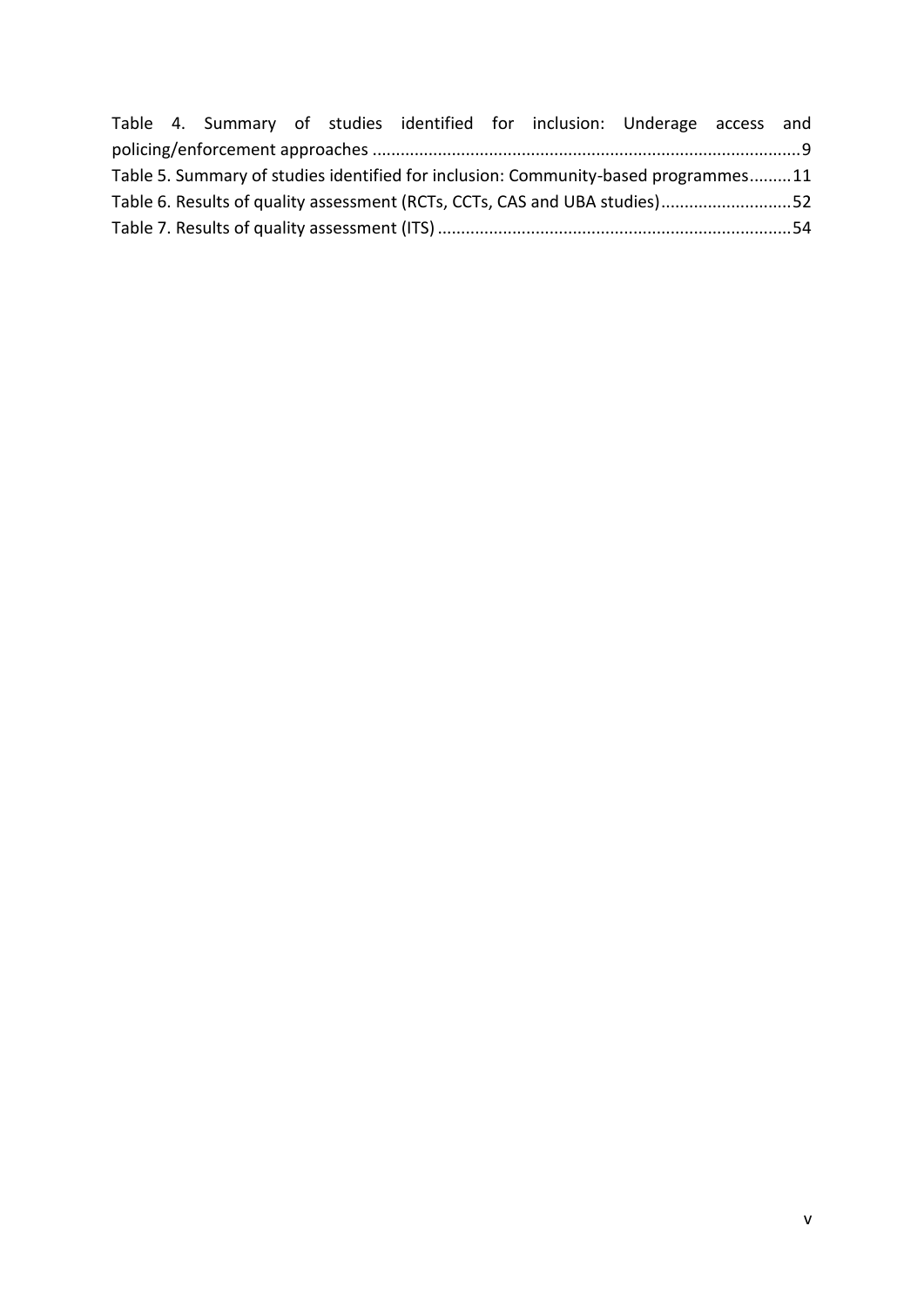# <span id="page-5-0"></span>**Glossary**

| <b>Blood alcohol</b><br>concentration/level | A measure of the percentage of alcohol in a persons' blood<br>stream. Measured either by a breath test or blood test.                                                                                                                                                                                                                                               |
|---------------------------------------------|---------------------------------------------------------------------------------------------------------------------------------------------------------------------------------------------------------------------------------------------------------------------------------------------------------------------------------------------------------------------|
| Cohort analytic study                       | An observational study design where groups are assembled<br>according to whether or not exposure to the intervention has<br>occurred. Exposure to the intervention is not under the control<br>of the investigators. Study groups might be non-equivalent or<br>not comparable on some feature that affects outcome.                                                |
| <b>Controlled Clinical Trial</b>            | An experimental study design where the method of allocating<br>study subjects to intervention or control groups is open to<br>individuals responsible for recruiting subjects or providing the<br>intervention. The method of allocation is transparent before<br>assignment, e.g. an open list of random numbers or allocation by<br>date of birth, etc.           |
| Drinking environments                       | An area where alcohol is sold and consumed. Throughout this<br>report drinking environment refers to pubs, bars, nightclubs and<br>their surrounding areas.                                                                                                                                                                                                         |
| Interrupted time series                     | A time series consists of multiple observations over time.<br>Observations can be on the same units (e.g. individuals over<br>time) or on different but similar units (e.g. student achievement<br>scores for particular grade and school). Interrupted time series<br>analysis requires knowing the specific point in the series when an<br>intervention occurred. |
| Odds ratio                                  | The odds of the outcome of interest in those exposed to the<br>intervention divided by the odds of the outcome of interest in<br>the unexposed.                                                                                                                                                                                                                     |
| Off-licensed premises                       | Premises that sell alcohol for consumption elsewhere                                                                                                                                                                                                                                                                                                                |
| Off-sales                                   | See off-licensed premises                                                                                                                                                                                                                                                                                                                                           |
| On-licensed premises                        | Premises that sell alcohol for consumption on the premises                                                                                                                                                                                                                                                                                                          |
| On-sales                                    | See on-licensed premises                                                                                                                                                                                                                                                                                                                                            |
| Quality adjusted life year                  | A year of life adjusted for its quality or its value. A year in perfect<br>health is considered equal to 1.0 QALY.                                                                                                                                                                                                                                                  |
| <b>Randomised Controlled</b><br>Trial       | An experimental design where investigators randomly allocate<br>eligible people to an intervention or control group.                                                                                                                                                                                                                                                |
| Relative risk                               | The ratio of risk for the outcome of interest in the intervention<br>group to the risk in the control group.                                                                                                                                                                                                                                                        |
| Uncontrolled before and<br>after study      | The same group is pretested, given an intervention, and tested<br>immediately after the intervention. The intervention group, by<br>means of the pretest, act as their own control group.                                                                                                                                                                           |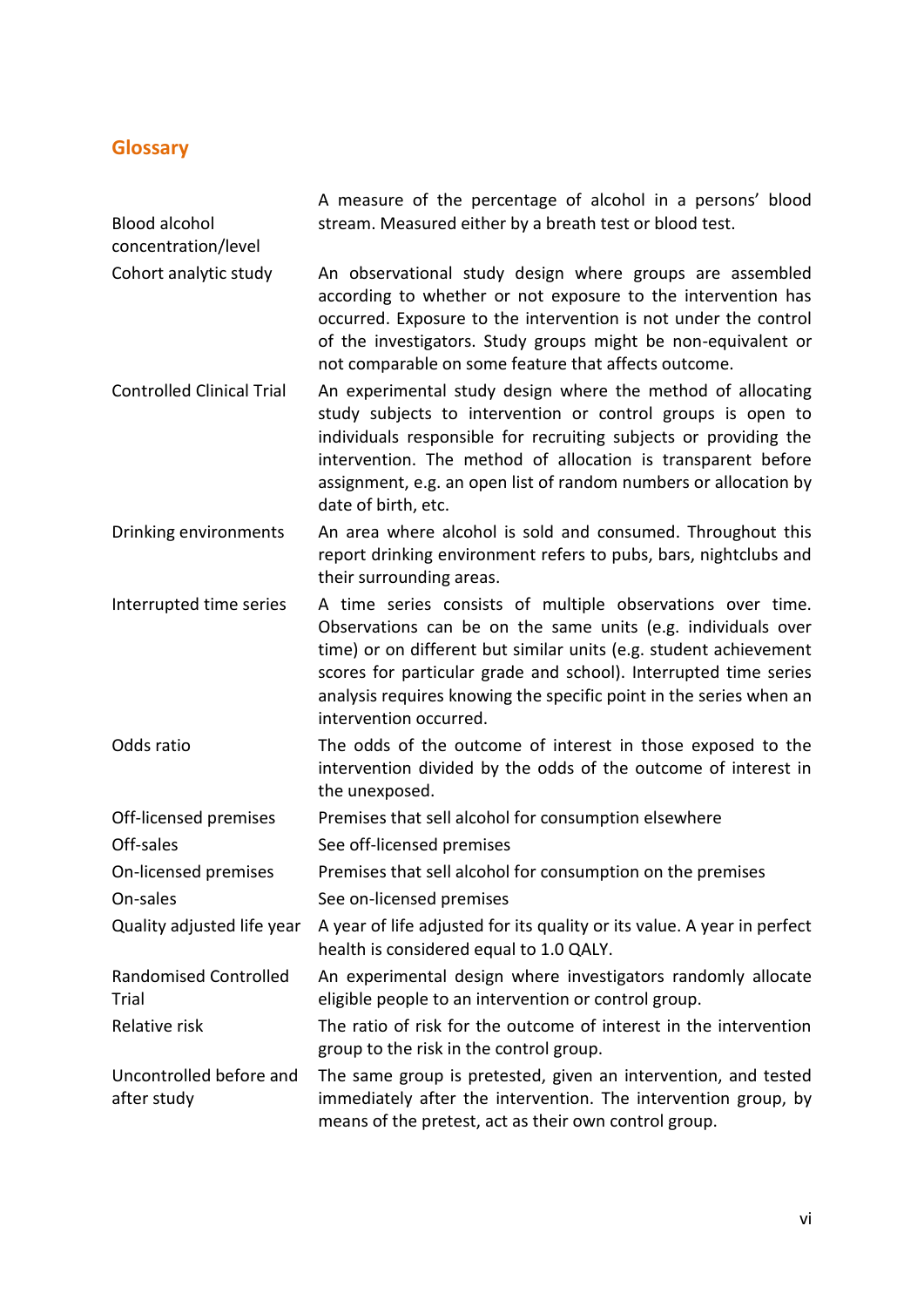### <span id="page-6-0"></span>**List of abbreviations**

| <b>AMOD</b>  | A Matter of a Degree                                |
|--------------|-----------------------------------------------------|
| <b>ARM</b>   | Alcohol Risk Management                             |
| <b>AUDIT</b> | Alcohol Use Disorders Identification Test           |
| <b>BAC</b>   | <b>Blood alcohol concentration</b>                  |
| <b>BAL</b>   | <b>Blood alcohol level</b>                          |
| CAS          | Cohort analytic study                               |
| <b>CCT</b>   | Controlled clinical trial                           |
| <b>CI</b>    | Confidence interval                                 |
| <b>CMCA</b>  | Communities Mobilising for Change on Alcohol        |
| <b>CMDA</b>  | Complying with the Minimum Drinking Age             |
| EAV          | Electronic age verification                         |
| ED           | <b>Emergency department</b>                         |
| <b>EMS</b>   | <b>Emergency medical service</b>                    |
| <b>EPHPP</b> | <b>Effective Public Health Practice Project</b>     |
| ID           | Age identification                                  |
| <b>ITS</b>   | Interrupted time series                             |
| <b>OR</b>    | Odds ratio                                          |
| QALY         | Quality adjusted life year                          |
| <b>RBS</b>   | Responsible beverage service                        |
| <b>RCT</b>   | Randomised controlled trial                         |
| <b>RR</b>    | Relative risk                                       |
| <b>SNAPP</b> | Sacramento Neighbourhood Alcohol Prevention Project |
| <b>STAD</b>  | <b>Stockholm Prevents Alcohol and Drug Problems</b> |
| <b>SVN</b>   | Single vehicle night time                           |
| <b>TASC</b>  | <b>Tackling Alcohol-related Street Crime</b>        |
| <b>UBA</b>   | Uncontrolled before and after study                 |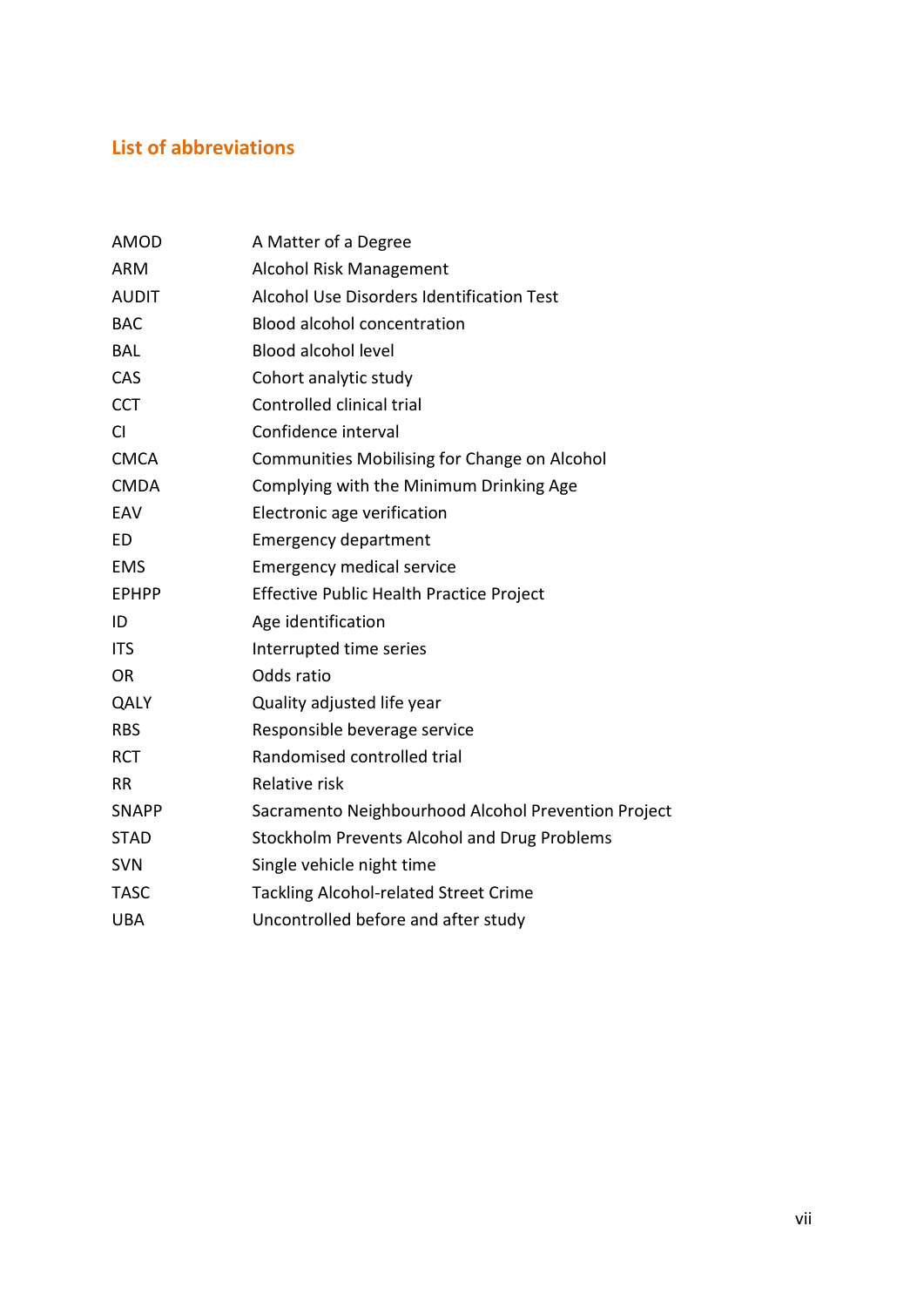### <span id="page-7-0"></span>**Executive Summary**

### **Introduction**

Techniques used to reduce harm in drinking environments range from rigorous police enforcement of licensing and other legislation to co-operative approaches that seek to train staff in licensed premises and engage nightlife industries in socially responsible operating. With authorities often stretched to manage intoxication and related problems in busy drinking environments, understanding which interventions can have most effects on reducing alcohol-related harm is critical. This report provides the findings from a systematic literature review that aimed to explore the effects of interventions implemented in drinking environments on a range of harms, including alcohol consumption, under-age alcohol sales, violence and road traffic crashes.

### **Methods**

The review was based on a literature search of 10 databases including Medline, PsycINFO, ASSIA and other sources. Two reviewers independently assessed studies for inclusion against the following criteria: published since 1990, and examined an intervention with the aim of reducing harm associated with alcohol consumption, which was delivered in a drinking environment and targeted individuals, licensed alcohol serving outlets, or the sale and supply of alcohol via the off trade. Intervention studies of any design were eligible for inclusion.

### **Results**

The literature search identified 47 studies that examined interventions designed to reduce harm in drinking environments. Seven studies examined the effectiveness of training programmes for servers and managers, five examined specific interventions delivered in pubs and bars, eight examined the enforcement of laws related to alcohol consumption, seven examined interventions aimed at reducing underage sales and 20 examined multicomponent community-based programmes. Nine of the included studies were conducted in European countries including five in Sweden and four in the UK. The remaining studies were conducted in the USA, Canada, Australia and New Zealand. The methodological quality of the included studies was variable according to the study design used, and in general the methodological quality of the included studies was weak.

The clearest indication of effectiveness resulted from multi-component programmes. In particular, across three well-designed and implemented programmes, which combined community mobilisation, RBS training, house policies and stricter enforcement of licensing laws, there was evidence that these programmes were effective in reducing assaults, traffic crashes, and underage sales. In particular, the Swedish *STAD project*, a multi-agency partnership between the police, licensing authorities, health services, the council and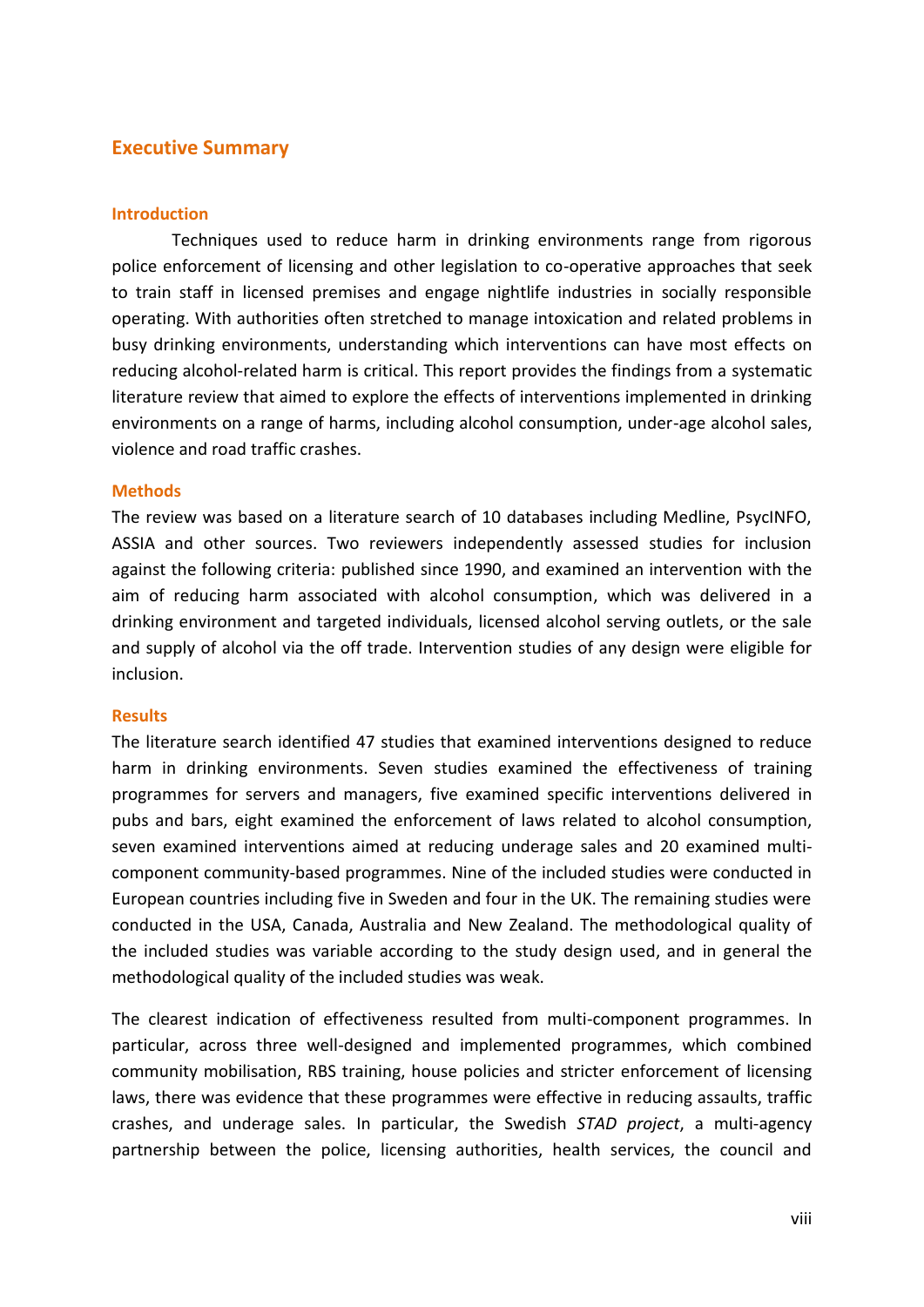representatives of licensed premises, demonstrated success was based on a rigorous evaluation of effectiveness and cost-effectiveness.

The effectiveness of other intervention approaches was limited. Studies of server and bar management training programmes highlighted an overall low frequency of intervention and their effects on patrons' alcohol consumption appeared to be minimal, except where training was mandated. A training and risk management programme had a modest effect on aggression. Patron targeted interventions, which included brief intervention and promotion of responsible drinking, had a limited impact on patron behaviours. Police campaigns and other approaches to the enforcement of alcohol sales laws were shown to be largely ineffective or short lived. The effectiveness of police intervention or increased enforcement of licensing laws in reducing alcohol-related incidents was not clear, but overall, targeted police intervention in high-risk premises appeared to be a more effective strategy than 'low level' policing.

### **Conclusions**

There is growing evidence that effective delivery of multi-component programmes in drinking environments can reduce alcohol-related harm, however, further research is required to assess the transferability of evidence about multi-component programmes in drinking environments to other settings.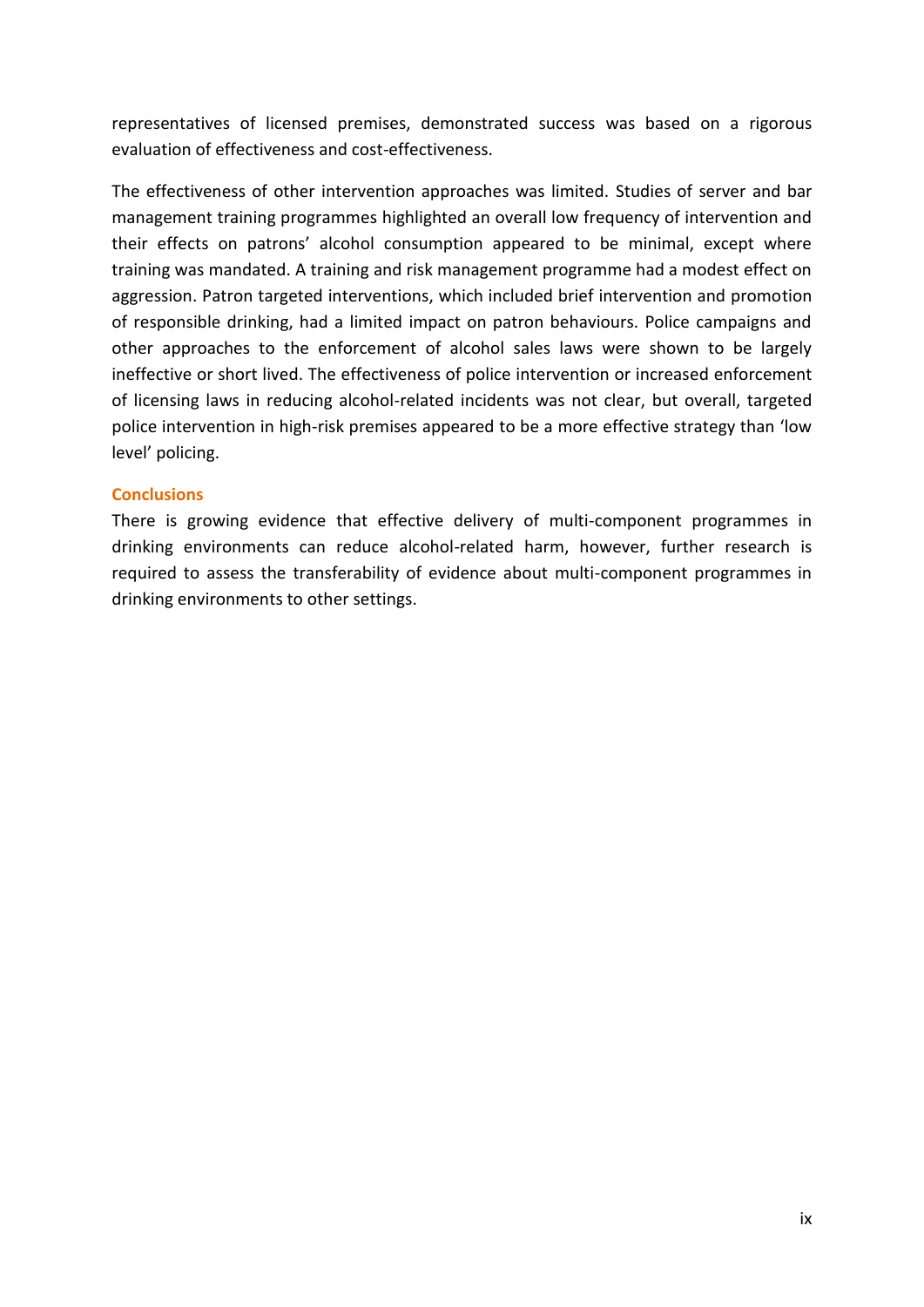### <span id="page-9-0"></span>**1 Introduction**

### <span id="page-9-1"></span>**1.1 Drinking environments and alcohol-related harm**

Drinking environments, including bars, nightclubs and their surrounds, are associated with high levels of acute alcohol-related harms, particularly in young people. High densities of drinking premises have been associated with increased binge drinking, violence, road traffic injuries and sexually transmitted infections (Livingston et al., 2007). A study of 16-35 year olds from nine European cities who use bars and nightclubs found that, in the past four weeks, seven in ten had been drunk at least once (Bellis et al., 2008), a fifth had driven whilst drunk, and a third had taken a lift from a driver who was under the influence of alcohol or drugs (Calafat et al., 2009). In the past year, 18% had been involved in a fight whilst in a drinking environment (Schnitzer et al., in press). Further, over a quarter had specifically used alcohol to facilitate sexual encounters, while levels of risky sexual behaviour (e.g. multiple partners, non condom use) were higher in those who had been drunk in the last four weeks (Bellis et al., 2008). Studies in individual countries also highlight relationships between alcohol-related harm and drinking environments. In England and Wales, for example, a fifth of all violence occurs in or around bars or nightclubs (Nicholas et al., 2007). In Switzerland, peaks seen in alcohol-related road traffic casualties occurring at weekend nights have been correlated with risky single occasion drinking occurring outside of the home (Gmel et al., 2005).

In addition to damage caused to individual health and communities, alcohol-related harm places large burdens on public services, including through health treatment, implementation of criminal justice sanctions and street cleaning after a night's entertainment. Consequently, managing drinking environments and implementing interventions to reduce harm among those visiting and working in drinking environments are major priorities in many town and city centres. Techniques used to reduce harm in drinking environments range from rigorous police enforcement of licensing and other legislation to co-operative approaches that seek to train staff in licensed premises and engage nightlife industries in socially responsible operating (Graham & Homel, 2008). However, intervening in environments that are specifically aimed at fun and the sale and consumption of alcohol can be complicated by factors including high turnover of staff in bars and nightclubs, and competing interests between those working to reduce alcohol use and harms and the alcohol industry (Ker & Chinnock, 2008).

### <span id="page-9-2"></span>**1.2 Prevalence of harm in drinking environments in Europe**

Reducing alcohol use and related harm in young people is a major European public health priority (Commission of the European Communities, 2006). Young Europeans typically consume greater quantities per drinking occasion than older drinkers (Mäkelä et al., 2006), with many binge drinking or drinking to the point of drunkenness (Hibell et al., 2009). These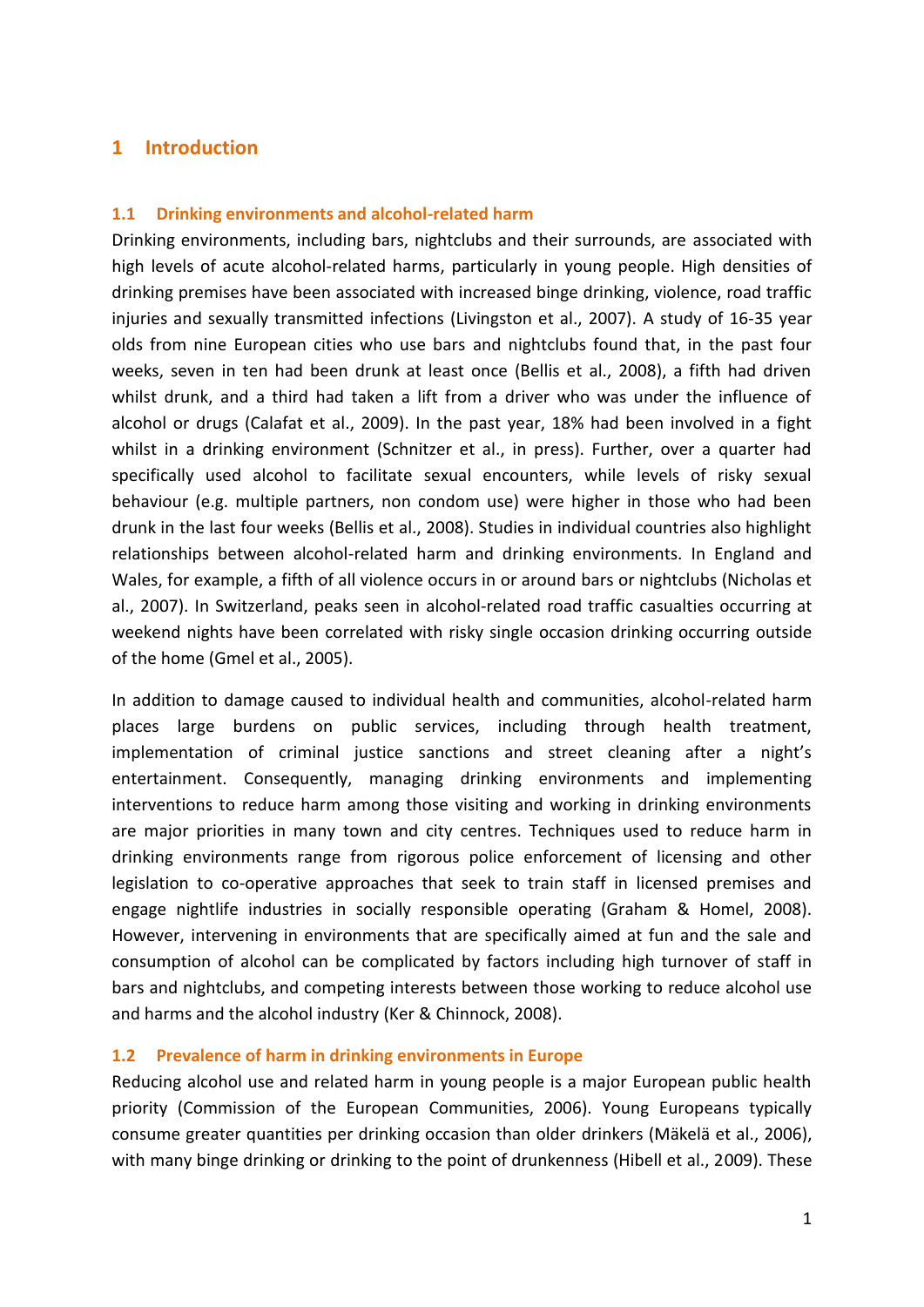drinking patterns are reflected in the disproportionate burden of alcohol-related harm seen in young Europeans. Over 25% of deaths in 15-29 year old males, and over 10% in females, are associated with alcohol use, largely through violence, road traffic crashes and unintentional injuries (Anderson & Baumberg, 2006). Drinking environments are critical locations for addressing harmful and hazardous alcohol consumption, but very little information is available across Europe on the extent of alcohol use and related harm. As shown in Table 1, research that has been conducted in Europe highlights the links between drinking environments, alcohol use and a range of health and social harms.

### <span id="page-10-0"></span>**Table 1. European studies of harm in drinking environments**

### **Alcohol use**

- A study of young nightlife users in nine European countries by the IREFREA research group found seven in ten had been drunk in the last four weeks (Bellis et al., 2008).
- Among young Danish tourists in a Bulgarian resort, 98% of those approached had consumed alcohol the previous night, 85% had consumed over 8 units, and 46% had some form of memory loss the next day (Hesse et al., 2009).
- Research in England found that young people's typical alcohol consumption on a night out in a city drinking environment • exceeded the UK recommended limits for an entire week (Hughes et al., 2008).

### **Violence**

- One in five European nightlife users surveyed by IREFREA had been involved in violence in the last 12 months (Schnitzer et al., in press).
- In England and Wales, one in five of all incidents of violence occurs in or around pubs, bars and nightclubs (Kershaw et al., 2008).
- An emergency department study In Norway found most assault victims were young men, typically assaulted at weekend nights by strangers in public locations, and whilst under the influence of alcohol (Steen et al., 2004).

### **Road traffic injuries**

- 18% of European nightlife users had driven when drunk in the last four weeks, and 37% had taken a lift from a driver who was drunk or drugged (Calafat et al., 2009).
- In Switzerland, increases in alcoholrelated road traffic casualties at weekend nights correlate with risky single occasion drinking outside of the home (Gmel et al., 2005).
- Italian emergency department studies  $\bullet$ show alcohol-related traffic injuries peak in young people at weekend nights (Fabbri et al., 2002; Ricci et al., 2008).
- In England, 63% of drivers and 80% of pedestrians killed on the road at weekend nights have been drinking (TRL Limited, 2008).

### **Sexual health**

- Meeting sexual partners is a major reason for young Europeans using pubs, bars and nightclubs (Calafat et al., 2003).
- 29% of drinkers in the European nightlife study used alcohol specifically to facilitate sexual encounters (Bellis et al., 2008).
- Alcohol intoxication is associated with  $\bullet$ regretted sex, unprotected sex and sexual assault. For example 60% of victims reporting drug facilitated sexual assault in the UK had alcohol concentrations above 150mg% (Scot-Ham & Burton, 2006).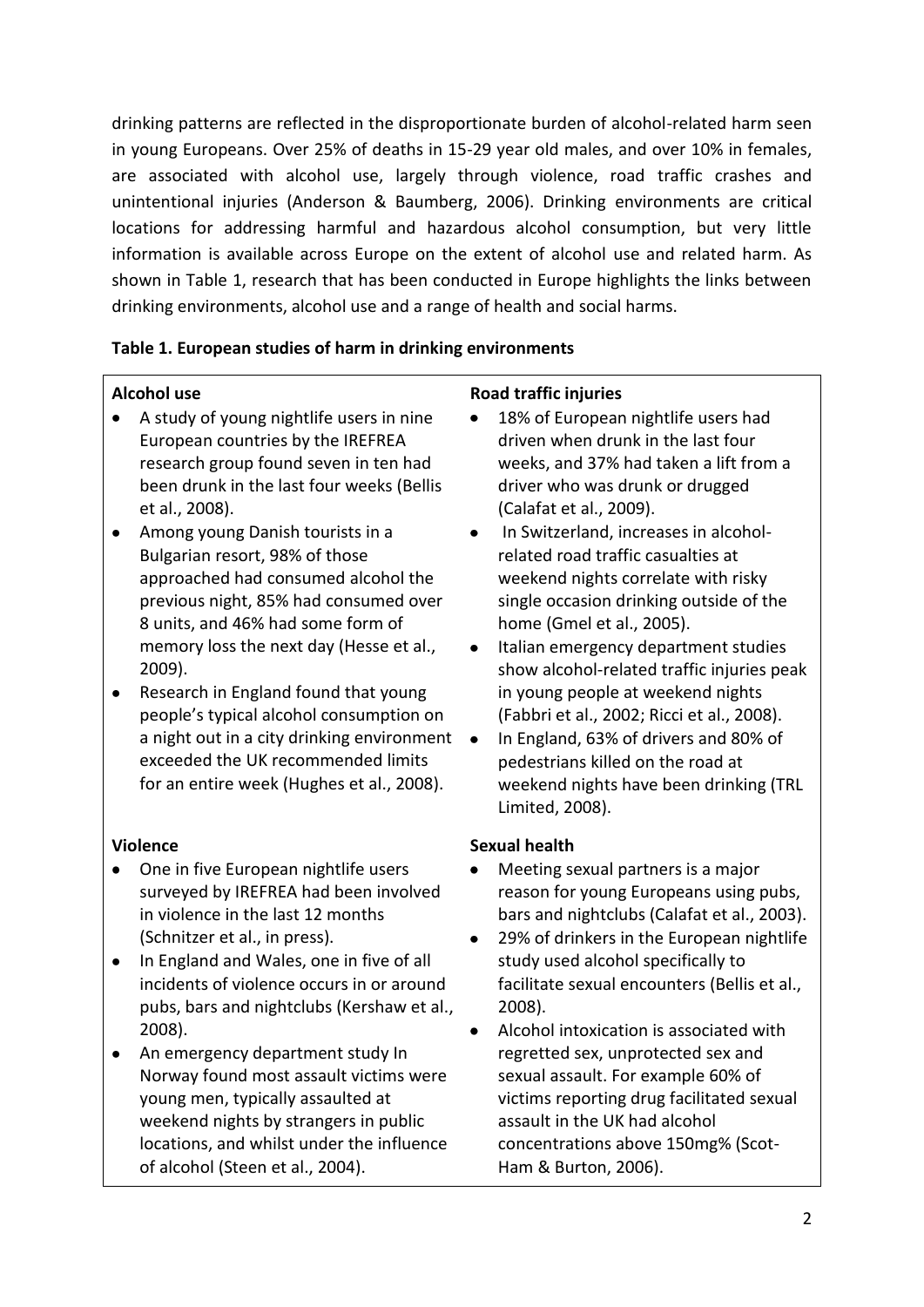### <span id="page-11-0"></span>**1.3 Rationale for systematic review**

With authorities often stretched to manage intoxication and related problems in busy drinking environments, understanding which interventions are most effective in reducing alcohol-related harm is critical. This report provides the findings from a systematic litera ture review conducted as part of the FASE (Focus on Alcohol Safe Environments) project, cofunded by the European Commission. The review aimed to examine the effectiveness of interventions implemented in drinking environments on a range of harms, including alcohol consumption, under-age alcohol sales, violence and road traffic crashes.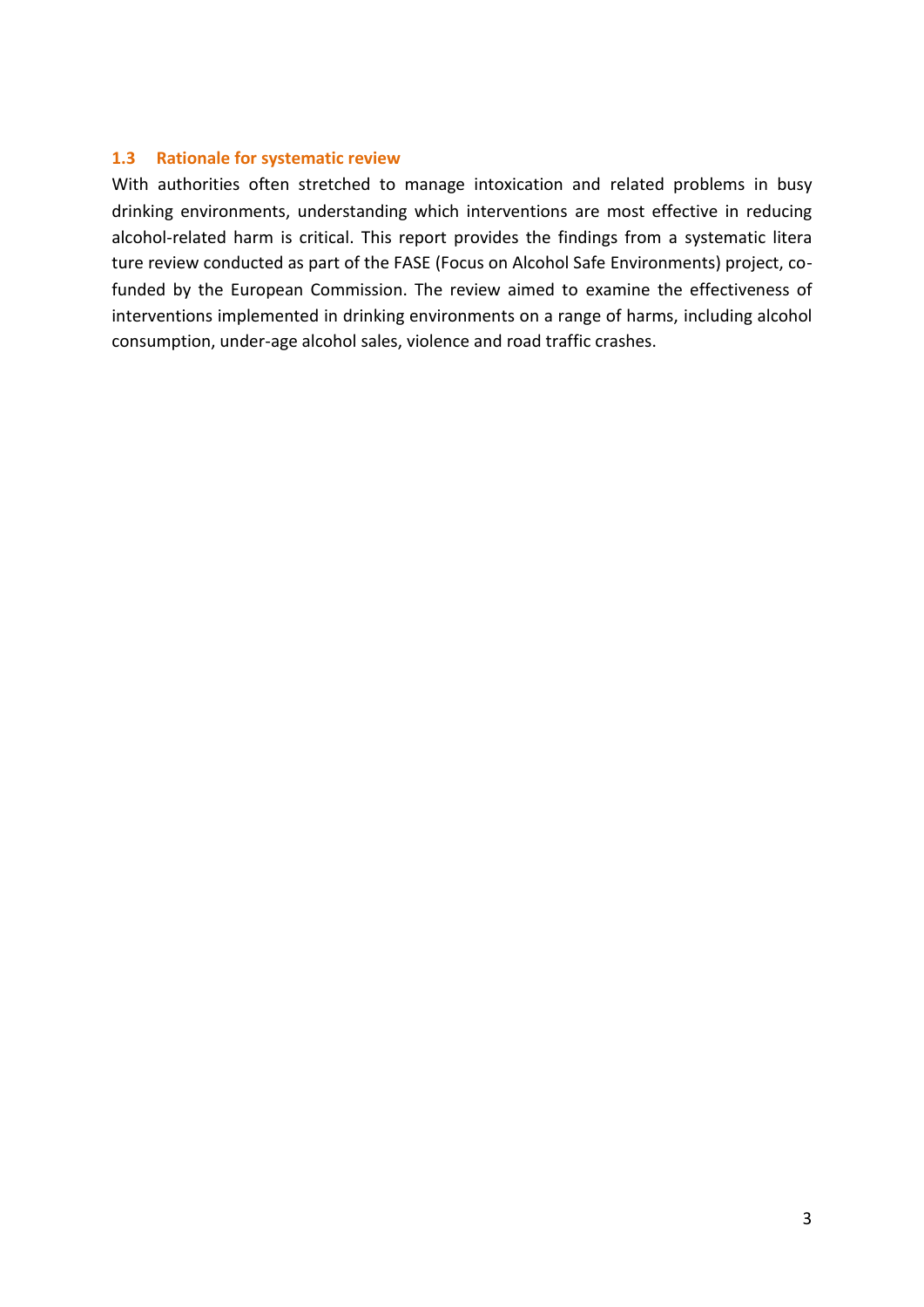### <span id="page-12-0"></span>**2 Methods**

### <span id="page-12-1"></span>**2.1 Search strategy**

A database of published and unpublished literature was compiled in the Endnote software package from systematic searches of electronic sources and websites (see Table 2), and searching reference lists of retrieved articles.

<span id="page-12-3"></span>

| Table 2. Electronic sources and websites searched |  |
|---------------------------------------------------|--|
|---------------------------------------------------|--|

| Health, social care and education databases | <b>Websites</b>                                       |
|---------------------------------------------|-------------------------------------------------------|
| <b>MEDLINE</b>                              | Alcohol and Education Research Council<br>$\bullet$   |
| <b>PsycINFO</b>                             | Alcohol Library                                       |
| Cochrane Library<br>٠                       | Institute of Alcohol Studies, London<br>$\bullet$     |
| ASSIA                                       | Key Centre for Ethics, Law, Justice and<br>$\bullet$  |
| <b>ERIC</b>                                 | Governance, Griffith University                       |
| Web of Science                              | National Drug Research Institute, Curtin<br>$\bullet$ |
| OpenSIGLE                                   | University                                            |
| <b>Project Cork</b>                         | Karolinska Institute<br>$\bullet$                     |
| ETOH (Alcohol and Alcohol Problems          | Centre for Addiction and Mental Health,<br>$\bullet$  |
| Science Database)                           | Ontario                                               |
| <b>Alcohol Studies Database</b>             | <b>IRFFRFA</b><br>٠                                   |
|                                             | Drug and Alcohol Abuse<br>٠                           |
|                                             | Nordic Council for Alcohol and Drug<br>$\bullet$      |
|                                             | Research                                              |
|                                             | Centralförbundet för alkohol<br>$\bullet$             |

### <span id="page-12-2"></span>**2.2 Inclusion criteria**

Two reviewers screened titles and abstracts retrieved from the database searches according to the criteria described below. Full text articles of relevant studies were retrieved and screened by two reviewers independently to determine whether the study met the inclusion criteria.

### a. *Interventions*

Interventions delivered in drinking environments that aimed to reduce harm associated with alcohol consumption. Interventions targeting the sale and supply of alcohol to underage drinkers via the off trade (e.g. off licences, supermarkets) were also eligible for inclusion.

Studies that examined interventions to regulate the physical availability of alcohol, for example by limiting the hours and days of sale, were not considered eligible for inclusion.

### *b. Participants*

Individuals in drinking environments, including patrons, workers, owners and managers; licensed alcohol serving outlets; and areas of multiple licensed alcohol serving outlets.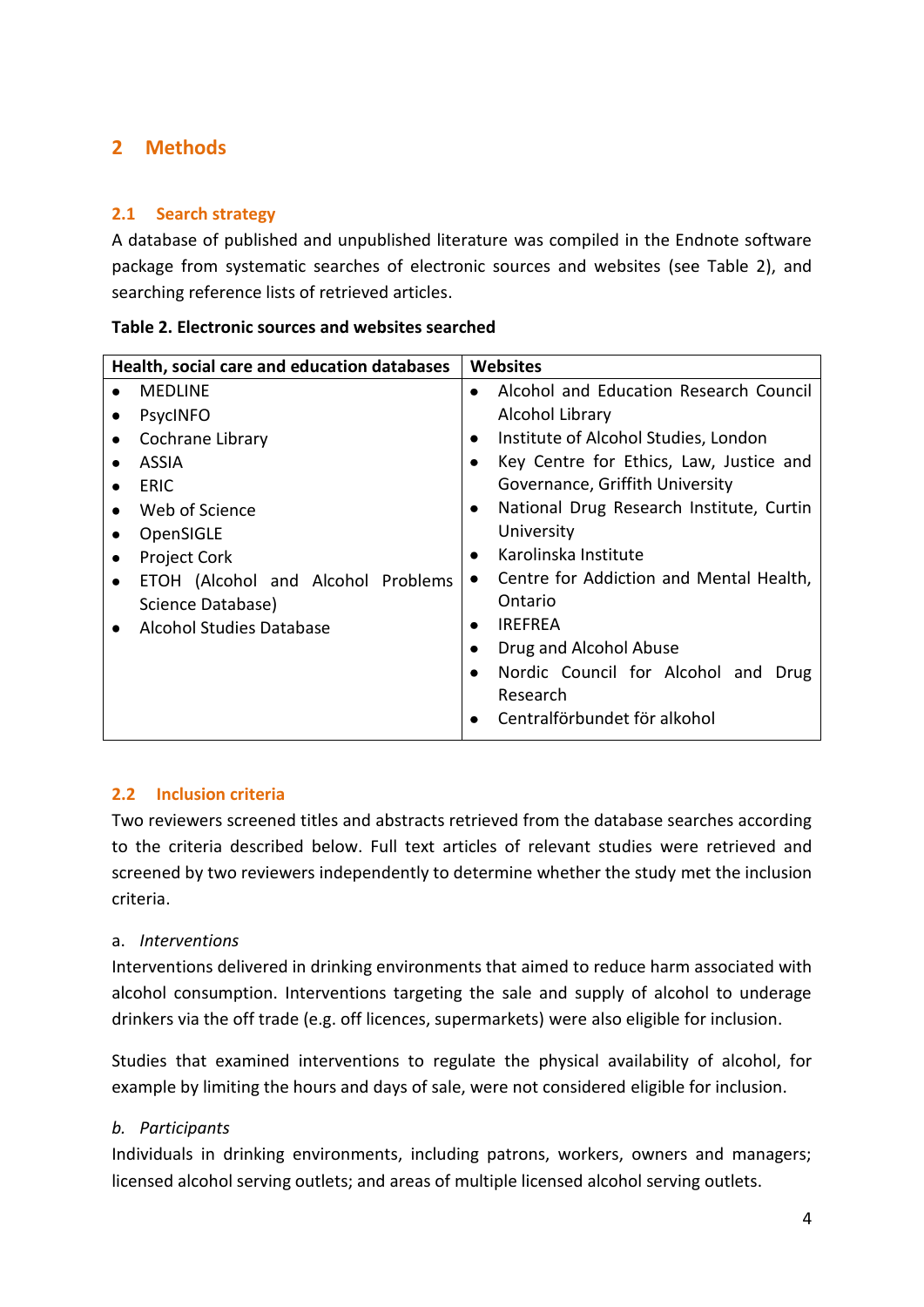### c. *Study design*

With the exception of editorials, non-systematic overviews, comments, letters and conference abstracts, studies of any design were considered eligible for inclusion.

### d. *Outcomes*

A wide range of outcomes were considered relevant for the review including (but not limited to) violence, injuries, assaults (including sexual assaults), aggression, anti-social behaviour, crime, road traffic crashes and pedestrian injuries, health service utilisation (e.g. emergency department visits), excessive alcohol consumption, and binge drinking.

### <span id="page-13-0"></span>**2.3 Data extraction and quality assessment**

Data relating to both study design and quality were extracted by one reviewer into an Access database and independently checked for accuracy by a second reviewer. Disagreements were resolved through consensus and if necessary a third reviewer was consulted. The quality of the studies was assessed according to the Effective Public Health Practice Project (EPHPP) Quality Assessment Tool for Quantitative Studies developed at McMaster University, Canada. This tool has been judged to be suitable for use in systematic reviews of effectiveness, and can be used to assess the quality of all quantitative study designs. To assess the methodological quality of studies based on an interrupted time series (ITS) design we used the criteria developed by the Cochrane Effective Practice and Organisation of Care group.

### <span id="page-13-1"></span>**2.4 Methods of synthesis/analysis**

The results of the data extraction and quality assessment for each study of effectiveness were presented in structured tables and as a narrative summary. Studies were grouped according to broad intervention areas, and the possible effects of study quality on the effectiveness data and review findings discussed. Findings from studies that scored highly on the quality assessment tool were prioritised.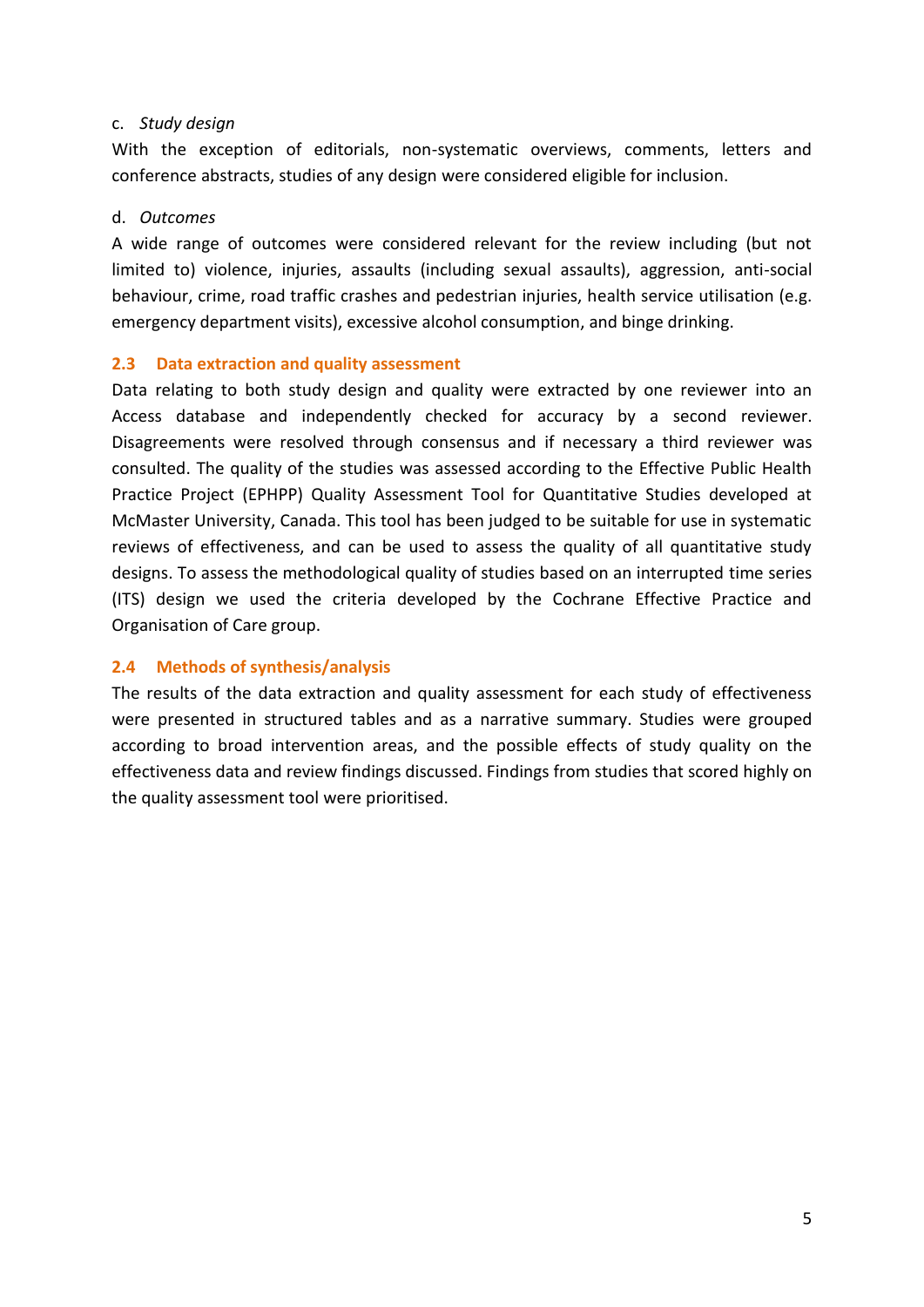### <span id="page-14-0"></span>**3 Results**

### <span id="page-14-1"></span>**3.1 Summary of study identification**

A total of 5,114 references were identified from the literature searches. Following title and abstract screening and removal of duplicates, 408 were judged to be eligible for screening as full text articles. In addition, 9 articles were identified through reference screening of retrieved articles. It was not possible to retrieve 15 articles and seven references were for conference abstracts. Therefore, a total of 386 articles were screened for inclusion in the review. Figure 1 summarises the process of study selection.



<span id="page-14-2"></span>**Figure 1. Flowchart of study identification**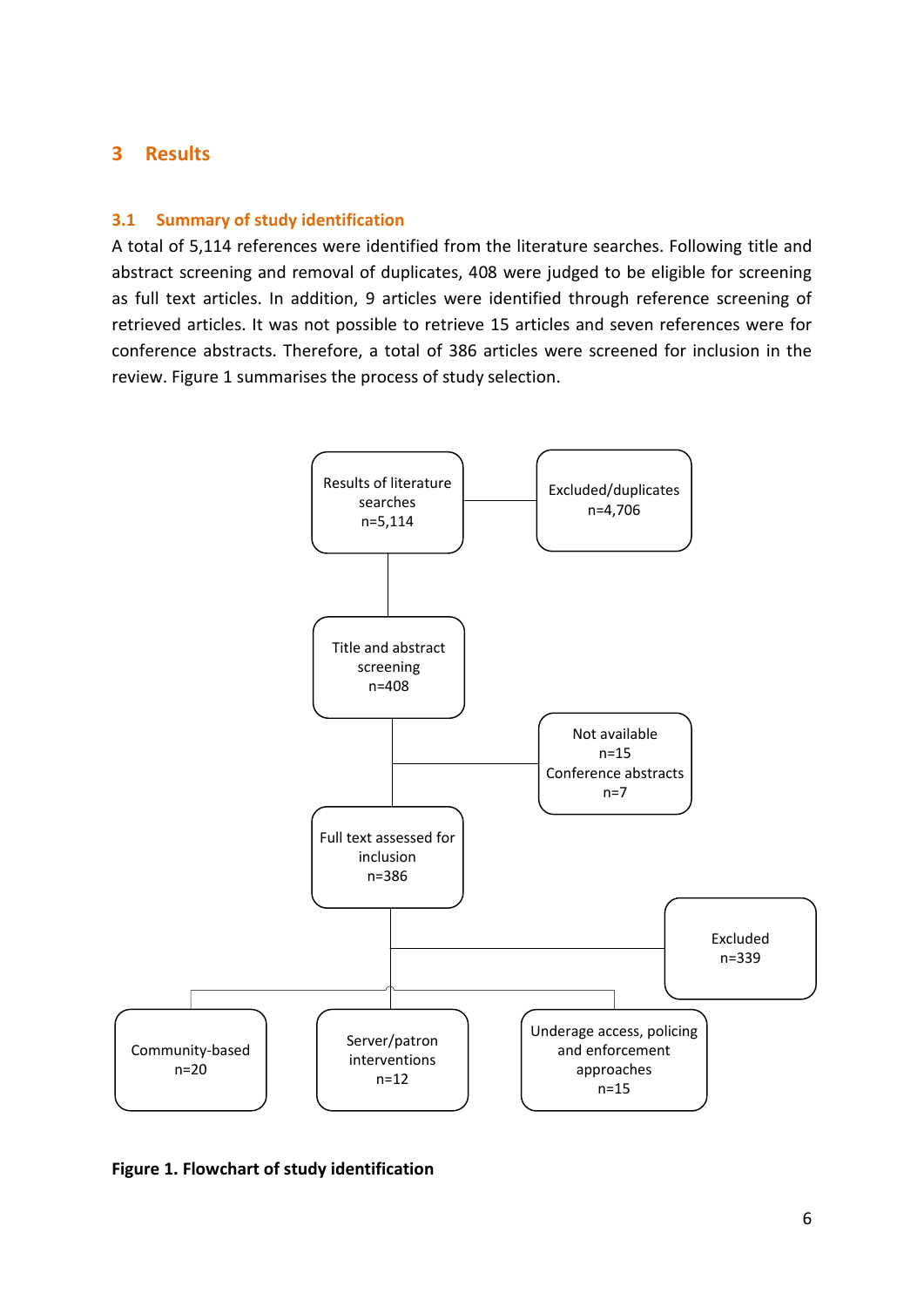### <span id="page-15-0"></span>**3.2 Included studies**

A total of 47 studies met the criteria for inclusion in the review. Studies were grouped according to the broad intervention type that they examined. A total of 20 studies examined multi-component community-based programmes, 12 studies examined a broad range of interventions delivered within licensed alcohol outlets targeting server and/or patron behaviours, and 15 studies examined interventions targeting underage sales or the enforcement of laws related to alcohol consumption. Studies were also grouped according to the specific programme or intervention examined. The 20 studies that examined community-based programmes, covered seven programmes, and the 12 studies that examined interventions aimed at changing patron and/or server behaviour, covered nine RBS programmes and three specific interventions delivered in pubs or bars. Three interventions targeting underage sales were examined and ten enforcement programmes were examined across 12 studies. Tables 3 to 5 summarise the studies identified for inclusion.

Of the 32 programmes and interventions examined, seven programmes and interventions were evaluated based on a randomised controlled trial (RCT) design, and evaluation of eight programmes/interventions was based on a controlled clinical trial (CCT) design. Evaluations of the remaining programmes and interventions were based on observational designs and included five interrupted time series (ITS), six cohort analytic studies (CAS) and nine before and after studies that did not include a control group for comparison (uncontrolled before and after; UBA). Two programmes were evaluated based on both a CCT and ITS design, and one programme was analysed based on a CAS and UBA study. In addition two economic evaluation studies were identified; one study was based on a cost-benefit analysis and the other was based on a cost-effectiveness analysis. Tables 4 and 5 in Appendix 2 summarise the results of the quality assessment.

### <span id="page-15-1"></span>**3.3 Excluded studies**

A total of 339 articles did not meet the criteria for inclusion in the review and were excluded. Articles were excluded from the review for the following reasons: (1) examined the association between alcohol-related harm and environmental and other factors (e.g. outlet density) rather than intervention effectiveness (n=175); (2) non-systematic reviews, news articles or editorials/commentaries (n=77); (3) examined changes in the physical availability of alcohol (n=41); (4) intervention studies but did not examine an intervention delivered in drinking environments or the impact of interventions on alcohol-related harm (n=25). An additional 21 articles were excluded as full publication of the studies were reported in other articles, were pilot or poorly quality evaluations, or were duplicates. Reference details for these studies are presented in Appendix 3.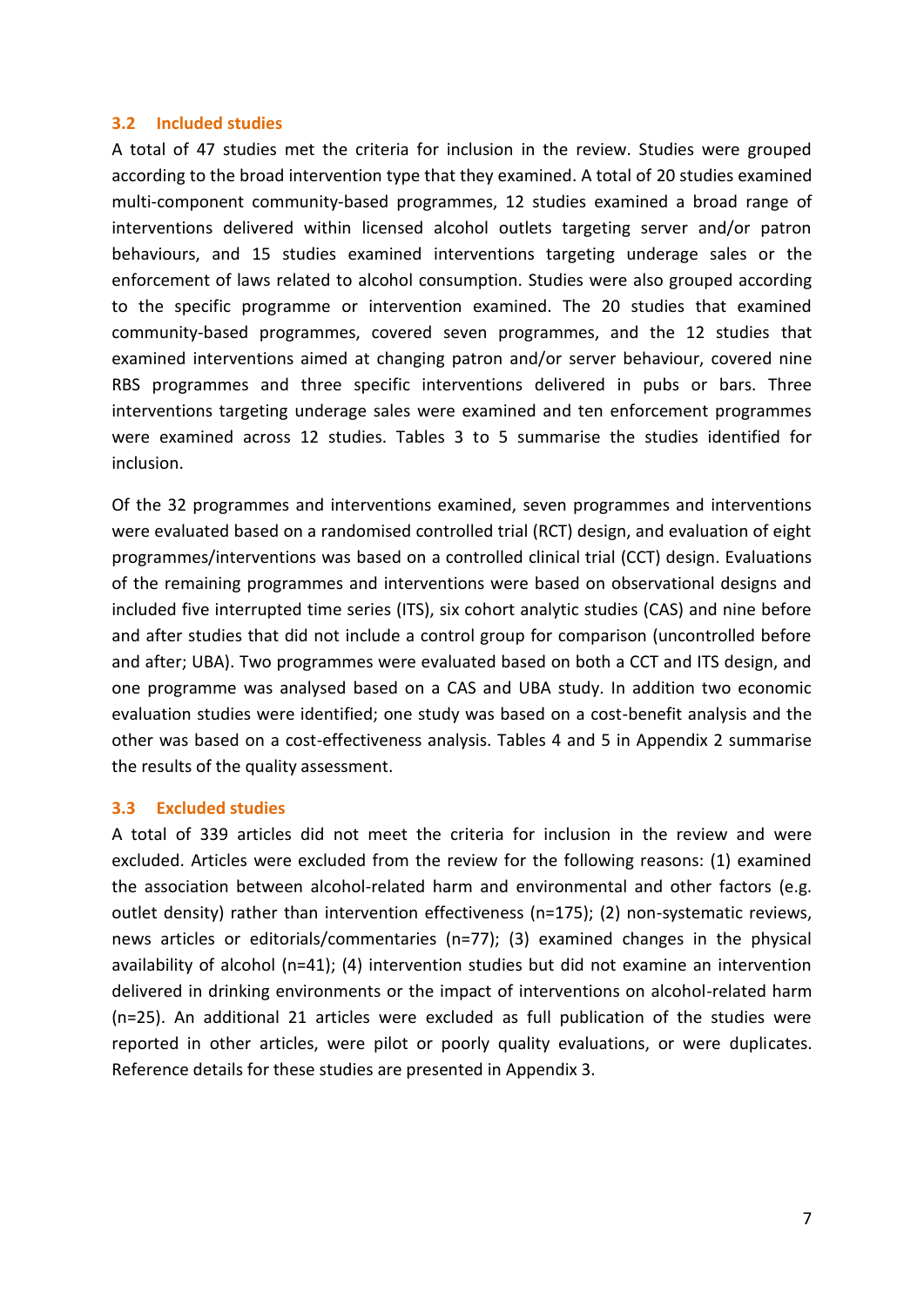### **Table 3. Summary of studies identified for inclusion: responsible server/staff training programmes and interventions delivered in drinking environments**

<span id="page-16-0"></span>

| Programme name<br>(Reference)                                                                                                                                                                                                                                   | Country    | <b>Study design</b><br>(Quality) | <b>Target group</b>                                                                                      | Intervention                                                                            | <b>Outcomes</b>                                                                                                         |
|-----------------------------------------------------------------------------------------------------------------------------------------------------------------------------------------------------------------------------------------------------------------|------------|----------------------------------|----------------------------------------------------------------------------------------------------------|-----------------------------------------------------------------------------------------|-------------------------------------------------------------------------------------------------------------------------|
| Safer Bars programme<br>(Graham et al., 2004)                                                                                                                                                                                                                   | Canada     | <b>RCT</b><br>Moderate           | Managers/owners and other staff at 38<br>bars; 18 received the intervention and<br>12 served as controls | 3 hour risk management training<br>programme                                            | Reductions in severe and moderate<br>aggression.                                                                        |
| (Johnsson & Berglund,<br>2003)                                                                                                                                                                                                                                  | Sweden     | <b>RCT</b><br>Moderate           | Servers at six intervention and six<br>control 'student pubs'                                            | Five lectures on responsible alcohol<br>service                                         | No differences in alcohol consumption.                                                                                  |
| (Warburton & Shepherd,<br>2000)                                                                                                                                                                                                                                 | UK         | <b>RCT</b><br>Weak               | 57 licensed premises; 30 intervention<br>premises and 23 control premies<br>(n=1,229 bar workers)        | Replacement of pint glasses with<br>toughened glassware                                 | Risk of injury was greater in bar staff using<br>the toughened glassware (found to have<br>lower impact resistance).    |
| 0.05 Know Your Limits<br>(McClean et al., 1994)                                                                                                                                                                                                                 | Australia  | <b>RCT</b><br>Weak               | 17 licensed premises; eight<br>intervention premises and nine control<br>premises (n=575 patrons)        | Promotion of responsible drinking and<br>placement of breath analysis machines          | Limited impact of the programme on blood<br>alcohol levels or drink driving.                                            |
| (McKnight et al., 1991)                                                                                                                                                                                                                                         | <b>USA</b> | CCT<br>Moderate                  | Servers and managers at 100<br>establishments; 138 comparison<br>establishments                          | 6 hour training programme                                                               | Increases in server intervention, but overall<br>low frequency of intervention.                                         |
| (Gliksman et al., 1993)                                                                                                                                                                                                                                         | Canada     | CCT<br>Moderate                  | Servers and managers/owners at four<br>establishments; four comparison<br>establishments                 | 4.5 hour training session; development<br>of house policies.                            | Trained servers exhibited more appropriate<br>responses than untrained servers.                                         |
| <b>FREO Respects You</b><br>(Lang et al., 1998)                                                                                                                                                                                                                 | Australia  | CCT<br>Moderate                  | Seven high-risk premises; 7 matched<br>control premises                                                  | 1-2 hour training programme                                                             | No change in serving practices or ID<br>checking.<br>Reduction in number of patrons with blood<br>alcohol levels ≥0.08. |
| Project ARM<br>(Toomey et al., 2001)                                                                                                                                                                                                                            | <b>USA</b> | <b>CCT</b><br>Weak               | Owners/managers at five intervention<br>bars and nine matched control sites                              | Five one-on-one consultation sessions<br>for owners and managers of bars (1-2<br>hours) | Non-significant reduction in underage sales<br>(11%) and sales to pseudo-intoxicated<br>patrons (46%).                  |
| (Holder & Wagenaar,<br>1994)                                                                                                                                                                                                                                    | <b>USA</b> | <b>ITS</b><br>Strong             | All licensed premises in the State of<br>Oregon                                                          | Mandated training for alcohol servers                                                   | Reduction in SVN crashes (23% by end of<br>third year).                                                                 |
| Road Crew<br>(Rothschild et al., 2006)                                                                                                                                                                                                                          | <b>USA</b> | CAS<br>Weak                      | Three intervention communities and<br>three control communities                                          | Ride programme; transport between<br>bars and clubs                                     | No change in alcohol consumption but<br>frequency of driving whilst impaired<br>decreased.                              |
| <b>Operation Drinksafe</b><br>(Van Beurden et al.,<br>2000)                                                                                                                                                                                                     | Australia  | <b>UBA</b><br>Weak               | 118 hotels and clubs (n=1,211 patrons)                                                                   | Alcohol brief intervention,<br>personalised risk assessment and BAC<br>testing          | Greatest reductions in alcohol consumption<br>by those who initially had harmful levels of<br>alcohol consumption.      |
| Pick-a-Skipper<br>(Boots & Midford, 1999)                                                                                                                                                                                                                       | Australia  | <b>UBA</b><br>Weak               | One community (city population<br>25,000)                                                                | Designated driver programme; media<br>campaign and promotions                           | No change in frequency of reporting "being<br>in a car with a driver $> 0.05\%$ BAC".                                   |
| RCT - randomised controlled trial; CCT - non-randomised controlled clinical trial; CAS - cohort analytic study; ITS - interrupted time series; UBA - uncontrolled before and after study; SVN<br>- single vehicle night time; BAC - blood alcohol concentration |            |                                  |                                                                                                          |                                                                                         |                                                                                                                         |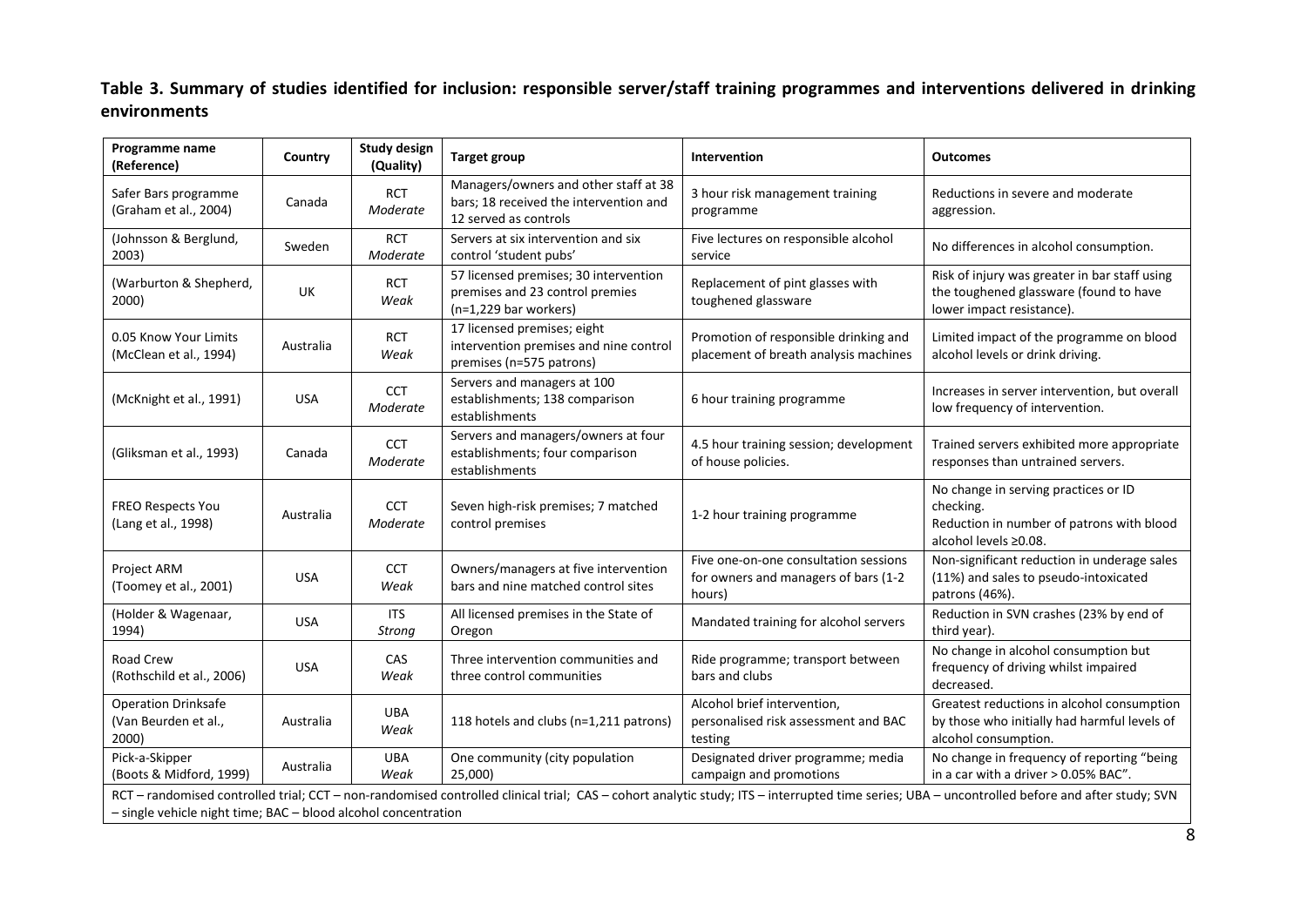<span id="page-17-0"></span>

| Programme name<br>(Reference)                                                                 | Country    | <b>Study design</b><br>(Quality) | <b>Target group</b>                                                                                                                           | <b>Intervention</b>                                                                                                                                                                  | <b>Outcomes</b>                                                                                                                                                                                               |
|-----------------------------------------------------------------------------------------------|------------|----------------------------------|-----------------------------------------------------------------------------------------------------------------------------------------------|--------------------------------------------------------------------------------------------------------------------------------------------------------------------------------------|---------------------------------------------------------------------------------------------------------------------------------------------------------------------------------------------------------------|
| (Burns et al., 1995)                                                                          | Australia  | <b>RCT</b><br>Moderate           | 10 police service patrol areas; 5<br>received intervention and 5 acted as<br>control sites                                                    | Heightened police supervision of the<br>NSW Liquor and Registered Clubs Acts,<br>particularly with regard to serving<br>underage and intoxicated people.                             | Increase in all offences and assaults during<br>intervention period.                                                                                                                                          |
| <b>Alcohol Linking</b><br>Programme<br>(Wiggers et al., 2004)                                 | Australia  | <b>RCT</b><br>Weak               | 400 hotels, registered clubs and<br>nightclubs in two communities                                                                             | Police feedback to high-risk premises                                                                                                                                                | Reduction in alcohol-related incidents <sup>a</sup><br>(15%)                                                                                                                                                  |
| (Chandler 2002)                                                                               | <b>USA</b> | CAS<br>Weak                      | 400 intervention outlets and 100<br>control outlets                                                                                           | Undercover compliance checks<br>(underage sales)                                                                                                                                     | No significant change in underage sales.                                                                                                                                                                      |
| <b>Operation Safe Crossing</b><br>(Voas et al., 2002)                                         | <b>USA</b> | <b>ITS</b><br>Moderate           | Young people crossing the<br>USA/Mexican border                                                                                               | Special patrols and sobriety<br>checkpoints; increase in border foot<br>patrols and enforcement of laws;<br>media advocacy                                                           | Reduction in alcohol-related crashes among<br>16-20 year olds (45%)                                                                                                                                           |
| Complying with the<br>Minimum Drinking Age<br>(Wagenaar et al., 2005)                         | <b>USA</b> | <b>ITS</b><br><b>Strong</b>      | Alcohol outlets in 20 cities;<br>intervention sites consisted of one<br>large urban city and 10 surrounding<br>surburban incorporated cities. | Server/management training (ARM<br>Express) and police enforcement<br>checks                                                                                                         | Short term impact of enforcement checks<br>and non-significant impact of training on<br>underage sales.                                                                                                       |
| TASC project<br>(Maguire & Nettleton,<br>2003)                                                | UK         | <b>UBA</b><br>Weak               | All licensed premises in two areas of a<br>city.                                                                                              | Police-led multi-agency scheme to<br>reduce the level of alcohol-related<br>violence and disorder                                                                                    | Increase in alcohol-related disorder (49%).<br>Decrease in alcohol-related assaults based<br>on all known incidents (4%)<br>Reduction in incidents at targeted 'hot<br>spots'                                 |
| TASC project<br>(Warburton & Shepherd,<br>2006)                                               | <b>UK</b>  | CAS<br>Weak                      | All licensed premises in two areas of a<br>city; suburban area used as<br>comparison site                                                     | Targeted police operation and ED<br>intervention                                                                                                                                     | Increase in street assaults based on ED data<br>(34%). Relative to total capacity there was<br>no change in assaults in licensed premises.<br>Greater reduction in assaults at targeted<br>'hot spot' venues. |
| Serving-Intoxicated<br>Patrons Programme<br>(McKnight & Streff, 1994;<br>Levy & Miller, 1995) | <b>USA</b> | CAS<br>Weak                      | 40 randomly selected establishment in<br>one intervention county and 20 control<br>establishments                                             | Plainclothes officers from enforcement<br>agencies entered bars and restaurants<br>periodically to watch for and cite<br>servers found dispensing alcohol to<br>intoxicated patrons. | Reduction in drink driving arrestees who<br>reported having consumed their last drink<br>in a bar or restaurant (from 32% to 23%).<br>Increase in refusal of service to intoxicated<br>patrons.               |
| (Willner et al., 2000)                                                                        | UK.        | CAS<br>Weak                      | Random sample of alcohol outlets in<br>one intervention community and one<br>control community                                                | Police campaign to enforce underage<br>sales laws                                                                                                                                    | Increase in underage alcohol sales.                                                                                                                                                                           |

### **Table 4. Summary of studies identified for inclusion: Underage access and policing/enforcement approaches**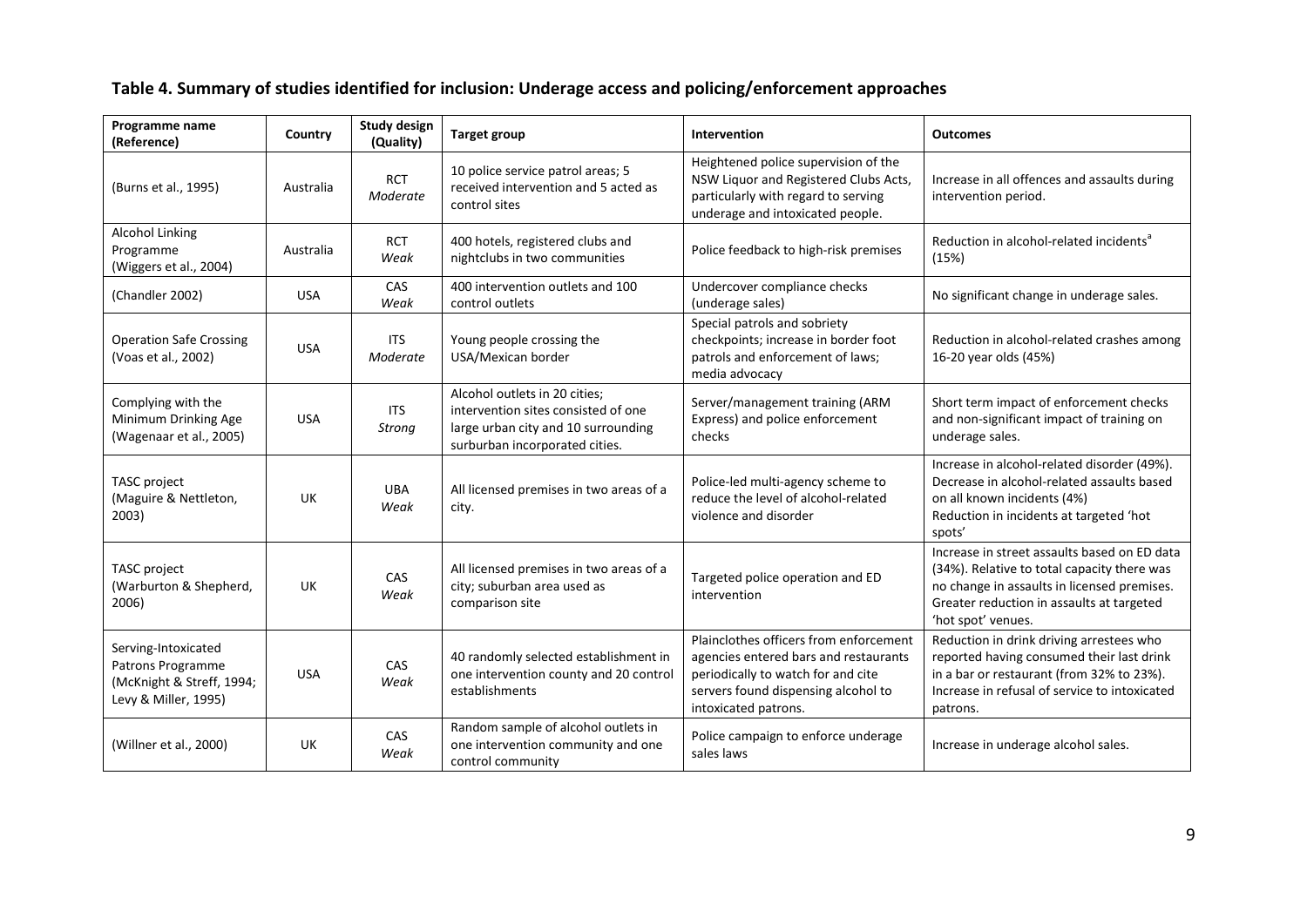| Programme name<br>(Reference)                                                                                       | Country        | Study design<br>(Quality) | <b>Target group</b>                                                 | <b>Intervention</b>                                                                                                                   | <b>Outcomes</b>                                                                                                                  |
|---------------------------------------------------------------------------------------------------------------------|----------------|---------------------------|---------------------------------------------------------------------|---------------------------------------------------------------------------------------------------------------------------------------|----------------------------------------------------------------------------------------------------------------------------------|
| MinorChecker <sup>®</sup><br>(Bierness et al., 2001)                                                                | <b>USA</b>     | CAS<br>Weak               | 60 alcohol outlets in one community;<br>one control community       | Card reader system                                                                                                                    | Decrease in age verification practices and<br>ID checking.<br>Increase in drink driving arrests and no<br>impact on SVN crashes. |
| Geelong Accord<br>(Felson et al., 1997)                                                                             | Australia      | <b>UBA</b><br>Weak        | Bars and clubs in the central business<br>district of one community | Introduction of cover charges,<br>prohibition of unlimited entry and<br>increased enforcement of underage<br>and street drinking laws | Declines in crime and damage based on<br>observation.<br>Decline in serious assault rate.                                        |
| (Krevor et al., 2003)                                                                                               | <b>USA</b>     | <b>UBA</b><br>Weak        | Tobacco and alcohol retail stores in<br>two communities.            | Electronic age verification device                                                                                                    | No change in age verification practices.                                                                                         |
| Project Freedom<br>(Lewis et al., 1996)                                                                             | <b>USA</b>     | <b>UBA</b><br>Weak        | 100 stores in one community                                         | Increased surveillance of underage<br>sales                                                                                           | No significant change in sales made without<br>age identification checks.                                                        |
| <b>Auckland Regional</b><br><b>Community Action</b><br>Project<br>(Huckle et al., 2005)<br><sup>d</sup> Not defined | New<br>Zealand | <b>UBA</b><br>Weak        | Random sample of 250 outlets in one<br>community                    | Enforcement of underage sales laws                                                                                                    | Reduction in sales made without age<br>identification checks (from 60% to 46%).                                                  |

Not lefined

RCT – randomised controlled trial; CCT – non-randomised controlled clinical trial; CAS – cohort analytic study; ITS – interrupted time series; UBA – uncontrolled before and after study; ED – emergency department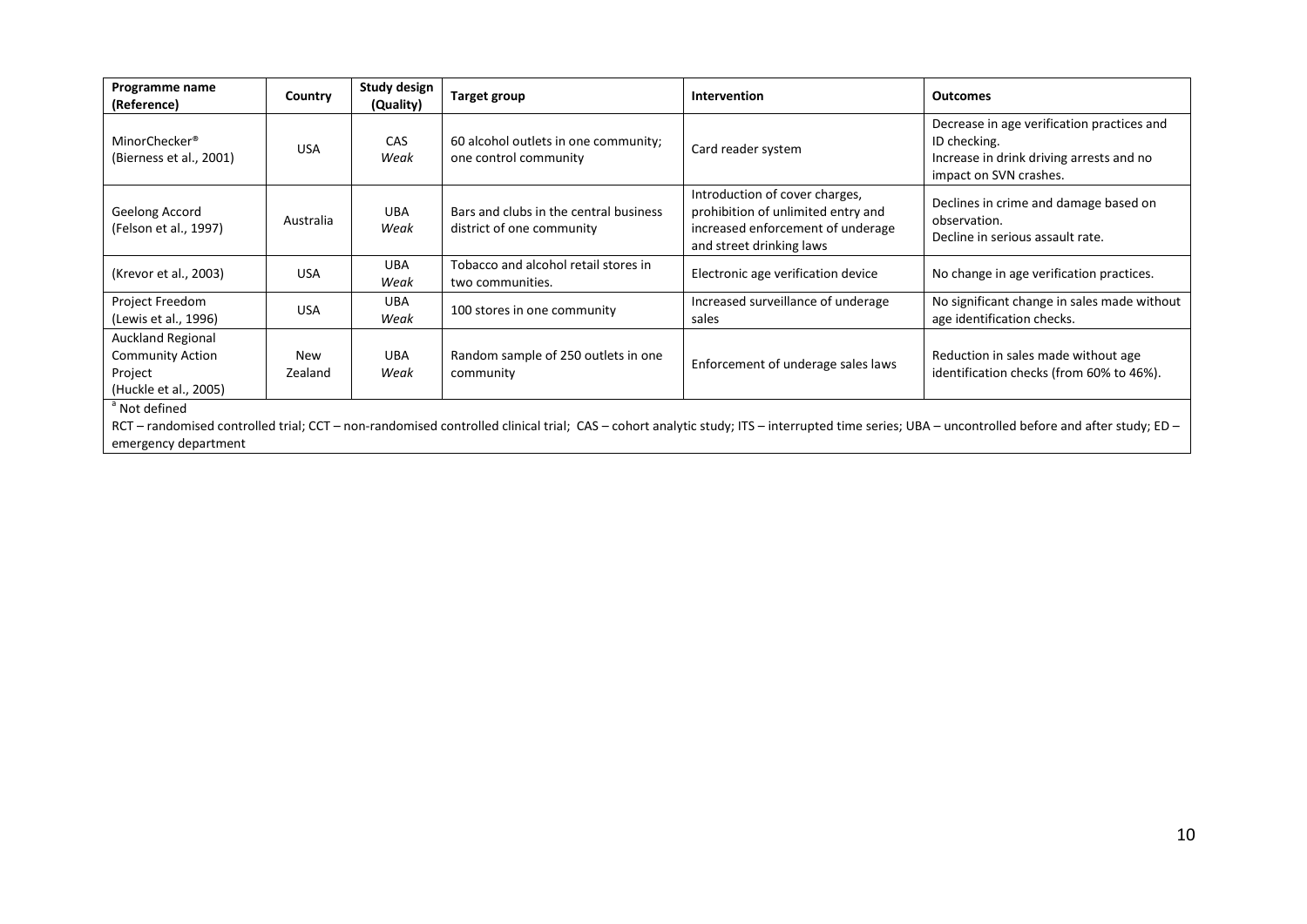### **Table 5. Summary of studies identified for inclusion: Community-based programmes**

| Programme name<br>(Reference)                                                                                                                                                                                                                                                                                                                                                                                                       | Country    | <b>Study design</b><br>(Quality)                            | <b>Target group</b>                                                               | Intervention                                                                                                                                                                                             | <b>Outcomes</b>                                                                                                                                                                                                                                                                                                                                                                                                                                                                             |  |  |  |
|-------------------------------------------------------------------------------------------------------------------------------------------------------------------------------------------------------------------------------------------------------------------------------------------------------------------------------------------------------------------------------------------------------------------------------------|------------|-------------------------------------------------------------|-----------------------------------------------------------------------------------|----------------------------------------------------------------------------------------------------------------------------------------------------------------------------------------------------------|---------------------------------------------------------------------------------------------------------------------------------------------------------------------------------------------------------------------------------------------------------------------------------------------------------------------------------------------------------------------------------------------------------------------------------------------------------------------------------------------|--|--|--|
| <b>Communities Mobilising</b><br>for Change on Alcohol<br>(Wagenaar et al., 1999;<br>2000a; 2000b)                                                                                                                                                                                                                                                                                                                                  | <b>USA</b> | <b>RCT with</b><br>nested time<br>series design<br>Moderate | Seven intervention<br>communities and eight<br>control communities                | Community mobilisation to reduce<br>youth access to alcohol                                                                                                                                              | Non-significant reduction in alcohol consumption among<br>17-18 and 18-20 year olds.<br>Reduction in underage sales in on-sale outlets (24%) and<br>non-significant reduction in off-sale outlets (8%).<br>Significant reduction in drink driving arrests among 18-20<br>year olds (by 30 arrests/100,000 population per year) but<br>not 15-17 year olds (by 7 arrests/100,000 per year).<br>Non-significant reduction in arrests for disorderly conduct<br>for 15-17 and 18-20 year olds. |  |  |  |
| Sacramento<br>Neighborhood Alcohol<br>Prevention Project<br>(Treno et al., 2007)                                                                                                                                                                                                                                                                                                                                                    | <b>USA</b> | <b>CCT</b><br>Weak                                          | Two intervention<br>neighbourhoods; wider<br>community used as<br>comparison site | Community mobilisation, RBS<br>training, law enforcement                                                                                                                                                 | Reduction in assaults as reported by police, aggregate EMS<br>outcomes, EMS assaults and EMS motor vehicle accidents.<br>Reduction in underage sales in one intervention site,<br>however increases in sales in second intervention site.                                                                                                                                                                                                                                                   |  |  |  |
| A Matter of a Degree<br>(Weitzman et al., 2004;<br>Nelson et al., 2005)                                                                                                                                                                                                                                                                                                                                                             | <b>USA</b> | <b>CCT</b><br>Weak                                          | 10 college sites and 32<br>comparison sites                                       | Various environmental policies (e.g.<br>RBS training, ban on advertising)                                                                                                                                | Reductions in alcohol consumption, alcohol-related harms,<br>second hand effects and drink driving in sites with highest<br>level of implementation (all self-report).                                                                                                                                                                                                                                                                                                                      |  |  |  |
| <b>Community Trials</b><br>project<br>(Holder et al., $2000^b$ )                                                                                                                                                                                                                                                                                                                                                                    | <b>USA</b> | <b>ITS</b><br>Moderate                                      | Three intervention<br>communities and three<br>matched control<br>communities     | Community mobilisation and media<br>advocacy, RBS training, limiting<br>underage access to alcohol,<br>enhanced enforcement efforts<br>against drink driving, local<br>restrictions on access to alcohol | Reduction in alcohol consumption (6%).<br>Reduction in SVN crashes (10% per month) and alcohol-<br>related crashes (6% per month).<br>Reduction in hospital assault cases (43%) and hospitalised<br>assault injuries (2%).                                                                                                                                                                                                                                                                  |  |  |  |
| STAD project<br>(Wallin et al., 2002;<br>2003; 2005; Månsdotter<br>et al., 2007)                                                                                                                                                                                                                                                                                                                                                    | Sweden     | <b>ITS</b><br>Strong                                        | One intervention<br>community and one control<br>community                        | Community mobilisation, RBS<br>training, enforcement of alcohol<br>laws                                                                                                                                  | Significant increase in total rate of refusal for alcohol<br>service for all licensed premises (from 47% to 70%).<br>Reduction in violent crimes <sup>a</sup> (29%).<br>Cost-saving ratio 1:39.                                                                                                                                                                                                                                                                                             |  |  |  |
| <b>Surfers Paradise Safety</b><br><b>Action Project</b><br>(Homel et al., 1997)                                                                                                                                                                                                                                                                                                                                                     | Australia  | UBA<br>Weak                                                 | 18 nightclubs in a major<br>tourist area                                          | Community mobilisation; code of<br>practice for nightclub managers,<br>venue management                                                                                                                  | Reduction in physical assaults (from 9.8 to 4.7 assaults per<br>100 hours of observation), verbal abuse (from 12.5 to 2.3<br>per 100 hours) and arguments (from 7.1 to 2.3 per 100<br>hours).                                                                                                                                                                                                                                                                                               |  |  |  |
| <b>Local Government Safety</b><br><b>Action Projects</b><br>(Hauritz et al., 1998a)                                                                                                                                                                                                                                                                                                                                                 | Australia  | UBA<br>Weak                                                 | Entertainment area in three<br>cities                                             | Community mobilisation; code of<br>practice for nightclub managers,<br>venue management                                                                                                                  | Reduction in all forms of aggression and violence (physical<br>violence greatest).                                                                                                                                                                                                                                                                                                                                                                                                          |  |  |  |
| RCT - randomised controlled trial; CCT - non-randomised controlled clinical trial; CAS - cohort analytic study; ITS - interrupted time series; UBA - uncontrolled before and after study; RBS<br>- responsible beverage service; EMS - emergency medical service; SVN - single vehicle nighttime<br>$^6$ Accounts illoged threats and horsecoment, violence and threats torreted at efficiels (including the police and deep staff) |            |                                                             |                                                                                   |                                                                                                                                                                                                          |                                                                                                                                                                                                                                                                                                                                                                                                                                                                                             |  |  |  |

<span id="page-19-0"></span>Assaults, illegal threats and harassment, violence and threats targeted at officials (including the police and door staff).

b<br>balso Grube 1997; Holder & Reynolds 1997; Holder et al., 1997a; 1997b; Moore & Holder 2003; Roeper et al., 2000; Saltz & Stanghetta 1997; Treno & Holder 1997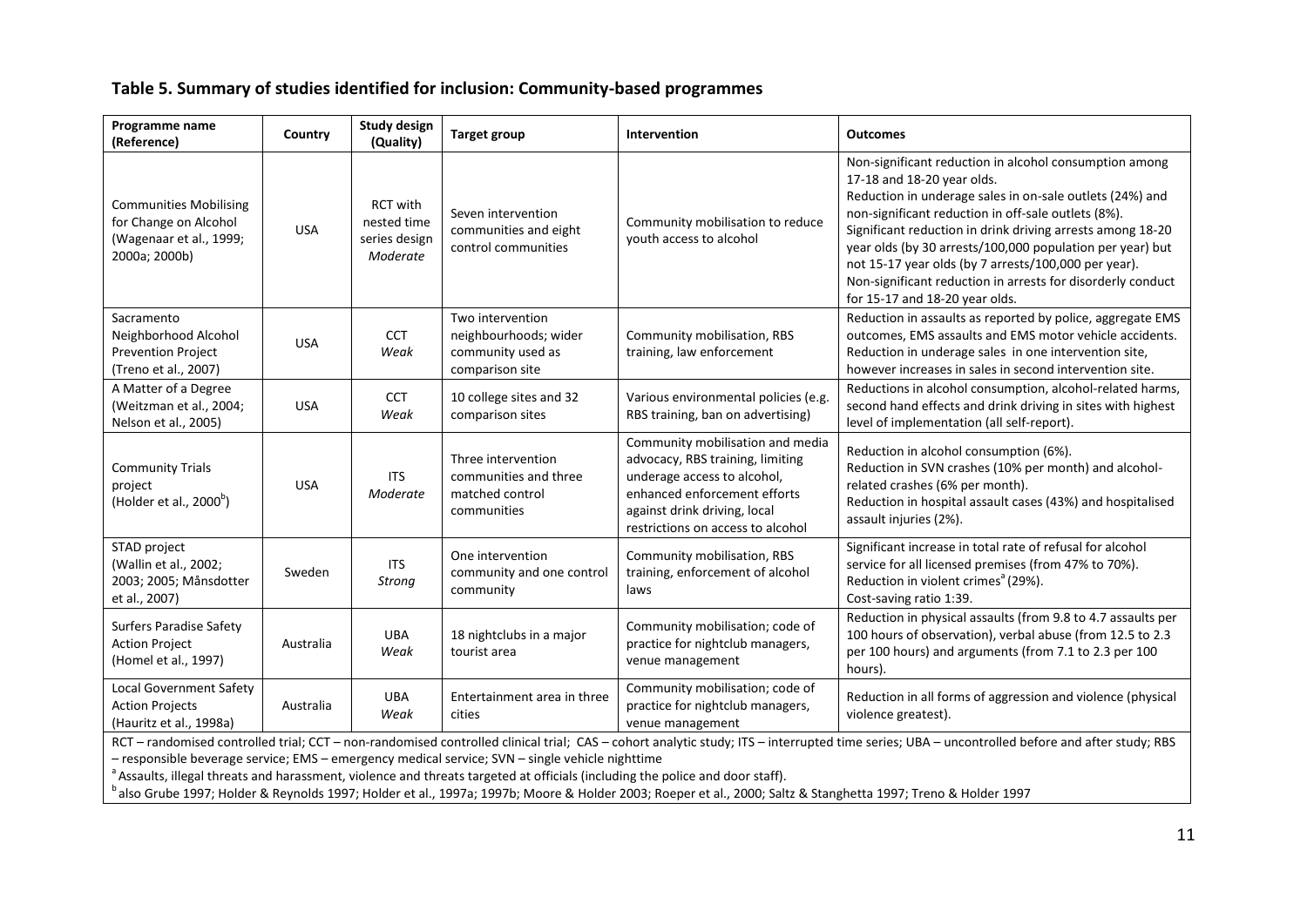### <span id="page-20-0"></span>**3.4 Responsible server/staff training programmes**

#### <span id="page-20-1"></span>**3.4.1 Overview of evidence identified**

Seven articles were identified that assessed the effectiveness of training programmes for servers and managers. Five studies (McKnight et al., 1991; Gliksman et al., 1993; Holder and Wagenaar, 1994; Johnsson and Berglund, 2003; Lang et al., 1998) evaluated server training interventions aimed at increasing responsible serving practices. Graham and colleagues (2004) examined a training programme designed to reduce aggression in bars and Toomey and colleagues (2001) assessed the effectiveness of the *Alcohol Risk Management* (ARM) training programme. Three studies were conducted in the USA, two in Canada, one in Sweden and one in Australia.

McKnight and colleagues (1991) evaluated an education intervention for servers and managers in establishments licensed to sell alcohol. The programme consisted of a 6-hour session covering the need for responsible service, ways of preventing customers from becoming intoxicated and methods of intervening with patrons who have already become intoxicated. Specifically for managers, the programme covered role plays of intervention with intoxicated patrons, the formulation of policies conducive to responsible alcohol service and guidelines for assisting managers in administering the programme to servers. Gliksman and colleagues (1993) evaluated the impact of a server training programme informing managers about their obligations and responsible serving practices, as well as encouraging them to establish policies for the sale of alcohol. Servers in the establishments were then familiarised with the policies and instructed in responsible serving practices over four one hour sessions. The programme aimed to prevent intoxication rather than intervening once a patron had reached intoxication. Holder and Wagenaar (1994) evaluated statewide mandated alcohol server training in Oregon, USA, which covered a number of areas such as the effects of alcohol, alcohol service, drinking and driving laws, legal liability issues and effective server intervention techniques. Johnsson and Berglund (2003) assessed the impact of a server training programme on alcohol consumption levels among patrons in student pubs. The training programme focused on bar tenders' own relationship with alcohol, myths and facts about alcohol, and techniques on how to refuse service to intoxicated patrons. Lang and colleagues (1998) evaluated the impact of a training programme on responsible serving practices, alcohol consumption levels and related harm. The programme lasted between 1-2 hours and covered areas such as: laws regarding service to underage individuals, recognising signs of intoxication, strategies in dealing with drunken customers, the effects of alcohol and advice on developing related policies. Graham and colleagues (2003) evaluated the impact of The *Safer Bars* programme in reducing aggression in bars. The programme consisted of a number of components including a risk assessment work book alerting bar owners to environmental factors that may lead to aggression and owner/manager rating of bars. An additional element of the programme was a training programme for bar staff and managers covering areas such as recognising early signs of aggression, early intervention and responses and legal issues relating to managing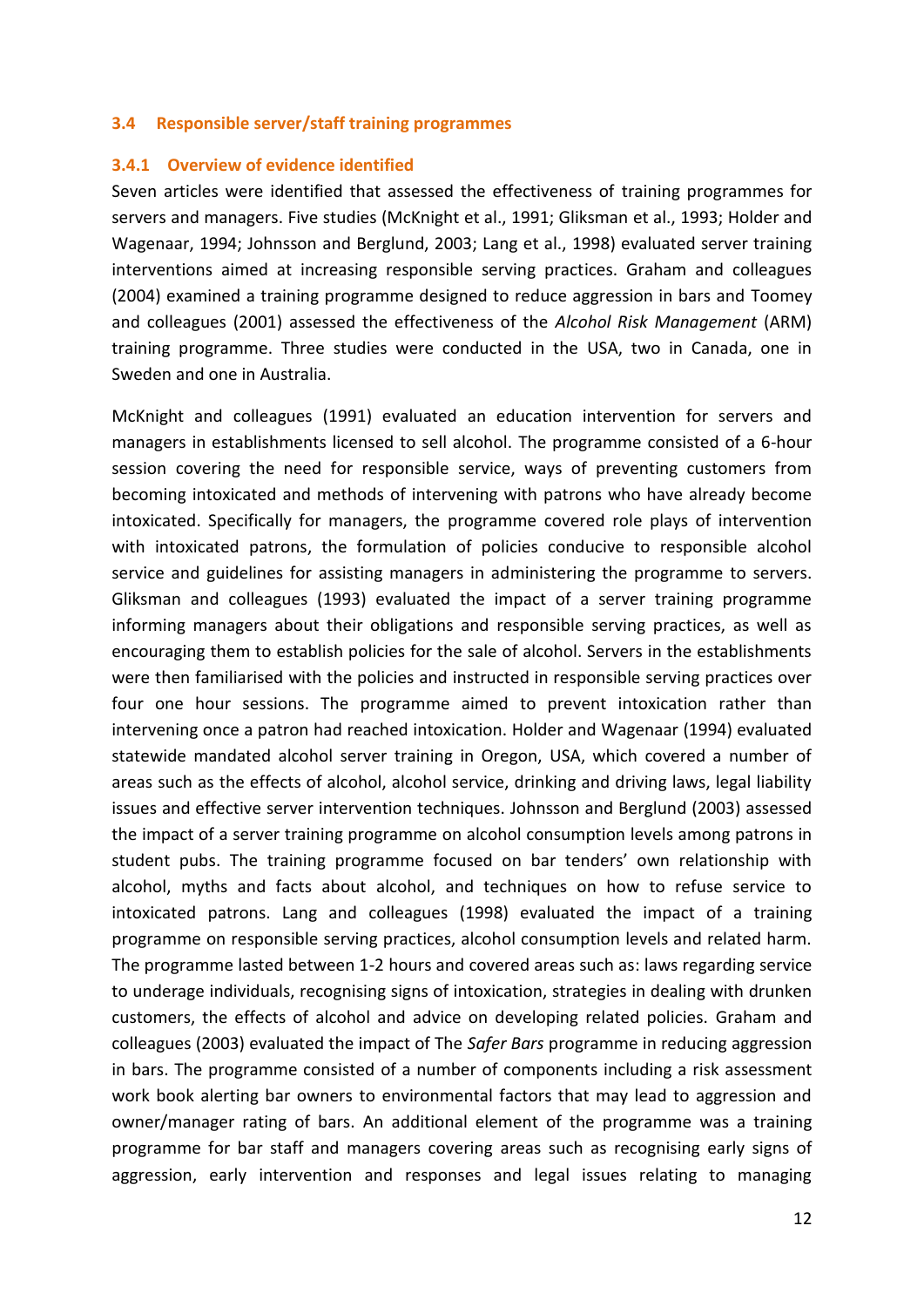aggression and problem behaviour. The *ARM* training programme examined by Toomey and colleagues (2001) involved one-on-one consultation sessions for owners and managers of licensed premises. Participants were provided with information on implementing written establishment policies that encouraged responsible alcohol sales to underage and intoxicated patrons and advice on how to discuss new policies with staff. The programme was implemented in five bars, all of which adopted establishment policies following the consultations

### <span id="page-21-0"></span>**3.4.2 Quality assessment**

Two studies were RCTs. In the study by Johnsson and Berglund (2003) six of 12 student organisations were selected at random to participate in the programme. Randomisation was stratified for the number of members in each organisation and the method of allocation involved the chairman of each organisation drawing lots. Overall, the quality of the study was assessed as moderate because it was not possible to tell if participants were likely to be representative of the target population, the authors did not report clearly how confounding was addressed and blinding was not described. The RCT by Graham and colleagues (1993) was well reported but the quality of this study was assessed as moderate because a number of bars were dropped from the study. From a sample of 126 eligible premises, a total of 30 bars participated in the study. Eighteen bars received the intervention programme and 12 bars acted as controls.

Five studies were based on quasi-experimental designs, including three CCTs, one cohort analytic study and one ITS. Gliksman and colleagues (1993) undertook a CCT. Of eight drinking establishments, chosen to be representative of a variety of drinking establishments, four were randomly chosen to receive the intervention and the other four acted as controls. The quality of the study was rated as moderate. The study scored well on the items assessing selection bias and blinding, but data collection methods were not shown to be valid or reliable, and how confounding was dealt with was not described. Premises with estimated annual purchases for over the bar sales in excess of AUS\$ 150,000 or with at least five customers failing a roadside breath test in the previous year were selected for the CCT by Lang and colleagues (1998). Of the 50 premises invited to participate, 10 agreed and of these seven were eligible for inclusion. Seven control premises were selected to match the intervention sites as closely as possible. The study was assessed as moderate as few of the selected bars agreed to participate and there was no description of withdrawals and dropouts from the study. However, the study was rated strong for blinding and the data collection methods used were valid and reliable. Evaluation of Project ARM (Toomey et al., 2001) was also based on a CCT design. Five bars located in a major metropolitan area received the intervention and were compared to nine matched control bars. Overall the quality of the study was assessed as weak because few of the bars approached agreed to participate and data collection methods were not reported to valid or reliable. The study by McKnight and colleagues (1991) was based on a cohort analytic design. The intervention was implemented at eight drinking establishments, and compared with comparison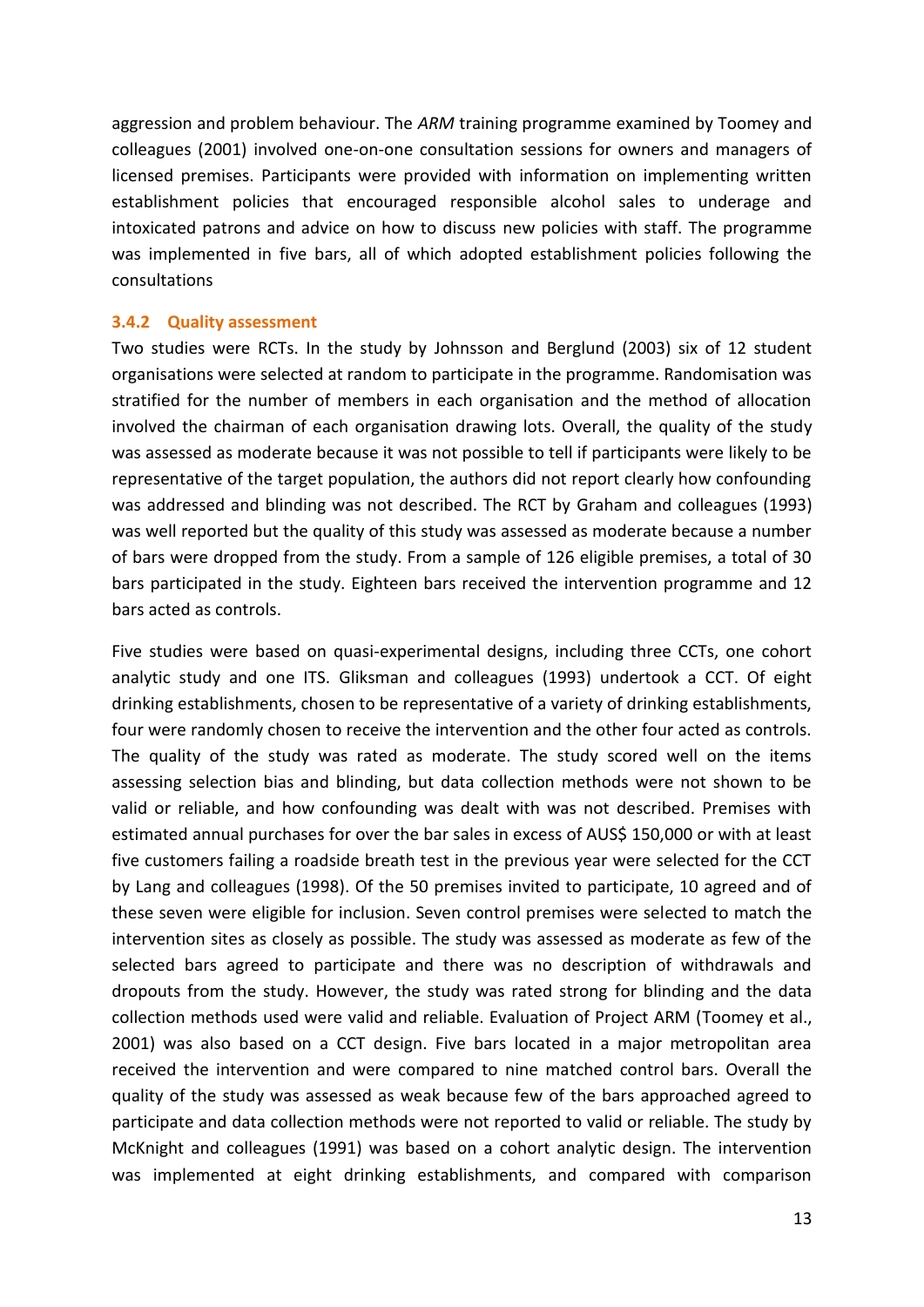establishments which were selected to match the intervention sites as closely as possible. Overall the quality of the study was rated as weak because it was unclear whether the sample of establishments selected were representative and the authors did not describe how confounders were accounted for. Holder and Wagenaar (1994) examined the effects of statewide mandated server training using an ITS design. Overall the study was rated as good quality, the statistical methods used were appropriate and the internal validity of the study design was strong.

### <span id="page-22-0"></span>**3.4.3 Outcomes**

### **Responsible serving practices**

Three studies evaluated the impact of server training interventions on responsible beverage serving practices. McKnight and colleagues (1991) found that overall there were significant increases in server intervention in the intervention group (p<0.01). The number of occasions in which staff served and made no attempt to intervene in the drinking of the observer decreased by 12.5% (compared to a difference of 0.8% in the comparison group). Instances where servers provided drink but made some move towards intervention increased by 10.5% (compared to 1.7% in the comparison group), and instances where servers terminated service increased by 1.9% (compared to a decrease of 0.7% in the comparison group). However, there were significant differences in the effects of the intervention between sites and an overall low frequency of intervention even where the programme appeared to have been effective. In a similar study (Gliksman et al., 1993), based on observation of server reactions to actors portraying behaviours often faced by servers, the server training programme appeared to have been effective in changing behaviour. Servers exhibited less inappropriate and more appropriate responses at follow-up than did untrained servers, who maintained the same types and levels of responses. However, further analysis suggested that this change in server behaviour was due to servers in the intervention group making less serious inappropriate responses rather than responding with appropriate responses. The use of pseudo drunk patrons to assess changes in serving practices revealed rare refusal of service in the study by Lang and colleagues (1998). Identification was rarely checked and non-photographic identification was accepted on most occasions. The authors suggest that this less than satisfactory outcome can be attributed to poor implementation of the training and a lack of support among bar managers.

### **Drink driving and alcohol -related crashes**

One study evaluated the impact of mandated server training programmes on alcoholrelated crashes and drink driving (Holder and Wagenaar, 1994). The authors found that the policy of requiring alcohol servers to be trained had a statistically significant effect on single vehicle night time (SVN) traffic crashes. There was an estimated reduction in SVN crashes of 4% in the first 6 months under the new rules, 11% at the end of the first year, 18% by the end of the second year and 23% by the end of the third year. As such, the effect of the law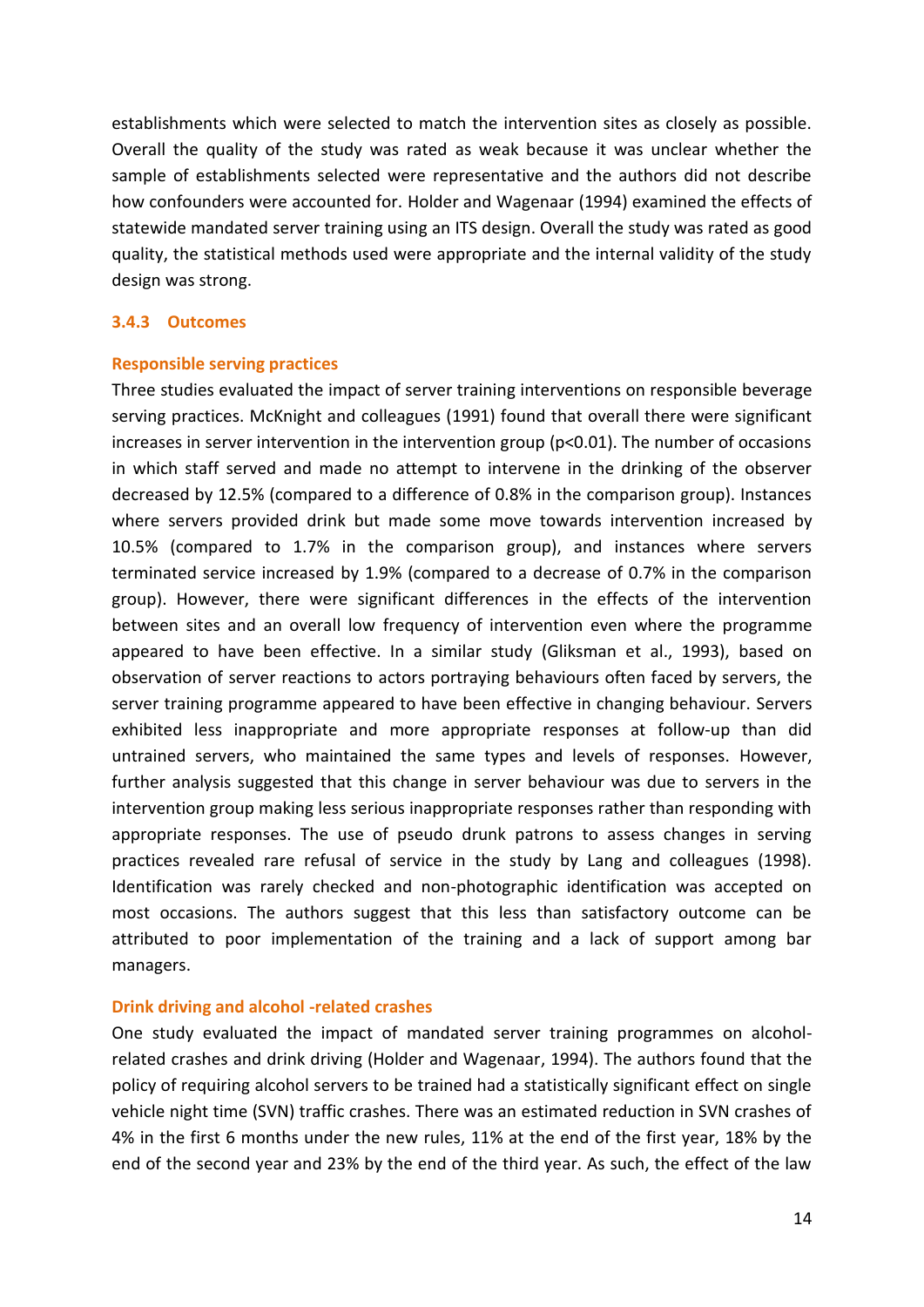increased over the first three years of experience, as the proportion of servers that were trained in the state increased.

### **Alcohol use**

Two articles examined the impact of server training/education on alcohol consumption levels. Johnsson and Berglund (2003) assessed the impact of a server education programme on patron alcohol consumption levels. At one-month follow-up, blood alcohol concentrations (BACs) of patrons in the intervention pubs were found to have reduced by more than half those of the patrons in the control pubs (mean difference in BAC between intervention and control groups was -0.011%, 95% CI: 0.022 to 0.000). However, the differences between the changes in the intervention and control group were not significant (p=0.12). A BAC level greater than 0.1% was reported among 40% (n=147) of participants in the intervention group at baseline and 39% (n=140) at follow-up. In the control group 34% (n=102) of participants had a BAC level greater than 0.1% at baseline and 41% (n=121) at follow-up. The study by Lang and colleagues (1998), showed an immediate pre- to post-test reduction in patrons rated by researchers as extremely drunk in the intervention sites (p<0.017). An eventual reduction from pre-test to follow-up in patrons with blood alcohol levels (BALs) ≥0.08 in both the intervention and control group was also reported. While the rate of decline from pre-test to follow-up was significantly greater (0.029) for the intervention group, this trend was not significant (0.225) for the immediate pre- to post-test analysis. Both intervention and control groups showed falls in the percentage of patrons attaining BALs of 0.15 and over across all three test periods. Although the rate of decline in BALs over 0.15 were greater for the intervention group, this trend was not significant (p=0.389).

### **Aggression**

Graham and colleagues (2004) examined the effect of The *Safer Bars* programme on aggression in bars. Results demonstrated that bars participating in the programme showed a decrease in physical aggression by patrons while control bars showed an increase. Although overall there were low rates of staff aggression, this outcome increased in both the intervention and control bars during the post intervention observations. Incidences of severe aggression (e.g. punching, kicking) and moderate physical aggression (e.g. shoving, grappling) involving verbal aggression and with definite intent were significantly greater in the control bars. Overall, the *Safer Bars* programme had a significant effect on reducing severe aggression and moderate aggression. However, this effect was moderated by turnover of managers and door/security staff with higher post intervention aggression associated with higher turnover in the intervention bars. The authors noted however that given the low rate of aggression within the bars, it was only possible to demonstrate a modest impact of the programme on aggression.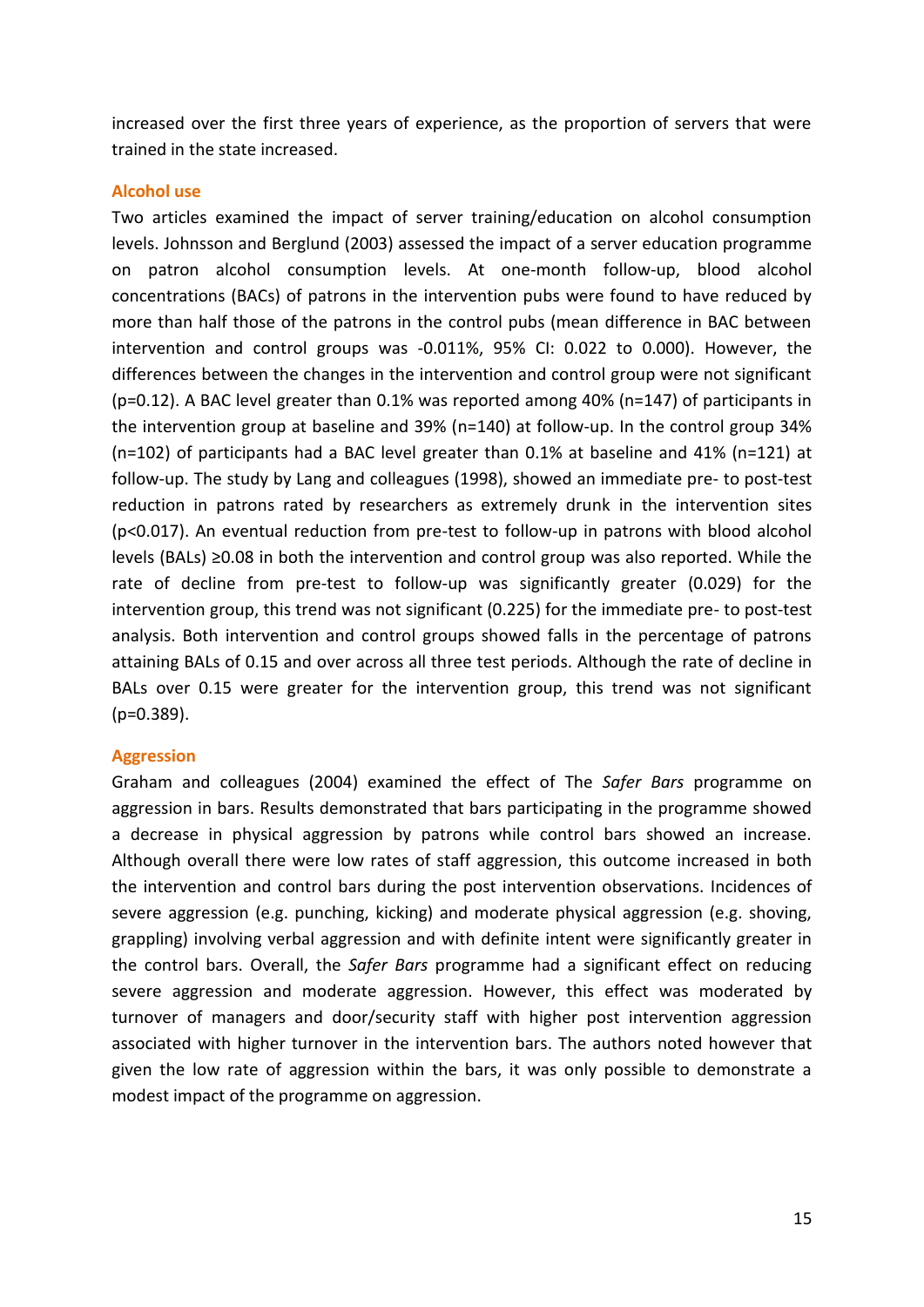### **Purchase attempts**

Toomey and colleagues (2001) examined the impact of the ARM intervention on rates of successful purchase attempts by pseudo-intoxicated patrons and underage patrons. Underage purchase attempts were similar at baseline between the intervention and control sites (46% *vs*. 48%) and at 4-6 weeks follow-up the underage purchase rate had increased slightly in the control group (49%) and decreased in the intervention group (42%). However, the relative decline of 12% between the intervention and control groups was not significant. Similar results were found for pseudo-intoxicated purchase rates. After intervention, compared to baseline (intervention 68.4% *vs*. control 70.1%) purchase rates were higher in the control group and lower in the intervention group (72.9% and 40%, respectively). However, the 46% relative decline was not statistically significant. Baseline refusal rates among pseudo-intoxicated buyers on either the first or second purchase attempt were higher in the intervention than control bars (intervention 83.1% *vs.* control 63.0%). At follow up refusal rates decreased in both the intervention and control bars (intervention 80.3% *vs.* control 54.8%); however, these differences were not significant.

### <span id="page-24-0"></span>**3.5 Interventions delivered in drinking environments**

### <span id="page-24-1"></span>**3.5.1 Overview of evidence identified**

Five articles were identified that examined the effectiveness of interventions aimed at reducing alcohol-related harm (consumption levels, injuries and drink driving) in drinking environments (Van Beurden et al., 2000; Warburton and Shepherd, 2000; Boots and Midford, 1999; Rothschild et al., 2006; McLean et al., 1994). Three studies were conducted in Australia, one in the UK and one in the USA.

Van Beurden and colleagues (2000) examined the effects of an alcohol brief intervention programme, *Operation Drinksafe,* on drinking behaviours among patrons in bars and taverns. The programme provided personalized risk assessments to patrons based on the Alcohol Use Disorders Identification Test (AUDIT), in combination with a breathalyser to determine BACs. Warburton and Shepherd (2000) evaluated the effectiveness of toughened glassware in reducing injuries.

Three studies were identified that evaluated the effectiveness of interventions specifically aimed at reducing drink driving among patrons (Boots and Midford, 1999; Rothschild et al., 2006; McLean et al., 1994). Boots and Midford (1999) assessed the impact of a designated driver programme, *Pick a Skipper*, on alcohol-related injury. The intervention consisted of a TV advertising campaign encouraging young people (aged 18-35) to select a designated driver when going out drinking and a promotion offering drivers with two or more passengers free soft drinks throughout the evening. Rothschild and colleagues (2006) evaluated the effectiveness of a ride programme, *Road Crew*, in reducing alcohol-impaired driving crashes. The programme aimed to prevent patrons over the legal driving limit from driving home by distributing discounted coupons to encourage use of the ride programme, which provided rides to, between and home from bars. The impact of the programme was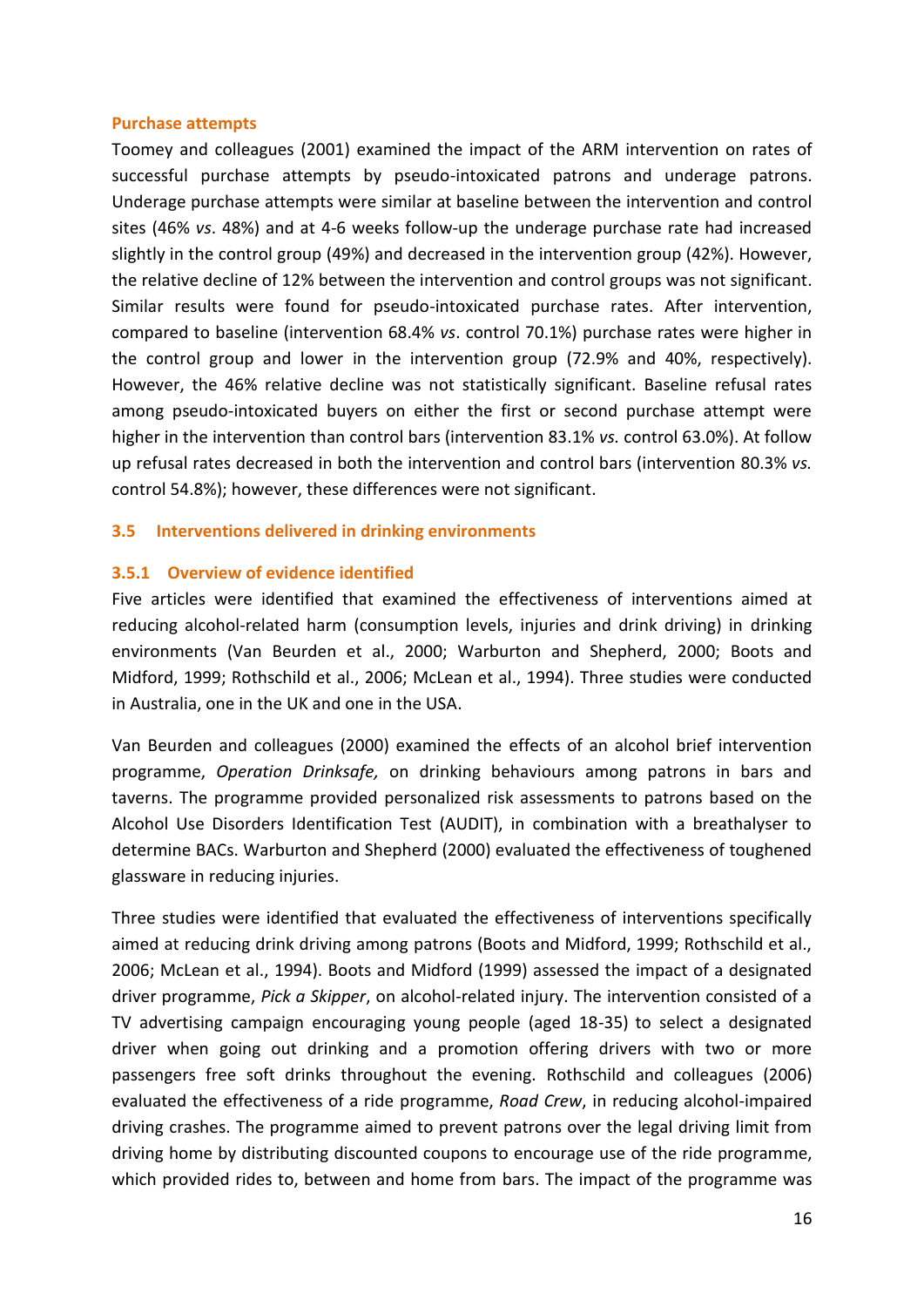assessed using ridership counts and self-report behaviour relating to drinking and driving. McLean and colleagues (1994) assessed the effectiveness of an intervention programme, *0.05 Know Your Limits*, which offered promotional material on drink driving to bar staff and BAC testing to patrons in promoting responsible drinking and the avoidance of drink driving among patrons. Eighteen hotels were randomly allocated to the intervention or control group and BAC levels, patron surveys and hotel inspections were conducted between sites.

### <span id="page-25-0"></span>**3.5.2 Quality assessment**

Two studies used RCT designs (McLean et al., 1994; Warburton and Shepherd, 2000), both of which were rated weak on the quality assessment tool. The RCT by McClean and colleagues (1994) involved 18 hotels which were randomly allocated to either the intervention or control group. Although there were differences between the intervention and control premises at baseline, the authors did not report how confounders were accounted for in the analyses. In addition, data collection methods were not reported to be valid or reliable. In the RCT by Warburton and Shepherd (2000), managers of 53 bars agreed to participate and were randomised to receive either annealed glasses or toughened glasses (the intervention). Only 30 bars completed the trial, 16 in the intervention group and 14 in the control group, and therefore although the study was well reported it was rated poorly in terms of withdrawals and dropouts. In addition, data collection methods were not reported as valid or reliable.

The study by Rothschild and colleagues (2006) was based on a CAS design. Three communities which participated in the social marketing campaign were compared to five control communities. Overall the quality of the study was assessed to be weak. It was unclear whether the communities chosen to participate were representative, or if the authors had controlled for confounding. The study by Van Beurden and colleagues (2000) was based on a before and after study design. The study involved follow-up of 2,302 patrons who had participated in the intervention, but did not include a control group for comparison, and was therefore rated as weak on the quality assessment tool. The media campaign examined in the study by Boots and Midford (1999) was evaluated by crosssectional surveys before and after the intervention campaign. The study did not include a control group for comparison and was scored poorly on the quality assessment tool.

### <span id="page-25-1"></span>**3.5.3 Outcomes**

### **Alcohol consumption levels**

Van Beurden and colleagues (2000) evaluated the effectiveness of *Operation Drinksafe*. At the 12-month follow-up, 46% of participants reported reduced alcohol consumption and almost two thirds (60%) had reduced AUDIT scores. The mean AUDIT score reduced by 15%, weekly alcohol consumption reduced by 13% and frequency of binge drinking reduced by 19%. The greatest reductions were among those who initially had harmful levels of alcohol consumption. Females had almost twice the odds of reducing consumption compared to males (odds ratio [OR] 1.75, 95% CI: 1.33 to 2.33), as did participants with initial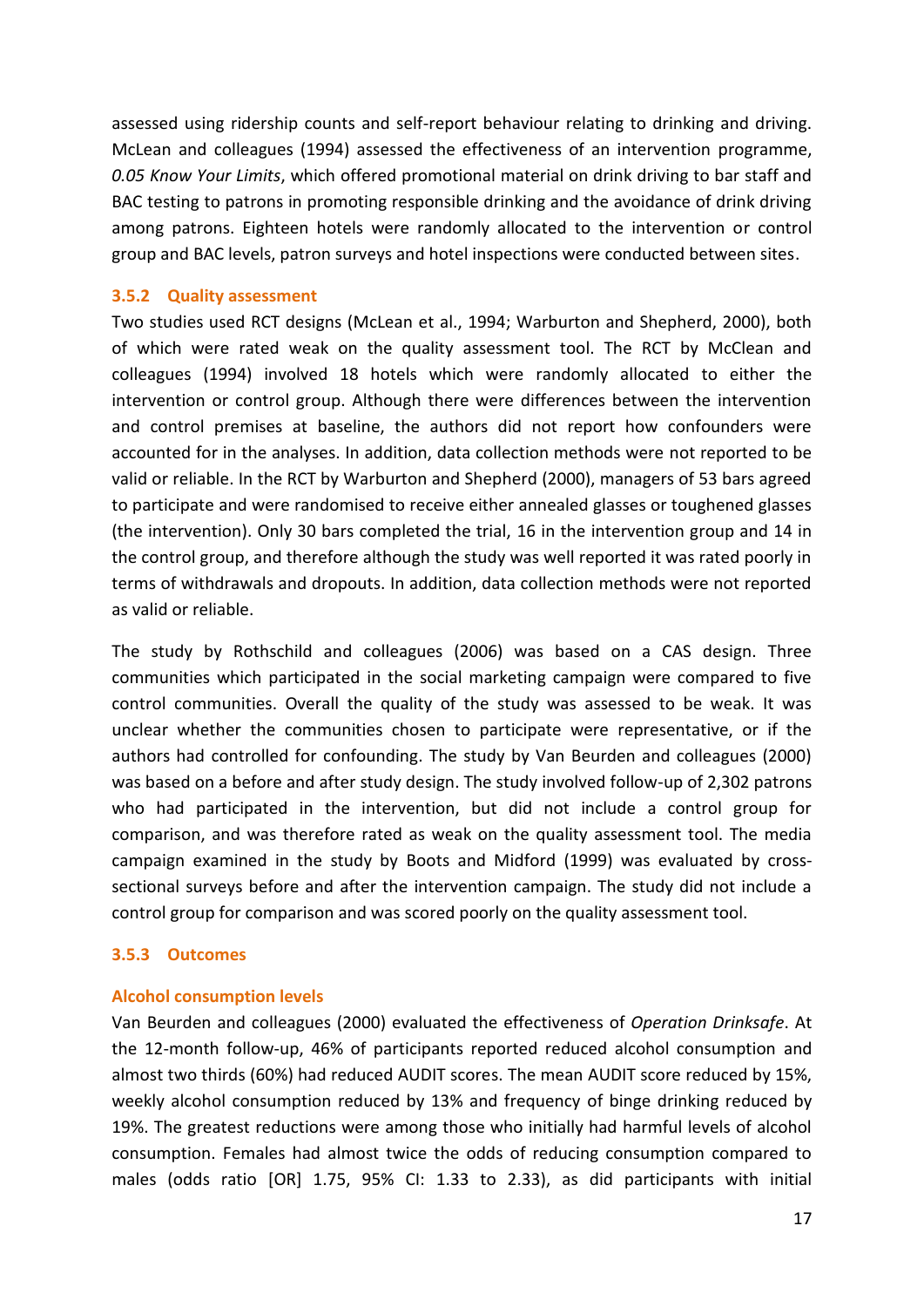consumption levels above gender specific means (OR 2.03, CI: 1.58-2.60) and those who frequently (weekly or more) felt guilty after drinking (OR 2.32, 95% CI: 1.05 to 5.22).

### **Injury**

The results of the RCT that evaluated toughened pint glassware in pubs (Warburton and Shepherd, 2000) found that at 6 month follow-up, the risk of injury was greater in bar staff in the intervention group than in the control group (Relative risk [RR] 1.48; 95% CI 1.02 to 2.15). After adjusting for hours worked (RR 1.57; 95% CI 1.08 to 2.29) the injury rate was found to be 60% higher in the intervention group (p<0.05), with no significant difference in severity. Injuries in the intervention group tended to occur simultaneously in more than one body part, reportedly caused by spontaneous disintegration of the toughened glassware. Laboratory testing showed that intervention glasses were actually less tough than the annealed glasses in the control group. Thus, the toughened glass had lower impact resistance and caused more injuries. The authors noted that these findings emphasise the need to develop quality control and standards for toughening glassware in bar environments.

### **Drink driving**

Three studies evaluated the effectiveness of interventions aimed at reducing intentions to drink and drive. McLean and colleagues (1994) evaluated the impact of an intervention programme, *0.05 Know Your Limits*. Comparing BAC levels and intentions to drink and drive between intervention and control patrons, revealed no significant differences between the median BAC, or the proportion of patrons who intended to drive with BAC over the legal limit. Although the BAC distributions were very similar between intervention and control groups, the reported amount of alcohol consumed was significantly less in the intervention hotels. However, patrons who reported having seen the intervention information had significantly higher BACs (p=0.024) and self reported alcohol consumption (p=0.034) than those who had not seen the information. Moreover, only 36% of patrons had seen drink driving information in the intervention hotel and only forty percent of subjects who remembered seeing the material were able to recall a message correctly. The breath analysis component of the programme had limited impact in that only 1.4% of subjects used the breathalyser on the survey night.

Boots and Midford (1999) evaluated the effectiveness of a designated driver intervention in preventing alcohol-related injury. Although the media element of the programme appeared to have had some impact in persuading a number of drinkers to select a designated driver, the night club intervention had a limited effect, with only 35 people identifying themselves as designated drivers to door staff. Increases in consumption were reported among those reporting having been in a car with a driver over the 0.05% BAC level and those aged 18-23, if they had a designated driver. Overall, there were no significant differences in the frequency of reporting being in a car with a driver over 0.05% BAC between the pre- and post-samples.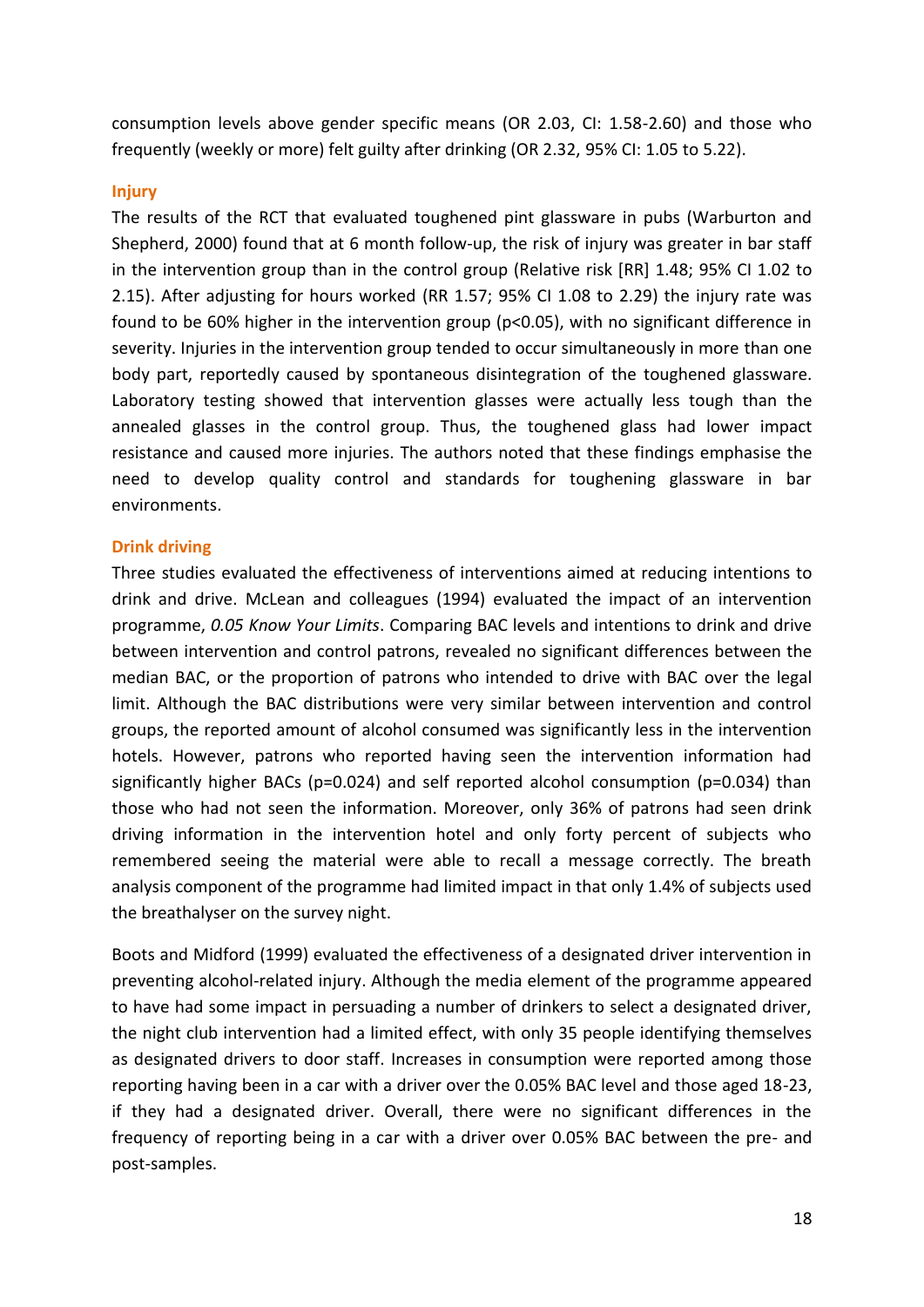Rothschild and colleagues (2006) assessed the effectiveness of a ride programme, *Road Crew*, in reducing alcohol-impaired driving crashes. Result showed that alcohol consumption did not significantly change as a result of the ride programme, yet there was a shift in driving habits with a total of 19,575 rides taken within the three communities over a one year period. However, there was little change in the percentage of patrons who were driving impaired on the specific night of receiving the bar coupon. Over a two week period, the frequency of driving whilst impaired had decreased significantly at the individual level.

### <span id="page-27-0"></span>**3.6 Policing and enforcement approaches**

### <span id="page-27-1"></span>**3.6.1 Overview of evidence identified**

Eight studies (Burns et al., 1995; McKnight & Streff, 1994; Maguire & Nettleton, 2003; Willner et al., 2000; Warburton & Shepherd, 2006; Wiggers et al., 2004; Voas et al., 2002; Felson et al., 1997) and one cost-benefit analysis (Levy & Miller, 1995) were identified that examined the effects of policing approaches and increases in enforcement efforts on sales to intoxicated and underage drinkers. Three studies were conducted in the USA, three in Australia and two in the UK.

Seven studies examined the effects of increased enforcement efforts targeting on-licensed premises. Burns and colleagues (1995) examined the effects of heightened police supervision of the New South Wales Liquor and Registered Clubs Acts on the number of overall criminal offences, and more specifically on the number of assault-related hospital admissions. Visits were conducted by two uniformed beat police who would conspicuously enter the premises, engage in brief conversations with the bar staff and regular patrons, and check for patrons who were intoxicated and/or under-aged. McKnight and Streff (1994) assessed the effects of enforcing laws prohibiting the service of alcohol to intoxicated patrons of bars and restaurants in Washtenaw County, Michigan, USA. The intervention was carried out over one year and involved plainclothes officers from enforcement agencies entering bars and restaurants periodically to watch for and cite servers found serving alcohol to intoxicated patrons. The intervention was county-wide and a half of enforcement visits were concentrated on ten premises responsible for the greatest number of drinking drivers, and the other half were randomly distributed over the remaining premises in the county. Levy and Miller (1995) conducted a cost-benefit analysis of this programme. Wiggers and colleagues (2004) examined the *Alcohol Linking Programme*, a police enforcement programme based on tailored feedback to licensees on incidents reported to have occurred following alcohol consumption on their premises, and covert audit of highrisk premises<sup>1</sup>. The *Tackling Alcohol-related Street Crime* (TASC) project aimed to reduce the level of alcohol-related violence and disorder in Cardiff, Wales (Maguire and Nettleton, 2003; Warburton and Shepherd, 2006). As part of the project, all licensed premises in entertainment areas of the city were subject to targeted police intervention, which included regular monitoring of, and ongoing visits to premises, and training and registration of door

-

 $1$  Premises associated with one or more police attended incidents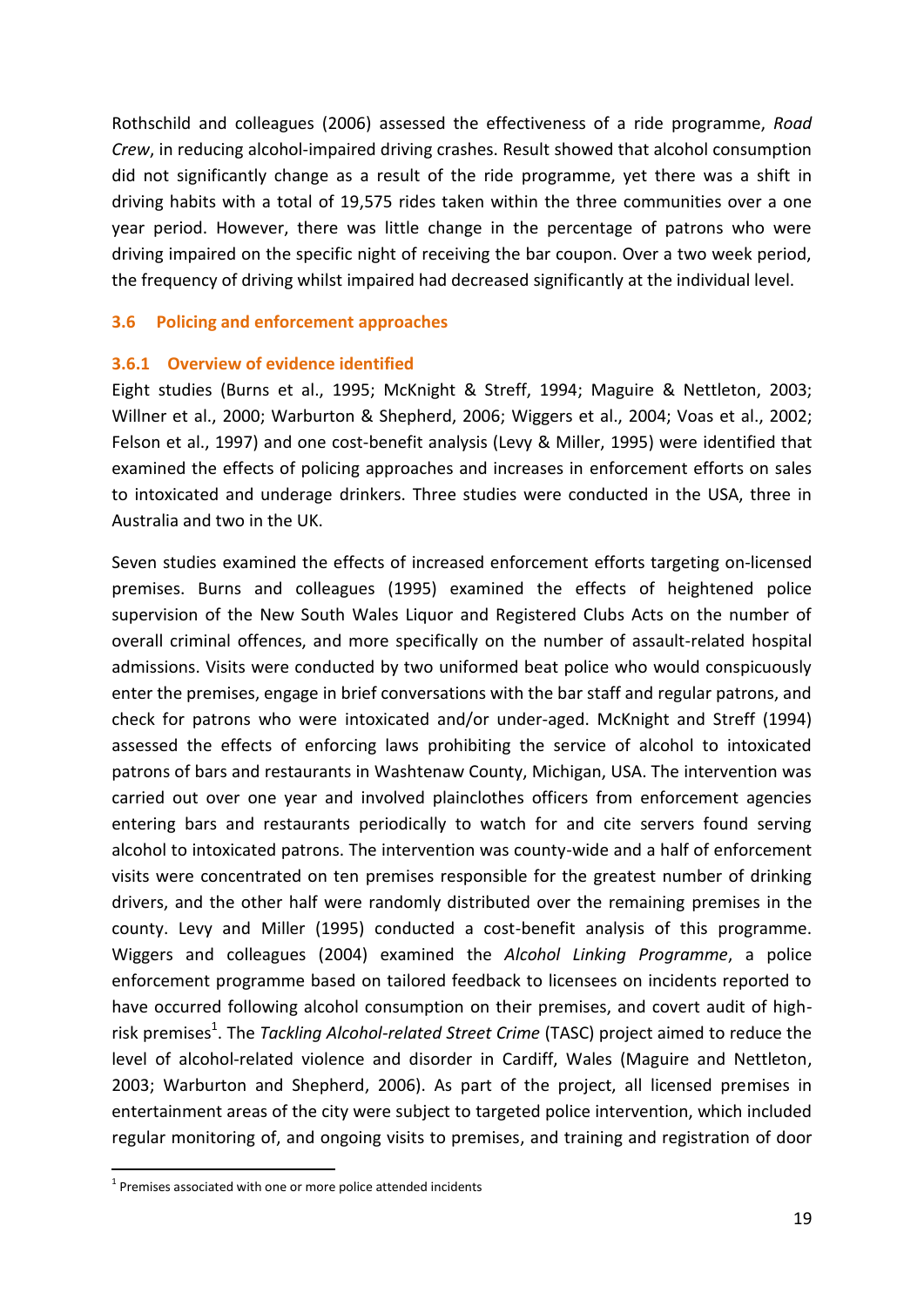staff. There were also increased efforts to target crime and disorder 'hot spots'. For example, during the project there were two eight week high profile, high visibility policing programmes. Additional aspects of the programme included measures aimed at publicising the problem of alcohol-related violent crime, a training programme for bar staff, a programme of alcohol education in schools, and support for victims of alcohol-related assaults at an emergency department (ED). The study by Warburton and Shepherd (2006) focused on the effects of an additional emergency department component, in which two consultants visited premises and presented in graphic detail the injuries sustained, treatment, and numbers of assaults occurring there to premises managers. They also informed the managers that the ED was auditing violence in their premises and that a report would be published six months later and disclosed to the local media. Felson and colleagues (1997) examined the impact of the introduction of a police led effort, the *Geelong Accord*, which was designed to stop 'pub hopping' by introducing cover charges for bars and clubs, and prohibiting unlimited entry to premises in the entertainment centre of a city in Southeast Australia.

Voas and colleagues (2002) evaluated a drink driving enforcement programme and media intervention, *Operation Safe Crossing*, conducted at the US/Mexican border (San Ysidro). The police conducted special patrols and sobriety checkpoints every 60 days. During the programme foot patrols monitoring the pedestrian crossing area were increased and the police enforced laws requiring that those aged 17 and younger attempting to cross the border be accompanied by an adult. The law enforcement programme was publicised through a media advocacy effort organised around the programme.

### <span id="page-28-0"></span>**3.6.2 Quality assessment**

-

Two studies were based on RCT designs. In the study by Burns and colleagues (1995) a subset of 10 police patrols, who met the trial criteria, were selected to participate in the study. Five patrols were randomly assigned to the intervention group and the remaining served as controls. Selected licensed premises<sup>2</sup> in the five intervention patrol areas were subject to supervision visits carried out by the local beat police. A total of 49 premises (or 64% of all licensed clubs and hotels in the five areas) were visited in the experimental patrols, with an average of about two visits per week to each premises. The design of the study included random allocation to the intervention group and included a control group for comparison. Overall the study was assessed as weak because bias was introduced as the outcome assessors were aware of the intervention status of the premises visited within the patrol areas and because the data collection methods were not shown to be valid and reliable. The length of follow-up was also particularly short at 2 months. The methodology used to examine the effects of the *Alcohol Linking Programme* (Wiggers et al., 2004) on

<sup>&</sup>lt;sup>2</sup> Selection was guided by the Patrol Commander and based on prior experience with 'troublespots' in each of the patrols.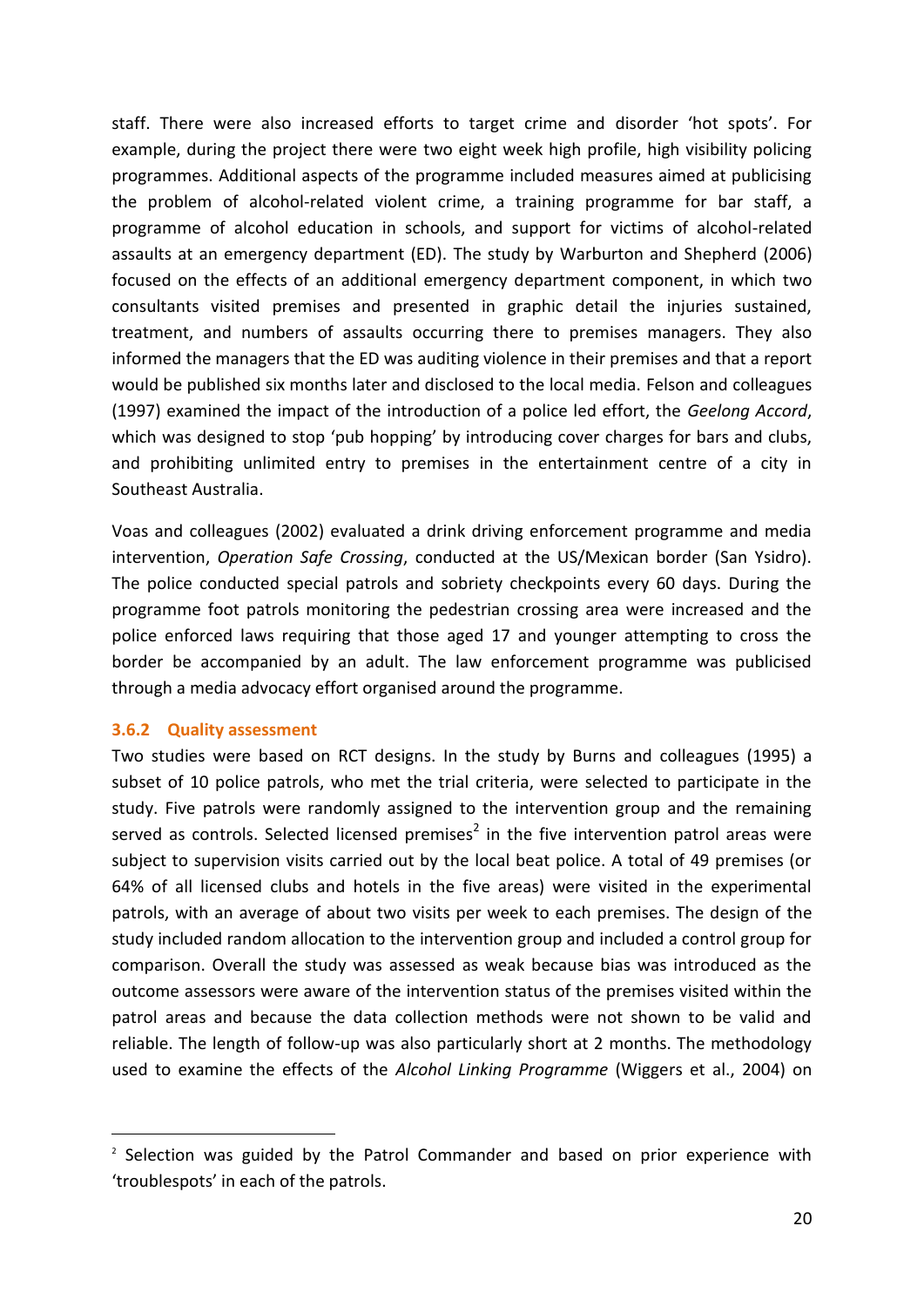alcohol-related incidents was only reported on briefly, and overall because of the scant details reported the quality of the study was assessed to be weak.

Two studies were based on quasi-experimental designs (Voas et al., 2002; Warburton & Shepherd, 2006). The evaluation of the *TASC project* conducted by Warburton and Shepherd (2006) was based on a cohort analytic study design (Warburton & Shepherd, 2006), with assaults occurring in licensed premises being compared over three periods in the preintervention period, intervention period I and intervention period II. The evaluation methods of the study were not clearly reported and the study quality overall was assessed as weak. Evaluation of the effect of the *Operation Safe Crossing* programme on the number of traffic crashes in San Diego County (Voas et al., 2002) was based on an ITS design, which was judged to be good quality.

The remaining studies were based on UBA designs. Maguire and Nettleton (2003) examined trends in assaults and alcohol-related disorder in the year before and after the TASC project was launched. Few details were reported regarding the study methodology and although data were compared with trends elsewhere in South Wales, as the authors note, they were not able to make a direct comparison because of differences in data collection. In the study by McKnight and Streff (1994), pseudo-patron observations in the intervention community were compared with observations in a comparison community, but few details were reported about the comparability of the two groups, and overall the study methodology was assessed as weak. Felson and colleagues (1997) reported that more was known about the process outcomes of the *Geelong Accord* and consequently the impact of the programme was based on observations and crime data generalised to the local area. The study was therefore rated weak on the quality assessment tool.

### <span id="page-29-0"></span>**3.6.3 Outcomes**

### **Assaults**

Burns and colleagues (1995) reported that in the intervention patrol areas the number of all offences and assaults increased significantly during the intervention phase, and decreased after intervention was withdrawn. In the control areas a reverse trend was reported on these measures. There was a non-significant decrease in the number of assault-related hospital admissions during the intervention phase in both the intervention and control patrol areas. The authors reported that the increase in incidents could be attributed to increased detection and recording by police in the experimental patrols during the intervention phase of the study, and that in support of this theory, hospital admissions for assault injuries decreased during the intervention phase of the study.

Maguire and Nettleton (2003) examined the effects of the *TASC project* in the first 12 months of its launch. During the first 12 months, based on all known incidents involving violence and disorder, there was a 49% increase in disorder while incidents involving violence fell by 4%. However, across other areas of South Wales during the same period,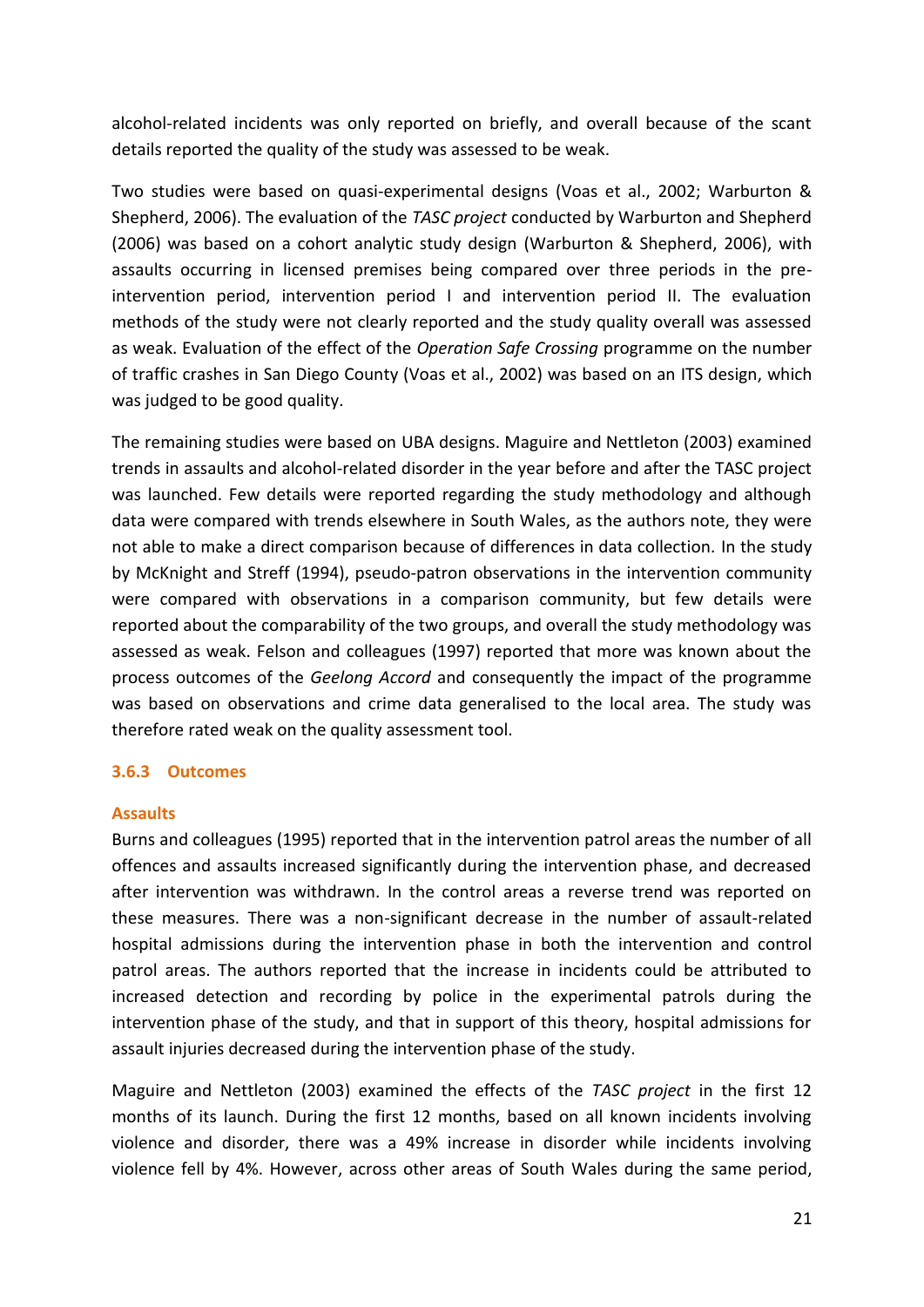incidents of violence against the person increased. The authors noted that there was a difference in trends between incidents occurring inside licensed premises and those occurring on the streets, with the number of incidents occurring on the streets rising more than those occurring inside premises. Violence and disorder were also largely concentrated on one particular street, which the authors reported had a high concentration of licensed premises. Targeted police intervention at particular 'hot spots' appeared to have a more sustained effect on violence and disorder than operations targeted at whole streets. For example, a police operation which targeted two clubs in the city resulted in reductions of 41% and 36 % of incidents in and around these clubs, respectively. In comparison, an operation which targeted two particular streets did not appear to have had an impact, with a sharp increase in the number of incidents six months after the operation. The study of the *TASC project* by Warburton & Shepherd (2006) was based on assault data collected in the ED, which was compared over three nine-month periods: pre-intervention (April to December 1999), intervention period I (April to December 2000) and intervention period II (April to December 2001). Analysis of all licensed premises and street assaults in the city centre showed an overall increase (24%) in the number of assault incidents during the preintervention and intervention period II. There was an overall 12% increase in the number of assaults occurring in licensed premises in the intervention area, however, relative to total capacity there was no overall change in the number of assaults/100 capacity in the intervention area. In the control area, the number of assaults in licensed premises decreased by 7% over the same period, and relative to total capacity there was a slight decrease in the number of assaults/100 capacity. Assaults in intervention area streets increased by 34% compared to an increase of 8% overall in control area streets. One city centre street accounted for between 18-30% of all street assaults over two consecutive 12 month periods; a disproportionate increase compared with other streets. Based on data from two high risk premises, which were subject to a targeted police operation and ED intervention, there was a 54% reduction in the number of assaults occurring in 'club 1'. At club 2 the number of assaults also decreased, but not significantly. In nine 'hotspot' venues, which were not targeted in the police operation, increases and decreases were observed in the number of assaults; ranging from a 69% decrease to a 73% increase. Expressing the change at 'club 1' relative to the nine control venues, indicated a significantly greater improvement in 'club 1' than in the other clubs combined (OR 0.60; 95% CI 0.37 to 0.97). Combining the two odds ratio estimates from interventions at clubs 1 and 2 gave a pooled odds ratio of 0.61 (95% CI 0.40 to 0.91). Warburton and Shepherd (2006) reported that this indicated that the targeted police operation and ED intervention was associated with a significantly greater reduction in the number of assaults compared with that achieved through the ongoing police intervention.

Following tailored feedback and covert auditing, Wiggers and colleagues (2004) reported that over the 3-month follow-up period there was a 15% (p<0.08) greater reduction in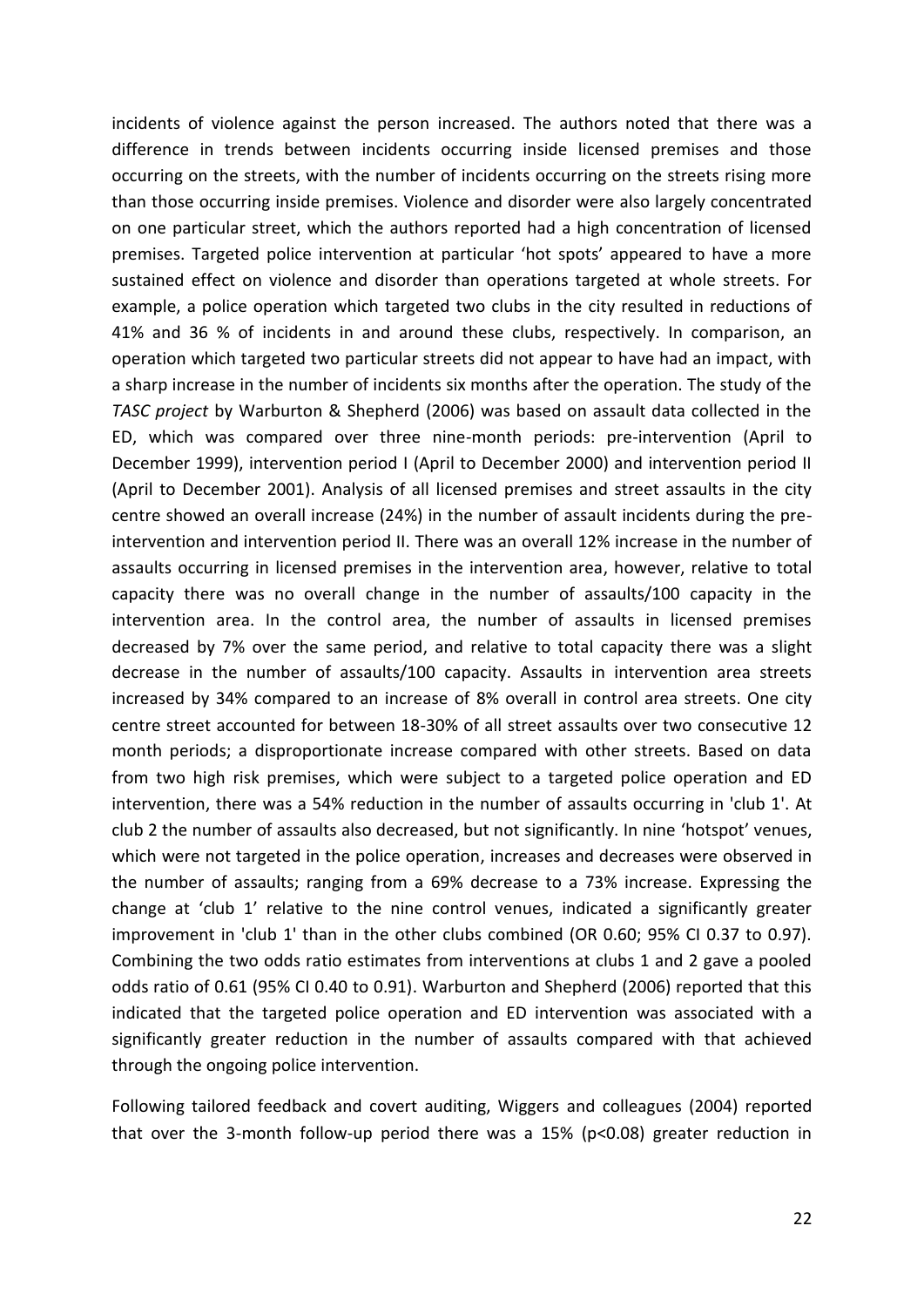alcohol-related incidents associated with high-risk premises that received the feedback/audit approach compared to those that received normal policing.

Felson and colleagues (1997) reported that the serious assault rate for Greater Geelong decreased during the season the Accord was implemented, and continued to decline over the next few years. The authors presented a ratio of Greater Geelong's serious assault rate to the baseline rates drawn from the six other cities. Prior to the introduction of the *Geelong Accord* the ratio was 1.52, indicating that Greater Geelong's serious assault rate was 52% higher than the comparison rate. In subsequent years after the Accord was implemented, the ratio declined to 1.0, and in 1992-93, the Geelong assault rate was 63% lower than the comparison rate. Observations within the entertainment district were consistent with the declines in assaults, with police reporting that fewer problems occurred following introduction of the Accord.

### **Drink driving**

Voas and colleagues (2002) examined the effects of *Operation Safe Crossing* on alcoholrelated crashes in San Diego County. There was a 45.3% reduction in the number of 16-20 year old drivers who had been drinking and were involved in crashes. However, there were no significant effects associated with the programme in the 21-25 year old age group. McKnight and Streff (1994) observed a decrease in the percentage of drink driving arrestees who reported having consumed their last drink in a bar or restaurant following initiation of the enforcement effort, from 31.7% to 23.3% (p<0.01). Changes on this outcome were not significant in other communities used to draw comparison.

### **Responsible alcohol service**

McKnight and Streff (1994) reported that the percentage of observations by pseudo-patrons resulting in refusals of service increased from 17.5% prior to initiation of the enforcement effort to 54.3% after the first three months of enforcement. Over the next three months the percentage of observations decreased to 47.4%, and after one year to 41.0%. However, all three post-intervention refusal rates were significantly higher than the baseline rate (p<0.001). The rates of refusal observed in the comparison county followed the same pattern as was observed in the intervention community, although refusal rates were consistently lower at each follow-up. The authors noted that the increase in service refusals within both the intervention and control communities was accompanied by a decline in 'partial intervention'. The authors report that the effects of enforcement proved unrelated to characteristics of the establishments or their clientele. Service refusals were not directly related to characteristics of establishments, although the incidence of service refusals was greatest when the volume of business fell in the moderate range.

### **Other (e.g. costs)**

Levy and Miller (1995) undertook a cost-benefit analysis of the programme evaluated by McKnight and Streff (1994). To estimate the social benefits of the programme, Levy and Miller translated the decline in drink driving incidents coming from bars and restaurants into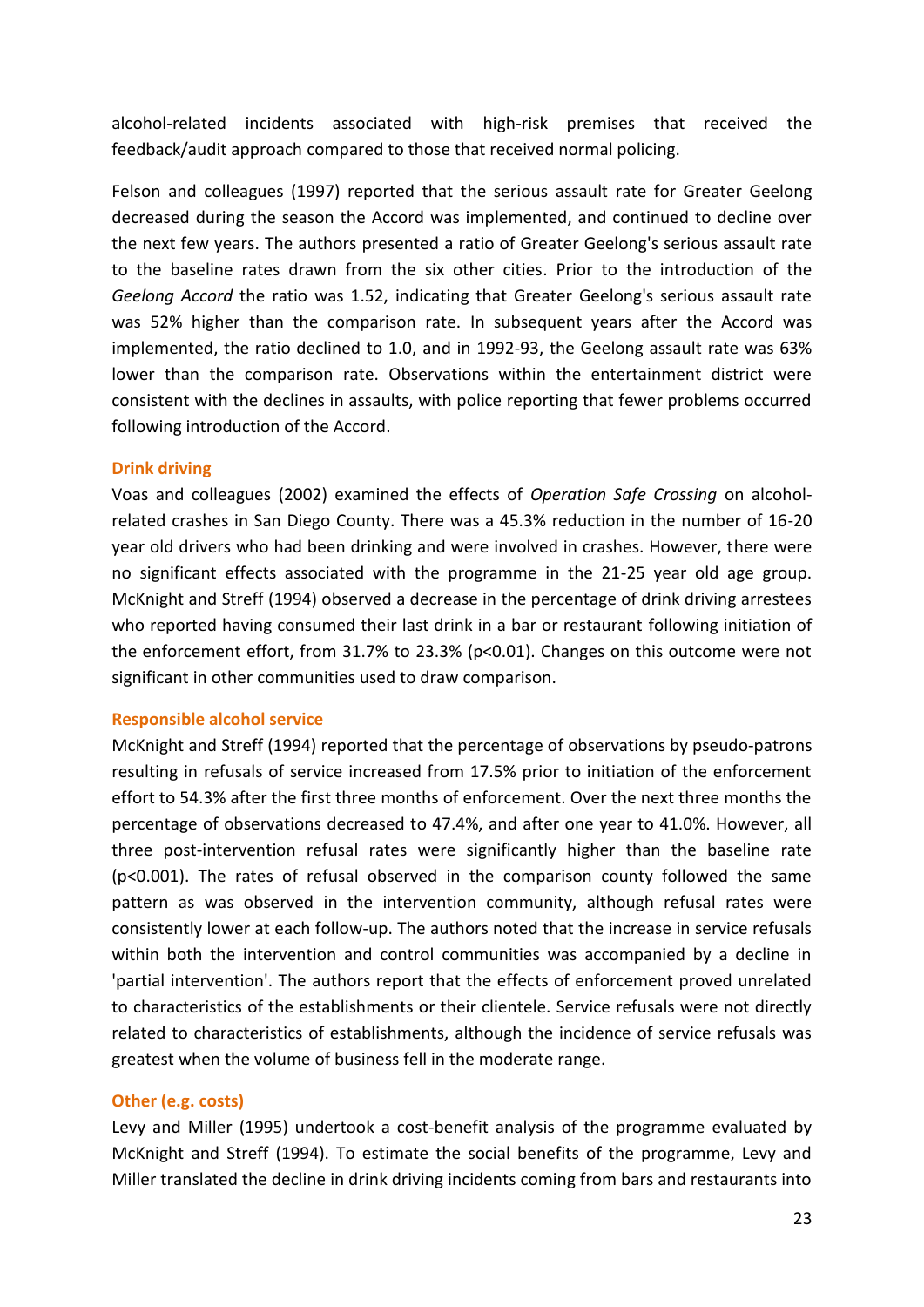the expected social savings from reducing alcohol-related crashes. The authors reported that the benefits ranged from \$10.1 million to \$2.3 million. Total intervention costs included those associated with enforcement of laws prohibiting the service of alcohol to intoxicated patrons, which were additional police and supervisory staff, publicity and training. The total programme costs were estimated at \$51,400 (in 1990 dollars). The authors reported that the benefits greatly exceeded the costs of the programme, but no clear cost-benefit ratio was derived.

### <span id="page-32-0"></span>**3.7 Interventions aimed at reducing underage access to alcohol**

### <span id="page-32-1"></span>**3.7.1 Overview of evidence identified**

Seven studies evaluated interventions aimed at reducing alcohol service to underage patrons. Two studies assessed the effectiveness of age verification devices in reducing the sale of alcohol to underage customers (Bierness et al., 2001; Krevor et al., 2003) and five studies examined enforcement activities designed to reduce underage alcohol sales from on- and off-licensed premises (Wagenaar et al., 2005; Willner et al., 2000; Huckle et al., 2005; Lewis et al., 1996; Chandler, 2002). Five studies were conducted in the USA, one in the UK and one in New Zealand.

Two studies assessed the effectiveness of age verification devices. Krevor and colleagues (2003) assessed the impact of an electronic age verification (EAV) device in reducing the underage sale of alcohol and increasing the accuracy of age verification in retail outlets. Bierness and colleagues (2001) examined the effectiveness of smart card technology (a magnetic strip on driving licences and a card reader system), combined with a youth underage drinking awareness programme, on age verification checks and alcohol-related crashes over a 24 month period in three communities.

Five studies examined enforcement activities. Wagenaar and colleagues (2005) assessed the effect of server management training (ARM Express) and police enforcement of age verification checks in reducing underage alcohol sales. Willner and colleagues (2000) evaluated a police intervention, which consisted of a warning letter from the area police commander to all licensed premises within the intervention area, the contents of which were reiterated in personal visits or through telephone calls. The effects of the intervention were examined through unobtrusive test purchase attempts. Huckle and colleagues (2005) examined the Auckland Regional Community Action Project, which included monitoring alcohol sales made without age identification from off-licenses, and using this data for media advocacy and direct contact with alcohol retailers, in addition to working with key enforcement staff to encourage increased monitoring and enforcement of minimum purchase age legislation for off-licences. Lewis and colleagues (1996) evaluated the effects of a community-based substance abuse coalition. The programme focused on the enforcement of underage sales based on purchase attempts and citation. In addition, a press conference was held to alert store clerks and citizens to the surveillance activities. Chandler (2002) assessed the effect of an undercover compliance check strategy.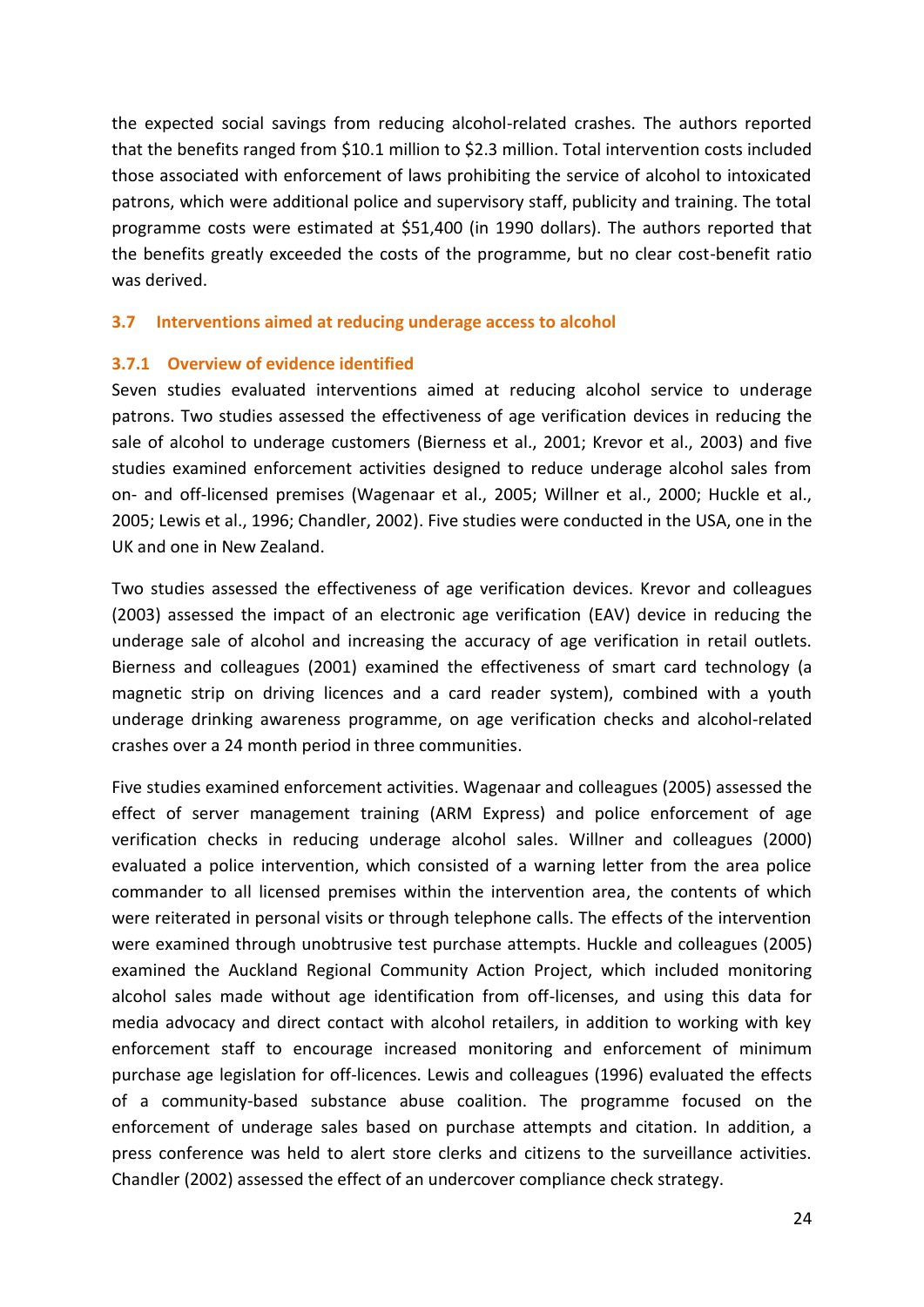### <span id="page-33-0"></span>**3.7.2 Quality assessment**

The study by Wagenaar and colleagues (2005) was based on an ITS design, and also included a nested cohort design. Alcohol establishments in 20 cities were split into 10 cohorts that consisted of a random subsample of all on- and off-licensed premises. Random samples of establishments were visited every two weeks over 4.5 years. Overall the internal validity of the study was assessed to be strong. Evaluation of three programmes was based on a CAS design (Bierness et al., 2001; Willner et al., 2000; Chandler, 2002). Bierness and colleagues (2001) examined the impact of smart card technology. The evaluation design involved a comparison among three communities; one community received both the smart card and awareness programme (primary), one community received the awareness programme only (secondary), and one community received neither intervention (control). The quality of the study was assessed as weak, mainly because few details of the study methodology were reported. Following the baseline phase of data collection in the study by Willner and colleagues (2000), police in the one of the two test purchase sites introduced the intervention to reduce underage alcohol sales and the other area served as a nointervention control site. Participants (i.e. the servers) were covertly observed and the choice of which premises to visit was made semi-randomly, based on location, ease of access and parking. Follow-up data were collected 1-2 months from when the intervention took place. Overall, the quality of the study methodology was assessed as weak. Although a moderately strong design was used bias was introduced as it was unclear whether the authors had appropriately controlled for confounding, outcome assessment was not blind to the intervention status of the participants and data collection methods were not reported as valid and/or reliable. Chandler (2002) examined the effects of an undercover compliance check strategy. The intervention group included 500 outlets that had received a pretest compliance check and the control group consisted of 100 new outlets that were not included in the pretest. The quality of the study was judged as weak overall as the author did not report a method for accounting for confounding and data collection methods were not reported as valid or reliable.

The study by Krevor and colleagues (2003) was based on a before and after design. The study did not include a control group for comparison and was scored poorly on the quality assessment tool. Two other studies were based on UBA designs (Lewis et al., 1996; Huckle et al., 2005). The evaluation of *Project Freedom* was based on visits to 100 stores in the community by adolescents (aged 14-20 years) who attempted to purchase cigarettes or alcohol (Lewis et al., 1996). Visits were made before the intervention and one month later, after intervention. Few details were reported regarding the methods of the study and it was assessed as weak. Evaluation of the *Auckland Regional Community Action Project* was based on purchase surveys conducted before and after the intervention was implemented, although the time to follow-up was not clearly reported (Huckle et al., 2005). A random sample of approximately 250 of the total population of outlets holding off-licences to sell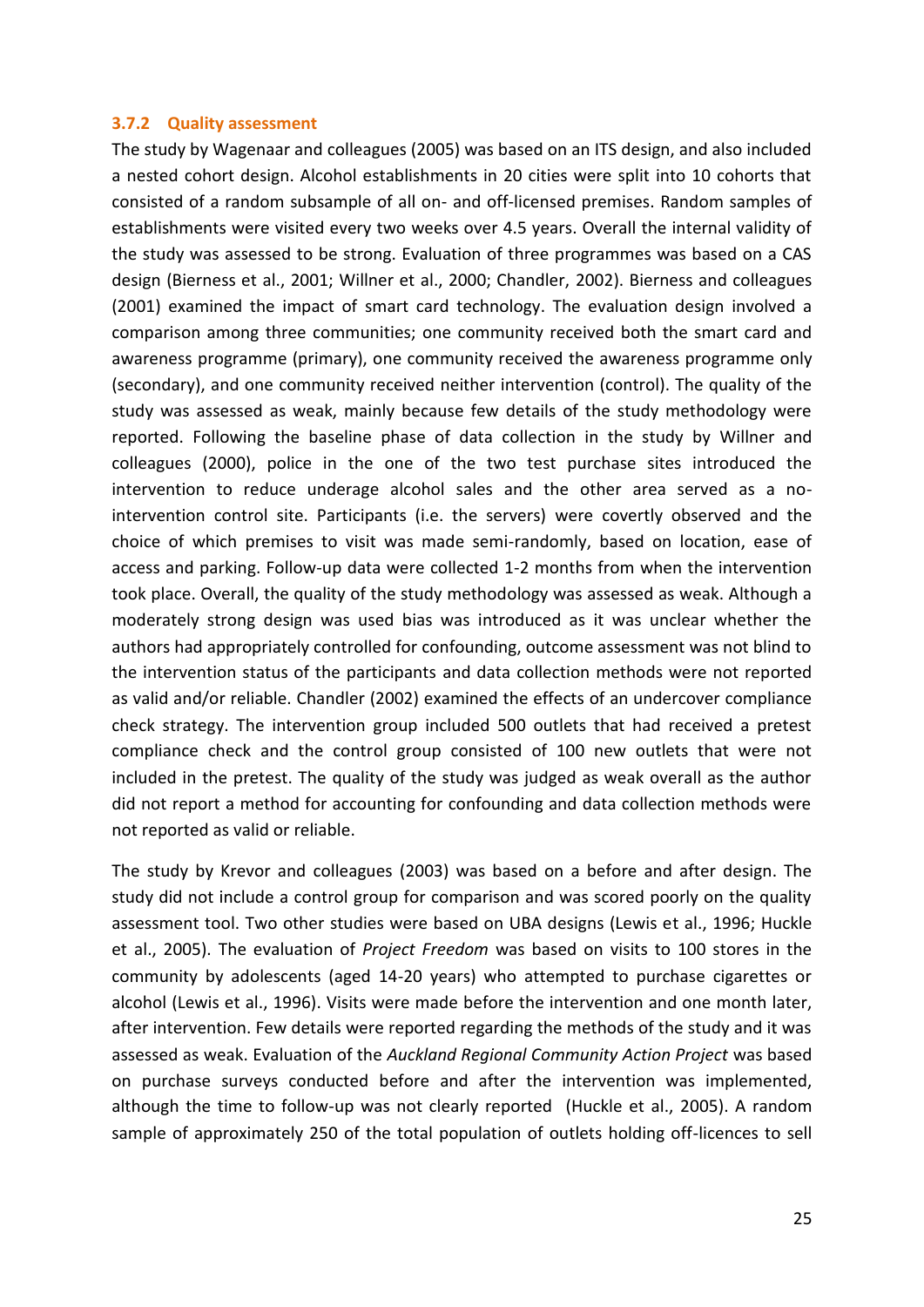alcohol were selected to participate in the purchase surveys. No comparison group was included and overall the quality of the study was assessed to be weak.

### <span id="page-34-0"></span>**3.7.3 Outcomes**

### **Underage sales**

Krevor and colleagues (2003) compared age verification behaviour among retailers in intervention and control sites across two US states. Comparing baseline and post intervention inspection data, results showed that treatment group stores and comparison stores did not differ significantly in age verification behaviour for alcohol sales at either baseline or 6 month follow-up. Overall, stores with EAV devices did not display significant increases in the rate of age verification compared to comparison stores and at 6 month follow up treatment stores did not significantly increase their age verification rates over baseline. Bierness and colleagues (2001) found that the rate of age identification (ID) checking actually decreased within the three communities following the introduction of smart card technology and a youth awareness programme. Young people were able to purchase alcohol without being asked for ID on 48% of all attempts compared to 16% at baseline. This was found to be significantly higher than during the pre-test compliance checks ( $p<0.01$ ). There was no difference in the rate of ID checking among the three communities (p>0.05).

Wagenaar and colleagues (2005) measured the effects of the *Complying with the Minimum Drinking Age* (CMDA) programme on propensity to sell alcohol to young buyers using purchase attempts by youth under the age of 21 in off and on premises. Results showed that after controlling for confounding factors there was a 17% decrease in an off-premise outlet's likelihood of selling alcohol to youth immediately following a law enforcement check, which reduced to an 11% decrease at 2 weeks following an enforcement check and to a 3% decrease at 2 months. Analyses indicated that enforcement effects eventually reduced to zero, with no remaining long-term permanent effect. An increase in the number of TV broadcasts regarding enforcement checks initially decreased the likelihood of underage sales approximately 5%, with this effect decreasing to zero within two weeks after a broadcast. For on-premises there was a 17% decrease in the likelihood of selling immediately following an enforcement check, which once again reduced over time to a 14% decrease at 2 weeks and 10% decrease at 2 months. The long term likelihood of a decrease in selling was 8.2%. Participating in training was associated with an initial, non-significant long-term increase in sales of approximately 7% and there was a 0.4% decrease in sales following a TV broadcast.

Willner and colleagues (2000) reported that overall, the enforcement intervention did not decrease underage sales, and that sales to 16 year old boys and 13 year old girls both increased (both p<0.001). Follow-up data were collected in two sampling periods, separated by 3 weeks. In the early period (n=20 purchase attempts) there were indications that sales had fallen relative to baseline (25% vs. 44%; non-significant). However in the later sampling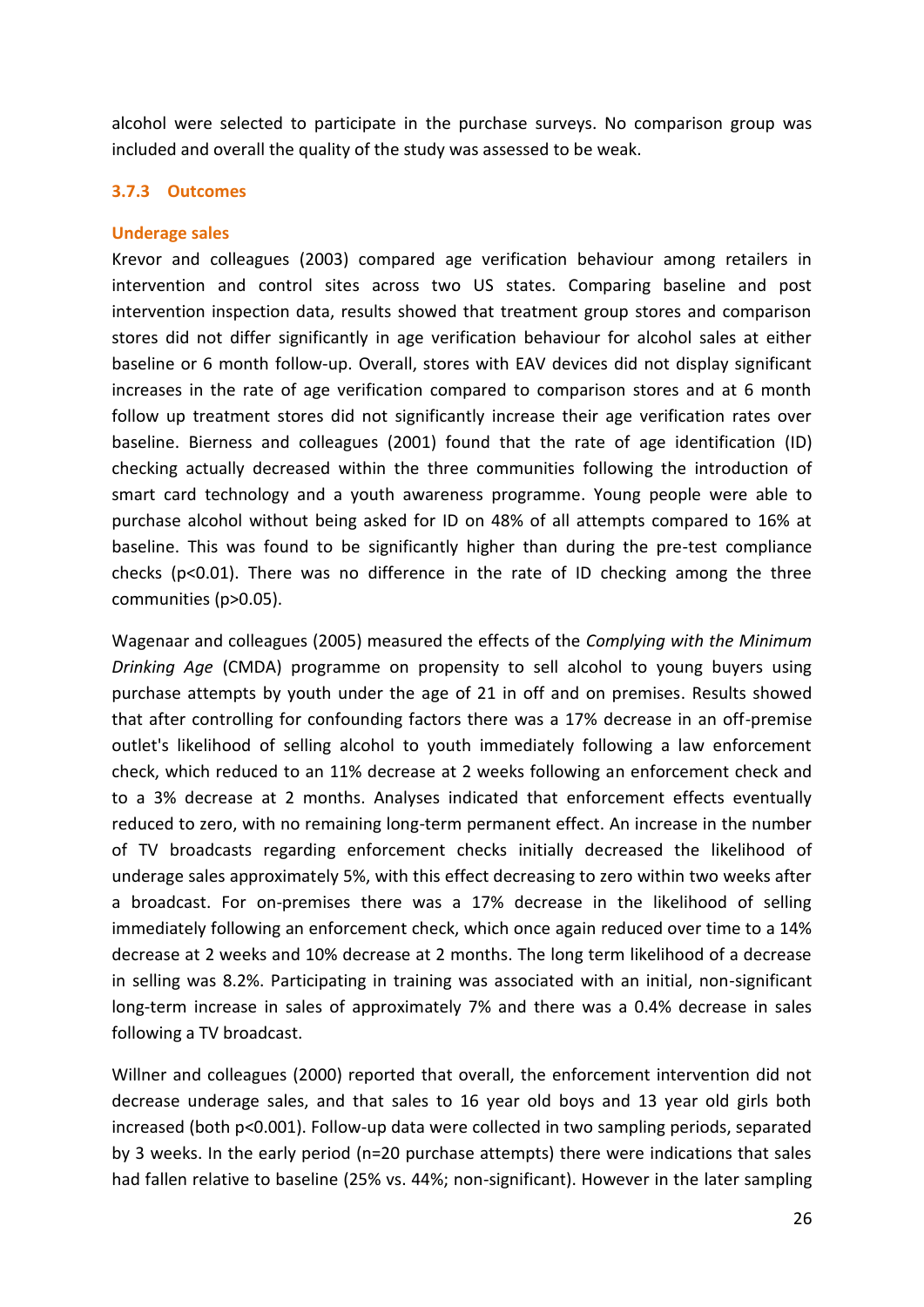period, there was an increase in sales relative to baseline (96% vs. 44%; p<0.001). Based on the results of purchase surveys, Huckle et al and colleagues (2005) reported that the proportion of sales made without age identification in the region had significantly decreased following the community action project, from 60% to 46% between the pre- and postintervention phases of the study. In addition, the proportion of age identification signage that was present and visible significantly increased from 53% to 64%. Following implementation of *Project Freedom*, Lewis and colleagues (1996) found that the overall percentage of store clerks willing to sell alcohol products to minors decreased between preand post-test (from 55% to 41%), but the difference was not statistically significant. The percentage of sales to minors decreased in liquor stores that had received a citation or commendation, from 83% to 33%; but again this difference was not statistically significant. In stores that did not receive a citation or commendation sales to minors decreased from 45% to 33%. Chandler (2002) reported that at post-test 469 outlets were subject to the intervention and that the total underage sales rate was 25.6%. The control group sales rate was 23.6%. The analysis of pre-test sale or no-sale versus post-test sale or no-sale (n=257) showed that the association was not statistically significant (p =0.084).

### **Alcohol-related criminal and traffic offences**

Comparing alcohol-related criminal<sup>3</sup> and traffic offences among 15-20 year olds in three communities, Bierness and colleagues (2001) reported a dramatic increase in the number and rate of charges in the primary, and smaller increases within the secondary intervention site and control community. In terms of drink driving offences, numbers and rates were comparable among all three communities at baseline. At follow up, the number and rate of drink driving offences increased dramatically in both the control site (pre-test n=18 *vs*. posttest n=46) and the primary intervention community (pre-test n=25 *vs.* post-test n=68). Smaller increases were reported in the secondary intervention community receiving the youth awareness campaign only (pre-test n=12 *vs.* post-test n=23).

### **Traffic crashes**

-

Comparing SVN crash rates among the 16-20 year old age group, Bierness and colleagues (2001) found that SVN crashes decreased by 13.1% (OR 0.84; 95% CI 0.55, 1.27) in the primary intervention site, by 30% (OR 0.66; 95% CI 0.38, 1.13) in the secondary intervention site and increased by 4.6% (OR 1.05; 95% CI 0.76, 1.47) in the control site. SVN crash rates among those aged 21-30 years were used as a comparison. Rates of SVN crashes among those aged 21-30 decreased by 4% in the primary intervention community, by 13.3% in secondary intervention site and by 20.3% in the control community.

<sup>&</sup>lt;sup>3</sup> Underage purchase, consumption or possession of alcohol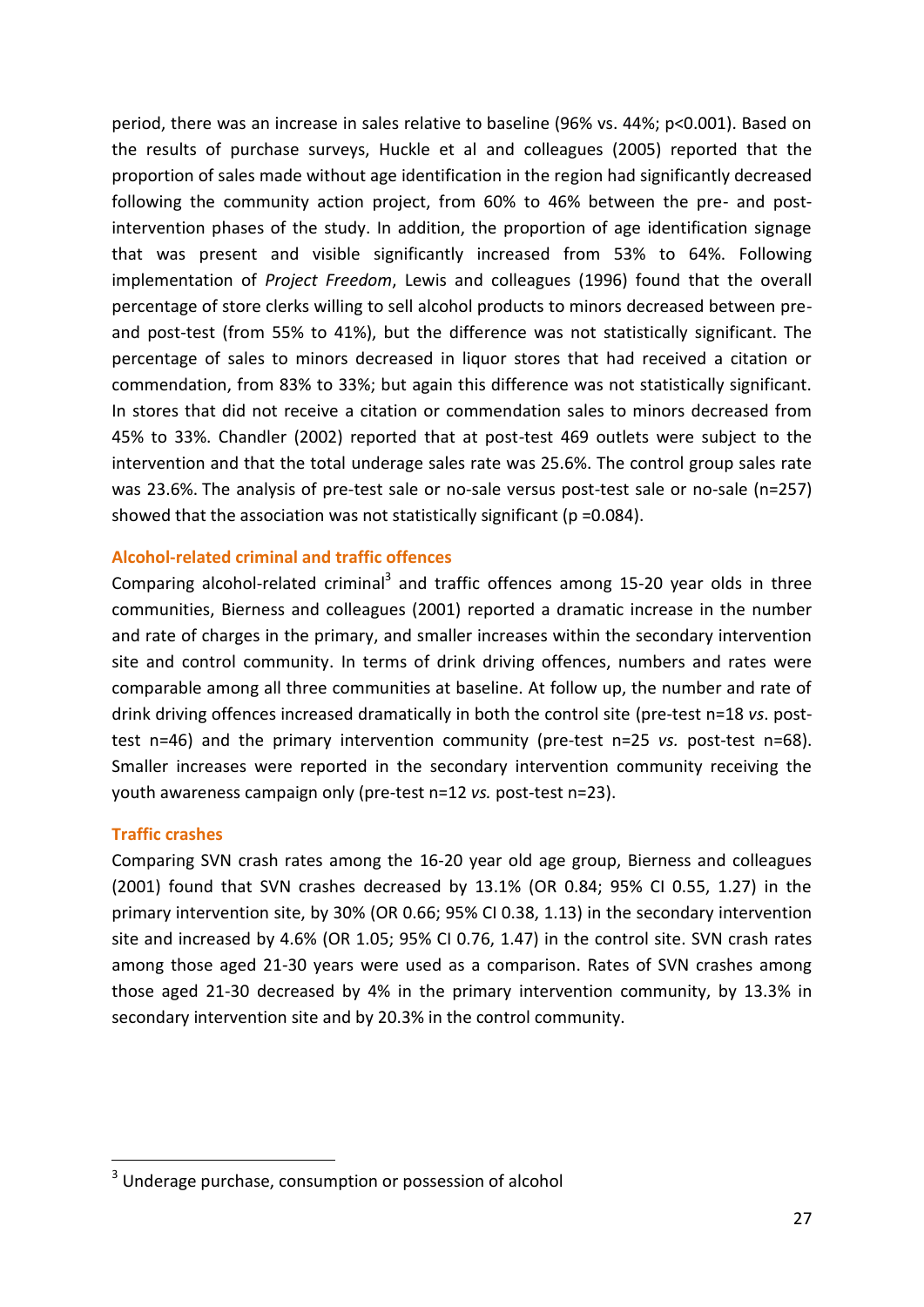#### **3.8 Community-based multi-component programmes**

#### **3.8.1 Overview of evidence identified**

A total of seven community-based multi-component programmes were identified for inclusion, details of which were published across 20 publications. Four programmes were conducted in the USA, two in Australia and one in Sweden.

All seven programmes evaluated community-based environmental interventions designed to reduce alcohol-related incidents. The *Community Trials* project was developed by Holder and colleagues to address alcohol-involved accidental injury and death (Holder et al., 1997a; 1997b; Holder & Reynolds 1997; Grube 1997; Saltz & Stanghetta 1997; Treno & Holder 1997; Holder et al., 2000; Roeper et al., 2000; Moore & Holder 2003). The programme was conducted over five years and had five key intervention components: (1) a community mobilising component to develop community organisation and support; (2) a responsible beverage service (RBS) component to establish standards for servers and owners/managers of on-sales alcohol outlets; (3) a drinking and driving component; (4) an underage drinking component to reduce retail availability to young people; and (5) an alcohol access component designed to control outlet density and reduce the availability of alcohol. Interventions were implemented in six successive stages between 1992 and 1996 across three intervention sites in California and South Carolina, USA. The *Stockholm Prevents Alcohol and Drug Problems* (*STAD) project* (Wallin et al., 2002; 2003; 2005; Månsdotter et al., 2007) was based on a multicomponent programme combining community mobilisation, RBS training of servers and stricter enforcement of existing alcohol laws delivered in central Stockholm, Sweden. The *Sacramento Neighbourhood Alcohol Prevention Project* (SNAPP) was implemented in two low-income, ethnic minority neighbourhoods in North and South Sacramento, USA (Treno et al., 2007). The one-year project had four main components focused on community mobilisation, community awareness, RBS and law enforcement in relation to underage access to alcohol and intoxicated patrons. Two Australian programmes, the *Surfers Paradise Safety Action Project* (Homel et al., 1997) and the *Local Government Safety Action Projects* (Hauritz et al., 1998), specifically focused on improving the safety of licensed environments. Key features of the safety action projects included creating a community steering committee and community forum, formation of task groups to address the safety of public spaces, venue management and, security and policing. Nightclub managers were encouraged to introduce a Code of Practice and were regulated through informal community processes and formal enforcement. Two American programmes, the *Communities Mobilising for Change on Alcohol* (CMCA) community trial (Wagenaar et al., 1999; 2000a; 2000b) and the *A Matter of a Degree* (AMOD) programme (Weitzman et al., 2004; Nelson et al., 2005) specifically targeted alcohol use among young people. In the *CMCA* community trial, organisers worked with local public health officials, enforcement agencies, alcohol merchants and merchant associations, the media, schools and other community institutions to change alcohol policies to reduce youth access to alcohol. The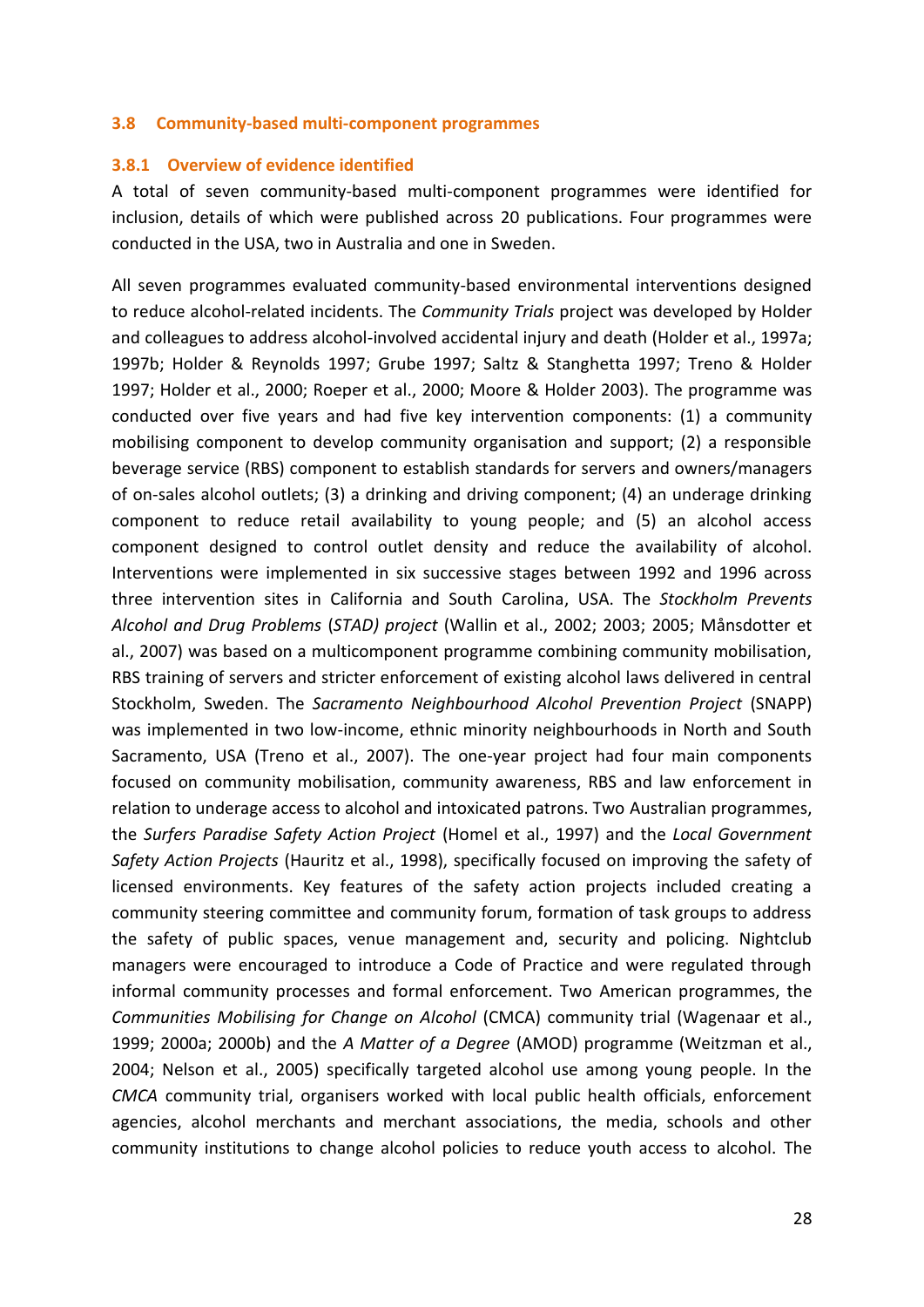*AMOD* programme (Weitzman et al., 2004; Nelson et al., 2005), was a campus community coalition initiative to reduce college binge drinking.

## **3.8.2 Quality assessment**

The evaluation of the *CMCA* community trial was based on an RCT design (Wagenaar et al., 1999; 2000a; 2000b). Fifteen communities participated in the trial, seven communities were randomised to receive the programme and the remaining eight communities served as controls. The 15 communities had an average population of 20,836 and were matched on state, presence of a residential college or university, population size, and on the results of a baseline alcohol purchase attempt survey. Overall the quality of the study design was rated as moderate. Follow-up data were collected after 2.5 years of intervention.

The evaluation of four programmes was based on quasi-experimental designs (*AMOD, SNAPP,* the *Community Trials project* and the *STAD project*). The evaluation of *SNAPP* was based on a 'phased' approach to intervention implementation (Treno et al., 1997). Baseline data were collected in the two intervention sites and the wider Sacramento community. The programme was implemented in the South neighbourhood during the first programme wave (the North neighbourhood served as a no-treatment comparison site) and in the North neighbourhood during the second programme wave. Data collected from the wider Sacramento community served to control for historical conditions. Overall, although the evaluation was based on a strong design, the quality of the study was assessed as weak. In the *AMOD programme*, 10 sites implemented the intervention programme and 32 sites that did not participate served as controls (Weitzman et al., 2004; Nelson et al., 2005). Programme sites were divided into two groups based on whether their level of programme implementation was high or low. Sites in the high implementation group had substantially more interventions focusing on the alcohol environment. The quality of the study was rated as weak because details regarding confounding were not adequately reported and the data collection methods were not reported as valid or reliable. Evaluation of the *Community Trials project* and the *STAD project* were based on an ITS design. The *Community Trials project* was based on a multiple time series design (Holder et al., 2000) and a CCT (Holder et al., 1997a; 1997b; Holder & Reynolds 1997; Grube 1997; Saltz & Stanghetta 1997; Treno & Holder 1997). Both analyses were based on three intervention communities, which had existing coalitions and populations of approximately 100,000, and were purposively chosen to participate in the project. Comparison sites were matched to the intervention sites on the basis of similar local characteristics (e.g. they were within the same state or region), industrial/agricultural bases and size of minority populations. Overall the quality of the time series design was assessed as moderate and the quality of the CCT was assessed as weak. The evaluation of the effects of the *STAD project* on violence was based on a well-designed time series which included 33 months of follow-up (Wallin et al., 2003a), and a CCT examined the effects of the programme on alcohol service to intoxicated patrons (Wallin et al., 2002; 2005).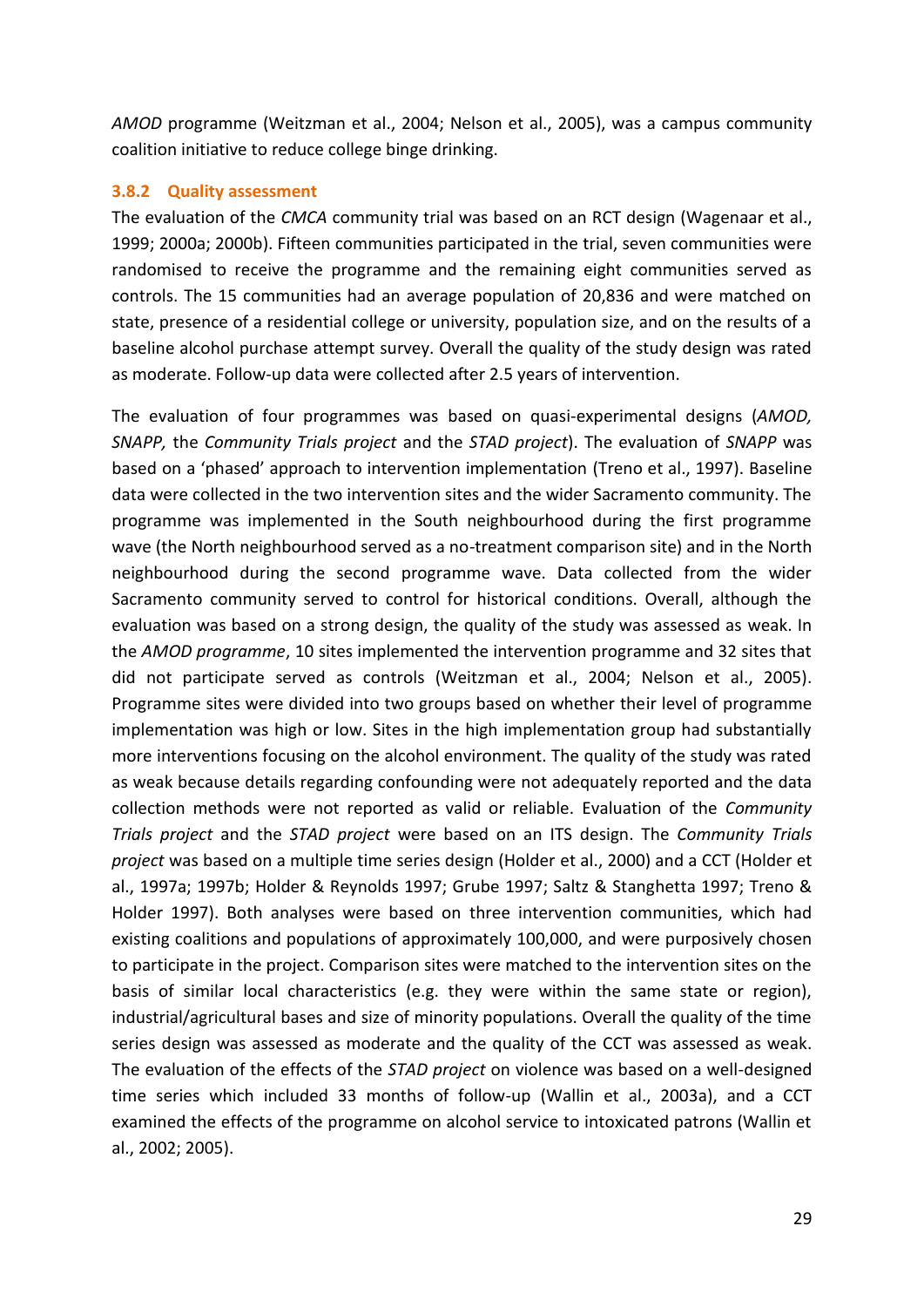Evaluations of the *Surfers Paradise* and *Local Government Safety Action Projects* were based on UBA studies (Homel et al., 1997; Haritz et al., 1998). Baseline measures of violence and other problems were compared with the same measures taken after the project had been implemented. A structured, systematic observation technique was employed for venue observations. The design did not include a control group for comparison and overall study quality was assessed as weak for both studies.

# **3.8.3 Outcomes**

# **Alcohol consumption**

Holder and colleagues (2000) found that relative to three comparison communities, in communities that participated in the *Community Trials project* there was a reduction in selfreported quantities of alcohol consumed per occasion<sup>4</sup>, from 1.37 to 1.29 drinks per occasion (difference = 6%; 95% CI -12% to -1%).

The primary outcome of interest in the *CMCA* community trial was the effect of the intervention on drinking behaviour among young people (Wagenaar et al., 2000a), and although the finding was not significant, the proportion of 18-20 year olds who drank alcohol in the past 30 days decreased by 7% in the intervention compared to the control communities (p=0.07). The number of drinking occasions in the past month and the number of drinks on the last drinking occasion also decreased relative to the control communities (again not significantly); by 4% (p=0.19) and 2% (p=0.16), respectively. There was no difference in the prevalence of heavy episodic drinking between the intervention and control communities. Among high school students (17-18 year olds), all four drinking measures showed non-significant decreases following intervention, with the largest estimated decrease in the number of drinking occasions in the past month (7%, p=0.14).

The main outcome measures of interest in the evaluation of the *AMOD* programme were alcohol consumption, alcohol-related harms, and alcohol-related second-hand effects (Weitzman et al., 2004). Overall there were no statistically significant changes between baseline and follow-up of the measures of alcohol consumption and alcohol-related secondhand effects when all ten AMOD programme sites were compared to the 32 control sites. However, when five sites with the highest implementation of environmental programming were examined, significant declines were observed over follow-up on all of the alcohol consumption measures, except any alcohol use. In addition, a significant decline was observed on nine of 11 alcohol-related harm outcomes; significantly fewer students reported that had a hangover, missed a class, fell behind in their school work, forgot where they were or what they did, got into an argument, vandalised someone else's property, or were hurt or injured because of their drinking. Among students at the five high intervention sites, significant declines were observed in five out of nine alcohol-related second-hand effects (assault, baby-sitting a drunken student, finding vomit, study or sleep interrupted,

-

<sup>&</sup>lt;sup>4</sup> per drinking day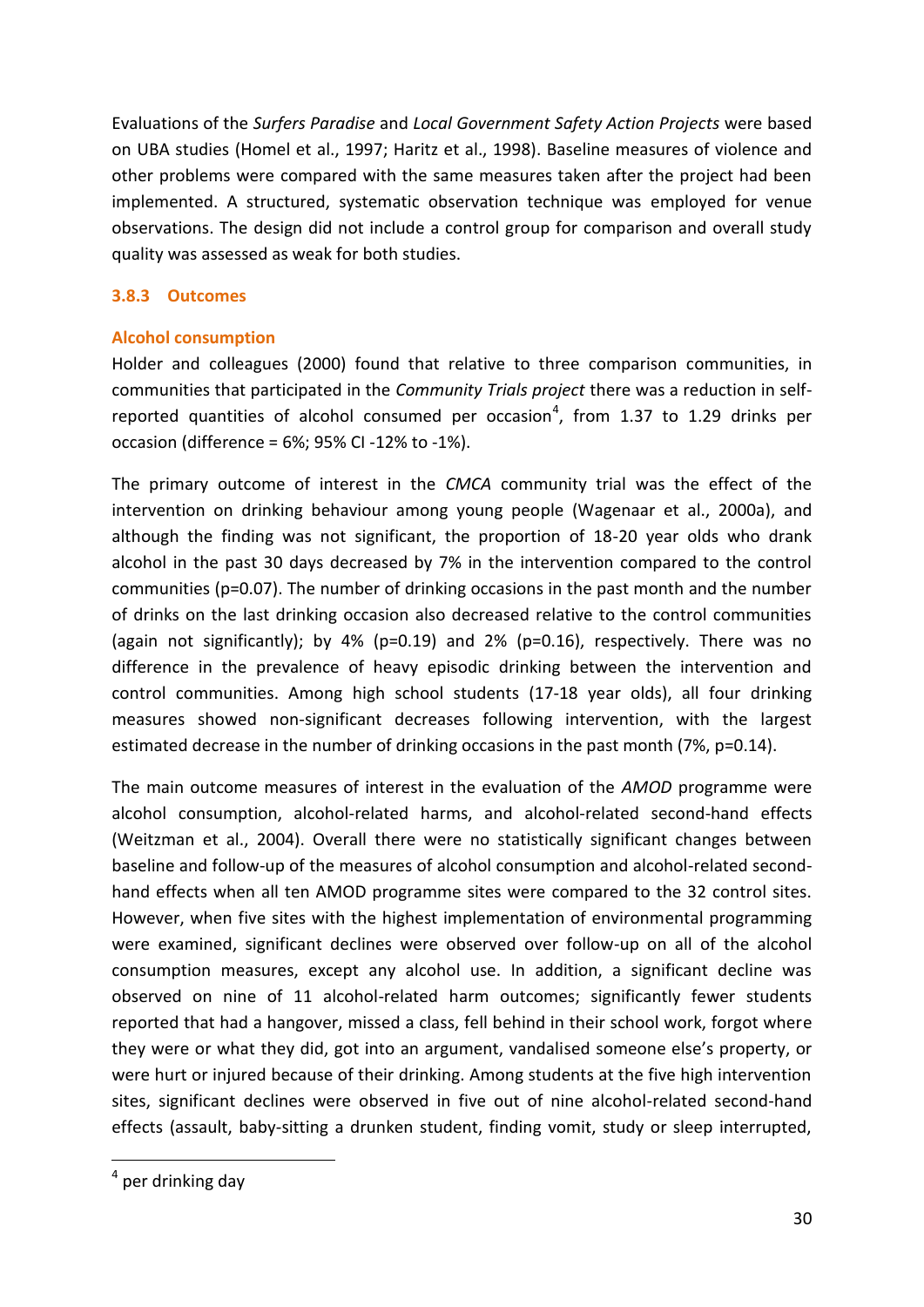and experiencing an unwanted sexual advance). No significant decrease was observed in the five low environment intervention sites for any alcohol consumption measure or alcoholrelated second-hand effects compared with the control sites. However, alcohol-related harms declined significantly on the following measures: had a hangover, missed a class, and fell behind on schoolwork.

## **Traffic crashes**

Holder and colleagues (2000) reported that monthly rates of night time motor vehicle crashes and alcohol-related crashes decreased significantly in the intervention communities that received the *Community Trials* intervention programme compared to the comparison communities. The authors reported a 10% reduction in the monthly rates of night time motor vehicle crashes (95% CI -14% to -4%) and a 6% reduction in the monthly rates of alcohol-related crashes (95% CI -8% to -3%), respectively.

The effects of the *CMCA* community trial on arrests and traffic crashes for two target age groups (15-17 and 18-20) revealed reductions in traffic crash indicators (Wagenaar et al., 2000b). Among 18-20 year olds, baseline rates of arrests for drink-driving declined in both the treatment and control communities, but the net reduction (-30.296 arrests/100,000 population per year; p=0.05) was significantly in favour of the intervention. In addition, the net difference in drink-driving arrests among 15-17 year olds in the intervention and control communities (-7.051 arrests/100,000 population per year; p=0.08) approached significance. The authors noted that there was a general decline over the period of analysis in SVN injuryproducing traffic crashes, but that there were no significant differences between the intervention and control communities in either age group.

Nelson and colleagues (2005) examined the effect of the *AMOD* programme on driving after drinking. Across all 10 intervention sites the results revealed a decline over time relative to the change in the comparison sites. In a model analysing change from baseline to follow-up only, the authors found a significant change for the overall programme relative to no change in the comparison sites. Programme participants from interventions sites that had a greater number of environmental interventions showed significant changes over time relative to the comparison colleges, but not relative to the comparison sites in the low intervention programme sites.

#### **Violence and aggression**

Holder and colleagues (2000) found that the *Community Trials* programme reduced the number of assault injuries. Relative to the comparison communities, in the intervention communities assault injuries observed in the emergency department declined by 43% (95% CI -71% to 11%) and all hospitalised assault injuries declined by 2% (95% CI -3% to -1%). Wallin and colleagues (2003a) examined the effects of the *STAD project* on violent crimes. Assaults, illegal threats and harassment, violence and threats targeted at officials (including the police and door staff) were included in the violence indicator. The authors reported that during the intervention period there was a significant reduction in crimes in the intervention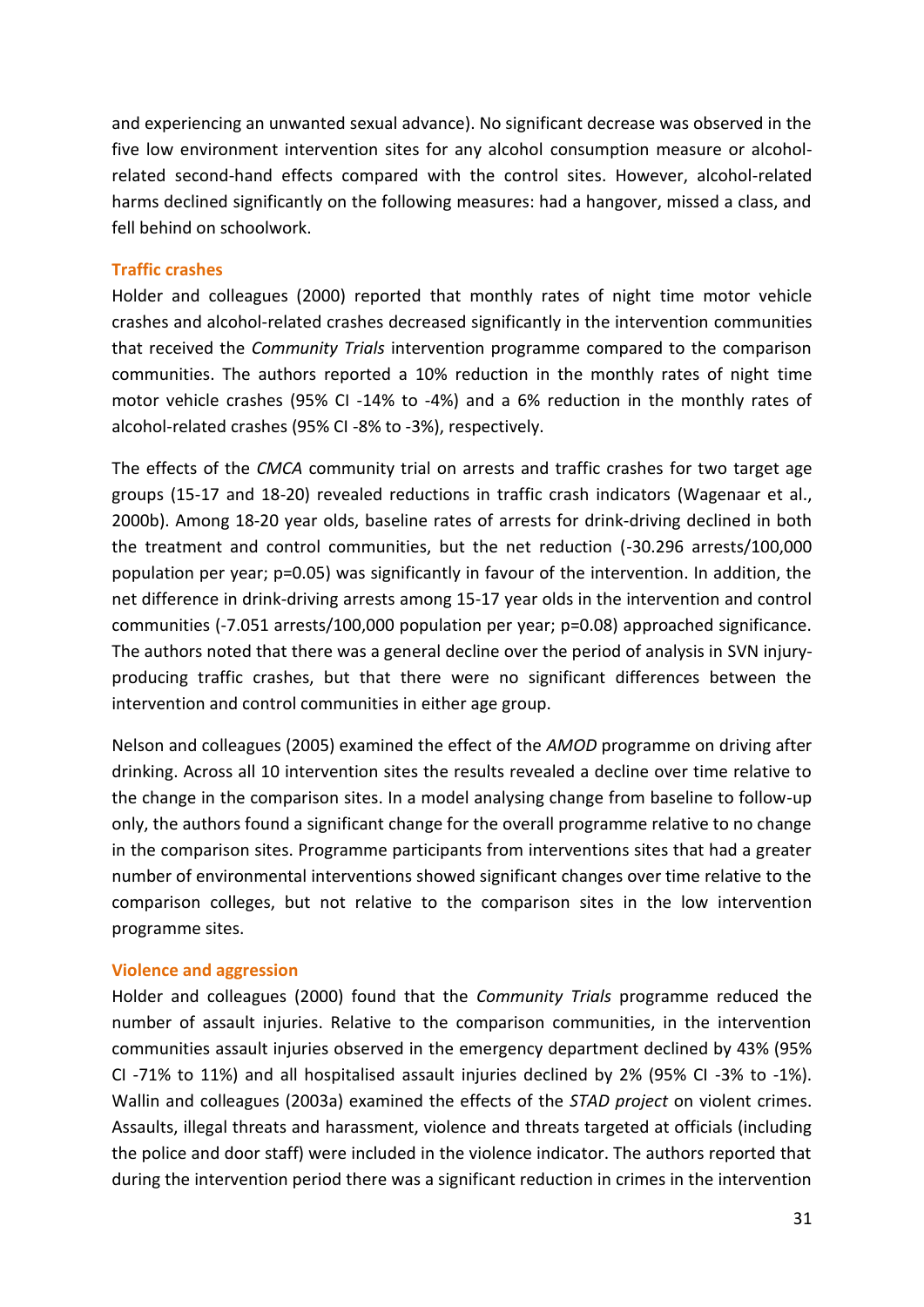area when controlling for the development in the control area; this change was estimated at -29%. Wagenaar and colleagues (2000b) examined the effects of the *CMCA* community trial on arrests for two target age groups (15-17 and 18-20). The net difference between intervention and control communities in arrests for disorderly conduct was not significant in the 18-20 year old group (-16.122 arrests/100,000 population per year; p=0.14), but approached significance in the 15-17 year old group (-82.268 arrests/100,000 population per year; p=0.06). Treno and colleagues (2007) reported that *SNAPP* resulted in significant reductions in assaults based on police reports, aggregate emergency medical service (EMS) outcomes, EMS assaults and EMS motor vehicle accidents (p<0.05). The authors found an estimated reduction of 3.9% in police calls involving assaults and reductions of 33.4% in EMS calls involving motor vehicle accidents in the South intervention site.

Evaluation of the *Surfers Paradise Safety Action Project* was based on observations in 18 nightclubs in the central area of Surfers Paradise, Australia (Homel et al., 1997). Levels of observed aggression and violence were reported to have declined following the project, but aggressive and violent incidents were found to have occurred disproportionately in a small number of venues. The total number of incidents (physical and non-physical) fell from a mean of 0.63 per visit in 1993 to 0.16 per visit in 1994; non-physical incidents fell from 0.43 to 0.09 per visit, and physical incidents fell from 0.20 to 0.09 per visit (not significant). Expressed as a rate per 100 hours of observation, physical assaults declined by 52%, from 9.8 to 4.7 assaults per 100 hours of observation. Verbal abuse declined by 81.6%, from 12.5 to 2.3 per 100 hours, and arguments 67.6%, from 7.1 to 2.3 per 100 hours. There was a decline in the number of recorded incidents by security personnel in each of the time periods between 1992 and 1993. The data suggest that the project may have influenced street incidents. Data from police recorded incidents indicated that in relation to assaults, in the pre-intervention phase there was a significant increase in incidents, and no significant difference across the two post-intervention phases. However, the authors noted that the actual decline for the second post-intervention phase was 34%, and that the decline in serious assaults over this period was significant. In addition, there was an overall drop in incidents, including stealing, indecent acts and, drunk and disorderly behaviour. There was also a decline in all forms of aggression and violence following the implementation of the *Local Government Safety Action Projects* (Hauritz et al., 1998), with physical violence recording the greatest reduction, regardless of whether all incidents are included (75.1%; p=0.018) or only those for which full details could be recorded (81.2%; p=0.000). Of the nonphysical indicators, verbal abuse showed the greatest decline (60.4%; p=0.034). Although there were reductions in the number of arguments (28.2%; p=0.440), challenges/threats (40.5%; p=0.520), and total verbal aggression (48.8%; p=0.069), the reductions did not reach significance. There were declines in each city on overall physical and non-physical aggression (with the exception of verbal aggression in Cairns), and on all observed incidents of aggression and violence. However, the only change that was statistically significant was the reduction in physical violence in Cairns (88.3%; p=0.017), despite consistent declines on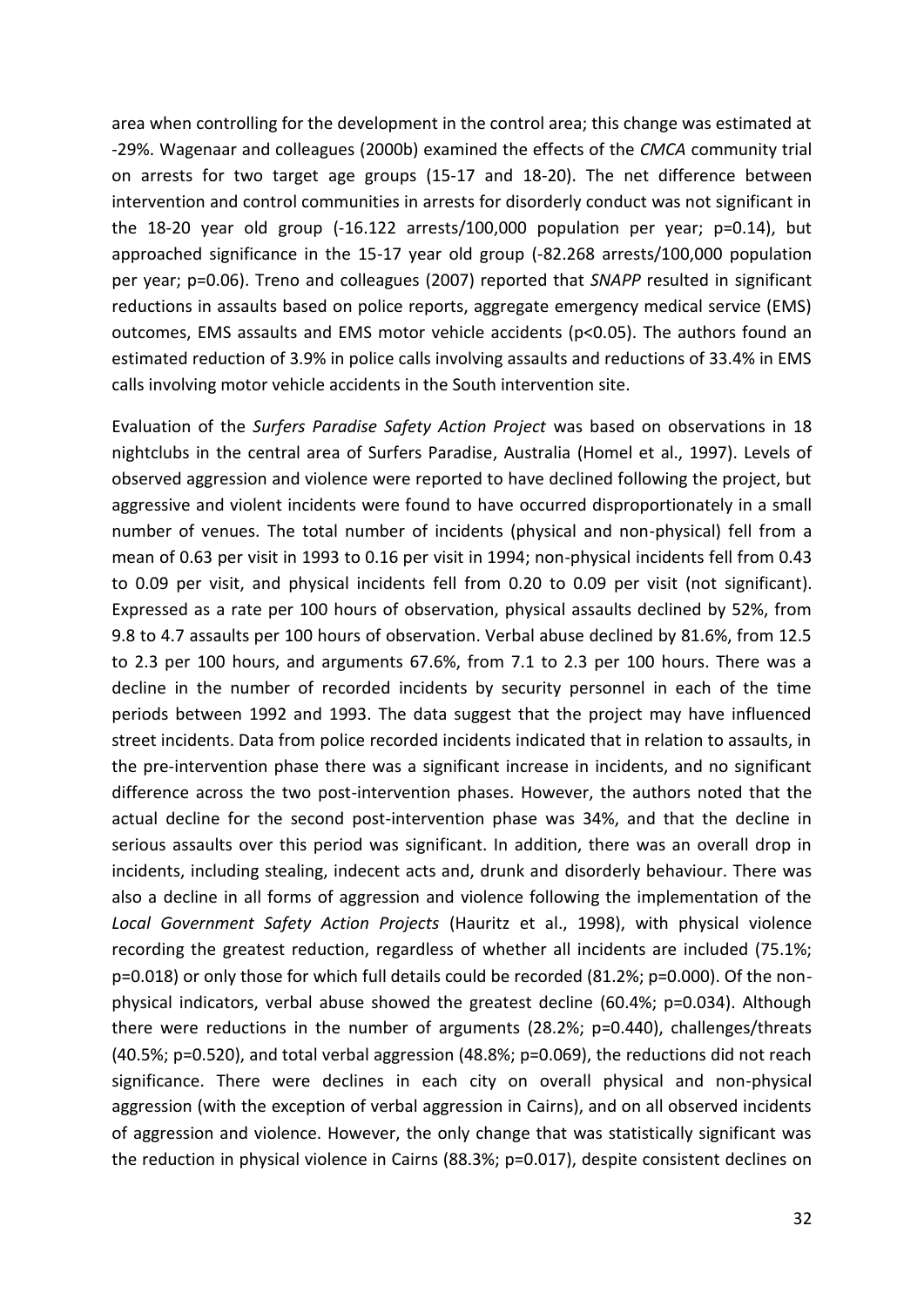all indicators in all cities. The authors note that the p-values reflect small sample sizes in each city, as well as the fact that aggressive incidents were relatively rare events. Declines in male and female drinking rates were not observed over the course of the project. Female drunkenness was observed to decline, but this finding was not significant ( $p=0.13$ ). However, overall male drunkenness decreased significantly (p=0.0004). The authors report that there was a trend away from drinking full strength beer to low alcohol beer, soft drinks and water (and also wine for women), but that normal beer and mixed spirits remained by far the preferred drinks for both sexes.

#### **Drink driving**

Holder and colleagues (2000) reported that the *Community Trials* projects resulted in a reduction in self-reported frequencies of driving when having had too much to drink, and driving when over the legal limit, in the intervention communities relative to the comparison communities.

#### **Responsible alcohol service**

Wallin and colleagues (2005) examined the effects of the *STAD project* on alcohol service to intoxicated patrons at licensed premises. A total of 100 licensed premises were visited, 56 in the intervention area and 44 in the control area. Of the 100 premises visited, 45 had servers that had been trained in RBS. Follow-up was conducted 3 and 5 years from baseline. The total rate of refusal for alcohol service for all licensed premises increased significantly between the 3- and 5-year follow-up; from 47% to 70%, respectively. Across intervention and control areas, the refusal rate was higher in premises that had undertaken RBS training compared with licensed premises with no training (76% vs. 65%), although this finding was not significant. The refusal rate was statistically significantly higher for RBS-trained licensed premises in the intervention area compared with licensed premises in the intervention area with no RBS-training (72% vs. 40%; net difference = 26%; 95% CI 6% to 58%). Logistic regression analyses revealed that at the 5-year follow-up, day of the week, estimated age of guests, hygiene at the restrooms and the overall order had a significant impact on the probability of being refused service. The probability of being served was lower during weekends, when the majority of the patrons had an estimated average age <30 years, when there was average hygiene in the restrooms and when the overall order was under control at the premises.

## **Sales to underage drinkers**

Treno and colleagues (2007) reported a reduction in sales to apparent minors in the South *SNAPP* site relative to baseline (from 49% to 32%) compared with the North *SNAPP* site (from 20% to 61%) and in the wider community (from 38% to 47%). There were increases in service to pseudo-intoxicated patrons in the South, North, and wider community of 26.5%, 8.8%, and 46.0%, respectively, between Waves 1 and 2. Between Waves 2 and 3 the authors found decreases of 28.1%, 59.0%, and 76.6%, respectively for sales to apparent minors and of 3.5%, 5.7% and 17.4% for sales to pseudo-intoxicated patrons.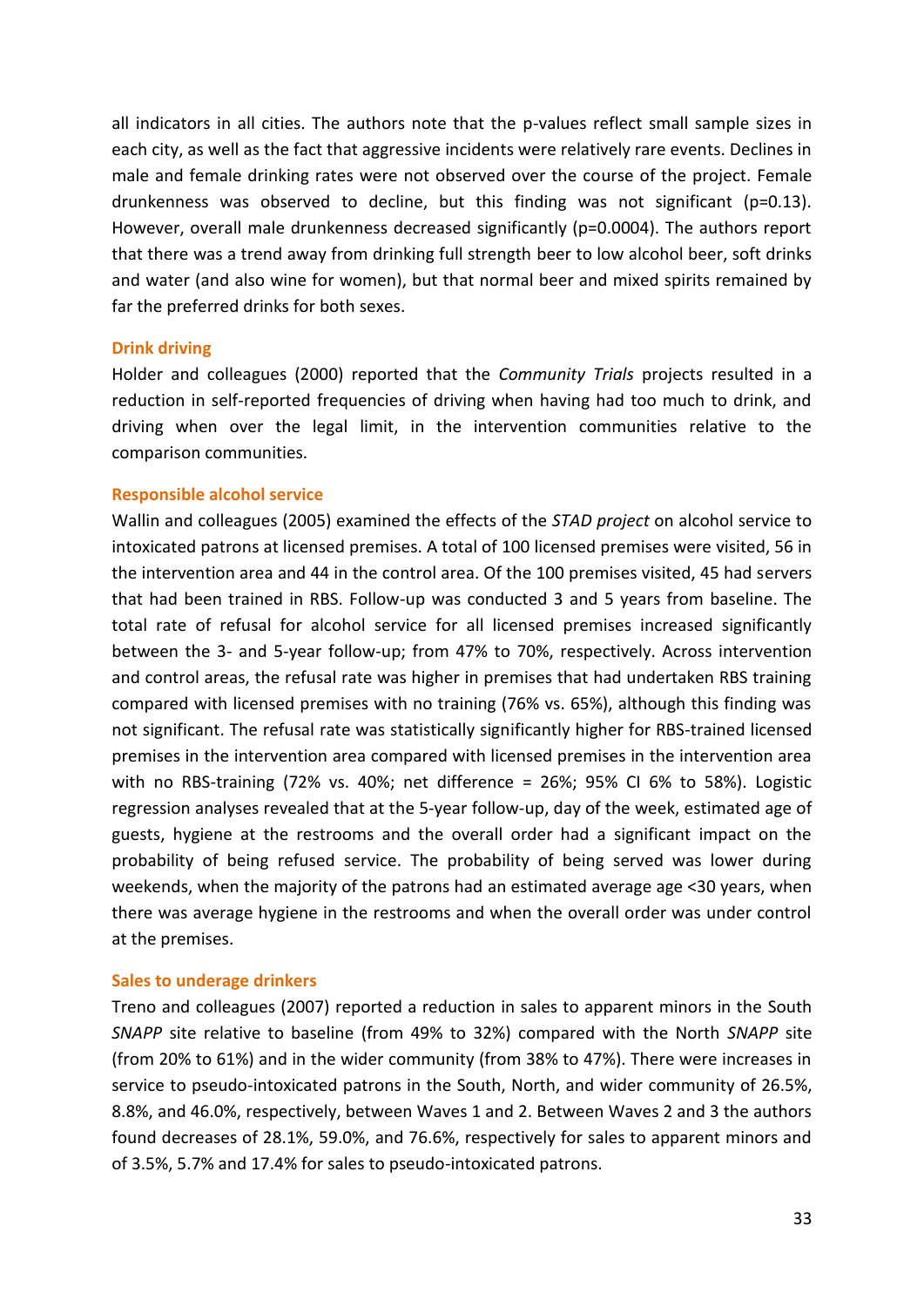The results of the evaluation of the *CMCA* programme indicated that the intervention had significantly affected access to alcohol via and on- and off-sale alcohol outlets (Wagenaar et al., 2000). In the intervention communities there was a 17% increase in the proportion of servers who reported checking age identification among on-sale alcohol outlets (p=0.06) and a 15% increase among off-sale outlets (p=0.17). These effects were seen uniformly across all 15 intervention sites. There was a decrease of 24% (p=0.06) in the proportion of outlets selling to buyers who appeared underage among on-sale outlets and an 8% decrease (p=0.29) among off-sale outlets. Based on merchant self-reported behaviours there was no evidence of an intervention effect on whether merchants checked ID for all customers who appeared under age 30 in either on-sale or off-sale outlets. There was an increase in the perceived likelihood being cited among managers of on-sale and off-sale outlets in the intervention communities, with outlets showing a 5% ( $p=0.28$ ) and a 12% ( $p=0.13$ ) increase, respectively. The proportion of outlets reporting that they would refuse sales to a 21-yearold accompanied by an underage person also increased, by 17% (p=0.25) in on-sale outlets and by 25% (p=0.20) in off-sale outlets. Surveys of 18- to 20-year-olds revealed a decrease of 25% (p=0.06) in the proportion of older teenagers who tried to buy alcoholic beverages. This age group also reported increased difficulty in getting alcohol from outlets (p=0.07).

### **Other (e.g. costs)**

-

Based on a cost-effectiveness analysis (Månsdotter et al., 2007), net savings of the *STAD project* (discounted estimates; 3%), were estimated at €30.518 million in the base case scenario<sup>5</sup> and at  $\epsilon$ 13.641 million based on the assumption that the only violence-related consequence among non-respondents was the cost of police handling. When the responses from a survey of the victims of violence were ignored, the cost-savings decreased to €4.554 million. Corresponding health gains were 236, 83 and zero quality adjusted life years (QALYs), respectively.

<sup>5</sup> Calculations of savings were based on a survey of victim of violence; the average cost of an assault was estimated to be €9,935.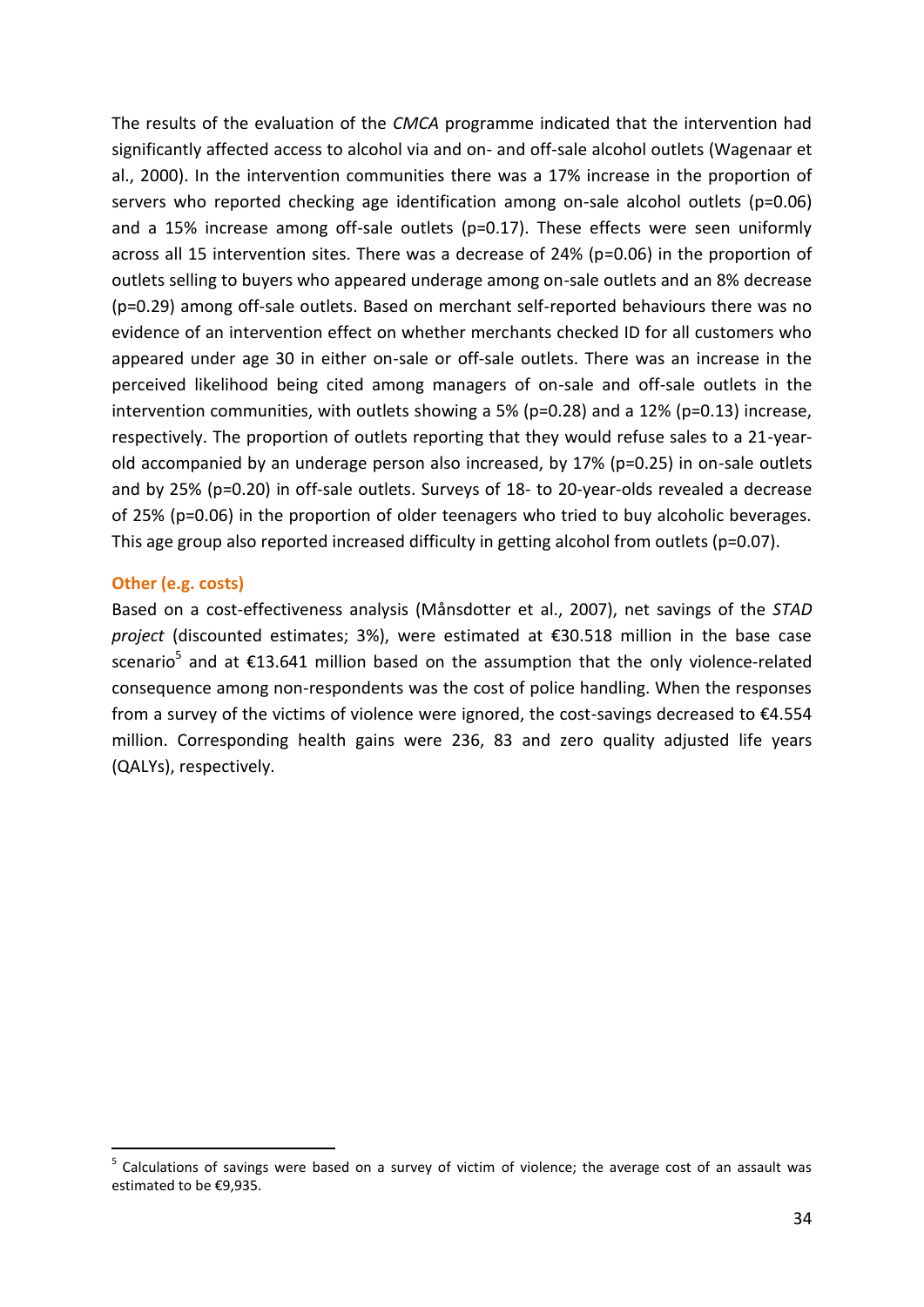# **4 Discussion**

#### **4.1 Summary of findings**

Forty-seven studies were identified which examined interventions designed to reduce harm in drinking environments. Seven studies examined the effectiveness of training programmes for servers, managers and other staff, five examined specific interventions delivered in pubs and bars, seven examined interventions aimed at reducing underage sales, eight examined the policing and enforcement of laws related to alcohol consumption and 20 examined multi-component community-based programmes. Nine of the included studies were conducted in European countries including five in Sweden and four in the UK. Twenty-eight studies were conducted in North America including 26 conducted in the USA and two in Canada, and 10 studies were conducted in Australia and New Zealand.

### **4.1.1 Responsible server/staff training programmes**

There was no clear evidence to suggest that server training on its own had an impact on responsible serving practices. Two of the three studies that examined this outcome found some increases in server intervention, but highlighted that overall there was a low frequency of intervention (McKnight et al., 1991; Gliksman et al., 1993). The effects of server training programmes on patrons' alcohol consumption were also unclear; one study (Lang et al., 1998) found a reduction in the number of patrons with high blood alcohol levels and another study (Johnsson & Bergland, 2003), conducted in student pubs, found no change. However, a study of a state-wide mandated server training programme indicated that the programme was effective in reducing traffic crashes (Holder & Wagenaar, 1994). One study that examined an intervention to reduce aggression in bars through training and risk management (the *Safer Bars programme*) was effective in reducing severe and moderate aggression (Graham et al., 2004). The authors noted that the overall reduction in aggression was modest and that high staff turnover may have reduced the impact of the intervention.

#### **4.1.2 Specific interventions delivered in drinking environments**

One study (Van Beurden et al., 2000) that examined a brief intervention utilising personalised risk assessment for patrons suggested that the intervention was of most benefit to heavy drinkers. Three programmes, two of which targeted drink driving through a designated driver and a ride programme respectively, and a third which promoted responsible drinking, had limited impact on patron behaviours (Boots & Midford, 1999; Rothschild et al., 2006; McLean et al., 1994). A study that examined the replacement of pint glasses with toughened glassware found that the glassware had lower impact resistance and resulted in more injuries to bar staff (Warburton and Shepherd, 2000).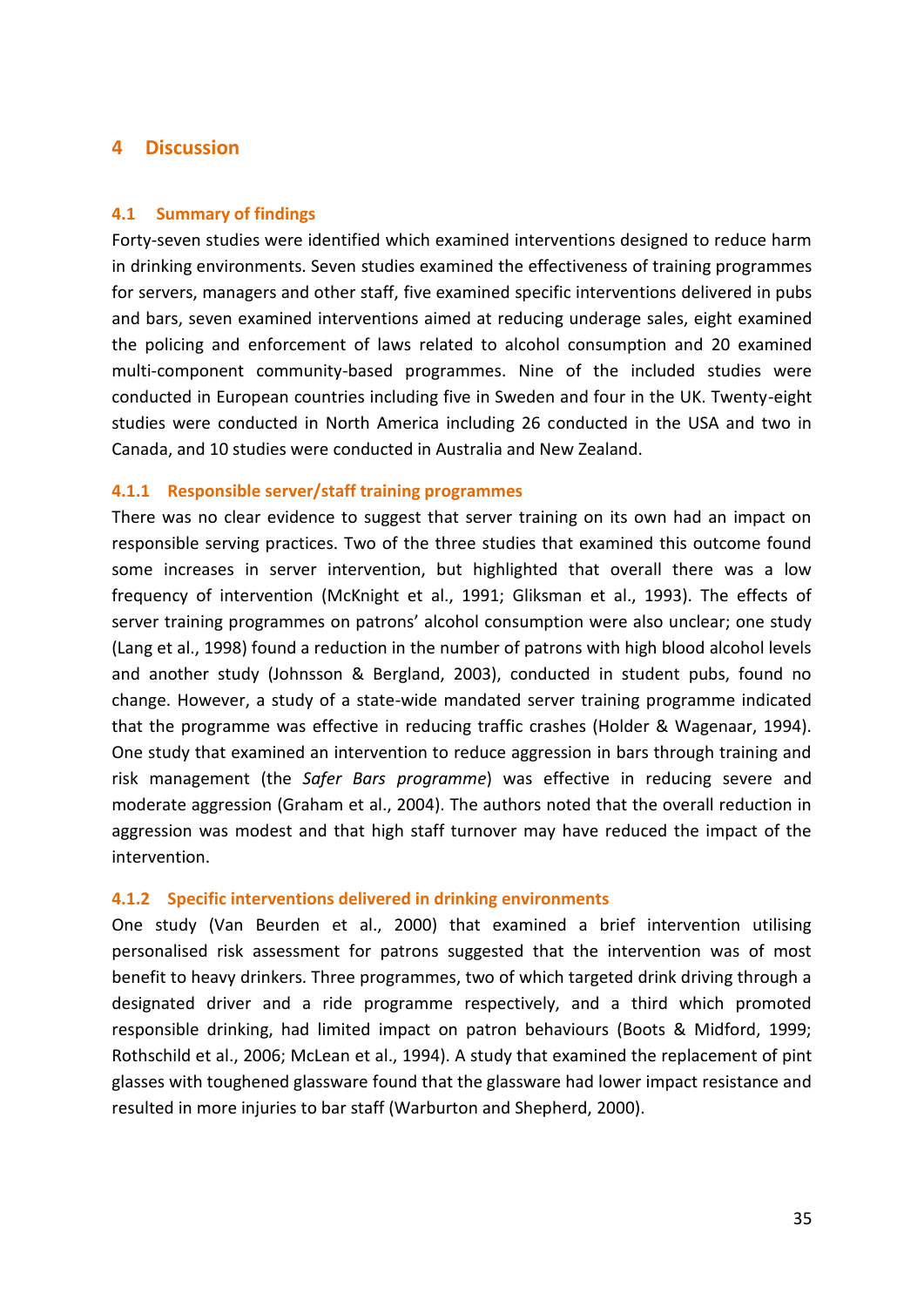## **4.1.3 Policing and enforcement approaches**

The effectiveness of police intervention or increased enforcement of licensing laws in reducing alcohol-related incidents was not clear. Two studies (Burns et al., 1995; Warburton & Shepherd, 2006) reported that following police intervention there was an increase in assaults. However, this may have been due to better detection and recording of incidents by police during the intervention phase of these studies or the data source analysed. For example, a study of the *TASC project* based on ED admissions alone indicated a sizeable increase in alcohol-related violence compared to a small decrease when all known assault incidents were examined (Maguire and Nettleton, 2003). Targeted police intervention in high-risk premises appeared to be a more effective strategy than 'low level' policing, with a reduction in alcohol-related incidents reported for high-risk premises targeted as part of the *Alcohol Linking Programme* (Wiggers et al., 2004) and the *TASC project* (Maguire & Nettleton, 2003; Warburton & Shepherd, 2006).

### **4.2 Interventions aimed at reducing underage access to alcohol**

There was no evidence that programmes specifically targeting underage sales of alcohol through the placement of age identification devices were effective (Krevor et al., 2003; Bierness et al., 2001), and the effects of police campaigns and other approaches to the enforcement of underage sale laws appeared to be short lived. Four studies that examined enforcement activities designed to reduce underage alcohol sales from off-licences, found that sales either increased following intervention (Willner et al., 2000) or the intervention had little impact (Huckle et al., 2005; Lewis et al., 1996; Chandler, 2002). However, a study (Wagenaar et al., 2005) that examined a programme of combined training and police enforcement checks found that the intervention had a short term impact on underage sales. The authors reported that this suggested the need to sustain the effects of enforcement through more frequent checks.

## **4.2.1 Multi-component community-based programmes**

Overall, the clearest indication of effectiveness resulted from multi-component programmes combining community mobilisation, RBS training, house policies and stricter enforcement of licensing laws. In particular, across three well-designed and implemented programmes (*Communities Mobilising for Change on Alcohol*, the *Community Trials project* and the *STAD project*) there was evidence that these types of programmes were effective in reducing assaults, traffic crashes, and underage sales. All three programmes were based on a strategic, planned approach to reducing alcohol-related harm in communities.

The *Community Trials* project (Holder et al., 1997a; 1997b; Holder & Reynolds 1997; Grube 1997; Saltz & Stanghetta 1997; Treno & Holder 1997; Holder 2000; Holder et al., 2000; Roeper et al., 2000; Moore & Holder 2003) was conducted over five years and intervention components included community mobilisation, RBS training, controls on outlet density and components designed to address drinking and driving, and underage drinking. In communities that received the intervention programme there were reductions in the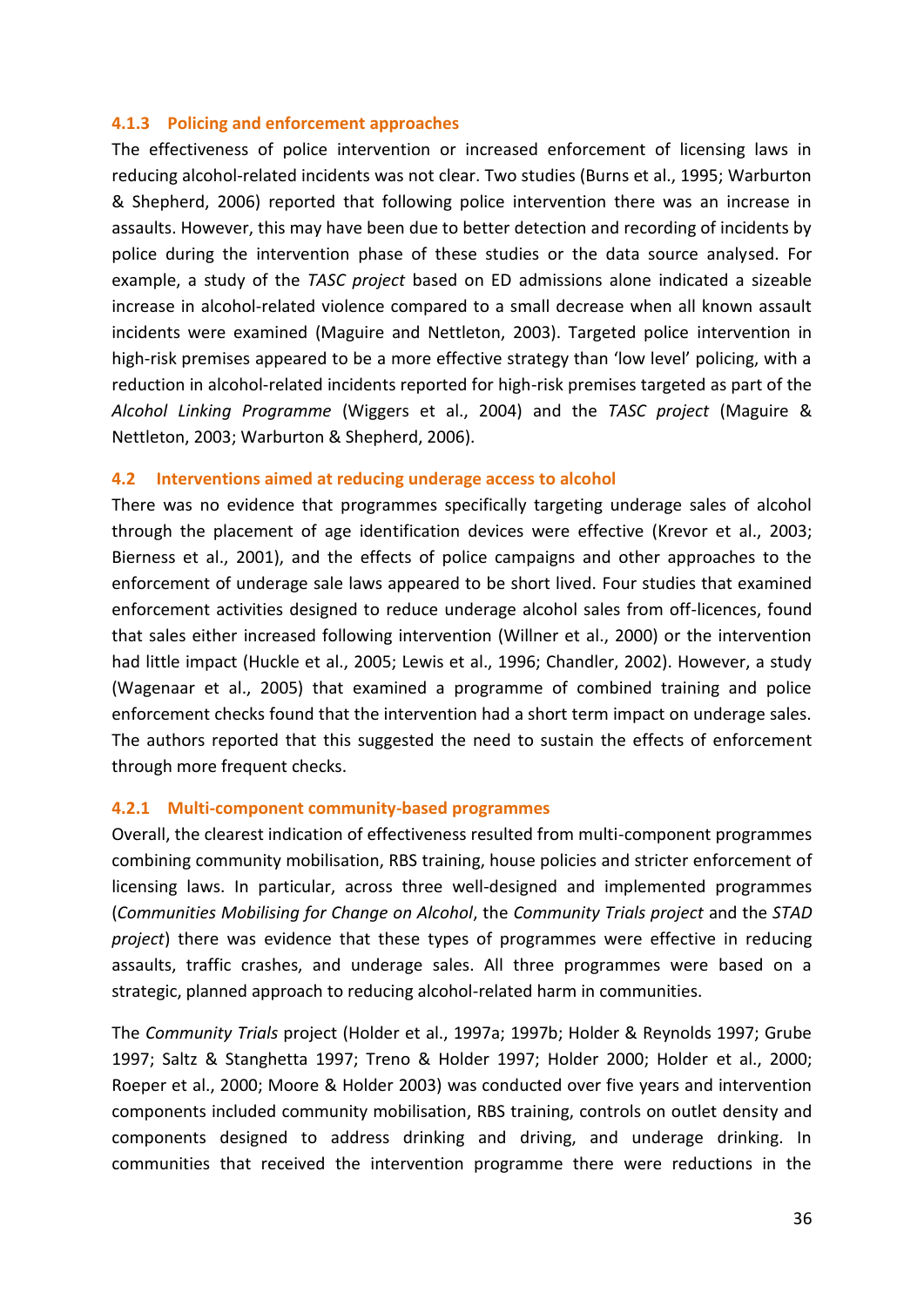quantities of alcohol consumed, alcohol-related traffic crashes and assault injuries. The *STAD project* was a 10 year community action project conducted in Stockholm, Sweden, in which the authorities and hospitality industry worked together to reduce problems related to alcohol in drinking environments (Wallin et al., 2002; 2003a; 2005). The programme combined community mobilisation, RBS training and stricter enforcement of existing alcohol laws. During the period of intervention there were significant reductions in violent crimes (assaults, illegal threats and harassment, violence and threats targeted at door staff/police) in the intervention area, and within premises that had RBS training there was a higher rate of service refusal to pseudo-intoxicated customers. A cost-effectiveness analysis of the programme estimated a cost-saving ratio of 1:39, indicating that the savings accrued were 39 times higher than the costs of implementation (Månsdotter et al., 2007). The *CMCA programme* was a community organising intervention designed to reduce youth access to alcohol (Wagenaar et al., 1999; 2000a; 2000b). The intervention significantly affected underage access to alcohol, with a reduction in sales from on- and off-license premises and an increase in age identification checking. There were also reductions in arrests and traffic crashes and non-significant decreases in alcohol consumption among 18-20 year olds.

### **4.3 Methodological quality**

Inclusion in the review was not limited according to study design and overall the quality of the included studies was variable according to the study design used. Of the programmes/interventions that were based on RCT designs just over half were rated as moderate quality (Burns et al., 1995; Johnsson & Berglund, 2003; Graham et al., 2004; Wagenaar et al., 2000) and the quality of the remaining studies was rated as weak (Warburton & Shepherd 2008; McClean et al., 1994; Wiggers et al., 2004). The studies that were rated as weak failed to adequately account for confounding, did not describe tools for outcome assessment in a valid and reliable manner, and poorly reported withdrawals and dropouts. The studies rated moderate were generally well reported but selection bias was not fully accounted for and details regarding blinding were lacking. The quality of studies based on CCT designs was also variable. Of the studies rated moderate, selection bias and withdrawals and dropouts were inadequately addressed in one study (Lang et al., 1998), and data collection methods were not described as valid or reliable in another two (Gliksman et al., 1993; McKnight et al., 1991). Of the studies rated weak, confounders and selection bias were generally poorly or not addressed (Treno et al., 2007; Weitzman et al., 2004; Toomey et al., 2001; Wallin et al., 2002, 2005; Holder et al., 1997a) and only one study reported that data collection methods were valid and reliable (Wallin et al., 2002, 2005). Withdrawals and dropouts were poorly reported on or not addressed in three studies (Treno et al., 2007; Weitzman et al., 2004; Holder et al., 1997a).

The effects of five programmes/interventions were analysed using an ITS design. A different scale was used to rate these designs and all five ITS studies were well reported with two studies, which met all of the criteria, rated strong for quality (Holder & Wagenaar, 1994; Wallin et al., 2003a). The remaining ITS studies were rated moderate (Voas et al., 2002;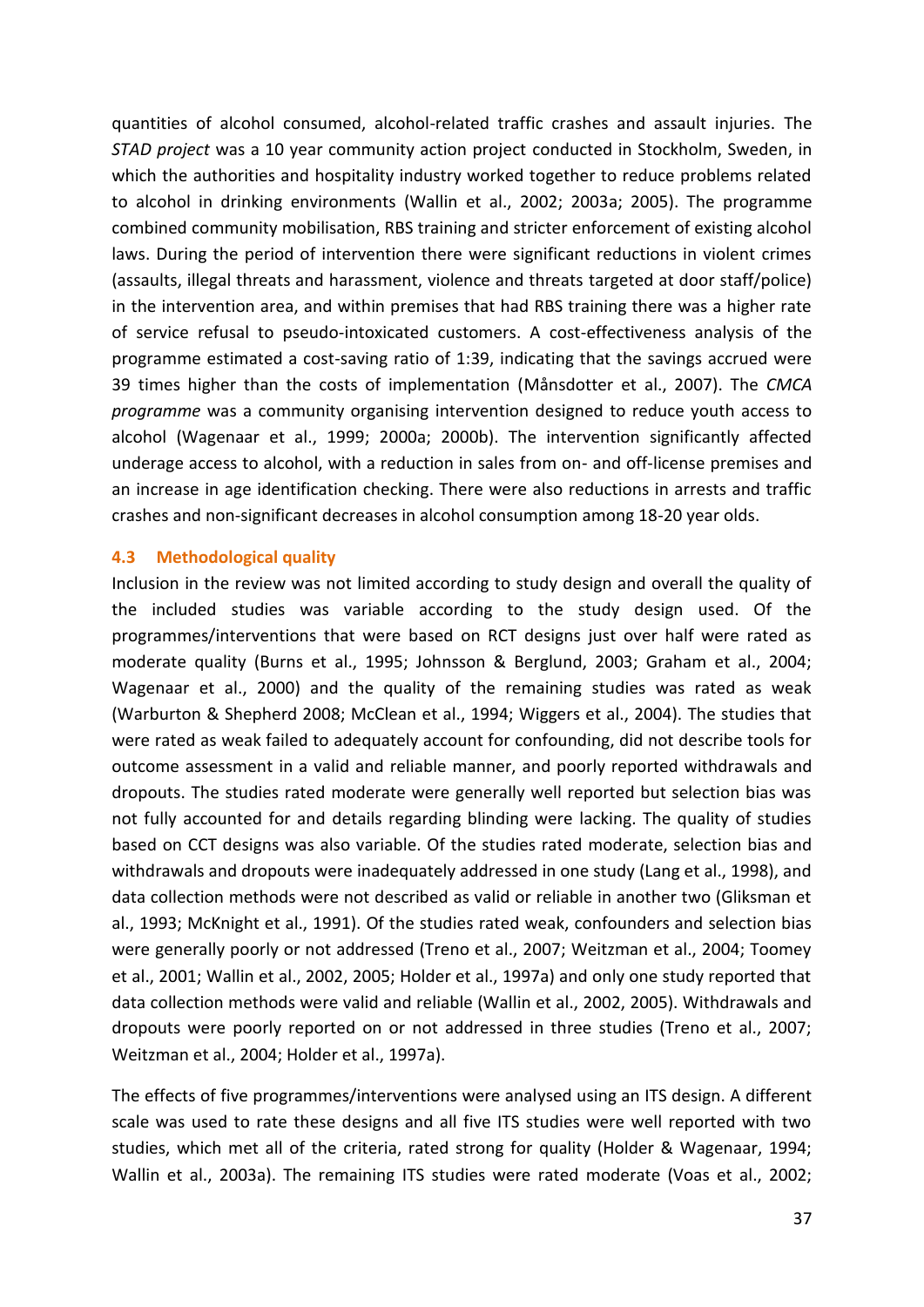Holder et al., 2000; Wagenaar et al., 2005). All 13 studies that were based on CAS or UBA designs were rated weak for quality. Studies based on a cohort analytic design (Bierness et al., 2001; Chandler, 2002; McKnight & Streff, 1994; Rothschild et al., 2006; Warburton & Shepherd, 2006; Willner et al., 2000) failed to adequately address confounding and did not describe outcome measures as valid or reliable. Selection bias and blinding were also poorly addressed in some studies (McKnight & Streff, 1994; Rothschild et al., 2006; Warburton & Shepherd, 2006). The inherent weakness of uncontrolled study designs, and the limitations of attributing intervention effects in the absence of a control group, meant that the eight studies (Boots & Midford, 1999; Lewis et al., 1996; Van Beurden et al., 2000; Krevor et al., 2003; Huckle et al., 2005; Homel et al., 1997; Hauritz et al., 1998; Maguire & Nettleton, 2003) based on UBA designs met few of the criteria on the quality assessment tool.

## **4.4 Other approaches to reducing harm in drinking environments**

Although a large volume of literature was examined for inclusion in the review we have focused on those interventions that are intended to minimise the harm from alcohol in drinking environments. However, other intervention strategies may also have an impact on alcohol-related disorder and crime, such as environmental interventions designed to impact on crime and violence in public spaces (for example, improvements in street lighting and installation of closed circuit television) and regulatory measures that aim to manage where, when and how alcohol can be sold. Although no direct studies of the effectiveness of improved street lighting or installation of CCTV on alcohol-related crime are known to the authors, improved street lighting has been shown to effectively prevent crime in public spaces (Welsh & Farrington, 2008a). The effects of CCTV, however, have been found to be modest (Welsh & Farrington, 2008b) and a study that examined the effects of CCTV on assault injury and violence detection (Sivarajasingam et al., 2003) found no evidence that it had a deterrent effect. Regulatory approaches that restrict access to alcohol, including through reduced hours and days of sale, have been used successfully to reduce the availability of alcohol and its associated harms (Babor et al., 2003). However in recent years, several countries have extended alcohol service times, often in attempts to stagger the departure of drinkers from areas with high densities of pubs, bars and nightclubs. In Australia, extended alcohol service times have been linked to increased violence in venues staying open later (Chikritzhs & Stockwell, 2002). In England and Wales, extended alcohol sales times have not been linked to increased violence, but rather to a shift in the timing of violence to later in the night (Department for Culture, Media & Sport, 2008; Hough et al., 2008).

#### **4.5 Implications**

This review identified that a range of intervention approaches have been utilised in an attempt to reduce harm in drinking environments. However, there is a great deal of variability in the study designs used to evaluate these interventions and also in the outcomes measured, which makes it challenging to develop a strong evidence base to make recommendations about what works in preventing harm in drinking environments in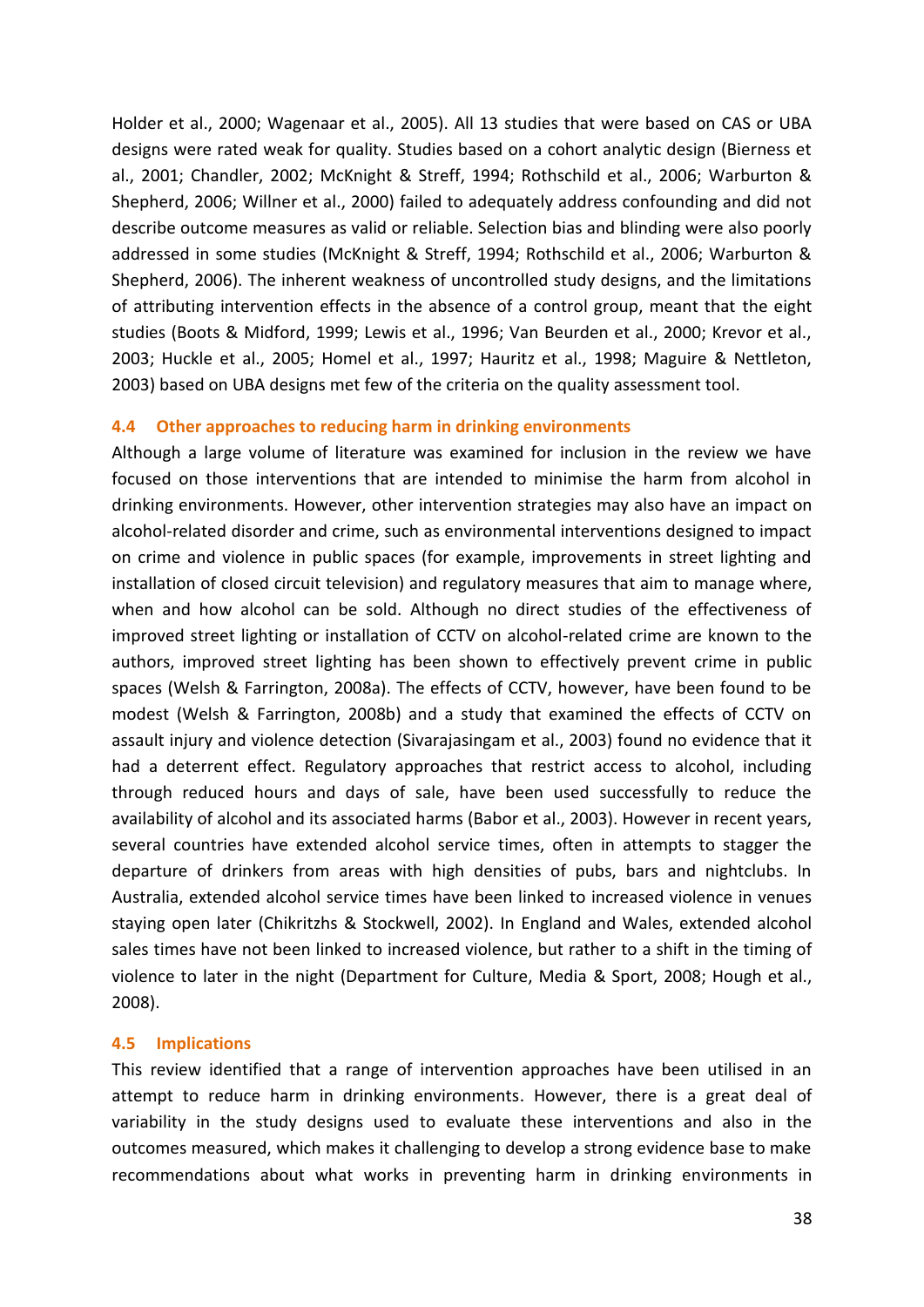Europe. Other challenges relate to gaps in knowledge and understanding of drinking behaviours and related harms in young Europeans in pubs, bars and nightclubs.

## **4.5.1 Implications for policy and practice**

The findings of this review indicated that multi-component programmes, which combined community mobilisation, RBS training, house policies and stricter enforcement of licensing laws, were the most effective approaches for reducing harm in drinking environments. However, although these strategies have proven to be successful in settings in the USA and Sweden their effectiveness in other settings is unknown. Currently, there are several interventions ongoing across Europe to create safer drinking environments, but few of these have or are being rigorously evaluated, and support is required to enable national and local agencies to build evaluation planning and follow-up into programme design and implementation. A major limitation of many interventions in drinking environments is their short-term approach, and action is needed at a local and national level to ensure the longterm sustainability and 'institutionalisation' of effective strategies.

# **4.5.2 Implications for future research**

The methodological quality of the included studies was variable according the study design used. Studies based on an RCT design may not always be practical for evaluating public health interventions (Victora et al., 2004) and inclusion in the review was not limited according to study design. Advances in study methodology have strengthened the inferences that can be made about the causal effect of interventions based on observational study designs (West et al., 2008) and the most methodologically sound studies identified for inclusion in this review were based on interrupted time series analyses. Future studies of interventions in drinking environments should be based on the strongest possible design, and pay careful attention to the viability of the assumptions of the design used (West et al., 2008).

A wide range of outcomes were measured across the included studies. For example, some studies focused on the impact of interventions on traffic accidents (e.g. Holder & Wagenaar, 1994), whilst others focused on impacts on violence (e.g. assault injuries; Wallin et al., 2003a). Currently there is no common understanding of what a 'safe' drinking environment is and there is a need for researchers in the field to reach a consensus on what are the primary outcomes of interest. In any drinking environment, interventions should not focus solely on preventing harm, but also on reducing drinking behaviours, and addressing other behavioural, environmental and cultural factors that contribute to harm. In addition, establishing whether interventions in drinking environments have an economic benefit to the health and criminal justice services, as well as the night time economy itself, is an important factor in sustaining effective practice. This should be seen as a research priority. There is currently a lack of economic analyses of interventions designed to reduce harm in drinking environments, and only two economic evaluation studies were identified in the process of conducting this review (Levy & Miller, 1995; Månsdotter et al., 2007).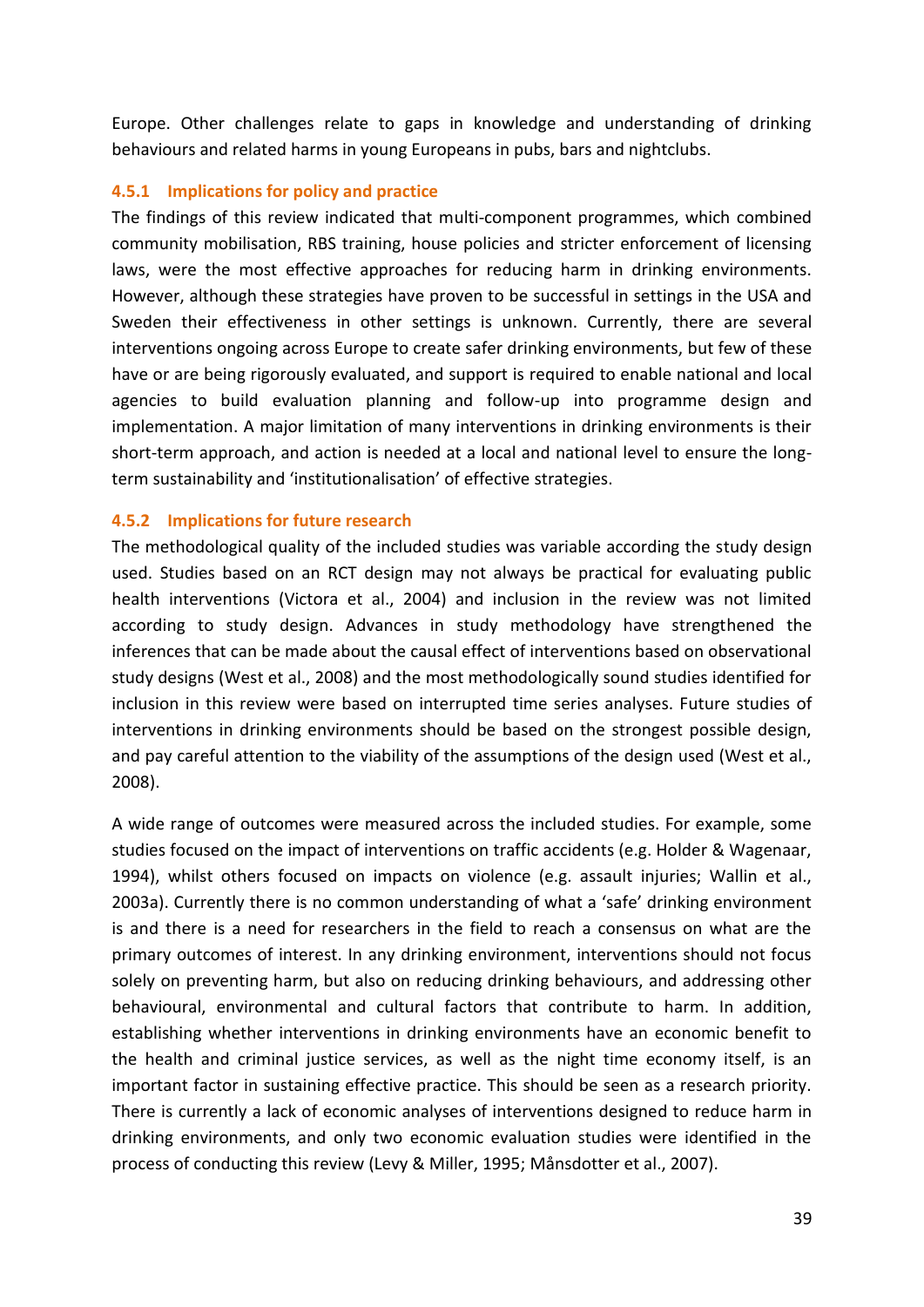Although the clearest indication of effectiveness resulted from multi-component programmes, these programmes will require adaptation before implementation in other countries or localities due to differences in behavioural, environmental and cultural factors across drinking environments in Europe. Programme context may also play a role in intervention effectiveness, in that successful interventions may be effective due to preexisting factors of the context into which the intervention was introduced (Jackson et al., 2004). For example, Graham and Homel (2008) propose that cultural and historical factors in Sweden facilitated the community action-based approach of the STAD project, resulting in "a powerful partnership between formal regulation… and informal regulatory processes" (Graham & Homel, 2008; pg 233). It is therefore critical that intervention approaches shown to be effective, such as the *STAD project*, are adapted, implemented and subject to rigorous evaluation in other settings. Determining the applicability of the results of this review is limited by the difficulties in determining which specific intervention components of these multi-component programmes were effective or the synergy between components. Further research is therefore required to assess the transferability of evidence about multicomponent programmes in drinking environments in Europe.

A major challenge for the development and implementation of interventions in drinking environments is that there are gaps in the understanding of drinking behaviours of young Europeans, with no consistent data available on this group and very few studies conducted even at a country level. As highlighted in Table 1, research that has been conducted indicates high levels of alcohol consumption, experience of violence and engagement in risky behaviours within this group. There is therefore a need to develop further knowledge and understanding of drinking behaviours and alcohol-related harm in Europe in order to facilitate the creation of healthier drinking environments and to target and adapt interventions effectively.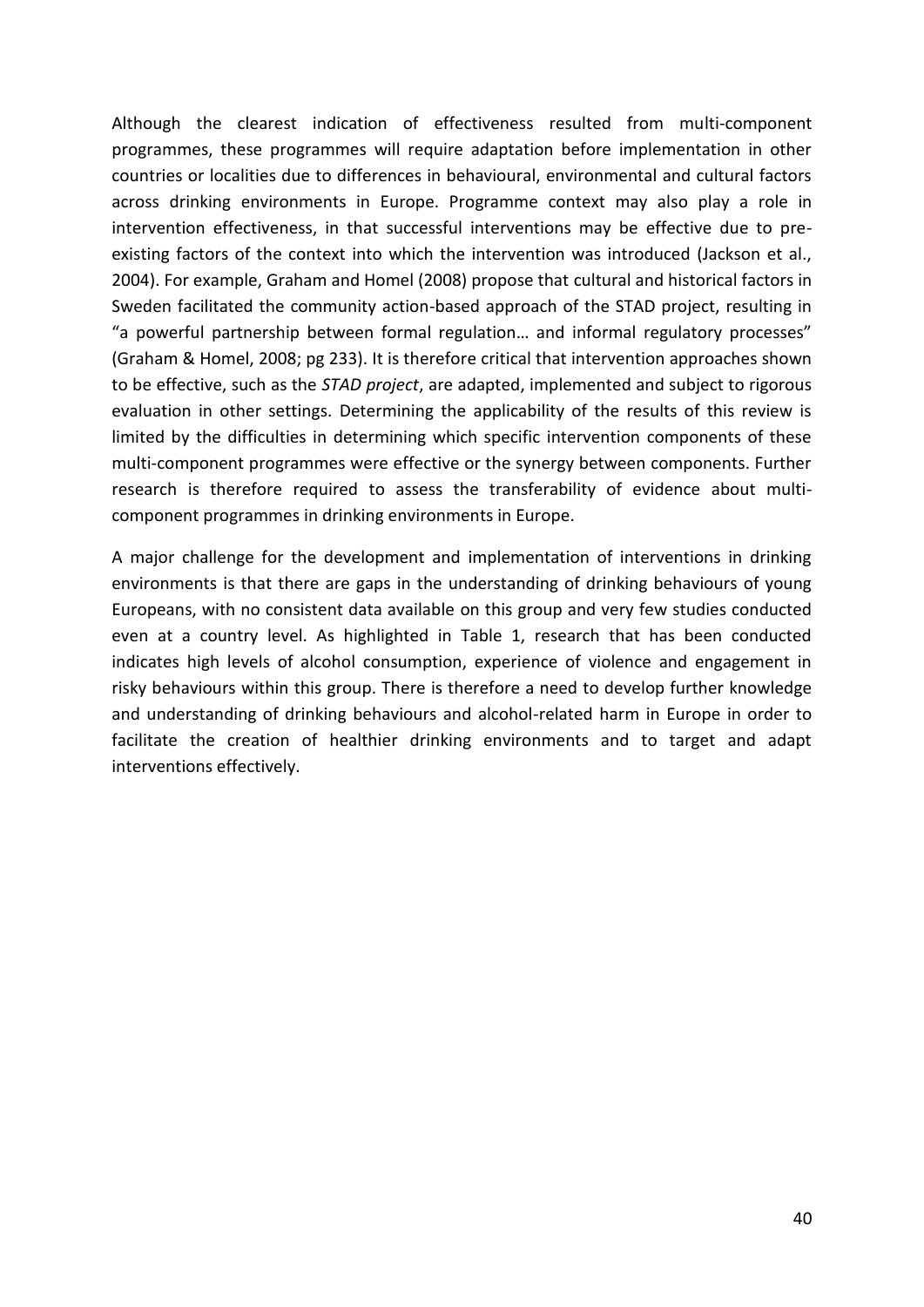# **5 Conclusions**

This systematic review examined the effectiveness of a range of intervention approaches designed to reduce harm in drinking environments. The study designs used to evaluate these interventions varied greatly and in general the methodological quality of the included studies was inadequate. The clearest indication of effectiveness resulted from multicomponent programmes, which combined community mobilisation, RBS training, house policies and stricter enforcement of licensing laws. In particular, the Swedish *STAD project*, a multi-agency partnership between the police, licensing authorities, health services, the council and representatives of licensed premises, demonstrated success and was based on rigorous evaluation of effectiveness (Wallin et al., 2003a) and cost-effectiveness (Månsdotter et al., 2007). The long-term success of the *STAD project* has been attributed to factors including its long-term sustainable approach, effective partnership working, continued media work and ongoing evaluation (Graham & Homel, 2008).

The effectiveness of other intervention approaches was limited. Studies of server training highlighted an overall low frequency of intervention (McKnight et al., 1991; Gliksman et al., 1993) and its effects on patrons' alcohol consumption appeared to be minimal (Lang et al., 1998; Johnsson & Bergland, 2003), except where training was mandated (Holder & Wagenaar, 1994). Four studies of patron targeted interventions (Van Beurden et al., 2000; Boots & Midford, 1999; Rothschild et al., 2006; McLean et al., 1994), which included brief intervention and promotion of responsible drinking, revealed a limited impact of these approaches on patron behaviours. The effectiveness of police intervention or increased enforcement of licensing laws in reducing alcohol-related incidents was not clear, but overall, targeted police intervention in high-risk premises appeared to be a more effective strategy than 'low level' policing (Wiggers et al., 2004; Maguire & Nettleton, 2003; Warburton & Shepherd, 2006). There was no evidence that interventions specifically targeting underage sales of alcohol through the placement of age identification devices were effective (Krevor et al., 2003; Bierness et al., 2001), and the effects of police campaigns and other approaches to the enforcement of underage sale laws appeared to be short lived (Wagenaar et al., 2005), suggesting the need to sustain the effects of enforcement through more frequent checks.

The findings of the review indicate that there is growing evidence that effective delivery of multi-component programmes in drinking environments can reduce alcohol-related harm and consequently costs to health services, criminal justice agencies and a range of other public services. However, further research is required to assess the transferability of evidence about multi-component programmes in drinking environments to other settings. Ensuring that effective interventions are implemented and sustained in European drinking environments requires a commitment to public health from a range of agencies and ongoing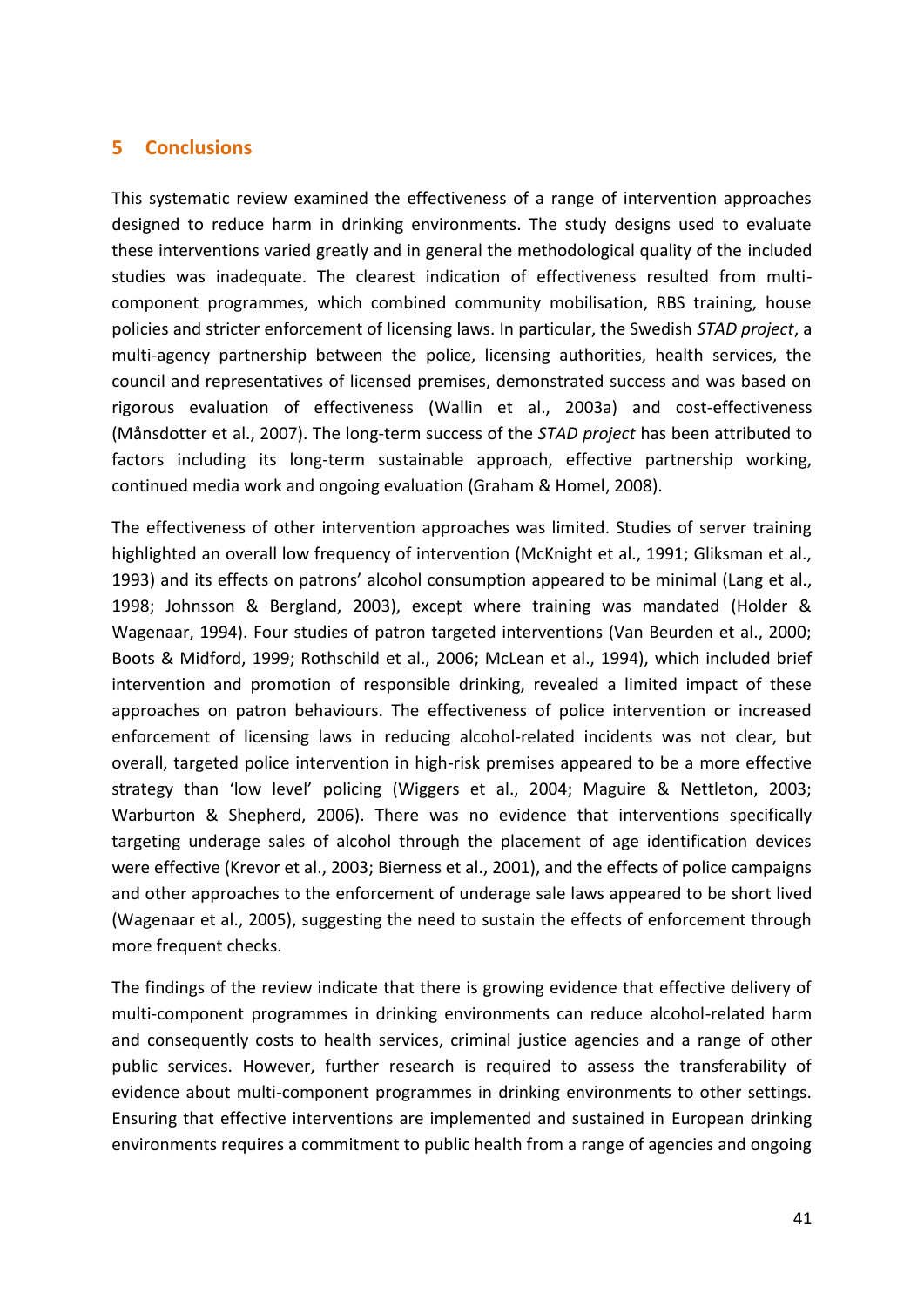evaluation. Support is needed to enable national and local agencies to build effective measures into routine practice.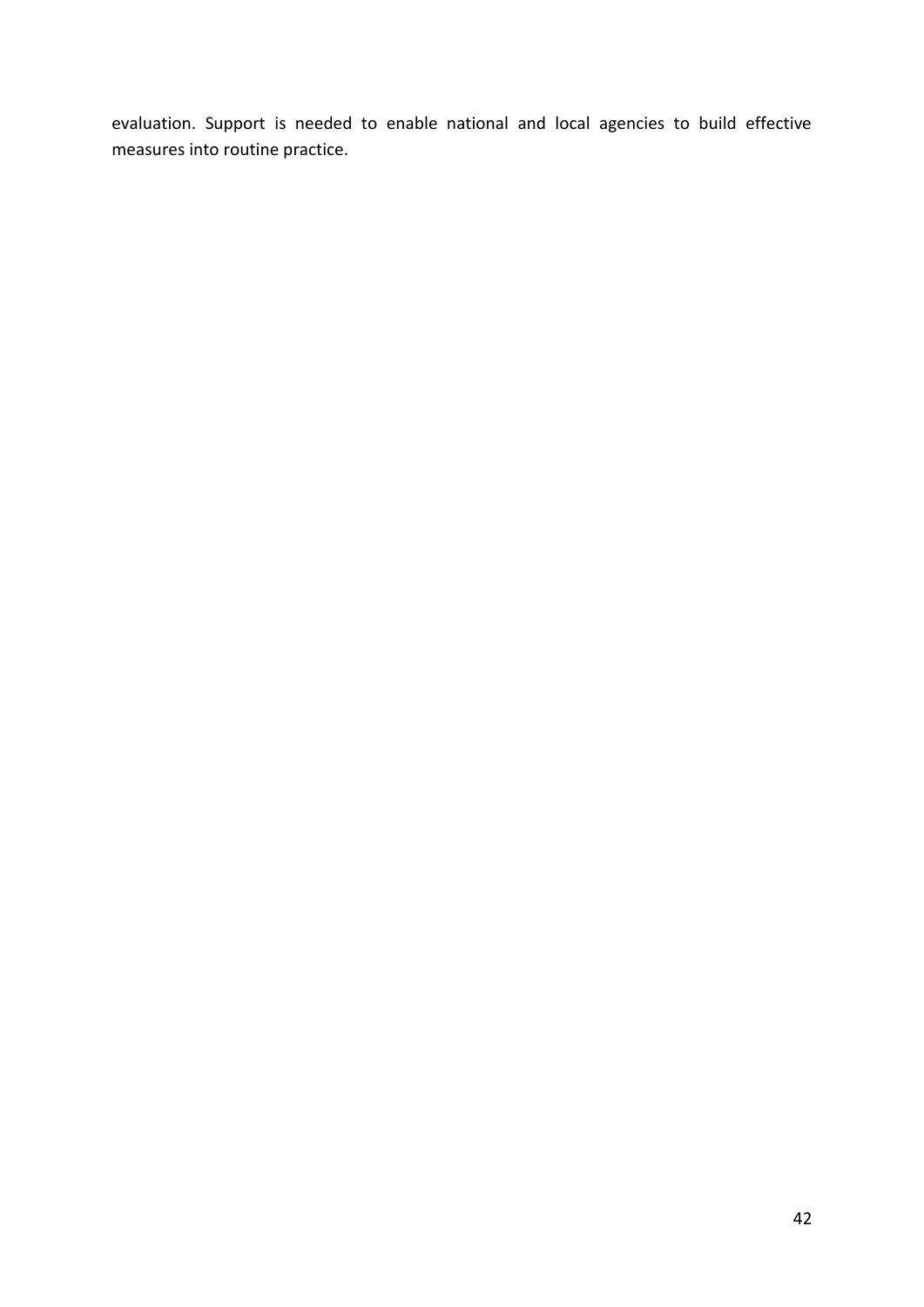# **6 References**

\*Denotes studies included in the systematic review

ANDERSON, P. & BAUMBERG, B. (2006) Alcohol in Europe: a public health perspective. London, Institute of Alcohol Studies.

BABOR, T., CAETANO, P., CASSWELL, S., EDWARDS, G., GIESBRECHT, N., GRAHAM, K. ET AL. (2003) *Alcohol: No Ordinary Commodity.* Oxford, Oxford University Press.

BELLIS, M.A., HUGHES, K., CALAFAT, A., JUAN, M., RAMON, A., RODRIGUEZ, J.A. ET AL. (2008) Sexual uses of alcohol and drugs and [the associated health risks: A cross sectional](http://www.biomedcentral.com/1471-2458/8/155)  [study of young people in nine European cities.](http://www.biomedcentral.com/1471-2458/8/155) BMC Public Health, 8, 155.

\*BIERNESS, SCHMIDT, D. J., PAK, S. L. & A (2001) Using Smart Card technology to prevent sales of alcohol to underage persons. Washington, DC: U.S. Department of Transportation, National Highway Traffic Safety Administration (NHTSA).

\*BOOTS, K. & MIDFORD, R. (1999) 'Pick-a-skipper': An evaluation of a designated driver program to prevent alcohol-related injury in a regional Australian city. Health Promotion International, 14, 337-345.

BRISCOE, S. & DONNELLY, N. (2003) Problematic licensed premises for assault in inner Sydney, Newcastle and Wollongong. Australian & New Zealand Journal of Criminology, 36, 18-33.

\*BURNS, L., FLAHERTY, B., IRELAND, S. & FRANCES, M. (1995) Policing pubs: What happens to crime? Drug and Alcohol Review, 14, 369-375.

CALAFAT, A., FERNANDEZ, C., JUAN, M., ANTTILA, A., ARIAS, R., BELLIS, M.A. ET AL. (2003) Enjoying the nightlife in Europe: the role of moderation. Valencia, IREFREA.

CALAFAT, A., BLAY, N., JUAN, M., ADROVER, D., BELLIS, M. A., HUGHES, K. ET AL. (2009) Traffic risk behaviors at nightlife: drinking, taking drugs, driving, and use of public transport by young people. Traffic Injury Prevention, 10, 162-169.

\*CHANDLER, W. C. (2002) The deterrent effect of the undercover compliance check strategy to reduce the sale of alcoholic beverages to minors in North Carolina: A quasi-experimental design. Dissertation Abstracts International.

CHIKRITZHS, T. & STOCKWELL, T. (2002) The impact of later trading hours for Australian public houses (hotels) on levels of violence. Journal of Studies on Alcohol, 63, 591-599.

COMMISSION OF THE EUROPEAN COMMUNITIES. (2006) An EU strategy to support Member States in reducing alcohol related harm. Available from: http://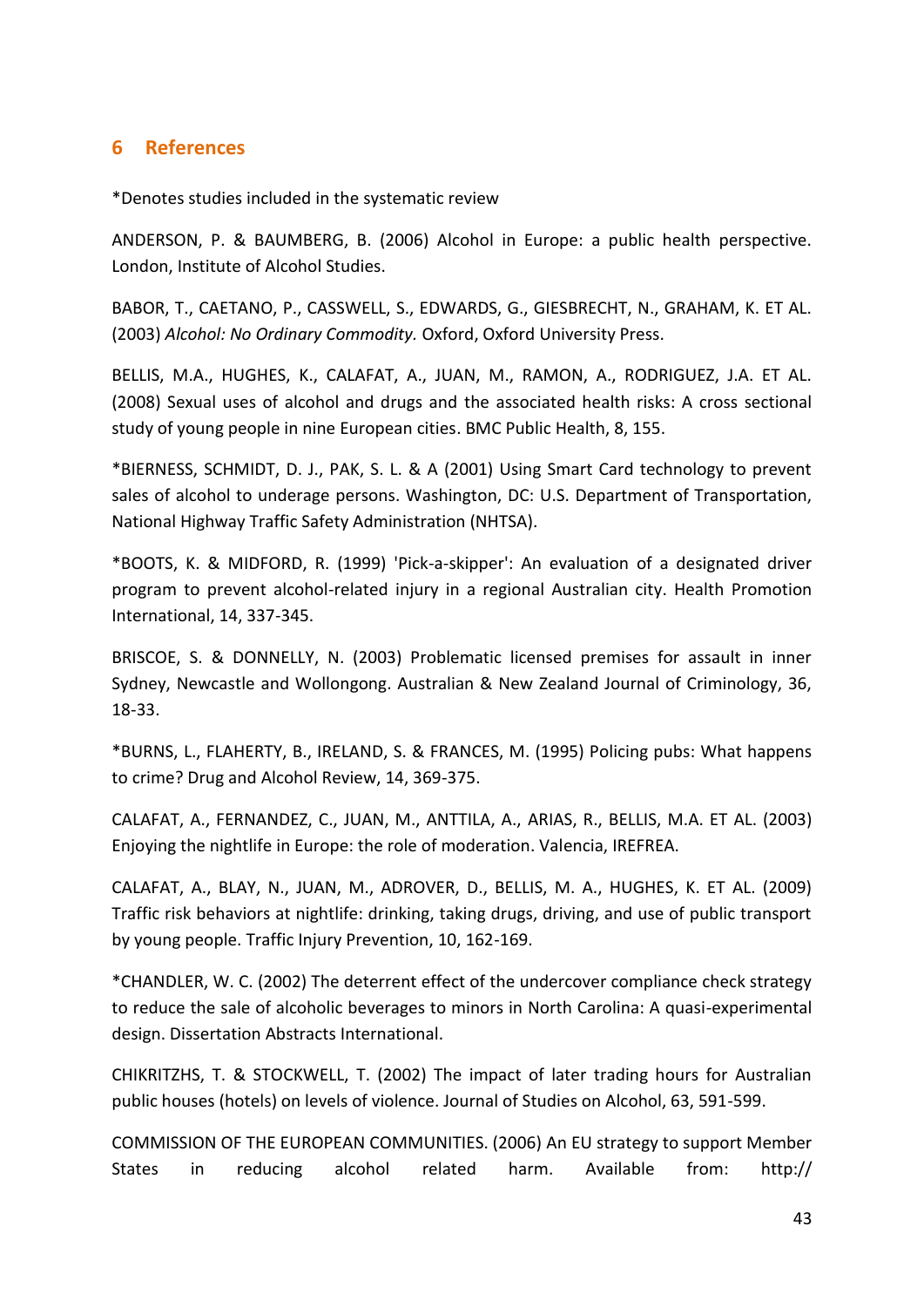ec.europa.eu/health/ph\_determinants/life\_style/alcohol/alcohol\_com\_en.htm (accessed July 2009).

DEPARTMENT FOR CULTURE, MEDIA & SPORT. (2008) Evaluation of the impact of the Licensing Act 2003. London, Department of Culture, Media and Sport.

FABBRI, A., MARCHESINI, G., MORSELLI-LABATE, A. M., ROSSI, F., CICOGNANI, A., DENTE, M. ET AL. (2002) Positive blood alcohol concentration and road accidents. A prospective study in an Italian emergency department. Emergency Medicine Journal, 19, 210-214.

\*FELSON, M., BERENDS, R., RICHARDSON, B. & VENO, A. (1997) Reducing pub hopping and related crime. IN HOMEL, R. (Ed.) *Policing for Prevention: Reducing Crime, Public Intoxication and Injury.* New York, Criminal Justice Press.

\*GLIKSMAN, L., MCKENZIE, D., SINGLE, E., DOUGLAS, R., BRUNET, S. & MOFFATT, K. (1993) The role of alcohol providers in prevention: an evaluation of a server intervention programme. Addiction, 88, 1195-203.

GMEL, G., HEEB, J. L., REZNY, L., REHM, J. & MOHLER-KUO, M. (2005) Drinking patterns and traffic casualties in Switzerland: matching survey data and police records to design preventive action. Public Health, 119, 426-436.

\*GRAHAM, K., OSGOOD, D. W., ZIBROWSKI, E., PURCELL, J., GLIKSMAN, L., LEONARD, K. ET AL. (2004) The effect of the Safer Bars programme on physical aggression in bars: results of a randomized controlled trial. Drug and Alcohol Review, 23, 31-41.

GRAHAM, K. & HOMEL, R. (2008) *Raising the bar: preventing aggression in and around bars, pubs and clubs*. Portland, Willan Publishing.

\*GRUBE, J. W. (1997) Preventing sales of alcohol to minors: Results from a community trial. Addiction, 92 (Supplement), S251-S260.

\*HAURITZ, M., HOMEL, R., TOWNSLEY, M., BURROWS, T. & MCILWAIN, G. (1998a) An Evaluation of the Local Government Safety Action Projects in Cairns, Townsville and Mackay: A Report to the Queensland Department of Health, the Queensland Police Service and the Criminology Research Council. Brisbane, Centre for Crime Policy and Public Safety, Griffith University.

\*HAURITZ, M., HOMEL, R., MCLLWAIN, G., BURROWS, T. & TOWNSLEY, M. (1998b) Reducing violence in licensed venues: Community safety action projects. Canberra, Australia, Australian Institute of Criminology.

\*HAURITZ, M., HOMEL, R., MCILWAIN, G., BURROWS, T. & TOWNSLEY, M. (1998c) Reducing violence in licensed venues through community safety action projects: The Queensland experience. Contemporary Drug Problems, 25, 511-551.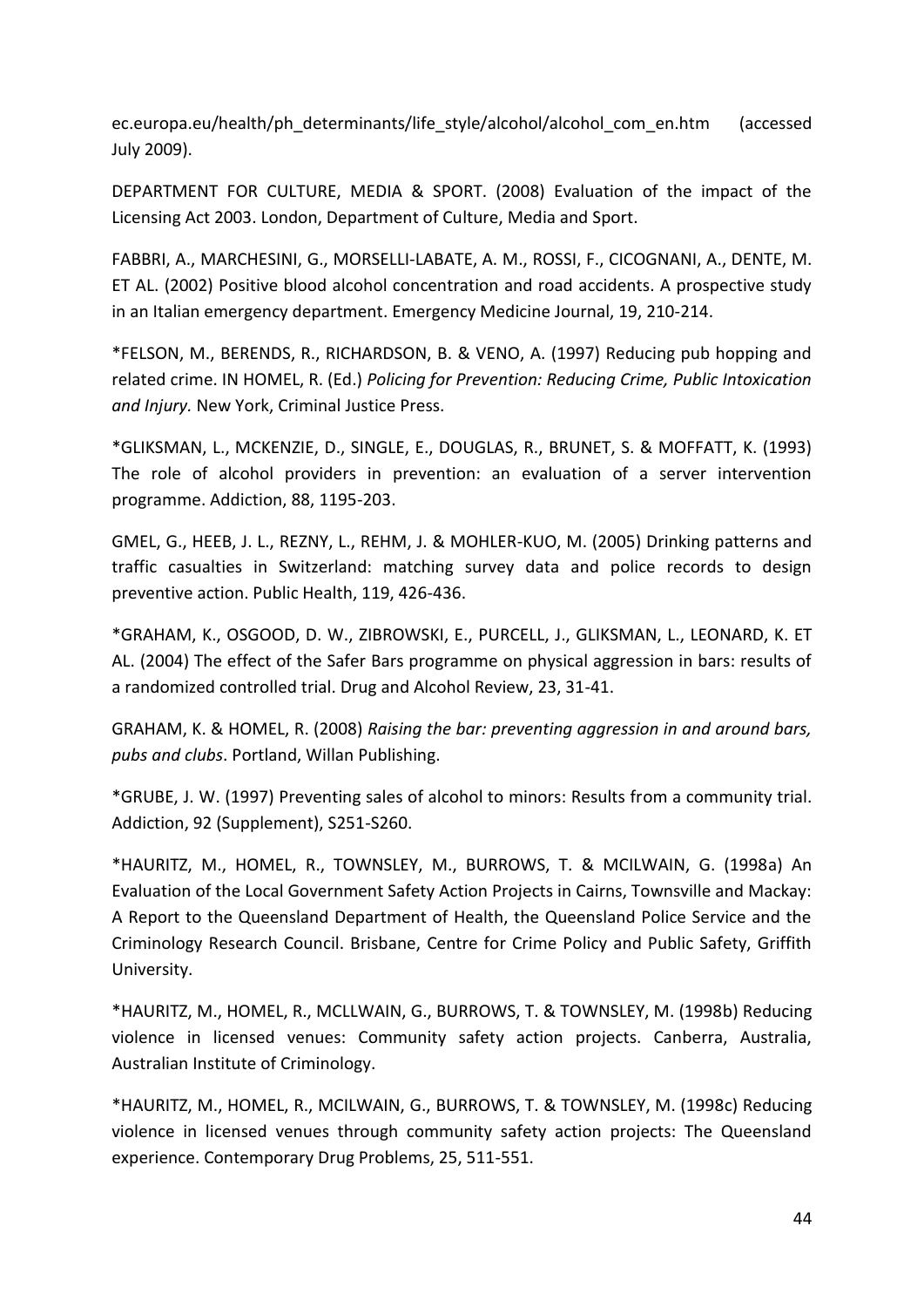HESSE, M. & TUTENGES, S. (2009) Evening experiences versus drinking indicators as predictors of hangover on a summer holiday. American Journal on Addictions, 18, 130-134.

HIBELL, B. GUTTORMSSON, U., AHLSTRÖM, S., BALAKIREVA, O., BJARNASON, T., KOKKEVI, A. & KRAUS L. (2009) The 2007 ESPAD report: substance use among students in 35 European countries. Stockholm, The Swedish Council for Information on Alcohol and Other Drugs.

\*HOLDER, H. D. (2000) Community prevention of alcohol problems. Addictive Behaviors, 25, 843-59.

\*HOLDER, H. D., GRUENEWALD, P. J., PONICKI, W. R., TRENO, A. J., GRUBE, J. W., SALTZ, R. F., VOAS, R. B., REYNOLDS, R., DAVIS, J., SANCHEZ, L., GAUMONT, G. & ROEPER, P. (2000) Effect of Community-Based Interventions on High-Risk Drinking and Alcohol-Related Injuries. Journal of the American Medical Association, 2341-2347.

\*HOLDER, H. D. & REYNOLDS, R. I. (1997) Application of local policy to prevent alcohol problems: experiences from a community trial. Addiction, 92, S285-92.

\*HOLDER, H. D., SALTZ, R. F., GRUBE, J. W., TRENO, A. J., REYNOLDS, R. I., VOAS, R. B. & GRUENEWALD, P. J. (1997a) Summing up: lessons from a comprehensive community prevention trial. Addiction, 92 Suppl 2, S293-301.

\*HOLDER, H. D., SALTZ, R. F., GRUBE, J. W., VOAS, R. B., GRUENEWALD, P. J. & TRENO, A. J. (1997b) A community prevention trial to reduce alcohol-involved accidental injury and death: overview. Addiction, 92 Suppl 2, S155-71.

\*HOLDER, H. D. & WAGENAAR, A. C. (1994) Mandated server training and reduced alcoholinvolved traffic crashes: a time series analysis of the Oregon experience. Accident Analysis & Prevention, 26, 89-97.

\*HOMEL, R., CARVOLTH, R., HAURITZ, M., MCILWAIN, G. & TEAGUE, R. (2004) Making licensed venues safer for patrons: what environmental factors should be the focus of interventions? Drug & Alcohol Review, 23, 19-29.

\*HOMEL, R., HAURITZ, M., WORTLEY, R., MCILWAIN, G. & CARVOLTH, R. (1997) Preventing alcohol-related crime through community action: the Surfers Paradise Safety Action Project. IN HOMEL, R. (Ed.) Policing for Prevention: Reducing Crime, Public Intoxication and Injury. Monsey, New York, Criminal Justice Press.

HOUGH, M., HUNTER, G., JACOBSON, J. & COSSALTER, S. (2008) The impact of the Licensing Act 2003 on levels of crime and disorder: an evaluation. Home Office Research Report 04. London, Home Office.

\*HUCKLE, T., CONWAY, K., CASSWELL, S. & PLEDGER, M. (2005) Evaluation of a regional community action intervention in New Zealand improve age checks for young people purchasing alcohol. Health Promotion International, 20, 147-155.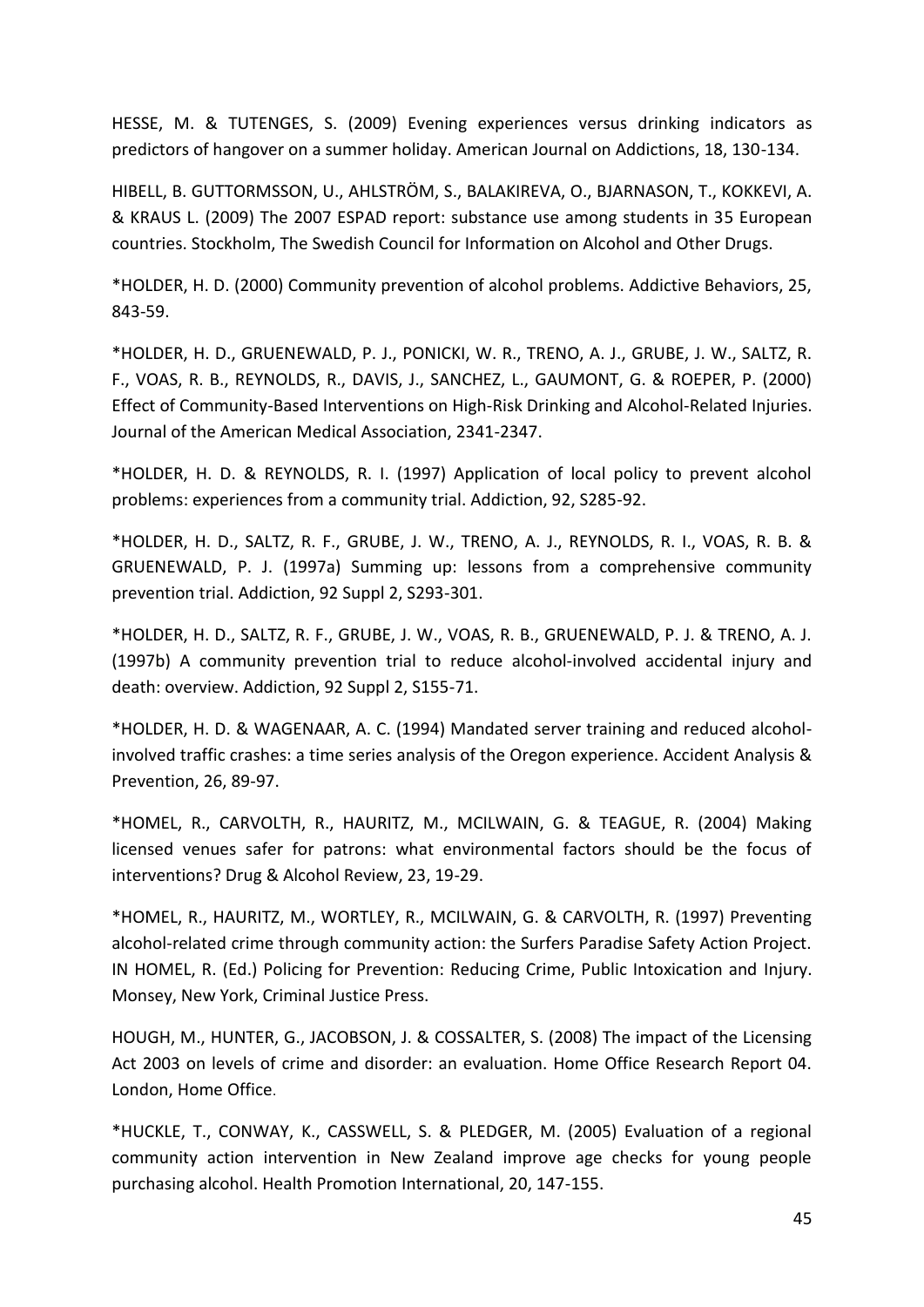HUGHES, K., ANDERSON, Z., MORLEO, M. & BELLIS, M.A. (2008) Alcohol, nightlife and violence: the relative contributions of drinking before and during nights out to negative health and criminal justice outcomes. Addiction, 103, 60-65.

JACKSON, N., WATERS, E. & THE GUIDELINES FOR SYSTEMATIC REVIEWS TASKFORCE. (2004) The challenges of systematically reviewing public health interventions. Journal of Public Health, 26, 303-307.

\*JOHNSSON, K. O. & BERGLUND, M. (2003) Education of key personnel in student pubs leads to a decrease in alcohol consumption among the patrons: A randomized controlled trial. Addiction, 98, 627-633.

KER, K. & CHINNOCK, P. (2006) Interventions in the alcohol server setting for preventing injuries. Cochrane Database of Systematic Reviews, Issue 2.

KERSHAW, C., NICHOLAS, S. & WALKER, A. (2008) Crime in England and Wales 2007/08. Findings from the British Crime Survey and police recorded crime. London, Home Office.

\*KREVOR, B., CAPITMAN, J. A., OBLAK, L., CANNON, J. B. & RUWE, M. (2003) Preventing illegal tobacco and alcohol sales to minors through electronic age-verification devices: A field effectiveness study. Journal of Public Health Policy, 24, 251-268.

\*LANG, E., STOCKWELL, T., RYDON, P. & BEEL, A. (1998) Can training bar staff in responsible serving practices reduce alcohol-related harm? Drug and Alcohol Review, 17, 39-50.

\*LEVY, D. T. & MILLER, T. R. (1995) A cost-benefit analysis of enforcement efforts to reduce serving intoxicated patrons. Journal of Studies on Alcohol, 56, 240-7.

\*LEWIS, R. K., PAINE-ANDREWS, A., FAWCETT, S. B., FRANCISCO, V. T., RICHTER, K. P., COPPLE, B. & COPPLE, J. E. (1996) Evaluating the effects of a community coalition's efforts to reduce illegal sales of alcohol and tobacco products to minors. Journal of Community Health, 21, 429-36.

LIVINGSTON, M., CHIKRITZHS, T. & ROOM, R. (2007) Changing the density of alcohol outlets to reduce alcohol-related harm. Drug and Alcohol Review, 26, 557-566.

\*MAGUIRE, M. & NETTLETON, H. (2003) Reducing alcohol-related violence and disorder: An evaluation of the 'TASC' project. Home Office Research Study 265. London, UK, Home Office.

MÄKELÄ, P., GMEL, G., GRITTNER, U., KUENDIG, H., KUNTSCHE, S., BLOOMFIELD, K. & ROOM, R. (2006) Drinking patterns and their gender patterns in Europe. Alcohol and Alcoholism, 41 (Suppl 1), i8-i18.

\*MÅNSDOTTER, A. M., RYDBERG, M. K., WALLIN, E., LINDHOLM, L. A. & ANDREASSON, S. (2007) A cost-effectiveness analysis of alcohol prevention targeting licensed premises. European Journal of Public Health, 17, 618-23.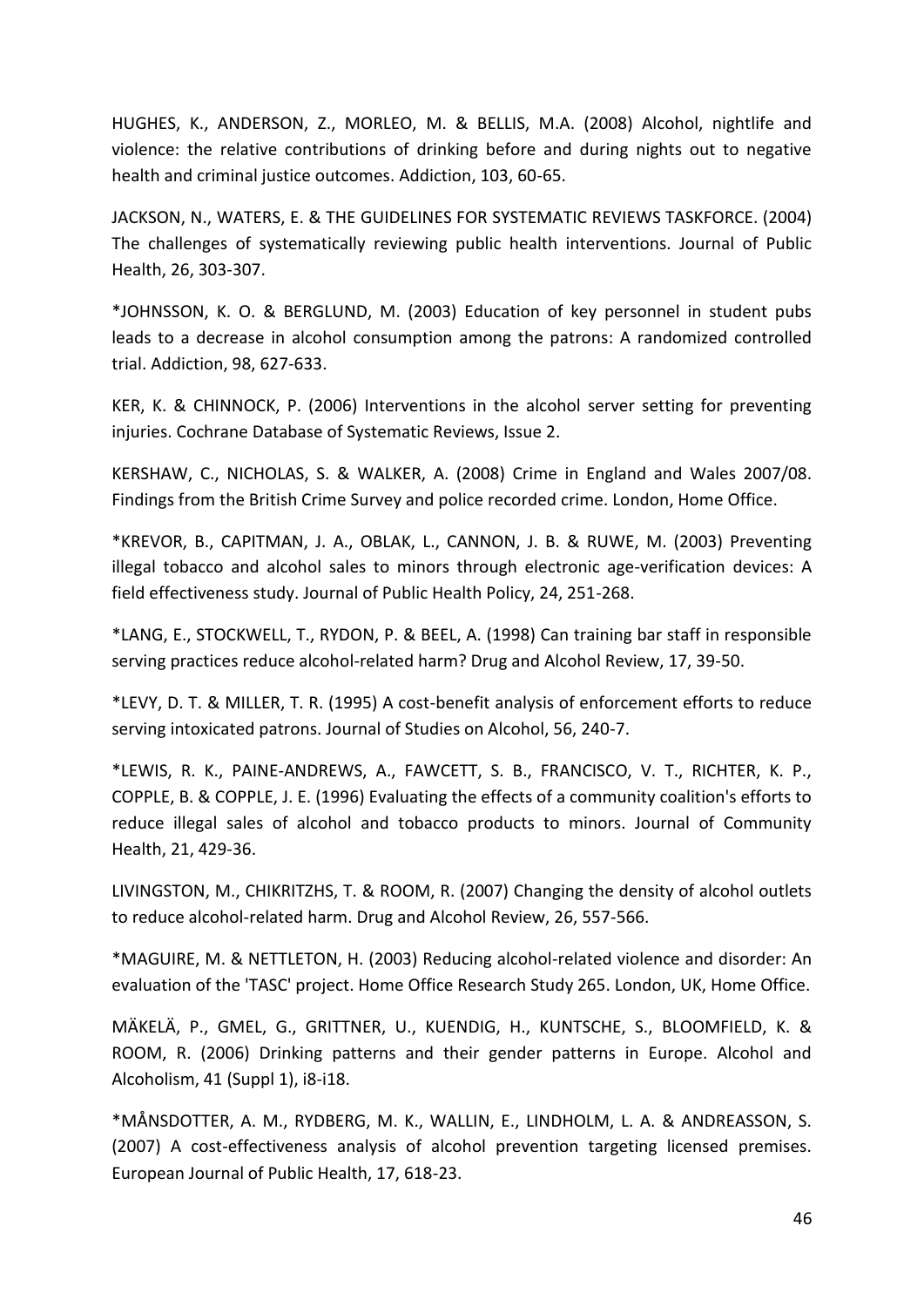\*MCKNIGHT, A. J. (1991) Factors influencing the effectiveness of server-intervention education. Journal of Studies on Alcohol, 52, 389-97.

\*MCKNIGHT, A. J. & STREFF, F. M. (1994) The effect of enforcement upon service of alcohol to intoxicated patrons of bars and restaurants. Accident Analysis & Prevention, 26, 79-88.

\*MCLEAN, S., WOOD, L., MONTGOMERY, I., DAVIDSON, J. & ET AL,. (1994) Promotion of responsible drinking in hotels. Drug and Alcohol Review, 13, 247-255.

\*MOORE, R. S. & HOLDER, H. D. (2003) Issues surrounding the institutionalization of local action programmes to prevent alcohol problems: Results from a community trial in the United States. Nordisk Alkohol- & narkotikatidskrift (Nordic Studies on Alcohol and Drugs), 20, 41-55.

\*NELSON, T. F., WEITZMAN, E. R. & WECHSLER, H. (2005) The effect of a campus-community environmental alcohol prevention initiative on student drinking and driving: results from the "a matter of degree" program evaluation. Traffic Injury Prevention, 6, 323-30.

NICHOLAS, S., KERSHAW, C. & WALKER, A. (2007) Crime in England and Wales 2006/07. Home Office Statistical Bulletin 11/07. London, Home Office.

RICCI, G., MAJORI, S., MANTOVANI, W., ZAPPATERRA, A., ROCCA, G. & BUONOCORE, F. (2008) Prevalence of alcohol and drugs in urine of patients involved in road accidents. Journal of Preventive Medical Hygiene, 49, 89-95.

\*ROEPER, VOAS, P. J., PADILLA-SANCHEZ, R. B., ESTEBAN, L. & R (2000) A long-term community-wide intervention to reduce alcohol related traffic injuries: Salinas, California. Drugs: Education, Prevention and Policy, 7, 51-60.

\*ROTHSCHILD, M. L., MASTIN, B. & MILLER, T. W. (2006) Reducing alcohol-impaired driving crashes through the use of social marketing. Accident Analysis & Prevention, 38, 1218-30.

\*SALTZ, R. F. & STANGHETTA, P. (1997) A community-wide Responsible Beverage Service program in three communities: early findings. Addiction, 92 Suppl 2, S237-49.

SCHNITZER, S. BELLIS, M.A., HUGHES, K., CALAFAT, C., ET AL. (2008) Nightlife Violence – a gender specific view on risk factors for violence in nightlife settings; a cross sectional study in nine European countries. Journal of Interpersonal Violence, in press.

SCOTT-HAM, M. & BURTON, F.C. (2006) A study of blood and urine alcohol concentrations in cases of alleged drug-facilitated sexual assault in the United Kingdom over a 3-year period. Journal of Clinical Forensic Medicine, 13, 107-111

SIVARAJASINGAM, V., SHEPHERD, J.P. & MATTHEWS, K. (2003) Effect of closed circuit television on assault injury and violence detection. Injury Prevention, 9, 312-316.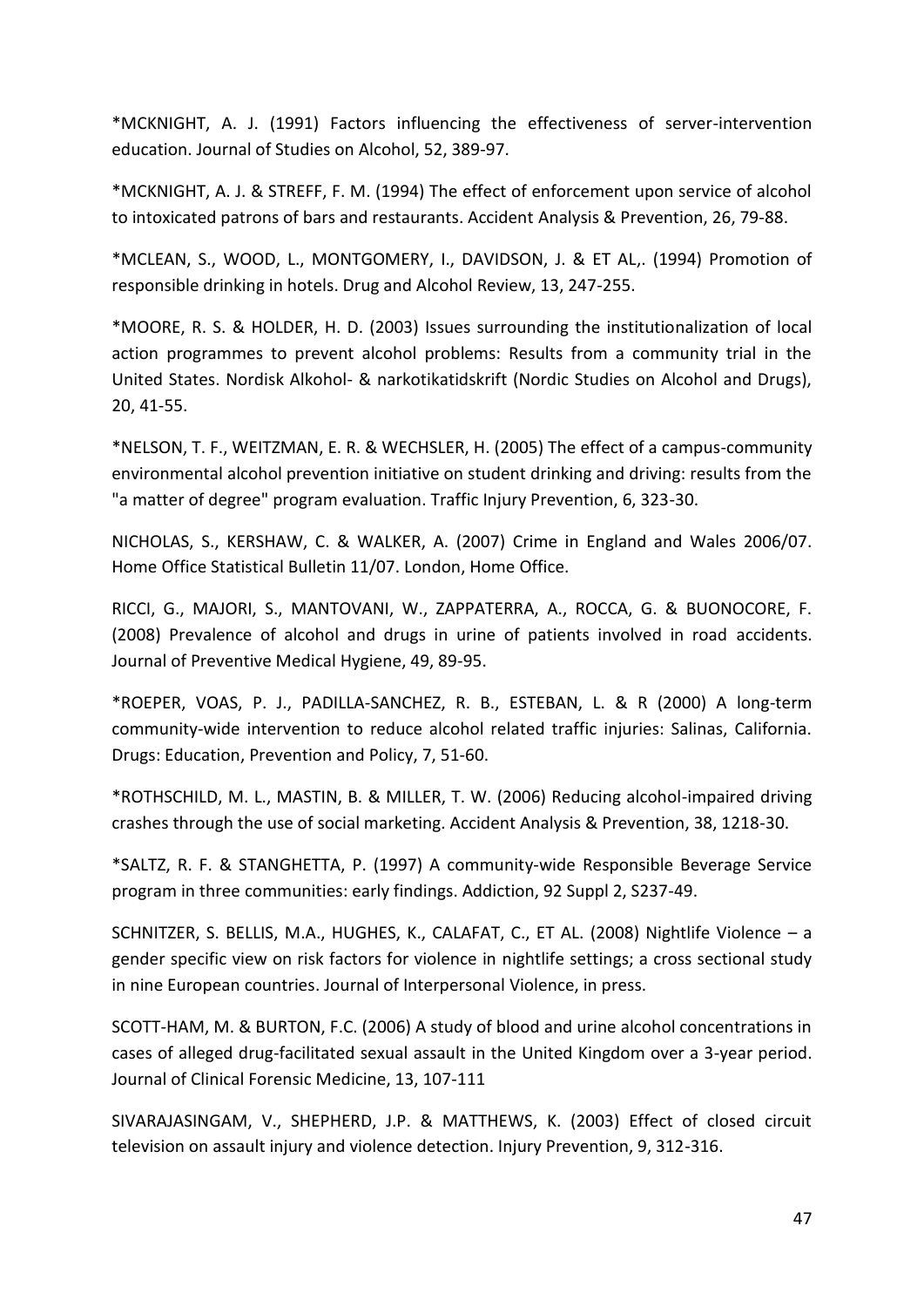STEEN, K. & HUNSKAAR, S. (2004) Violence in an urban community from the perspective of an accident and emergency department: a two-year prospective study. Medical Science Monitor, 10, CR75-79.

\*TOOMEY, T. L., WAGENAAR, A. C., GEHAN, J. P., KILIAN, G., MURRAY, D. M. & PERRY, C. L. (2001) Project ARM: Alcohol risk management to prevent sales to underage and intoxicated patrons. Health Education & Behavior, 28, 186-199.

\*TRENO, A. J., GRUENEWALD, P. J., LEE, J. P. & REMER, L. G. (2007) The Sacramento Neighborhood Alcohol Prevention Project: outcomes from a community prevention trial. Journal of Studies on Alcohol, 68, 197-207.

\*TRENO, A. J. & HOLDER, H. D. (1997) Community mobilization: evaluation of an environmental approach to local action. Addiction, 92 Suppl 2, S173-87.

TRL LIMITED. (2008) Blood alcohol levels in road accident fatalities for 2006 in Great Britain. Crowthorne, TRL Limited.

\*VAN BEURDEN, E., REILLY, D., DIGHT, R., MITCHELL, E. & BEARD, J. (2000) Alcohol brief intervention in bars and taverns: A 12-month follow-up study of Operation Drinksafe in Australia. Health Promotion International, 15, 293-302.

\*VOAS, R. B., TIPPETTS, A. S., JOHNSON, M. B., LANGE, J. E. & BAKER, J. (2002) Operation safe crossing: using science within a community intervention. Addiction, 97, 1205-14.

\*WAGENAAR, GEHAN, A. C., JONES-WEBB, J. P., TOOMEY, R., FORSTER, T. L., WOLFSON, J. L., MURRAY, M. & D.M (1999) Communities mobilizing for change on alcohol: Lessons and results from a 15-community randomized trial. Journal of Community Psychology, 27, 315- 326.

\*WAGENAAR, MURRAY, A. C., TOOMEY, D. M. & T.L (2000a) Communities Mobilizing for Change on Alcohol (CMCA): effects of a randomized trial on arrest and traffic crashes. Addiction, 95(2):209-217.

\*WAGENAAR, A. C., MURRAY, D. M., GEHAN, J. P., WOLFSON, M., FORSTER, J. L., TOOMEY, T. L., PERRY, C. L. & JONES-WEBB, R. (2000b) Communities Mobilising for Change on Alcohol: Outcomes from a Randomized Community Trial. Journal of Studies on Alcohol, 61, 85-94.

\*WAGENAAR, A. C., TOOMEY, T. L. & ERICKSON, D. J. (2005) Preventing youth access to alcohol: Outcomes from a multi-community time-series trial. Addiction, 100, 335-345.

WALLIN, E. & ANDREASSON, S. (2005) Effects of a Community Action Program on Problems Related to Alcohol Consumption at Licensed Premises. IN STOCKWELL, T., GRUENEWALD, P. J., TOUMBOUROU, J. W. & LOXLEY, W. (Eds.) *Preventing harmful substance use: The evidence base for policy and practice.* New York, John Wiley & Sons Ltd.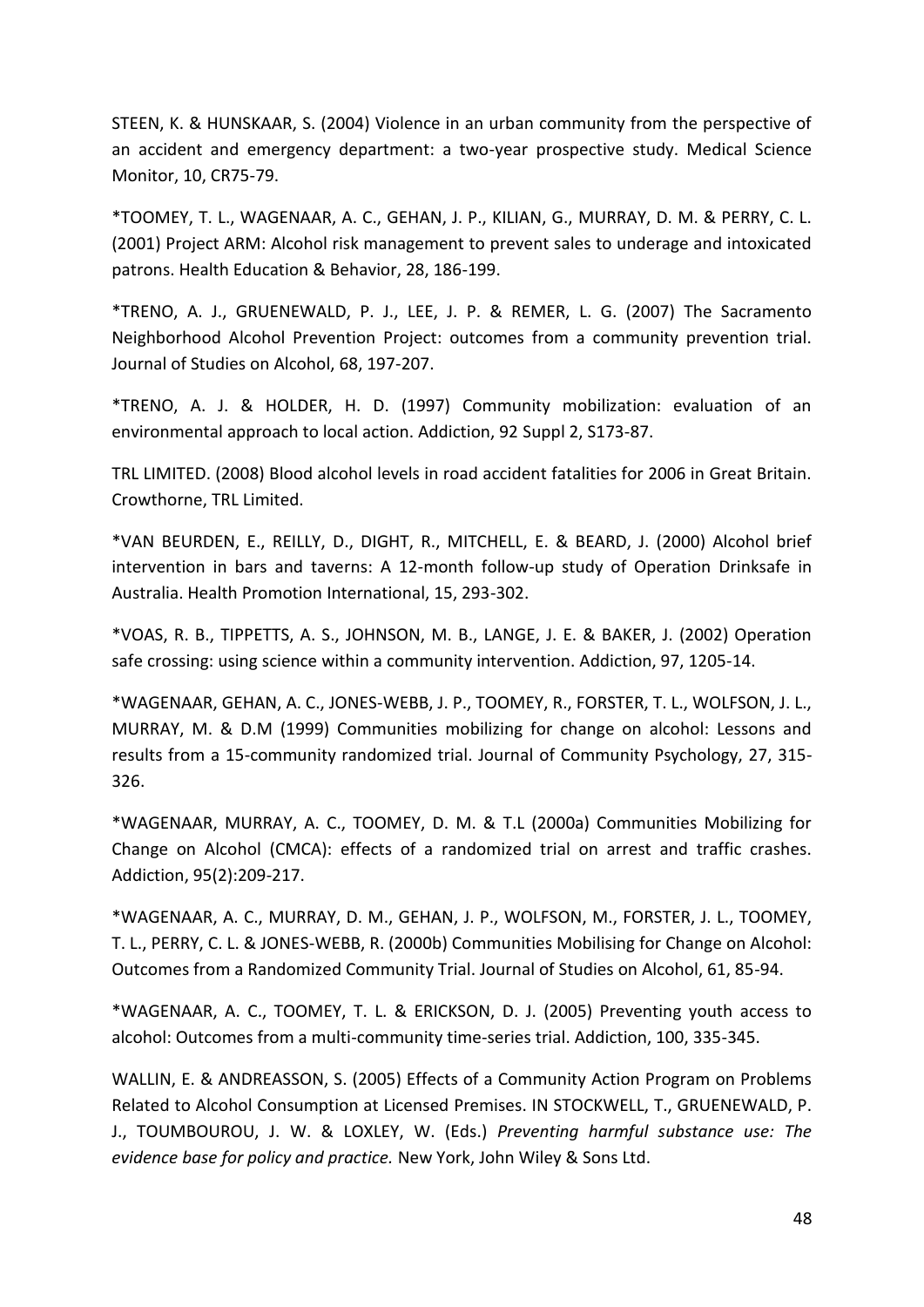\*WALLIN, E., GRIPENBERG, J. & ANDREASSON, S. (2002) Too drunk for a beer? A study of overserving in Stockholm. Addiction, 97, 901-7.

\*WALLIN, E., GRIPENBERG, J. & ANDREASSON, S. (2005) Overserving at licensed premises in Stockholm: Effects of a community action program. Journal of Studies on Alcohol, 66, 806- 814.

\*WALLIN, E., NORSTROM, T. & ANDREASSON, S. (2003a) Alcohol prevention targeting licensed premises: a study of effects on violence. Journal of Studies on Alcohol, 64, 270-7.

\*WALLIN, E., NORSTROM, T. & ANDREASSON, S. (2003b) Effects of a community action programme on responsible beverage service (RBS). Nordisk Alkohol- & narkotikatidskrift (Nordic Studies on Alcohol and Drugs), 20, 97-100.

\*WARBURTON, A. L. & SHEPHERD, J. P. (2000) Effectiveness of toughened glassware in terms of reducing injury in bars: a randomised controlled trial. Injury Prevention, 6, 36-40.

\*WARBURTON, A. L. & SHEPHERD, J. P. (2006) Tackling alcohol related violence in city centres: effect of emergency medicine and police intervention. Emergency Medicine Journal, 23, 12-7.

\*WEITZMAN, E. R., NELSON, T. F., LEE, H. & WECHSLER, H. (2004) Reducing drinking and related harms in college: evaluation of "A Matter of Degree" programme. American Journal of Preventive Medicine, 27, 187-196.

WELSH, B.C. & FARRINGTON, D.P. (2008a) Effects of improved street lighting on crime. Campbell Systematic Reviews, 13.

WELSH, B.C. & FARRINGTON, D.P. (2008b) Effects of closed circuit television surveillance on crime. Campbell Systematic Reviews, 17.

WEST, S.G., DUAN, N., PEQUEGNAT, W., GAIST, P., DES JARLAIS, D.C., HOLTGRAVE, D. ET AL. (2008) Alternatives to the randomized controlled trial. American Journal of Public Health, 98, 1359-1366.

\*WIGGERS, J., JAUNCEY, M., CONSIDINE, R., DALY, J., KINGSLAND, M., PURSS, K. & ET AL. (2004) Strategies and outcomes in translating alcohol harm reduction research into practice: the Alcohol Linking Program. Drug and Alcohol Review, 23, 355-364.

\*WILLNER, P., HART, K., BINMORE, J., CAVENDISH, M. & DUNPHY, E. (2000) Alcohol sales to underage adolescents: an unobtrusive observational field study and evaluation of a police intervention. Addiction, 95, 1373-1388.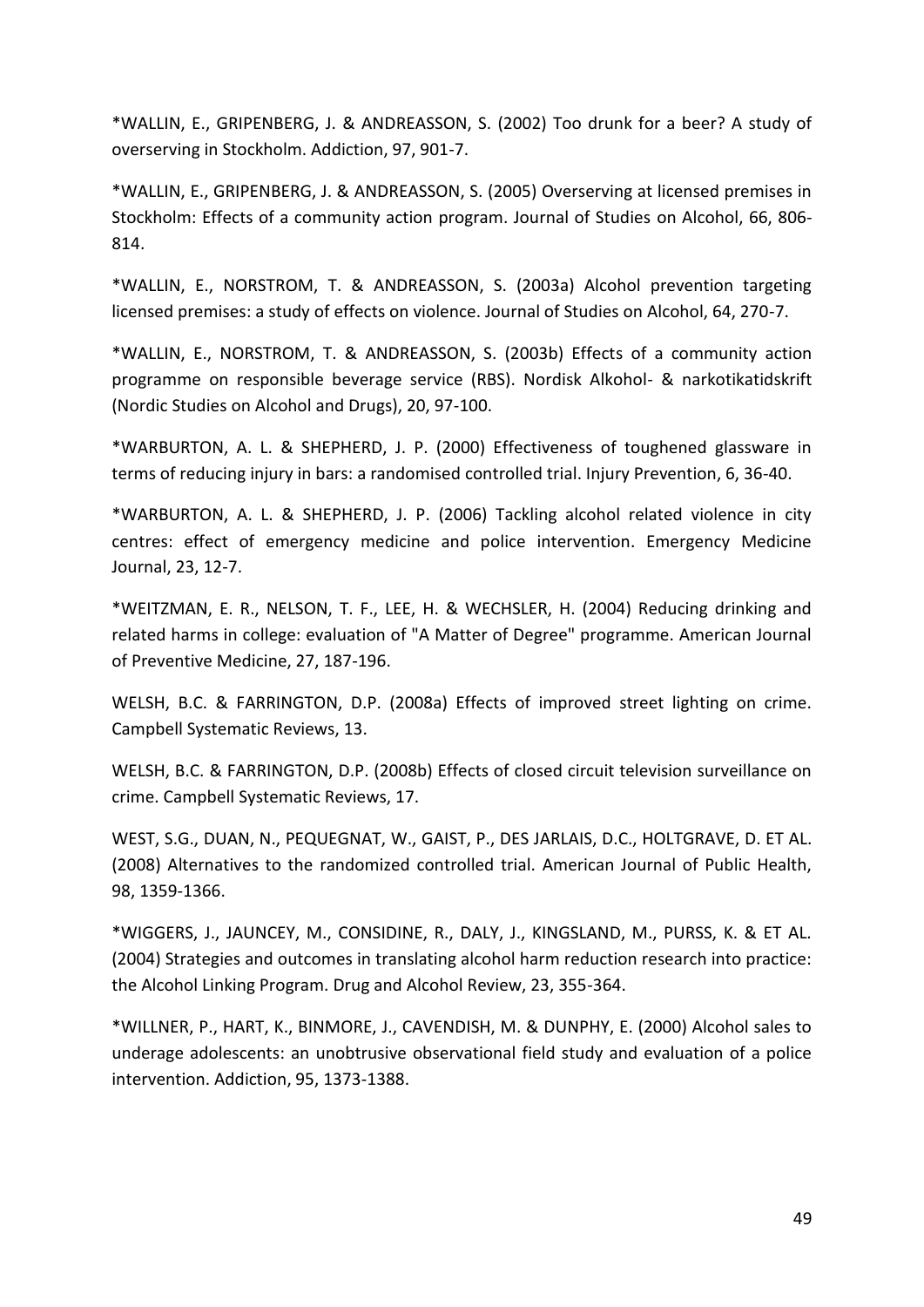# **Appendix 1. Search strategy**

| #              | <b>Search History</b>                                                                        |
|----------------|----------------------------------------------------------------------------------------------|
| $\mathbf{1}$   | Exp Alcohol Drinking/                                                                        |
| $\overline{2}$ | Exp Alcohol-Related Disorders/                                                               |
| 3              | Exp Alcohol-Induced Disorders/                                                               |
| 4              | Exp Alcoholic Intoxication/                                                                  |
| 5              | Exp Alcoholic Beverages/                                                                     |
| 6              | (alcohol\$ or beer or wine\$ or cider or alcopop\$ or spirit or spirits).ti,ab.              |
| $\overline{7}$ | (drink\$ or alcohol\$ adj2 (problem\$ or bing\$ or excessive or risk\$ or harm\$ or heavy or |
|                | misus\$ or abus\$ or consum\$ or behavio\$ or underage\$)).ti,ab.                            |
| 8              | (intoxicat\$ or inebriat\$ or drunk\$).ti,ab.                                                |
| 9              | 1 or 2 or 3 or 4 or 5 or 6 or 7 or 8                                                         |
| 10             | exp Accidents/                                                                               |
| 11             | exp "Wounds and Injuries"/                                                                   |
| 12             | exp Violence/                                                                                |
| 13             | exp Aggression/                                                                              |
| 14             | exp Suicide/                                                                                 |
| 15             | exp Self-Injurious Behavior/                                                                 |
| 16             | exp Poisoning/                                                                               |
| 17             | exp Death, Sudden/                                                                           |
| 18             | (injur\$ OR death\$ OR mortalit\$ OR fatalit\$ OR trauma\$ OR fall OR falls OR falling OR    |
|                | burn\$ OR fire\$ OR flame\$ OR drown\$ OR abus\$ OR violen\$ OR suffocat\$ OR fractur\$      |
|                | OR laceration\$ OR ruptur\$ OR wound\$ OR scald\$ OR crash\$ OR accident\$ OR suicid\$       |
|                | OR crim\$ OR offen\$ OR assault\$ OR murder\$ OR homicid\$ OR attack\$ OR stab OR            |
|                | stabbed OR stabbing\$ OR danger\$ OR drunk\$ OR driv\$ OR impair\$ OR convict\$ OR           |
|                | arrest\$ OR anti-social behavio?r OR antisocial behavio?r).ti,ab.                            |
| 19             | (poison\$ adj2 alcohol\$).ti,ab.                                                             |
| 20             | 10 or 11 or 12 or 13 or 14 or 15 or 16 or 17 or 18 or 19                                     |
| 21             | (serve\$ OR serving OR pub OR pubs OR bar OR bars OR nightclub\$ OR club\$ OR                |
|                | restaurant\$ OR hotel\$ OR staff\$ OR shop\$ OR outlet\$ sell OR selling OR sale OR          |
|                | supply\$ OR supplier\$ OR supplied OR purchas\$ OR licens\$ OR licenc\$ OR nightlife OR      |
|                | night-life).ti,ab.                                                                           |
| 22             | (industr\$ adj2 (alcohol OR beer OR brewery OR liquor OR wine)).ti,ab.                       |
| 23             | ((alcohol OR drinking OR nightlife) adj2 (environment\$ OR setting\$)).ti,ab.                |
| 24             | 21 OR 22 or 23                                                                               |
| 25             | exp intervention studies/                                                                    |
| 26             | exp program evaluation/                                                                      |
| 27             | exp harm reduction/                                                                          |
| 28             | (educat\$ or train\$ or promot\$ or interven\$ or program\$ or administer\$ or campaign\$    |
|                | or evaluat\$ or assess\$ or control\$ or compar\$ or prevent\$ or safe\$ or strateg\$ or     |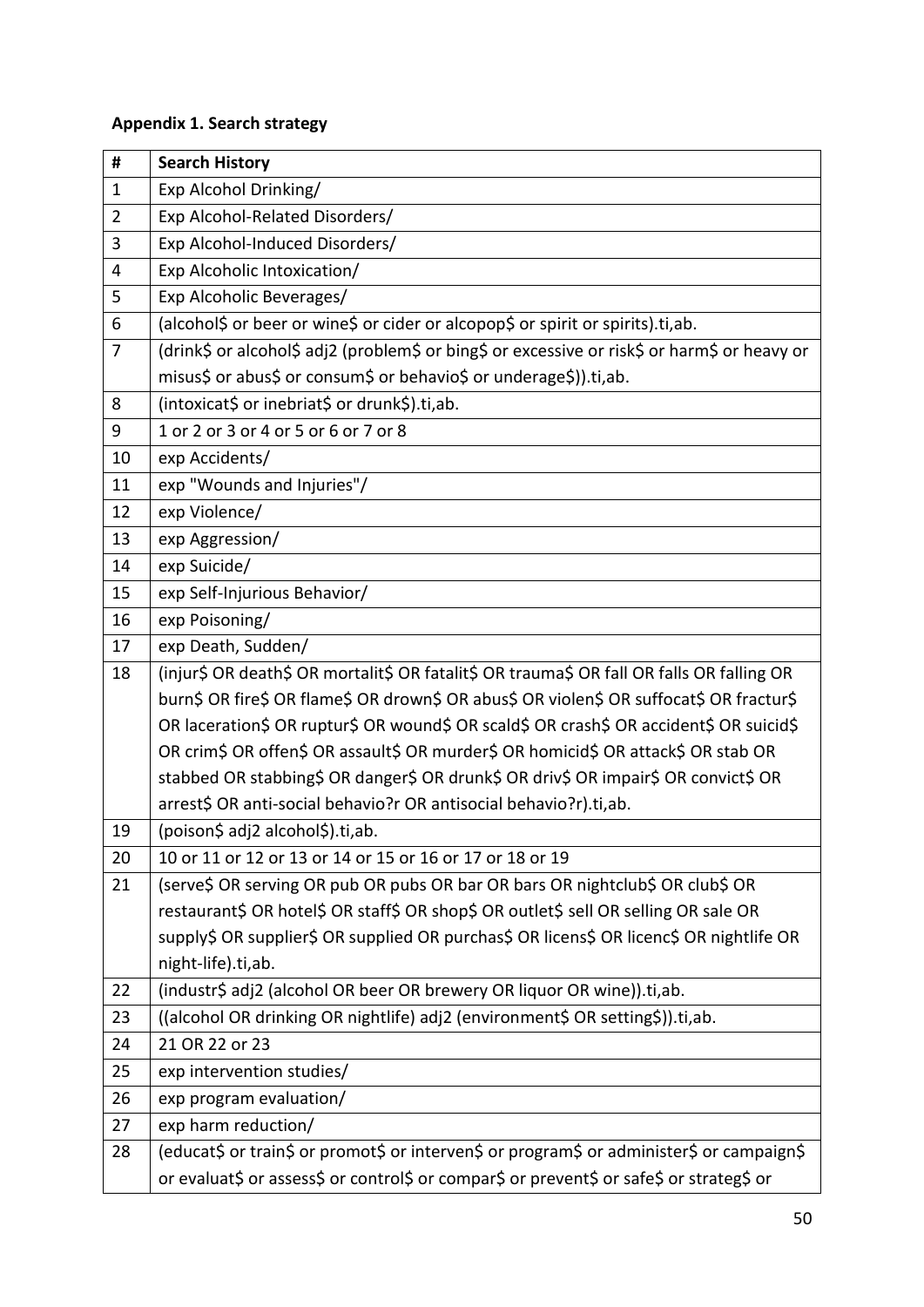|    | scheme\$ or incentive\$ or trial\$ or policy or policies or reduc\$ or approach\$ or |
|----|--------------------------------------------------------------------------------------|
|    | enforce\$).ti,ab.                                                                    |
| 29 | 25 or 26 or 27 or 28                                                                 |
| 30 | 9 and 20 and 24 and 29                                                               |
| 31 | (comment OR letter OR editorial).pt                                                  |
| 32 | 30 NOT 31                                                                            |
| 33 | 32 not (rat or rats).mp.                                                             |
| 34 | 33 not (pregnan\$ or anorexi\$).mp.                                                  |
| 35 | 34 not (drink\$ adj2 water).mp.                                                      |
| 36 | limit 35 to (humans/ and yr="1990 - 2008")                                           |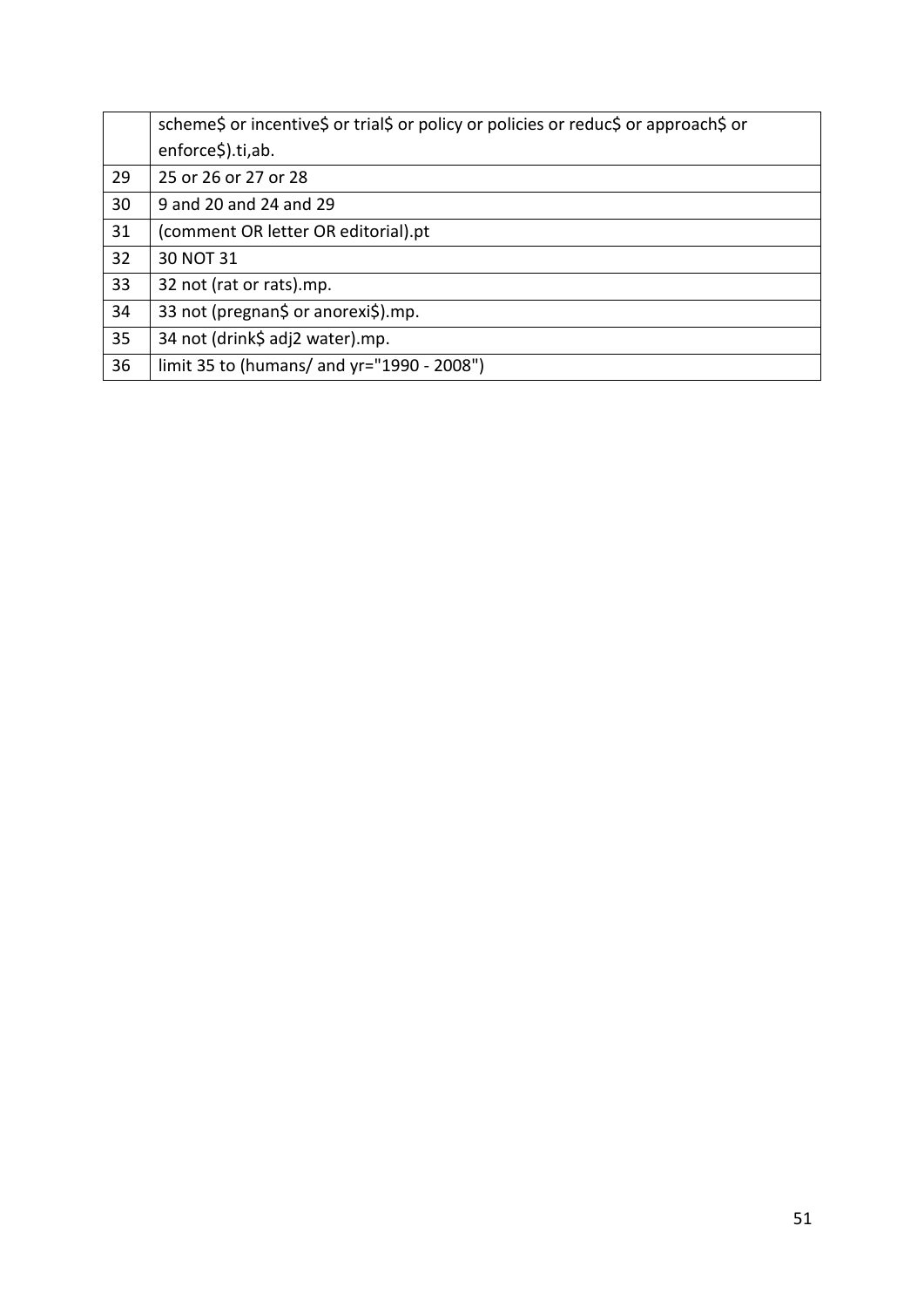# **Appendix 2. Quality assessment tables**

# **Table 6. Results of quality assessment (RCTs, CCTs, CAS and UBA studies)**

|                           | Study<br>design                                              | <b>Global rating for</b> | Ratings                               |          |                    |                    |                                   |                            |  |
|---------------------------|--------------------------------------------------------------|--------------------------|---------------------------------------|----------|--------------------|--------------------|-----------------------------------|----------------------------|--|
| Reference                 |                                                              | paper                    | <b>Selection bias</b><br>Study design |          | <b>Confounders</b> | <b>Blinding</b>    | <b>Data collection</b><br>methods | Withdrawal and<br>dropouts |  |
| Bierness et al., 2001     | <b>CAS</b>                                                   | Weak                     | Moderate                              | Moderate | Weak               | Moderate           | Weak                              | Weak                       |  |
| Boots & Midford, 1999     | <b>UBA</b>                                                   | Weak                     | Weak                                  | Weak     | Weak               | Weak               | Weak                              | Weak                       |  |
| Burns et al., 1995        | <b>RCT</b>                                                   | Moderate                 | Moderate                              | Strong   | Strong             | Moderate           | Weak                              | Strong                     |  |
| Chandler et al., 2002     | CAS                                                          | Weak                     | Moderate                              | Moderate | Weak               | Moderate           | Weak                              | Not applicable             |  |
| Gliksman et al., 1993     | <b>CCT</b>                                                   | Moderate                 | Strong                                | Strong   | Moderate           | Strong             | Weak                              | Strong                     |  |
| Graham et al., 2004       | <b>RCT</b>                                                   | Moderate                 | Moderate                              | Strong   | Strong             | Moderate<br>Strong |                                   | Moderate                   |  |
| Hauritz et al., 1998      | <b>UBA</b>                                                   | Weak                     | Strong                                | Weak     | Weak               | Weak               | Weak                              | Weak                       |  |
| Holder et al., 1997a      | <b>CCT</b>                                                   | Weak                     | Weak                                  | Strong   | Weak               | Moderate           | Weak                              | Weak                       |  |
| Homel et al., 1997        | <b>UBA</b>                                                   | Weak                     | Weak                                  | Weak     | Weak               | Weak               | Weak                              | Strong                     |  |
| Huckle et al., 2005       | <b>UBA</b>                                                   | Weak                     | Strong                                | Weak     | Weak               | Weak               | Weak                              | Strong                     |  |
| Johnsson & Berglund, 2003 | <b>RCT</b>                                                   | Moderate                 | Moderate                              | Strong   | Weak               | Moderate<br>Strong |                                   | Strong                     |  |
| Krevor et al., 2003       | <b>UBA</b>                                                   | Weak                     | Weak                                  | Weak     | Weak               | Weak<br>Weak       |                                   | Weak                       |  |
| Lang et al., 1998         | <b>CCT</b>                                                   | Moderate                 | Weak                                  | Strong   | Moderate           | Strong<br>Strong   |                                   | Weak                       |  |
| Lewis et al., 1996        | <b>UBA</b>                                                   | Weak                     | Weak                                  | Weak     | Weak               | Weak               | Weak                              | Weak                       |  |
| Maguire & Nettleton, 2003 | <b>UBA</b>                                                   | Weak                     | Weak                                  | Weak     | Weak               | Weak               | Moderate                          | Not applicable             |  |
| McKnight & Streff, 1994   | CAS                                                          | Weak                     | Weak                                  | Moderate | Weak               | Weak               | Weak                              | Weak                       |  |
| McKnight et al., 1991     | <b>CCT</b>                                                   | Moderate                 | Moderate                              | Strong   | Moderate           | Strong             | Weak                              | Moderate                   |  |
| McLean et al., 1994       | <b>RCT</b>                                                   | Weak                     | Moderate                              | Strong   | Weak               | Moderate           | Weak                              | Moderate                   |  |
| Rothschild et al., 2006   | CAS                                                          | Weak                     | Weak                                  | Moderate | Weak               | Moderate           | Weak                              | Moderate                   |  |
| Toomey et al., 2001       | <b>CCT</b><br>Weak<br>Weak<br>Moderate<br>Strong<br>Moderate |                          | Weak                                  | Strong   |                    |                    |                                   |                            |  |
| Treno et al., 2007        | <b>CCT</b><br>Weak<br>Weak<br>Weak<br>Weak<br>Strong         |                          | Weak                                  | Weak     |                    |                    |                                   |                            |  |
| Van Beurden et al., 2000  | <b>UBA</b>                                                   | Weak                     | Moderate                              | Weak     | Weak               | Weak               | Strong                            | Weak                       |  |
| Wagenaar et al., 2000     | <b>RCT</b>                                                   | Moderate                 | Moderate                              | Strong   | Strong             | Moderate           | Weak                              | Moderate                   |  |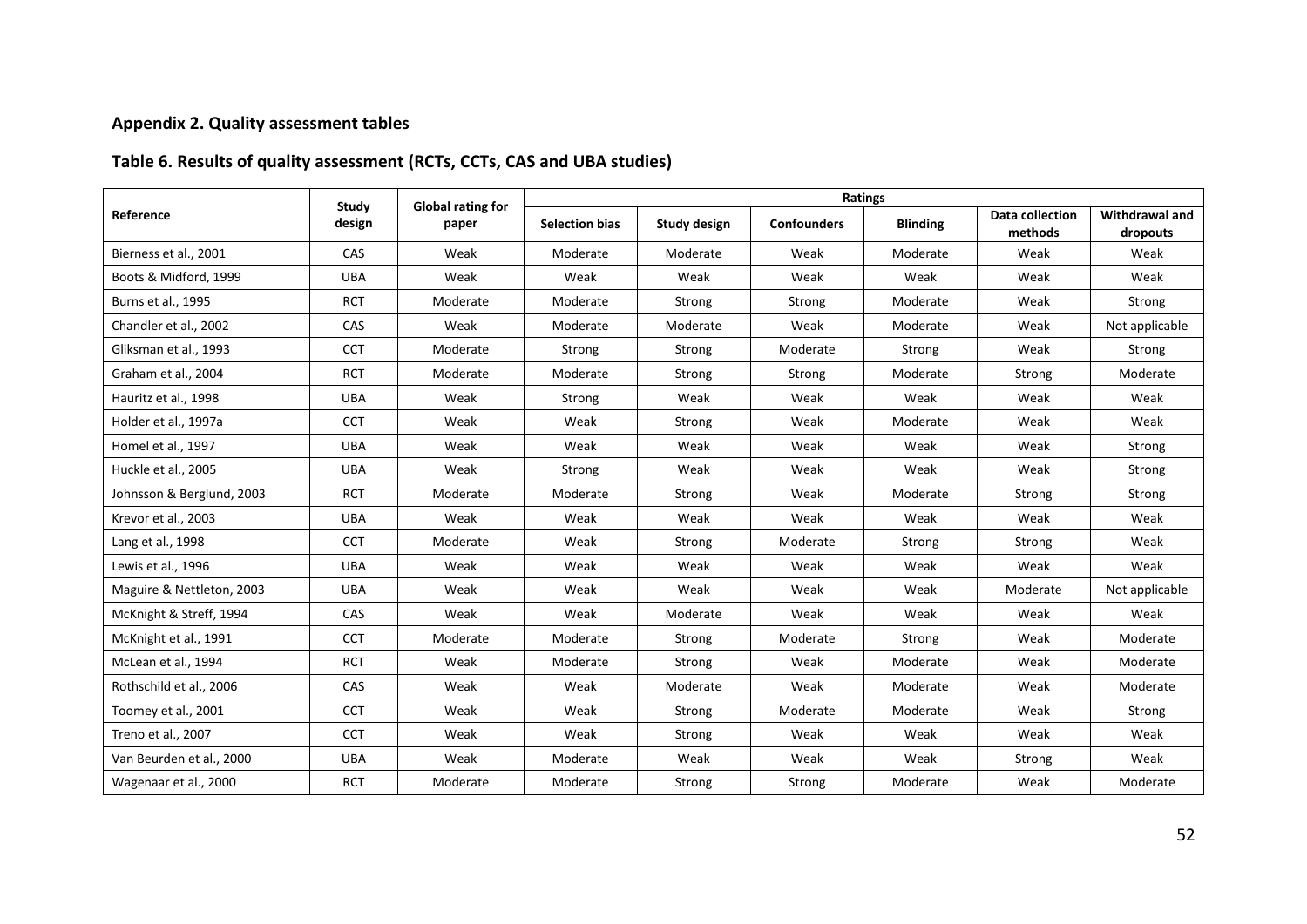| Wallin et al., 2002; 2005  | CCT        | Weak | Moderate | Strong   | Weak | Weak     | Moderate | Moderate       |
|----------------------------|------------|------|----------|----------|------|----------|----------|----------------|
| Warburton & Shepherd, 2006 | CAS        | Weak | Weak     | Moderate | Weak | Weak     | Moderate | Not applicable |
| Warburton & Shepherd, 2008 | RCT        | Weak | Strong   | Strong   | Weak | Moderate | Weak     | Weak           |
| Weitzman et al., 2004      | <b>CCT</b> | Weak | Moderate | Strong   | Weak | Moderate | Weak     | Weak           |
| Wiggers et al., 2004       | <b>RCT</b> | Weak | Weak     | Strong   | Weak | Weak     | Weak     | Weak           |
| Willner et al., 2000       | CAS        | Weak | Moderate | Moderate | Weak | Moderate | Weak     | Not applicable |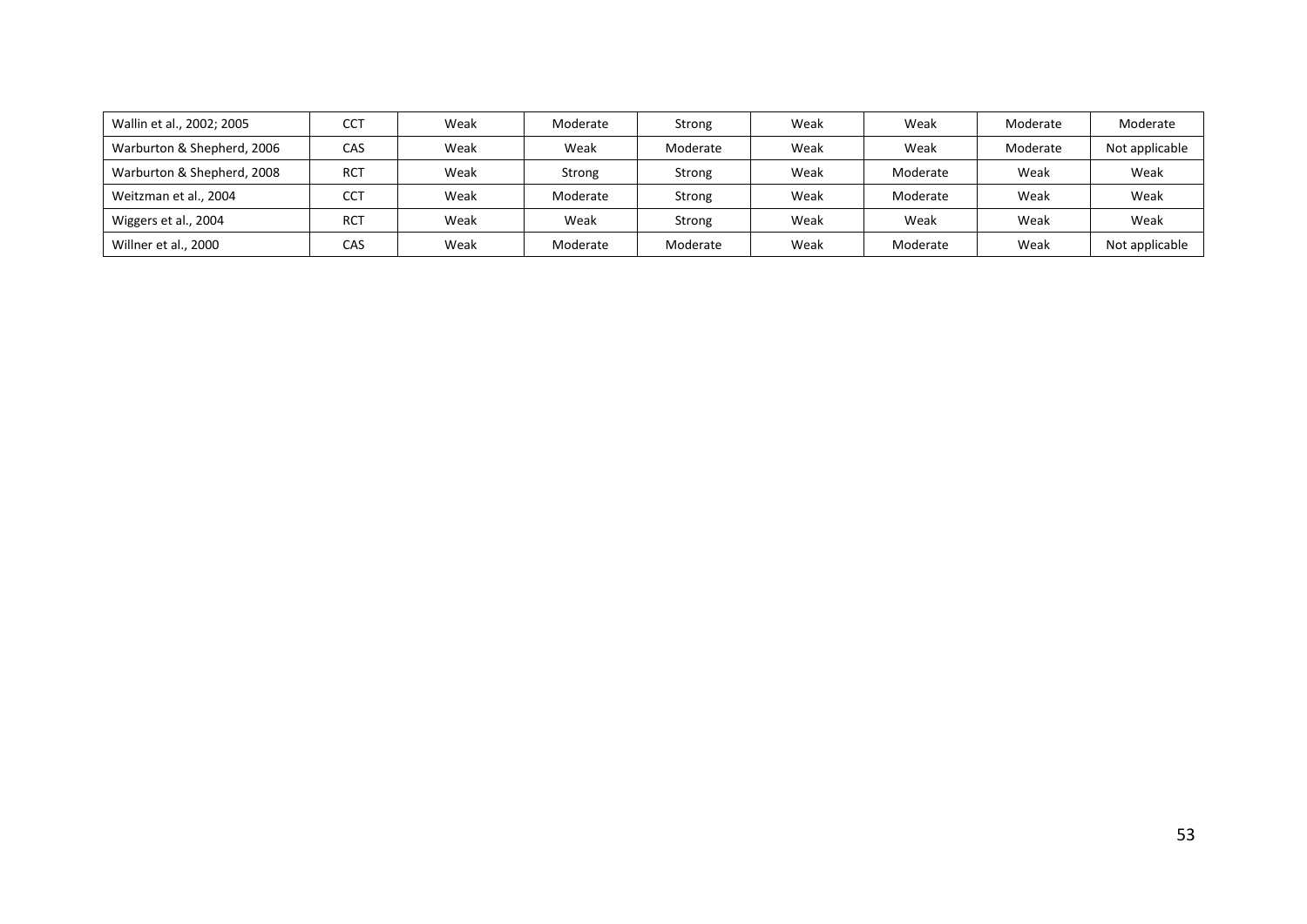# **Table 7. Results of quality assessment (ITS)**

| Author(s)                     | Global<br>rating for<br>paper | Intervention<br>at clearly<br>defined point<br>in time | ≥3 data<br>points | Independent<br>of other<br>changes | <b>Sufficient</b><br>data<br>points | Formal<br>test for<br>trend | Intervention<br>unlikely to<br>affect data<br>collection | <b>Blinded</b><br>assessment | <b>Completeness</b><br>of data set | Reliable<br>primary<br>outcome<br>measure | Analyses                                             |
|-------------------------------|-------------------------------|--------------------------------------------------------|-------------------|------------------------------------|-------------------------------------|-----------------------------|----------------------------------------------------------|------------------------------|------------------------------------|-------------------------------------------|------------------------------------------------------|
| Holder &<br>Wagenaar,<br>1994 | Strong                        | Done                                                   | Done              | Done                               | Done                                | <b>NA</b>                   | Done                                                     | Done                         | Done                               | Done                                      | ARIMA                                                |
| Holder et al.,<br>2000        | Moderate                      | Done                                                   | Done              | Not clear                          | Done                                | <b>NA</b>                   | Done                                                     | Not clear                    | Not done                           | Not clear                                 | Seemingly unrelated<br>regression equation<br>models |
| Voas et al.,<br>2002          | Moderate                      | Done                                                   | Done              | Done                               | Done                                | <b>NA</b>                   | Done                                                     | Not done                     | Done                               | Done                                      | OLS linear regression                                |
| Wagenaar et<br>al., 2005      | Moderate                      | Done                                                   | Done              | Done                               | Done                                | <b>NA</b>                   | Done                                                     | Done                         | Done                               | Done                                      | ARIMA models with<br>transfer functions              |
| Wallin et al.,<br>2003        | Strong                        | Done                                                   | Done              | Done                               | Done                                | <b>NA</b>                   | Done                                                     | Done                         | Done                               | Done                                      | ARIMA                                                |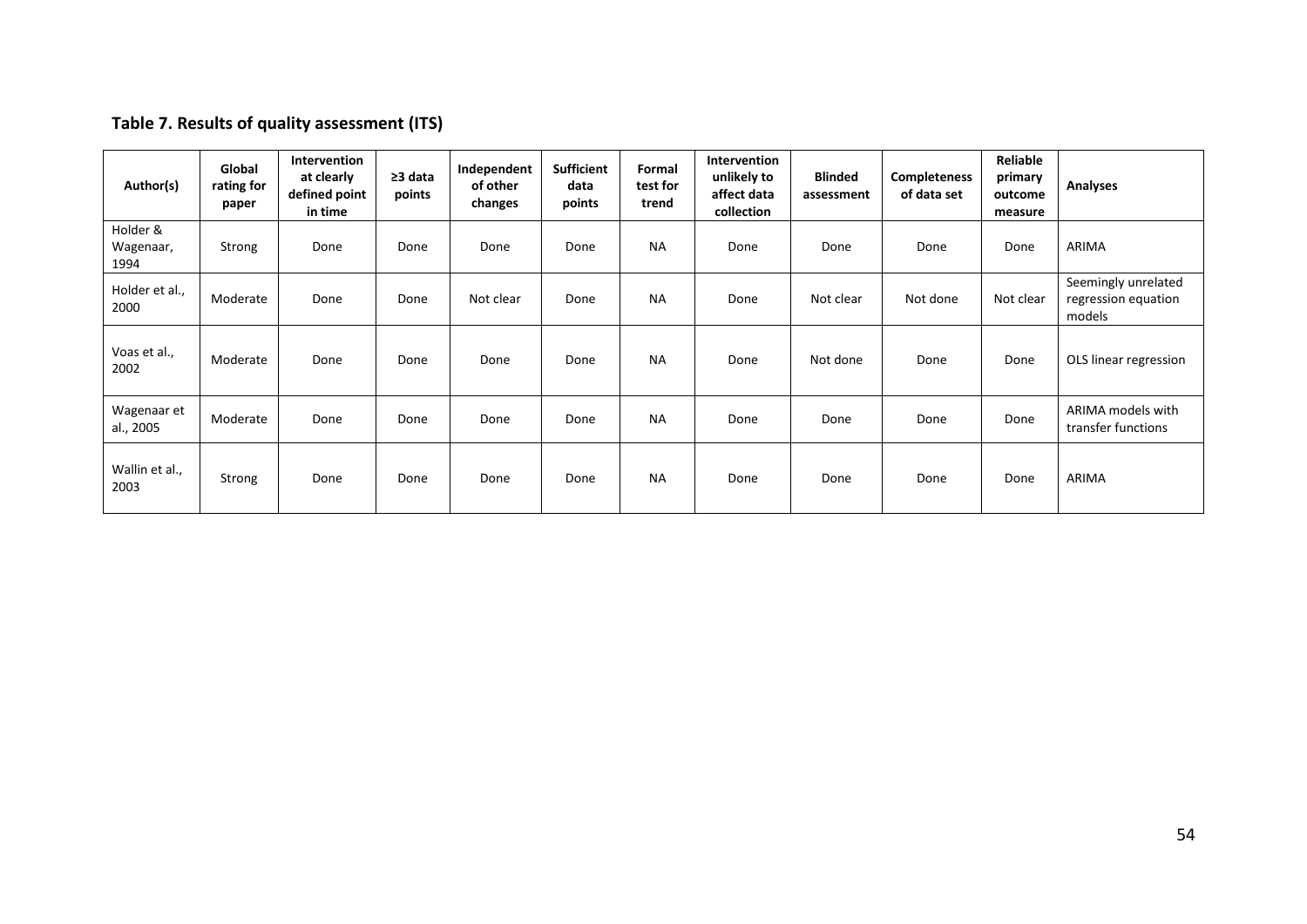#### **Appendix 3. Excluded studies**

ADRIAN, M., FERGUSON, B. S. & HER, M. (2001) Can alcohol price policies be used to reduce drunk driving? Evidence from Canada. Substance Use and Misuse, 36, 1923-1957.

AEKPLAKORN, W. & SURIYAWONGPAISAL, P. (2002) Assessment of public opinion on legislation to deter drunk driving. Journal of the Medical Association of Thailand, 85, 814-9.

ALANIZ, M. L. (1998) Alcohol availability and targeted advertising in racial ethnic minority communities. Alcohol Health & Research World, 22, 286-289.

ANDREASSON, S., LINDEWALD, B. & REHNMAN, C. (2000) Over-serving patrons in licensed premises in Stockholm. Addiction, 95, 359-63.

ANON (2000) Latest approaches to preventing alcohol abuse and alcoholism. Alcohol Research & Health: the Journal of the National Institute on Alcohol Abuse & Alcoholism, 24, 42-51.

ASHE, M., JERNIGAN, D., KLINE, R. & GALAZ, R. (2003) Land use planning and the control of alcohol, tobacco, firearms, and fast food restaurants. American Journal of Public Health, 93, 1404-8.

BAKER, T. K., JOHNSON, M. B., VOAS, R. B. & LANGE, J. E. (2000) To reduce youthful binge drinking: Call an election in Mexico. Journal of Safety Research, 31, 61-69.

BAUGHMAN, R., CONLIN, M., DICKERT-CONLIN, S. & PEPPER, J. (2001) Slippery when wet: the effects of local alcohol access laws on highway safety. Journal of Health Economics, 20, 1089-96.

BERG, L. L. & HOLMAN, C. B. (1991) Patterns of Consumption of Beer and Wine, Retail Availability, and DUI. Journal of Alcohol and Drug Education, 36, 46-67.

BERMAN, M., HULL, T. & MAY, P. (2000) Alcohol control and injury death in Alaska native communities: wet, damp and dry under Alaska's local option law. Journal of Studies on Alcohol, 61, 311-9.

BOELLA, M., LEGRAND, W., PAGNON-MAUDET, C., SLOAN, P. & BAUMANN, A. (2006) Regulation of the sale and consumption of alcoholic drinks in France, England and Germany. International Journal of Hospitality Management, 25, 398-413.

BORGES, G., CHERPITEL, C. & MITTLEMAN, M. (2004) Risk of injury after alcohol consumption: a case-crossover study in the emergency department. Social Science & Medicine, 58, 1191-200.

BORMANN, C. A. & STONE, M. H. (2001) Effects of eliminating alcohol in a college stadium: The Folsom Field beer ban. Journal of American College Health, 50, 81-88.

BOUFFARD, L. A., BERGERON, L. E. & BOUFFARD, J. A. (2007) Investigating the impact of extended bar closing times on police stops for DUI. Journal of Criminal Justice, 35, 537-545.

BRICK, J. & CARPENTER, J. A. (2001) The identification of alcohol intoxication by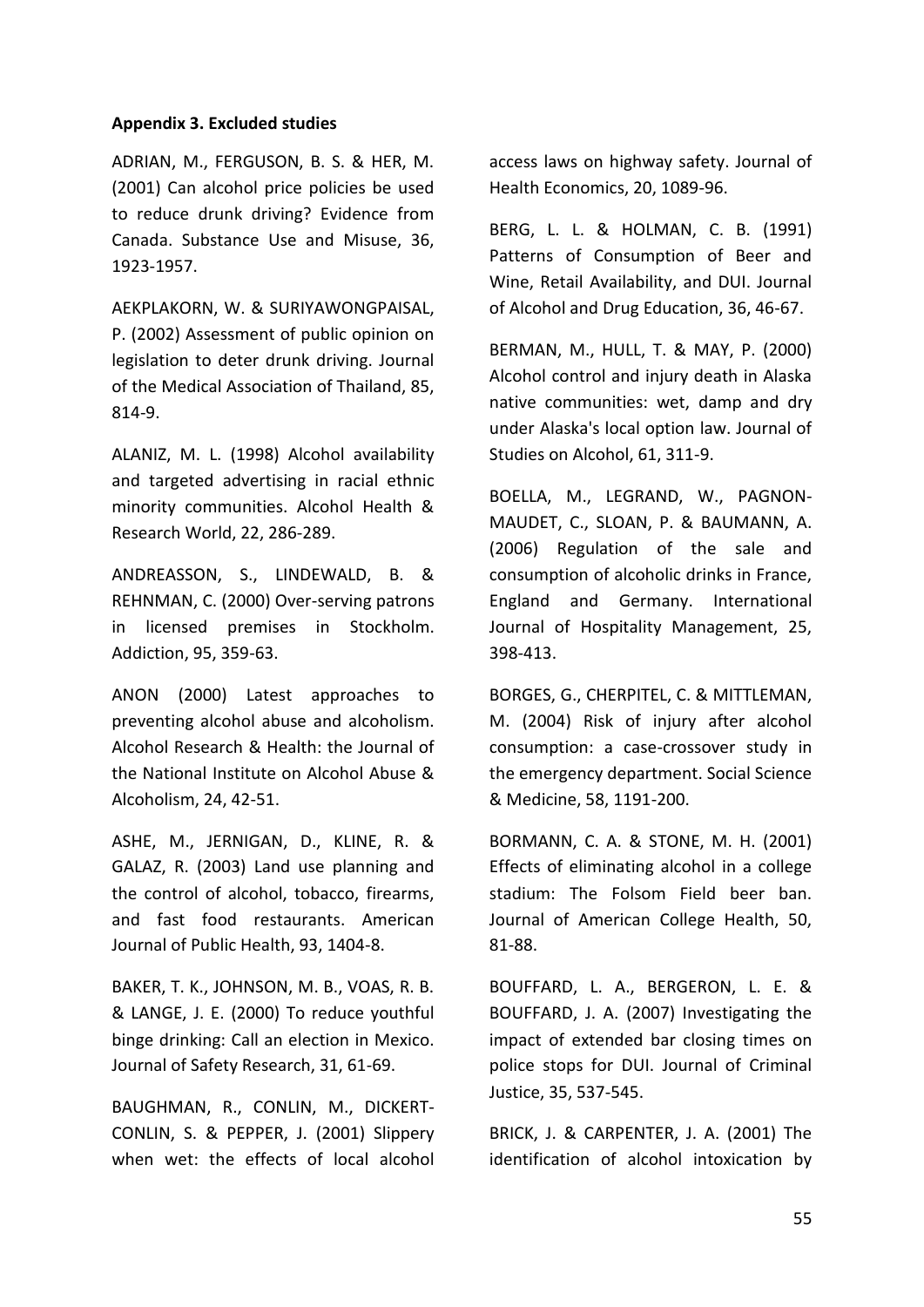police. Alcoholism: Clinical & Experimental Research, 25, 850-5.

BRIGHAM, T. A., MEIER, S. M. & GOODNER, V. (1995) Increasing designated driving with a program of prompts and incentives. Journal of Applied Behavior Analysis, 28, 83-84.

BRISCOE, S. & DONNELLY, N. (2003) Problematic licensed premises for assault in inner Sydney, Newcastle and Wollongong. Australian and New Zealand Journal of Criminology, 36, 18-33.

BRITT, H. R., CARLIN, B. P., TOOMEY, T. L. & WAGENAAR, A. C. (2005) Neighborhood level spatial analysis of the relationship between alcohol outlet density and criminal violence. Environmental and Ecological Statistics, 12, 411-426.

BROMLEY, R. D. F. & NELSON, A. L. (2002) Alcohol-related crime and disorder across urban space and time: evidence from a British city. Geoforum, 33, 239-254.

BUDDIE, A. M. & PARKS, K. A. (2003) The role of the bar context and social behaviors on women's risk for aggression. Journal of Interpersonal Violence, 18, 1378-93.

BUKA, S. L. & BIRDTHISTLE, I. J. (1999) Long-term effects of a community-wide alcohol server training intervention. Journal of Studies on Alcohol, 60, 27-36.

BURNS, E. D., NUSBAUMER, M. R. & REILING, D. M. (2003) Think they're drunk? Alcohol servers and the identification of intoxication. Journal of Drug Education, 33, 177-86.

CENTERS FOR DISEASE CONTROL AND PREVENTION (2004) Enhanced enforcement of laws to prevent alcohol sales to underage persons--New Hampshire, 1999-2004. MMWR - Morbidity & Mortality Weekly Report, 53, 452-4.

CHANG, I., LAPHAM, S. C. & BARTON, K. J. (1996) Drinking environment and sociodemographic factors among DWI offenders. Journal of Studies on Alcohol, 57, 659-69.

CHIKRITZHS, T. & STOCKWELL, T. (2002) The impact of later trading hours for Australian public houses (hotels) on levels of violence. Journal of Studies on Alcohol, 63, 591-9.

CHIKRITZHS, T. & STOCKWELL, T. (2006) The impact of later trading hours for hotels on levels of impaired driver road crashes and driver breath alcohol levels. Addiction, 101, 1254-64.

CHIKRITZHS, T. & STOCKWELL, T. (2007) The impact of later trading hours for hotels (public houses) on breath alcohol levels of apprehended impaired drivers. Addiction, 102, 1609-17.

CHRISTIE, J., FISHER, D., KOZUP, J. C., SMITH, S., BURTON, S. & CREYER, E. H. (2001) The effects of bar-sponsored alcohol beverage promotions across binge and nonbinge drinkers. Journal of Public Policy & Marketing, 20, 240-253.

CLARK, S. (2007) YouthAccess to Alcohol: early findings from a community action project to reduce the supply of alcohol to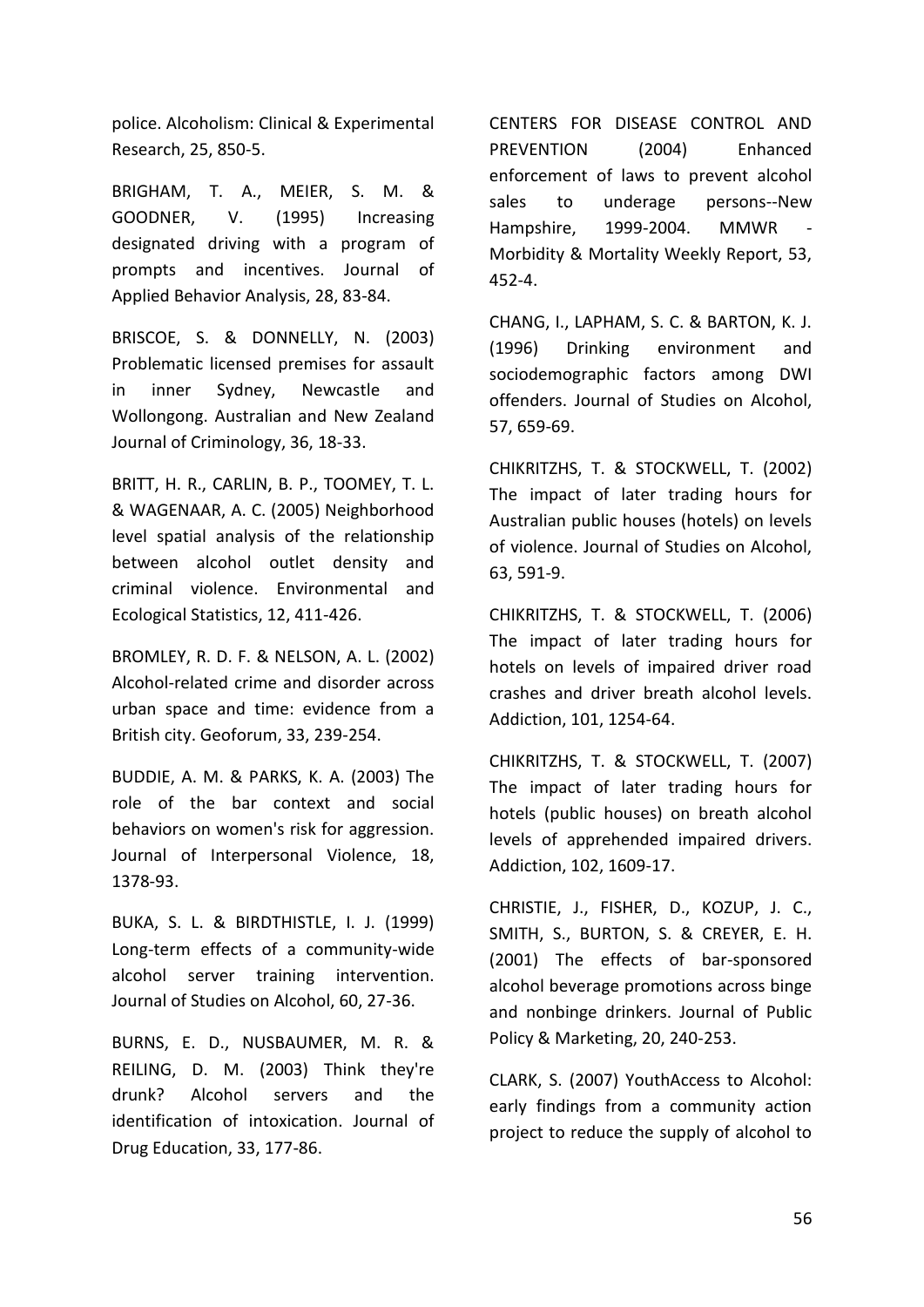teens. Substance Use & Misuse, 42, 2053- 62.

COHEN, D. A., MASON, K. & SCRIBNER, R. (2002) The population consumption model, alcohol control practices, and alcohol-related traffic fatalities. Preventive Medicine, 34, 187-97.

COOK, P. J. & MOORE, M. J. (1993) Violence reduction through restrictions on alcohol availability. Alcohol Health & Research World, 17, 151.

COOK, P. J. & MOORE, M. J. (2001) Environment and persistence in youthful drinking patterns. IN GRUBER, J. (Ed.) Risky behavior among youths: An economic analysis. Chicago, IL, University of Chicago Press.

COUTTS, M. C., GRAHAM, K., BRAUN, K. & WELLS, S. (2000) Results of a pilot program for training bar staff in preventing aggression. Journal of Drug Education, 30, 171-91.

CROMBIE, I. K., IRVINE, L., ELLIOTT, L. & WALLACE, H. (2007) How do public health policies tackle alcohol-related harm: a review of 12 developed countries. Alcohol & Alcoholism, 42, 492-9.

CURRAN, P. J., HARFORD, T. C. & MUTHEN, B. O. (1996) The relationship between heavy alcohol use and bar patronage: A latent growth model. Journal of Studies on Alcohol, 57, 410-418.

CUSENS, B. & SHEPHERD, J. (2005) Prevention of alcohol-related assault and injury. British Journal of Hospital Medicine, 66, 346-8.

D'ABBS, P. & TOGNI, S. (2000) Liquor licensing and community action in regional and remote Australia: a review of recent initiatives. Australian & New Zealand Journal of Public Health, 24, 45- 53.

D'ABBS, P. H. (1998) Out of sight, out of mind? Licensed clubs in remote aboriginal communities. Australian & New Zealand Journal of Public Health, 22, 679-84.

DALY, J. B., CAMPBELL, E. M., WIGGERS, J. H. & CONSIDINE, R. J. (2002) Prevalence of responsible hospitality policies in licensed premises that are associated with alcoholrelated harm. Drug and Alcohol Review, 21, 113-120.

DE MOIRA, A. C. & DUFFY, J. C. (1995) Changes in licensing law in England and Wales and alcohol-related mortality. Addiction Research, 3, 151-164.

DEAN, J. (2005) Licence to act. Police Review, 4, 22-23.

DEEHAN, A. (2004) The prevention of alcohol-related crime: Operationalising situational and environmental strategies. Crime Prevention and Community Safety, 6, 43-52.

DEJONG, W. & WALLACK, L. (1992) The role of designated driver programs in the prevention of alcohol-impaired driving: a critical reassessment. Health Education Quarterly, 19, 429-42; discussion 443-5.

DEJONG, W., TOWVIM, L. G. & SCHNEIDER, S. K. (2007) Support for alcohol-control policies and enforcement strategies among US college students at 4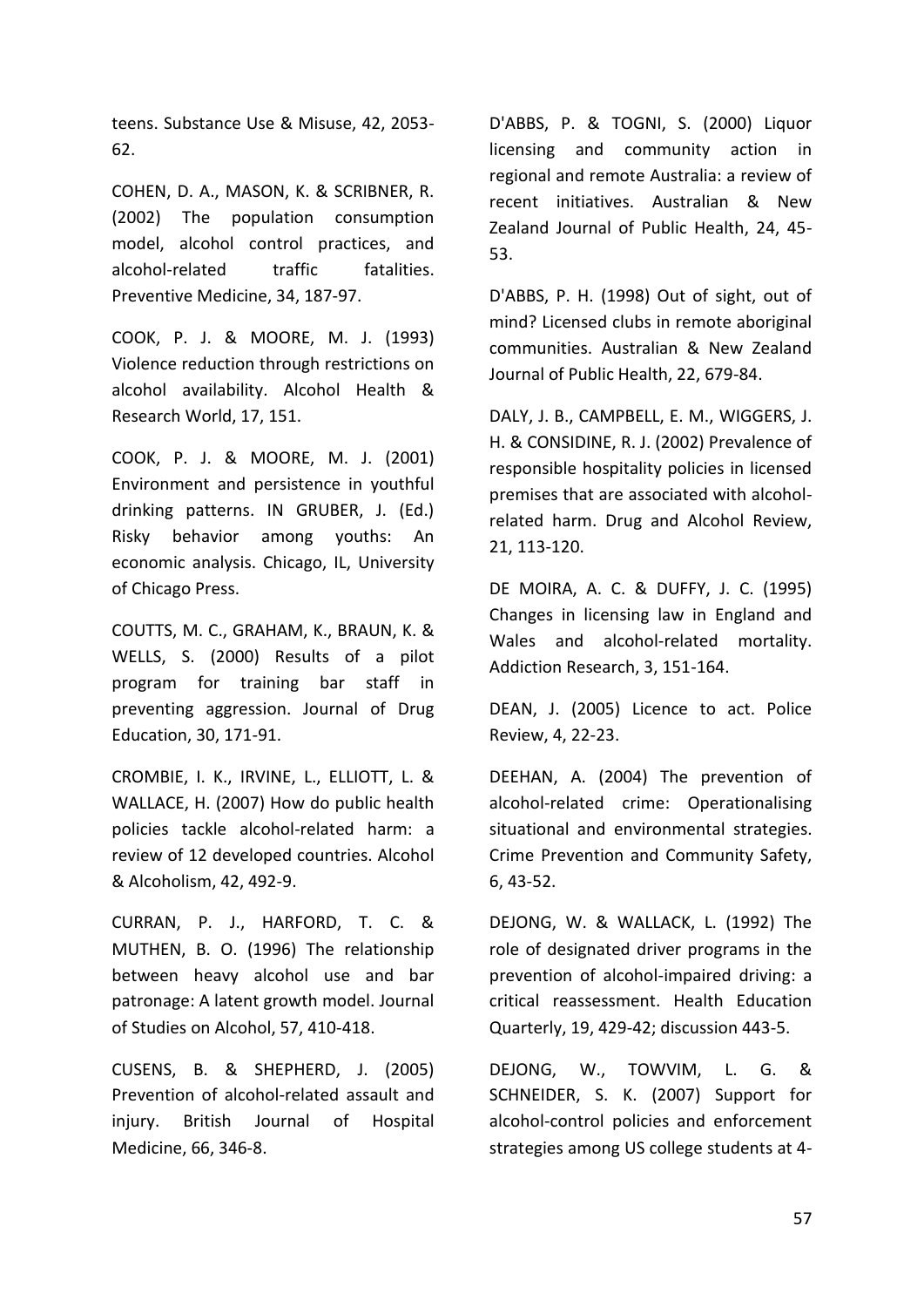year institutions. Journal of American College Health, 56, 231-6.

DENT, C. W., GRUBE, J. W. & BIGLAN, A. (2005) Community level alcohol availability and enforcement of possession laws as predictors of youth drinking. Preventive Medicine, 40, 355-62.

DICK, T. (2003) Bar fight. A mental exercise in scene safety. Emergency Medical Services, 32, 38-9.

DILL, P. L. (2003) The relationship between alcohol outlet density, reported alcohol intake, and reported health behavior: An examination of Midwestern communities. Dissertation Abstracts International, Section B: The Sciences and Engineering.

DOBBINSON, S. J., HAYMAN, J. A. & LIVINGSTON, P. M. (2006) Prevalence of health promotion policies in sports clubs in Victoria, Australia. Health Promotion International, 21, 121-9.

DONNELLY, N. & BRISCOE, S. (2002) Young Adults' Experience of Responsible Service Practice in NSW. Sydney: New South Wales Bureau of Crime Statistics and Research, 2002. (15 pp.). University of Sydney, Department of Public Health, New South Wales 2006, Australia.

DONNELLY, N. & BRISCOE, S. (2003) Signs of intoxication and server intervention among 18-39-year-olds drinking at licensed premises in New South Wales, Australia. Addiction, 98, 1287-1296.

DONNELLY, N. & BRISCOE, S. (2005) Intelligence-Led Regulation of Licensed Premises, New York, NY, John Wiley & Sons Ltd.

DOUGLAS, M. (1998) Restriction of the hours of sale of alcohol in a small community: a beneficial impact. Australian & New Zealand Journal of Public Health, 22, 714-9.

DUAILIBI, S., PONICKI, W., GRUBE, J., PINSKY, I., LARANJEIRA, R. & RAW, M. (2007) The effect of restricting opening hours on alcohol-related violence. American Journal of Public Health, 97, 2276-80.

DUFFY, J. C. & DE MOIRA, A. C. (1996) Changes in licensing law in England and Wales and indicators of alcohol-related problems. Addiction Research, 4, 245-271.

EDWARDS, G. & HOLDER, H. D. (2000) The alcohol supply: its importance to public health and safety, and essential research questions. Addiction, 95 Suppl 4, S621-7.

EIME, R. M., PAYNE, W. R. & HARVEY, J. T. (2008) Making sporting clubs healthy and welcoming environments: a strategy to increase participation. Journal of Science & Medicine in Sport, 11, 146-54.

ELAM, C., MCKAIG, R. N., JACOBS, B., WHITLOW, M. & LOUIS, K. R. R. G. (2006) Examining a Safe Ride Program: An Assessment of the Midnight Special Late Night Bus Service. NASPA Journal, 43, 19- 376.

ERENBERG, D. F. & HACKER, G. A. (1997) Last Call: High-risk Bar Promotions that Target College Students. A Community Action Guide. Washington DC: Science in the Public Interest, 1997. (61 pp.). Science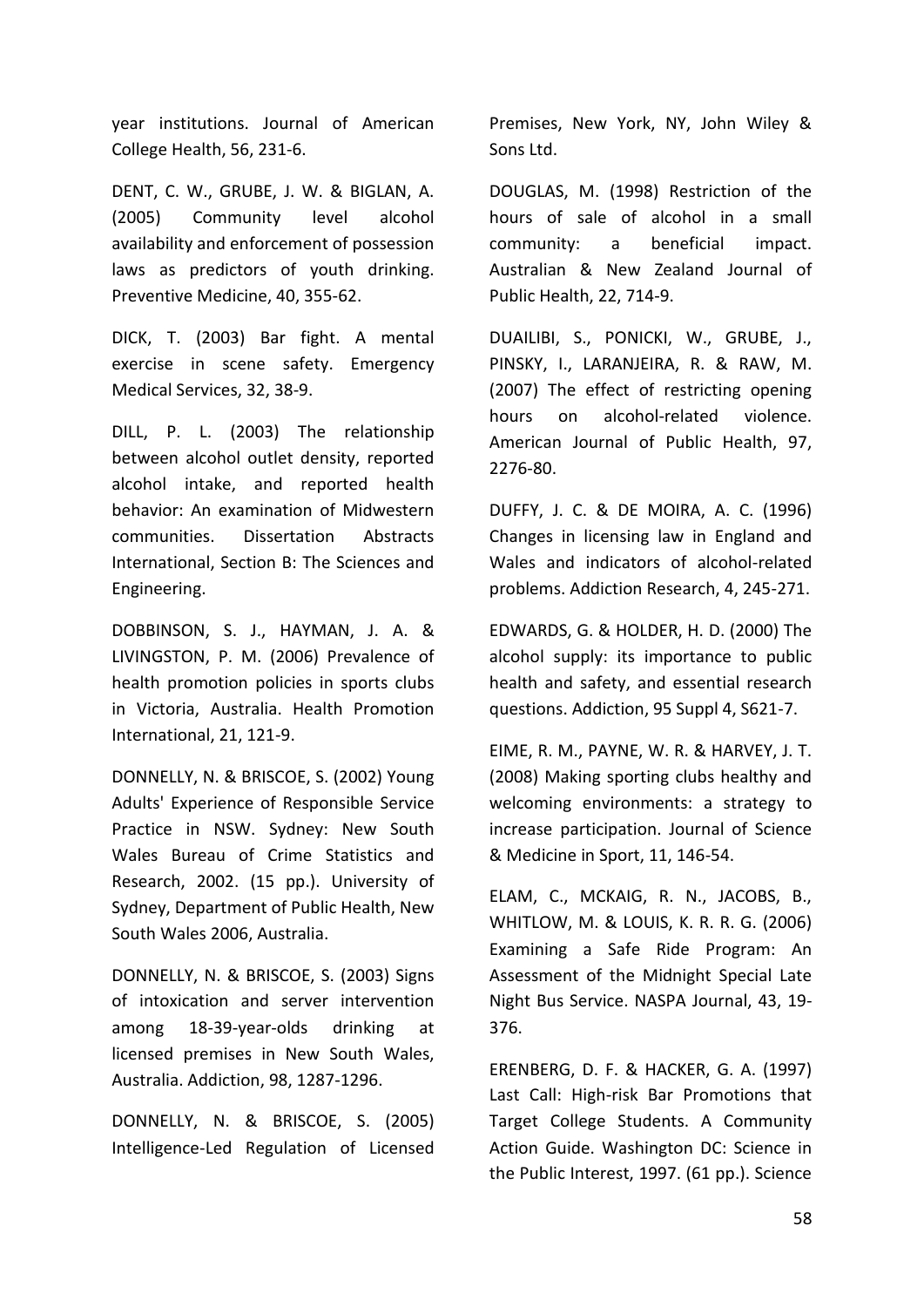in the Public Interest, 1875 Connecticut Ave., Suite 300, Washington DC, 20009- 5728.

ESCOBEDO, L. G. & ORTIZ, M. (2002) The relationship between liquor outlet density and injury and violence in New Mexico. Accident Analysis & Prevention, 34, 689- 94.

EYSENCK, S. (1990) Exclusion orders in licensing. Justice of the Peace, 154, 58-9.

FELSON, M., BERENDS, R., RICHARDSON, B. & VENO, A. (1997) Reducing pub hopping and related crime. IN HOMEL, R. (Ed.) Policing for Prevention: Reducing Crime, Public Intoxication and Injury. New York, NY, Criminal Justice Press.

FINDLAY, R. A., SHEEHAN, M. C., DAVEY, J., BRODIE, H. & RYNNE, F. (2002) Liquor law enforcement: policy and practice in Australia. Drugs: Education, Prevention and Policy, 9, 85-94.

FORSYTH, A. J. M. (2008) Banning glassware from nightclubs in Glasgow (Scotland): observed impacts, compliance and patron's views. Alcohol & Alcoholism, 43, 111-7.

FOX, J. G. & SOBOL, J. J. (2000) Drinking patterns, social interaction, and barroom behavior: A routine activities approach. Deviant Behavior, 21, 429-450.

FREISTHLER, B., GRUENEWALD, P. J., RERNER, L. G., LERY, B. & NEEDELL, B. (2007) Exploring the spatial dynamics of alcohol outlets and child protective services referrals, substantiations, and foster care entries. Child Maltreatment, 12, 114-124.

FREISTHLER, B., GRUENEWALD, P. J., TRENO, A. J. & LEE, J. (2003) Evaluating alcohol access and the alcohol environment in neighborhood areas. Alcoholism: Clinical and Experimental Research, 27, 477-487.

FREISTHLER, B., MIDANIK, L. T. & GRUENEWALD, P. J. (2004) Alcohol outlets and child physical abuse and neglect: applying routine activities theory to the study of child maltreatment. Journal of Studies on Alcohol, 65, 586-92.

GARRETSON, J. A. & BURTON, S. (1998) Alcoholic beverage sales promotion: An initial investigation of the role of warning messages and brand characters among consumers over and under the legal drinking age. Journal of Public Policy and Marketing, 17, 35-47.

GEHAN, J. P., TOOMEY, T. L., JONES-WEBB, R., ROTHSTEIN, C. & WAGENAAR, A. C. (1999) Alcohol outlet workers and managers: Focus groups on responsible service practices. Journal of Alcohol and Drug Education, 44, 60-71.

GIESBRECHT, N. & AL., E. (1990) Research, Action, and the Community: Experiences in the Prevention of Alcohol and Other Drug Problems. OSAP Prevention Monograph 4. Alcohol, Drug Abuse, and Mental Health Administration (DHHS/PHS), Rockville, MD. Office for Substance Abuse Prevention.

GIESBRECHT, N. & GREENFIELD, T. K. (2003) Preventing Alcohol-Related Problems in the US Through Policy: Media Campaigns, Regulatory Approaches and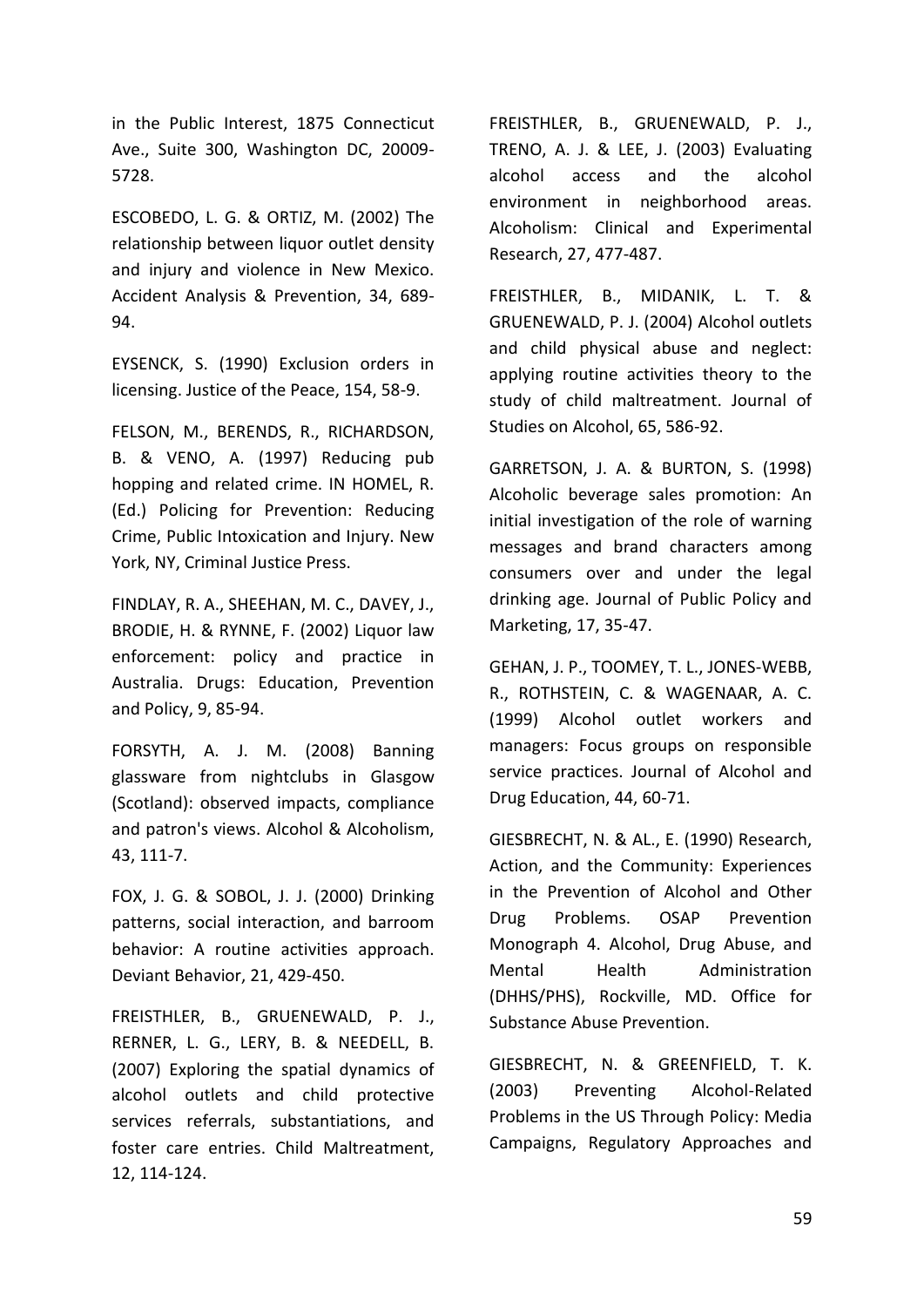Environmental Interventions. Journal of Primary Prevention, 24, 63-104.

GLIKSMAN, L., DOUGLAS, R. R., RYLETT, M. & NARBONNEFORTIN, C. (1995) Reducing problems through municipal alcohol policies: The Canadian experiment in Ontario. Drugs-Education Prevention and Policy, 2, 105-118.

GLIKSMAN, L., RYLETT, M. & DOUGLAS, R. R. (2007) Aboriginal community alcohol harm reduction policy (ACAHRP) project: a vision for the future. Substance Use & Misuse, 42, 1851-66.

GORMAN, D. M., HOREL, S. & ZHU, L. (2004) Alcohol outlet density and violence: a geospatial analysis. Alcohol and Alcoholism, 39, 369-375.

GORMAN, D. M., LABOUVIE, E. W., SPEER, P. W. & SUBAIYA, A. P. (1998a) Alcohol availability and domestic violence. American Journal of Drug and Alcohol Abuse, 24, 661-673.

GORMAN, D. M., SPEER, P. W., GRUENEWALD, P. J. & LABOUVIE, E. W. (2001) Spatial dynamics of alcohol availability, neighborhood structure and violent crime. Journal of Studies on Alcohol, 62, 628-36.

GORMAN, D. M., SPEER, P. W., SUBAIYA, A. P. & LABOUVIE, E. W. (1998b) Risk of assaultive violence and alcohol availability in New Jersey. American Journal of Public Health, 88, 97-100.

GORMAN, D. M., ZHU, L. & HOREL, S. (2005) Drug 'hot-spots', alcohol availability and violence. Drug & Alcohol Review, 24, 507-13.

GRABOWSKI, MORRISEY, D. C. & M.A (2001) Effect of state regulations on motor vehicle fatalities for younger and older drivers: A review and analysis. Milbank Quarterly, 79(4):517-545, 2001 journal article (03) [162824]. Information not provided.

GRAHAM, C. A., MCLEOD, L. S. & STEEDMAN, D. J. (1998a) Restricting extensions to permitted licensing hours does not influence the numbers of alcohol or assault related attendances at an inner city accident and emergency department. Journal of Accident & Emergency Medicine, 15, 23-5.

GRAHAM, K. & HOMEL, R. (1997) Creating safer bars. Alcohol: Minimising the harm: What works? London, England, Free Association Books.

GRAHAM, K. & WELLS, S. (2001) Aggression among young adults in the social context of the bar. Addiction Research & Theory, 9, 193-219.

GRAHAM, K. (2008) Fiddling while Rome burns? Balancing rigour with the need for practical knowledge. Addiction, 103, 414- 415.

GRAHAM, K., BERNARDS, S., OSGOOD, D. W. & WELLS, S. (2006a) Bad nights or bad bars? Multi-level analysis of environmental predictors of aggression in late-night large-capacity bars and clubs. Addiction, 101, 1569-80.

GRAHAM, K., BERNARDS, S., OSGOOD, D. W., HOMEL, R. & PURCELL, J. (2005a) Guardians and handlers: the role of bar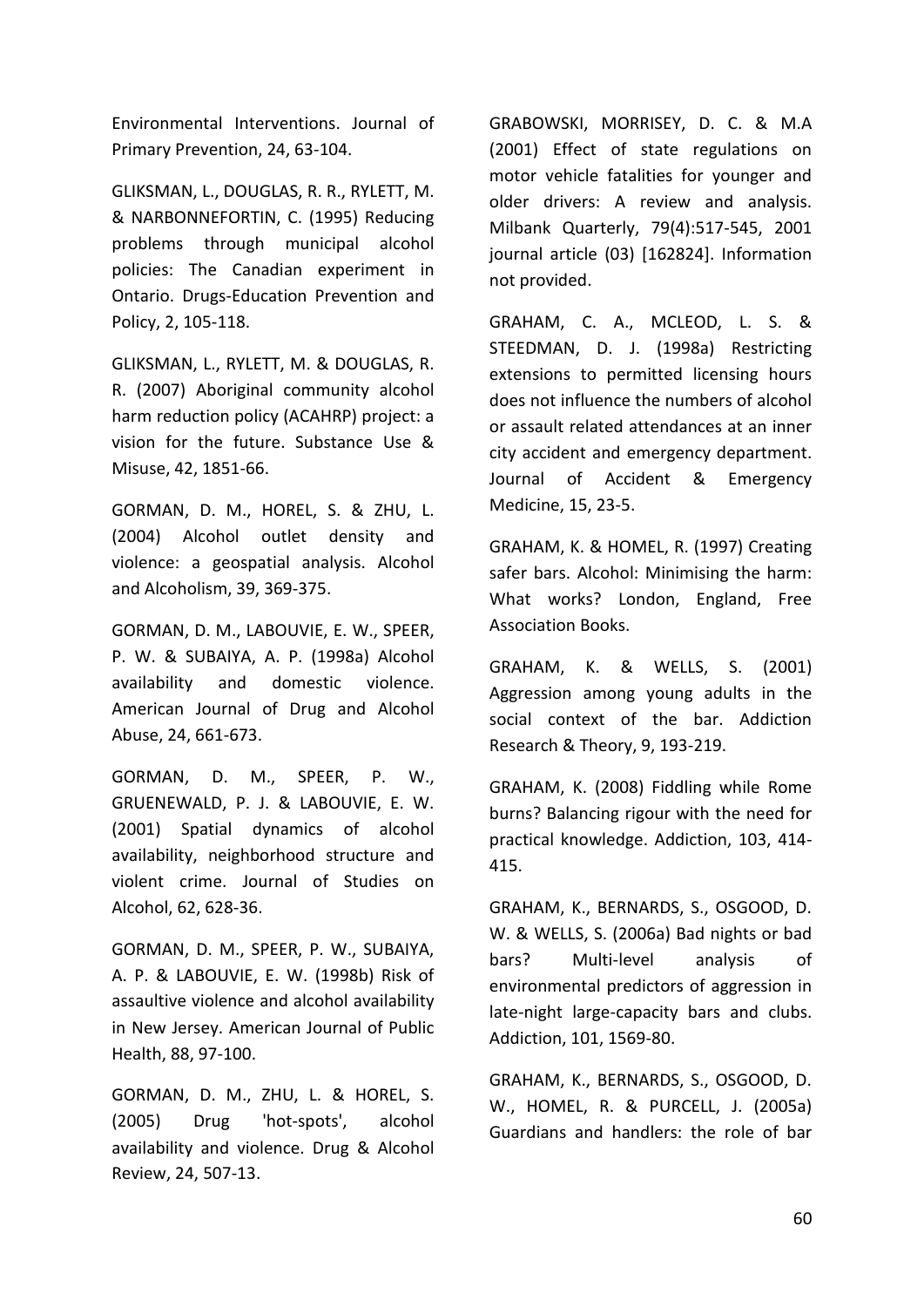staff in preventing and managing aggression. Addiction, 100, 755-66.

GRAHAM, K., JELLEY, J. & PURCELL, J. (2005b) Training bar staff in preventing and managing aggression in licensed premises. Journal of Substance Use, 10, 48-61.

GRAHAM, K., LEONARD, K. E., ROOM, R., WILD, T. C., PIHL, R. O., BOIS, C. & SINGLE, E. (1998b) Current directions in research on understanding and preventing intoxicated aggression. Addiction, 93, 659- 676.

GRAHAM, K., OSGOOD, D. W., WELLS, S. & STOCKWELL, T. (2006b) To what extent is intoxication associated with aggression in bars? A multilevel analysis. Journal of Studies on Alcohol, 67, 382-90.

GRAHAM, K., TREMBLAY, P. F., WELLS, S., PERNANEN, K., PURCELL, J. & JELLEY, J. (2006c) Harm, Intent, and the Nature of Aggressive Behavior: Measuring Naturally Occurring Aggression in Barroom Settings. Assessment, 13, 280-296.

GRAHAM, K., WEST, P. & WELLS, S. (2000) Evaluating theories of alcohol-related aggression using observations of young adults in bars. Addiction, 95, 847-63.

GRAY, D., SAGGERS, S., ATKINSON, D., SPUTORE, B. & BOURBON, D. (2000) Beating the grog: an evaluation of the Tennant Creek liquor licensing restrictions. Australian & New Zealand Journal of Public Health, 24, 39-44.

GREEN, J. & PLANT, M. (2007) Bad bars: A review of risk factors. Journal of Substance Use, 12, 157-189.

GREENAWAY, A., CONWAY, K., FIELD, A., EDWARDS, S., BHATTA, K., HUCKLE, T. & BUTCHER, A. (2002) Young people, alcohol and safer public spaces. Auckland, New Zealand, Alcohol and Public Heath Research Unit.

GRIPENBERG, J., WALLIN, E. & ANDREASSON, S. (2007) Effects of a community-based drug use prevention program targeting licensed premises. Substance Use & Misuse, 42, 1883-1898.

GRUENEWALD, P. J. & PONICKI, W. R. (1995) The relationship of the retail availability of alcohol and alcohol sales to alcohol-related traffic crashes. Accident Analysis and Prevention, 27, 24-9259.

GRUENEWALD, P. J. & REMER, L. (2006) Changes in outlet densities affect violence rates. Alcoholism: Clinical & Experimental Research, 30, 1184-93.

GRUENEWALD, P. J. (2007) The spatial ecology of alcohol problems: niche theory and assortative drinking. Addiction, 102, 870-8.

GRUENEWALD, P. J., FREISTHLER, B., REMER, L., LASCALA, E. A. & TRENO, A. (2006) Ecological models of alcohol outlets and violent assaults: crime potentials and geospatial analysis. Addiction, 101, 666-77.

GRUENEWALD, P. J., JOHNSON, F. W. & TRENO, A. J. (2002) Outlets, drinking and driving: a multilevel analysis of availability. Journal of Studies on Alcohol, 63, 460-8.

GRUENEWALD, P. J., JOHNSON, F. W., MILLAR, A. & MITCHELL, P. R. (2000) Drinking and driving: explaining beverage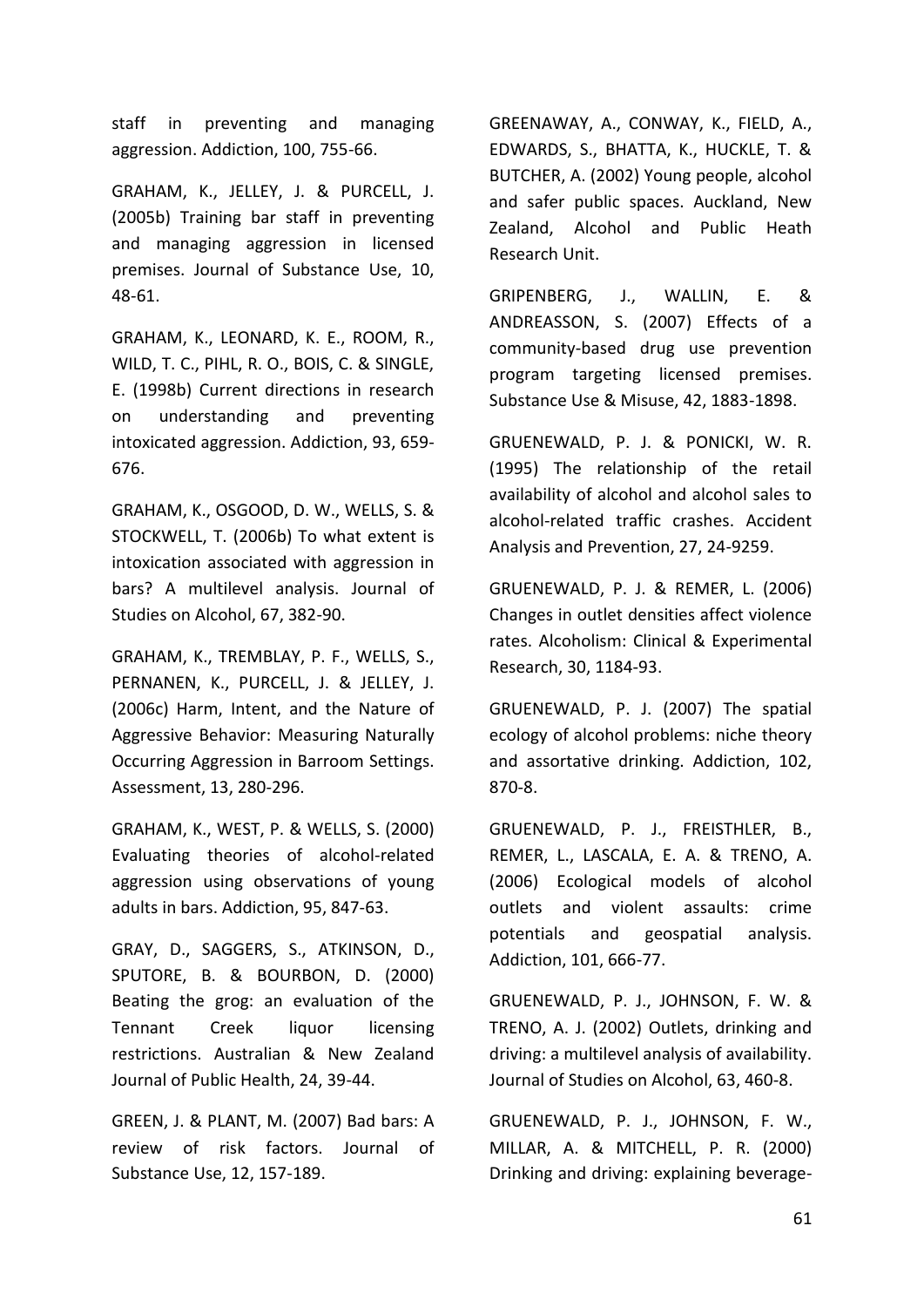specific risks. Journal of Studies on Alcohol, 61, 515-23.

GRUENEWALD, P. J., MILLAR, A. B. & ROEPER, P. (1996) Access to alcohol - Geography and prevention for local communities. Alcohol Health & Research World, 20, 244-251.

GRUENEWALD, P. J., STOCKWELL, T., BEEL, A. & DYSKIN, E. V. (1999) Beverage sales and drinking and driving: the role of onpremise drinking places. Journal of Studies on Alcohol, 60, 47-53.

GRUER, L., HAW, S. & OGILVIE, D. (2005) Young people's access to tobacco, alcohol, and other drugs. British Medical Journal, 331, 393-396.

GYIMAH-BREMPONG, K. (2001) Alcohol availability and crime: Evidence from census tract data. Southern Economic Journal, 68, 2-21.

HADFIELD, P. (2007) A hard act to follow: assessing the consequences of licensing reform in England and Wales. (Editorial.). Addiction, 102, 177-180.

HAINES, B. & GRAHAM, K. (2005) Violence Prevention in Licensed Premises. IN STOCKWELL, T., GRUENEWALD, P. J., TOUMBOUROU, J. W. & LOXLEY, W. (Eds.) Preventing harmful substance use: The evidence base for policy and practice. New York, NY, John Wiley & Sons Ltd.

HAN, W. (2004) Regression analysis of the relationship between alcohol outlet density and violent crime. Texas, A&M University.

HARDING, W. M., CAUDILL, B. D. & MOORE, B. A. (2001) Do companions of designated drivers drink excessively? Journal of Substance Abuse, 13, 505-14.

HARFORD, T. C., WECHSLER, H. & MUTHEN, B. O. (2003) Alcohol-related aggression and drinking at off-campus parties and bars: a national study of current drinkers in college. Journal of Studies on Alcohol, 64, 704-11.

HARWOOD, E. M., ERICKSON, D. J., FABIAN, L. E. A., JONES-WEBB, R., SLATER, S. & CHALOUPKA, F. J. (2003) Effects of communities, neighborhoods and stores on retail pricing and promotion of beer. Journal of Studies on Alcohol, 64, 720-726.

HAURITZ, M., HOMEL, R., MCILWAIN, G., BURROWS, T. & TOWNSLEY, M. (1998a) Reducing violence in licensed venues through community safety action projects: The Queensland experience. Contemporary Drug Problems, 25, 511- 551.

HAURITZ, M., HOMEL, R., MCLLWAIN, G., BURROWS, T. & TOWNSLEY, M. (1998b) Reducing violence in licensed venues: Community safety action projects. Canberra, Australia, Australian Institute of Criminology.

HER, M., GIESBRECHT, N., ROOM, R. & REHM, J. (1999) Privatizing alcohol sales and alcohol consumption: Evidence and implications. (review). Addiction, 94, 1125-1139.

HINGSON, HEEREN, R. W., WINTER, T. & M.R (1999) Preventing impaired driving. Alcohol Research and Health, 23, 31-39.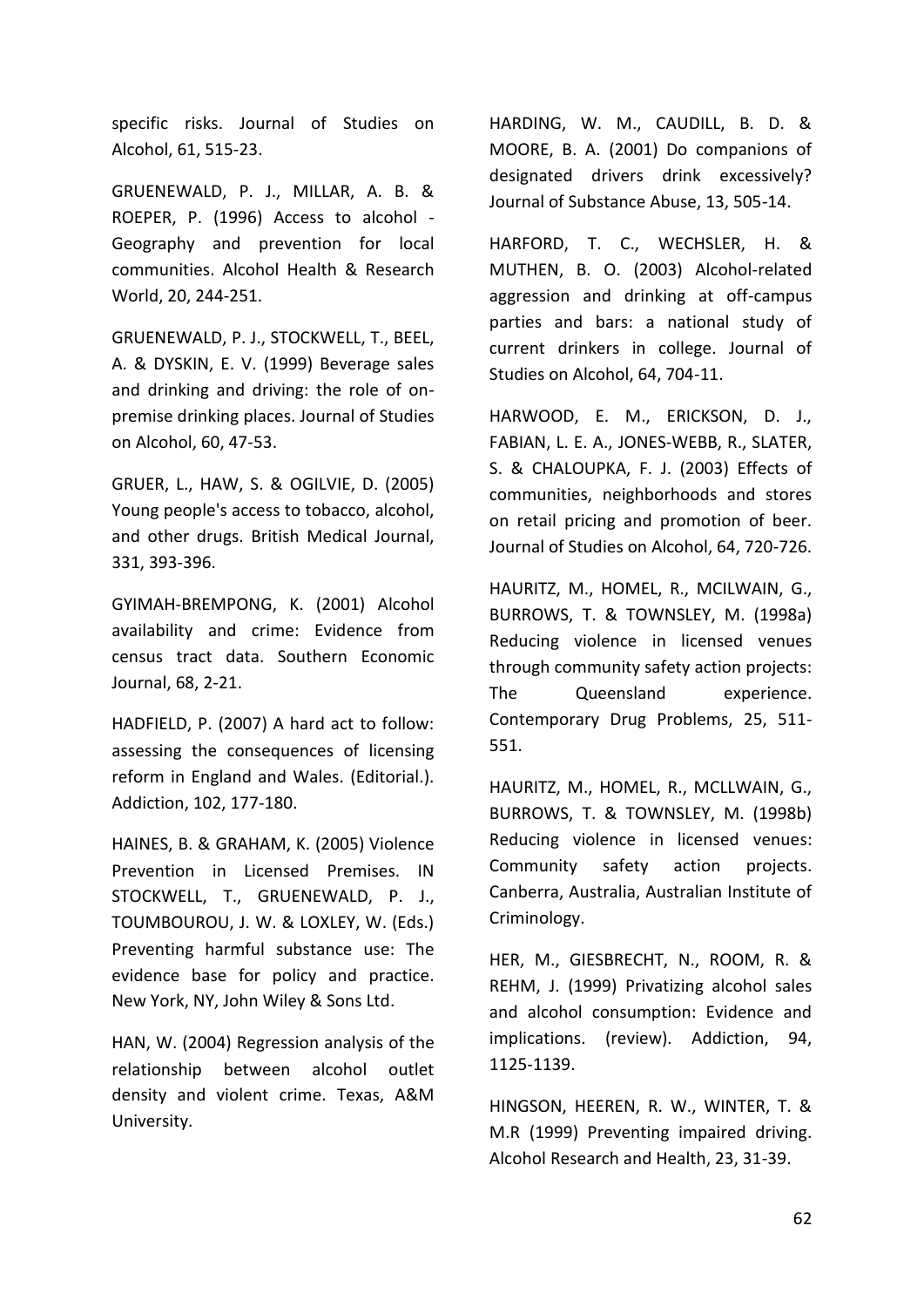HINGSON, R. (1996) Prevention of drinking and driving. Alcohol Health & Research World, 20, 219-226.

HINGSON, R. W. & HOWLAND, J. (2002) Comprehensive community interventions to promote health: Implications for college-age drinking problems. Journal of Studies on Alcohol, Suppl 14, 226-240.

HOGAN, E., BOFFA, J., ROSEWARNE, C., BELL, S. & CHEE, D. A. (2006) What Price Do We Pay to Prevent Alcohol-Related Harms in Aboriginal Communities? The Alice Springs Trial of Liquor Licensing Restrictions. Drug and Alcohol Review, 25, 207-212.

HOLDER, H. D. & EDWARDS, G. (1995) Mass communication as an essential aspect of community prevention to reduce alcohol-involved traffic crashes, New York, NY, Oxford University Press.

HOLDER, H. D. & REYNOLDS, R. (1998) Science and alcohol policy at the local level: A respectful partnership. Addiction, 93, 1467-1473.

HOLDER, H. D. & WAGENAAR, A. C. (1990) Effects of the elimination of a state monopoly on distilled spirits' retail sales: A time-series analysis of Iowa. British Journal of Addiction, 85, 1615-1625.

HOLDER, H. D. (1997) Alcohol use and a safe environment. Addiction, 92, S117- S120.

HOLDER, H. D. (2000) Community prevention of alcohol problems. Addictive Behaviors, 25, 843-59.

HOLDER, H. D. (2001) Community prevention trials: a respectful partnership. American Journal of Health Behavior, 25, 234-44.

HOLDER, H. D. (2004) Community prevention of young adult drinking and associated problems. Alcohol Research & Health, 28, 245-249.

HOLDER, H. D. (2007) What we learn from a reduction in the retail alcohol prices: Lessons from Finland. Addiction, 102, 346- 347.

HOLDER, H. D. (2008) Alcohol and violence: A complex nexus of drinking environment and drinking pattern. Addiction, 103, 78-79.

HOLDER, H. D., JANES, K., MOSHER, J., SALTZ, R., SPURR, S. & WAGENAAR, A. C. (1993) Alcoholic beverage server liability and the reduction of alcohol-involved problems. Journal of Studies on Alcohol, 54, 23-36.

HOLDER, H. D., SALTZ, R. F., TRENO, A. J., GRUBE, J. W. & VOAS, R. B. (1997) Evaluation design for a community prevention trial - An environmental approach to reduce alcohol-involved trauma. Evaluation Review, 21, 140-165.

HOMEL, R. (1997) Policing for prevention: Reducing crime, public intoxication and injury. , Monsey, NY, Criminal Justice Press.

HOMEL, R., CARVOLTH, R., HAURITZ, M., MCILWAIN, G. & TEAGUE, R. (2004) Making licensed venues safer for patrons: what environmental factors should be the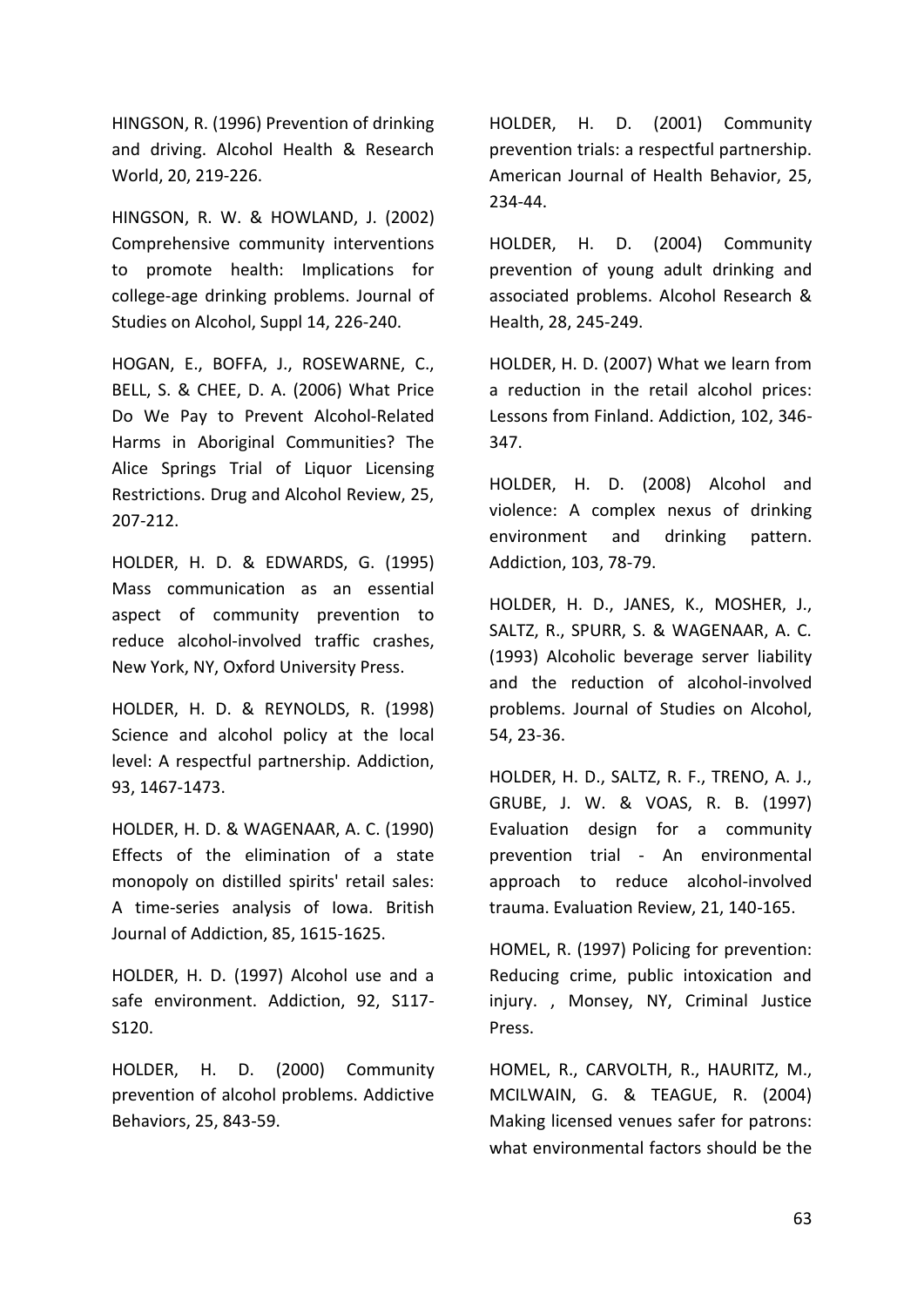focus of interventions? Drug & Alcohol Review, 23, 19-29.

HOMEL, R., HAURITZ, M., WORTLEY, R., MCILWAIN, G. & CARVOLTH, R. (1996) Preventing alcohol-related crime through community action: the Surfers Paradise Safety Action Project. IN HOMEL, R. (Ed.) Policing for Prevention: Reducing Crime, Public Intoxication and Injury. Monsey, New York, Criminal Justice Press.

HOMEL, R., MCILWAIN, G. & CARVOLTH, R. (2001) Creating safer drinking environments. IN HEATHER, N., PETERS, T. J. & STOCKWELL, T. (Eds.) International Handbook of Alcohol Dependence and Problems. Chichester, England, John Wiley and Sons Ltd.

HOMEL, R., TOMSEN, S. & THOMMENY, J. (1992) Public drinking and violence: Not just an alcohol problem. Journal of Drug Issues, 22, 679-697.

HOWARD, BOYD, J. & G.M (1996) Community organizing, public policy and the prevention of alcohol problems. Alcoholism: Clinical and Experimental Research, 20, 265A-269A.

HOWARD-PITNEY, B., JOHNSON, M. D., ALTMAN, D. G., HOPKINS, R. & HAMMOND, N. (1991) Responsible alcohol service: a study of server, manager, and environmental impact. American Journal of Public Health, 81, 197-9.

HOWAT, P., SLEET, D., ELDER, R. & MAYCOCK, B. (2004) Preventing alcoholrelated traffic injury: a health promotion approach. Traffic Injury Prevention, 5, 208-19.

HUCKLE, T., GREENAWAY, S., BROUGHTON, D. & CONWAY, K. (2007) The use of an evidence-based community action intervention to improve age verification practices for alcohol purchase. Substance Use & Misuse, 42, 1899-1914.

HUCKLE, T., PLEDGER, M. & CASSWELL, S. (2006) Trends in alcohol-related harms and offences in a liberalized alcohol environment. Addiction, 101, 232-40.

HUGHES, K., ANDERSON, Z., MORLEO, M. & BELLIS, M. A. (2008) Alcohol, nightlife and violence: the relative contributions of drinking before and during nights out to negative health and criminal justice outcomes. Addiction, 103, 60-65.

HUGHEY, J., PETERSON, N. A. & REID, R. J. (2003) Generalizing the alcohol outletassaultive violence link: evidence from a U.S. Midwestern city. Substance Use and Misuse, 38, 1971-1982.

INTERNATIONAL CENTER FOR ALCOHOL POLICIES (2002) Violence and licensed premises. Washington, DC, International Center for Alcohol Policies, 2002.

IRELAND, C. S. A. T. J. L. (1993) The crime cocktail: licensed premises, alcohol and street offences. Drug and Alcohol Review, 12, 143-150.

JANG, Y. C., KIM, Y. F., LEE, J. W., OH, S. J., HAN, K. W., LEE, J. W. & ET AL. (2006) Face burns caused by flambe drinks. Journal of Burn Care & Research, 27, 93-96.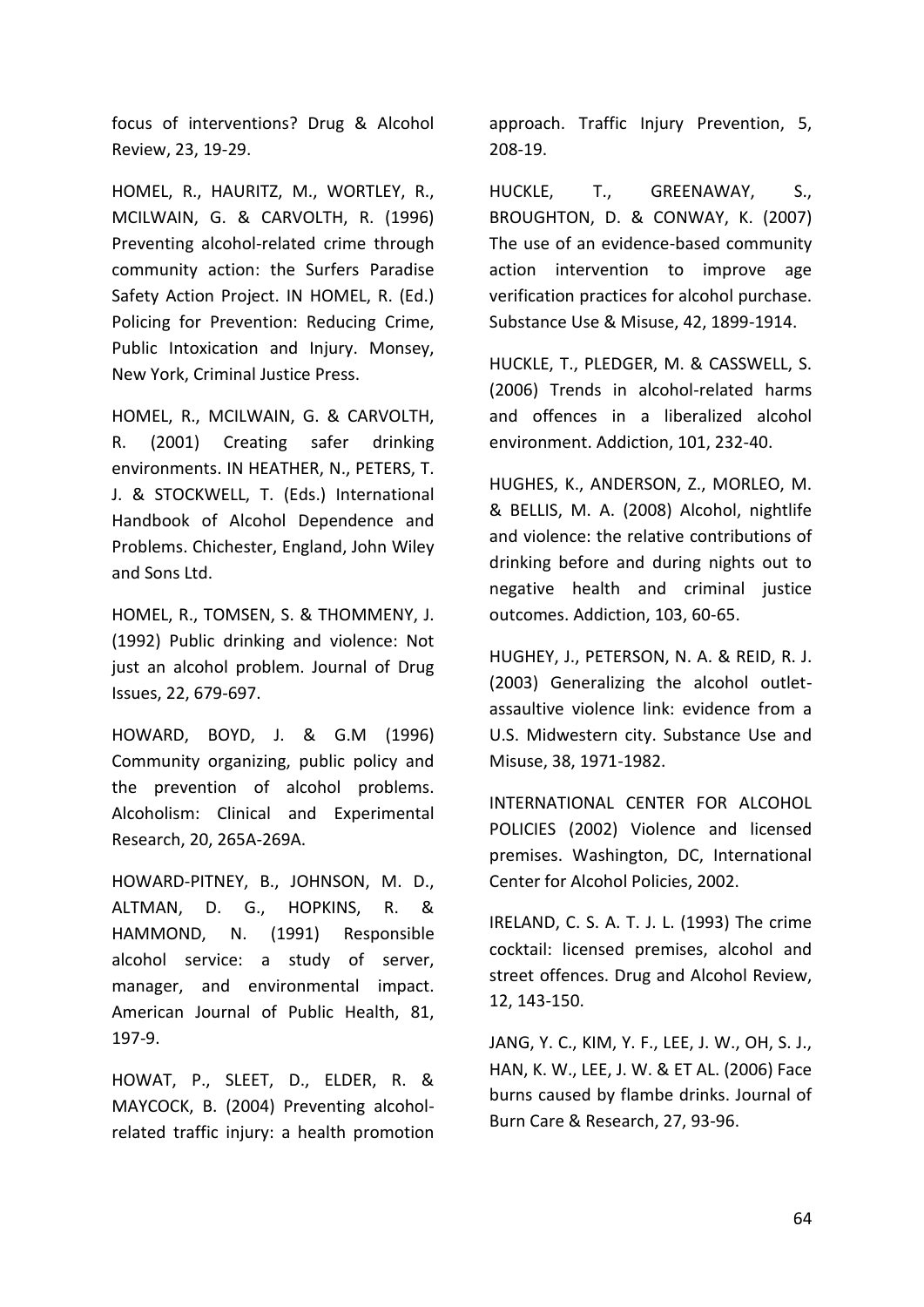JERNIGAN, D. & O'HARA, J. (2004) Advertising and promotion. IN BONNIE, R. & O'CONNELL, M. (Eds.) Committee on Developing a Strategy to Reduce and Prevent Underage Drinking. Reducing Underage Drinking: A Collective Responsibility. . Washington DC, National Academies Press.

JEWELL, R. T. & BROWN, R. W. (1995) Alcohol availability and alcohol-related motor vehicle accidents. Applied Economics, 27, 759-765.

JOHANNESSEN, K., GLIDER, P., COLLINS, C., HUESTON, H. & DEJONG, W. (2001) Preventing alcohol-related problems at the University of Arizona's homecoming: An environmental management case study. American Journal of Drug and Alcohol Abuse, 27, 587-597.

JONES, S. C. & LYNCH, M. (2007) Nonadvertising alcohol promotions in licensed premises: does the Code of Practice ensure responsible promotion of alcohol? Drug & Alcohol Review, 26, 477-85.

KELLEHER, K. J., POPE, S. K., KIRBY, R. S. & RICKERT, V. I. (1996) Alcohol availability and motor vehicle fatalities. Journal of Adolescent Health, 19, 325-30.

KER, K. & CHINNOCK, P. (2006) Interventions in the alcohol server setting for preventing injuries. Cochrane Database of Systematic Reviews, CD005244.

KERBER, C. S. & SCHLENKER, E. (2006) Use of a breathalyzer in a local bar: A community education project. Journal of Nursing Education, 45, 455-7.

KOTECKI, J. E. (2003) Sale of alcohol in pharmacies: Results and implications of an empirical study. Journal of Community Health, 28, 65-77.

KRAUSHAAR, K. & ALSOP, B. (1995a) A Naturalistic Alcohol Availability Experiment: Effects on Crime. Dunedin, New Zealand, University of Otago.

KRAUSHAAR, K. & ALSOP, B. (1995b) A Naturalistic Experiment on Alcohol Availability Patterns of Consumption and the Context for Drinking. Dunedin, New Zealand, University of Otago.

KRAUSHAAR, K. W. (1992) Alcohol and Choice. Dunedin, New Zealand, University of Otago.

KUNTSCHE, E. N. & KUENDIG, H. (2005) Do school surroundings matter? Alcohol outlet density, perception of adolescent drinking in public, and adolescent alcohol use. Addictive Behaviors, 30, 151-8.

KUO, M., WECHSLER, H., GREENBER, P. & LEE, H. (2003) The marketing of alcohol to college students: The role of low prices and special promotions. American Journal of Preventive Medicine, 25, 204-211.

KURZ, D. L. (2001) Durham alcohol enforcement initiative: Problem oriented community policing in a university setting. Police Chief, 66, 68-69, 71, 73.

KYPRI, K., BELL, M. L., HAY, G. C. & BAXTER, J. (2008) Alcohol outlet density and university student drinking: a national study. Addiction, 103, 1131-1138.

KYPRI, K., DEAN, J., KIRBY, S., HARRIS, J. & KAKE, T. (2005) 'Think before you buy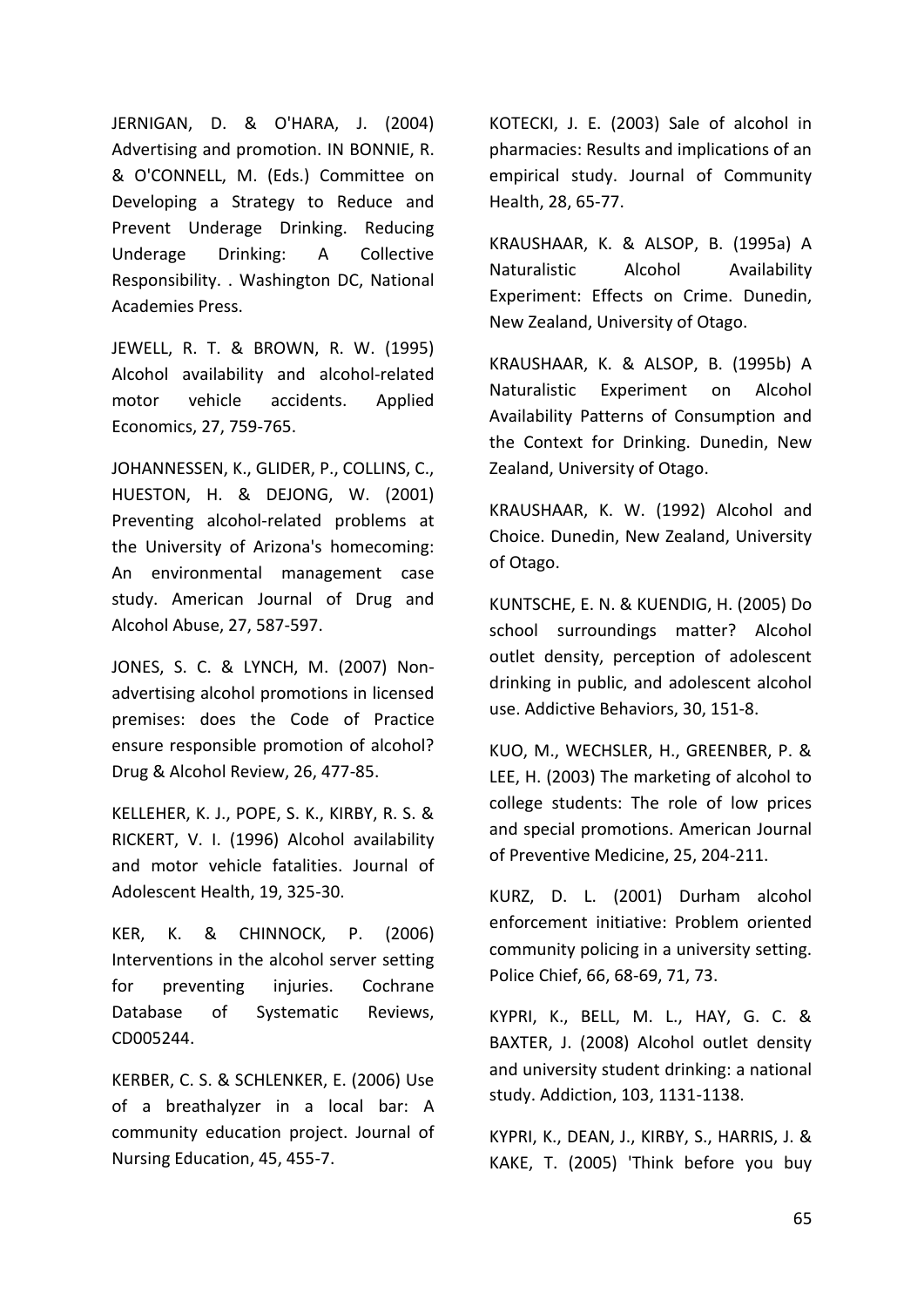under-18s drink': Evaluation of a community alcohol intervention. Drug and Alcohol Review, 24, 13-20.

LANG, E. & RUMBOLD, G. (1997) Effectiveness of community-based interventions to reduce violence in and around licensed premises: A comparison of three Australian models. Contemporary Drug Problems, 24, 805-826.

LANG, E., STOCKWELL, T., RYDON, P. & LOCKWOOD, A. (1993) Public perceptions of responsibility and liability in the licensed drinking environment. Drug and Alcohol Review. Criminology Research Council

LANG, E., STOCKWELL, T., RYDON, P. & LOCKWOOD, A. (1995) Drinking settings and problems of intoxication. Addiction Research, 3, 141-149.

LANGE, J. E., VOAS, R. B. & JOHNSON, M. B. (2002) South of the border: a legal haven for underage drinking. Addiction, 97, 1195-203.

LANGLEY, J., CHALMERS, D. & FANSLOW, J. (1996) Incidence of death and hospitalization from assault occurring in and around licensed premises: a comparative analysis. Addiction, 91, 985- 93.

LAPHAM, S. C., GRUENWALD, P. J., REMER, L. & LAYNE, L. (2004) New Mexico's 1998 drive-up liquor window closure. Study I: effect on alcohol-involved crashes. Addiction, 99, 598-606.

LARANJEIRA, R. & HINKLY, D. (2002) Evaluation of alcohol outlet density and its relation with violence. Revista de Saude Publica, 36, 455-61.

LASCALA, E. A., GERBER, D. & GRUENEWALD, P. J. (2000) Demographic and environmental correlates of pedestrian injury collisions: a spatial analysis. Accident Analysis & Prevention, 32, 651-8.

LASCALA, E. A., JOHNSON, F. W. & GRUENEWALD, P. J. (2001) Neighborhood characteristics of alcohol-related pedestrian injury collisions: a geostatistical analysis. Prevention Science, 2, 123-34.

LASH, B. (2002) Young people and alcohol: Some statistics on possible effects of lowering the drinking age. Wellington, New Zealand, Ministry of Justice.

LENK, K. M., TOOMEY, T. L. & ERICKSON, D. J. (2006) Propensity of alcohol establishments to sell to obviously intoxicated patrons. Alcoholism: Clinical and Experimental Research, 30, 1194- 1199.

LEONARD, K. E., QUIGLEY, B. M. & COLLINS, R. L. (2003) Drinking, personality, and bar environmental characteristics as predictors of involvement in barroom aggression. Addictive Behaviors, 28, 1681- 700.

LIGON, J. & THYER, B. A. (1993) The Effects of a Sunday Liquor Sales Ban on DUI Arrests. Journal of Alcohol and Drug Education, 38, 33-40.

LIGON, J., THYER, B. A. & LUND, R. (1996) Drinking, eating, and driving: Evaluating the effects of partially removing a Sunday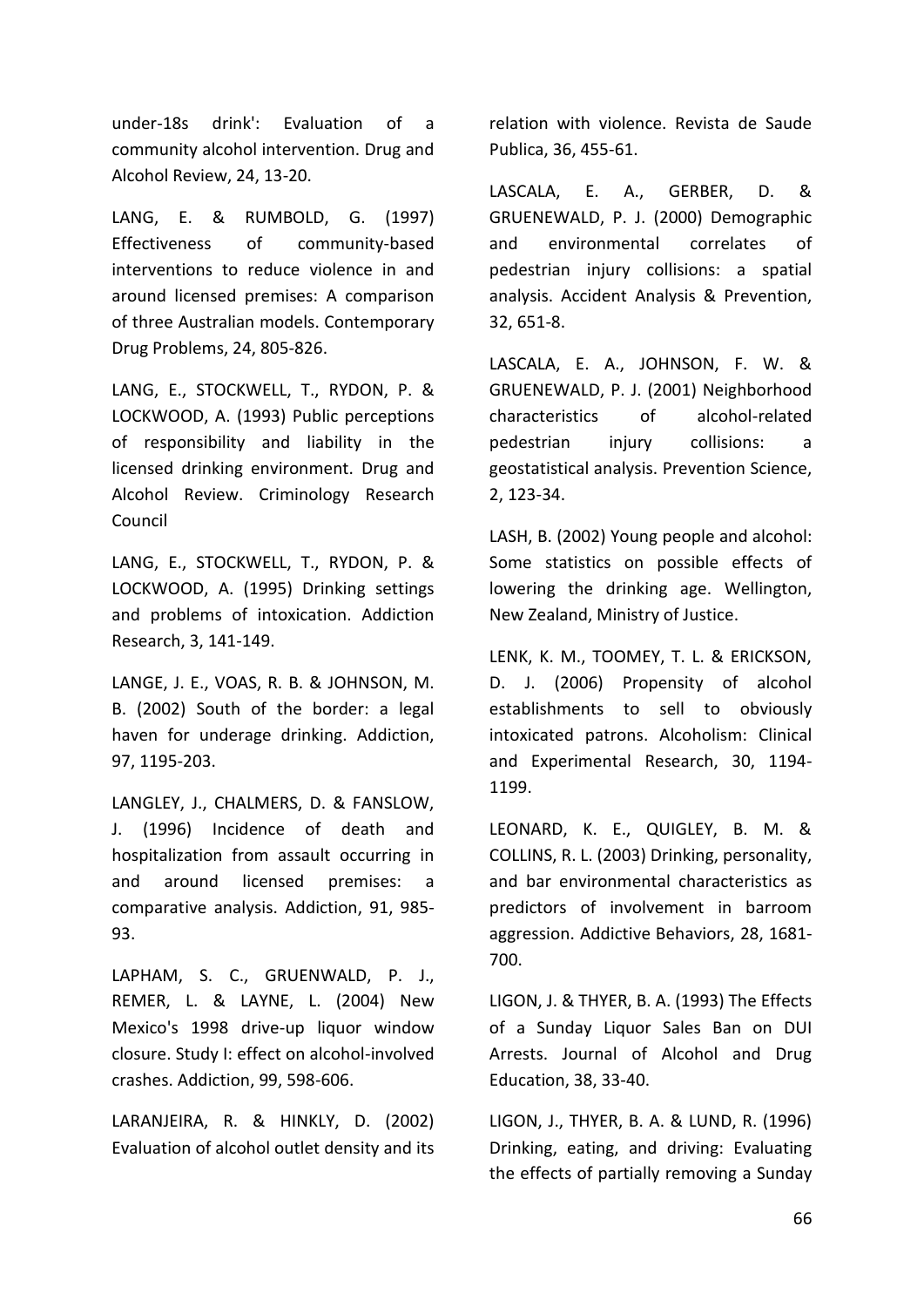liquor sales ban. Journal of Alcohol and Drug Education, 42, 15-24.

LIPTON, R. & GRUENEWALD, P. (2002) The spatial dynamics of violence and alcohol outlets. Journal of Studies on Alcohol, 63, 187-95.

LIVINGSTON, M. (2008a) Alcohol outlet density and assault: A spatial analysis. Addiction, 103, 619-628.

LIVINGSTON, M. (2008b) A longitudinal analysis of alcohol outlet density and assault. Alcoholism: Clinical & Experimental Research, 32, 1074-9.

LIVINGSTON, M., CHIKRITZHS, T. & ROOM, R. (2007) Changing the density of alcohol outlets to reduce alcohol-related problems. Drug & Alcohol Review, 26, 557-66.

LOXLEY, W., GRAY, D., WILKINSON, C., CHIKRITZHS, T., MIDFORD, R. & MOORE, D. (2005) Alcohol Policy and Harm Reduction in Australia. Drug and Alcohol Review, 24, 559-568.

LUKE, L. C., DEWAR, C., BAILEY, M., MCGREEVY, D., MORRIS, H. & BURDETT-SMITH, P. (2002) A little nightclub medicine: the healthcare implications of clubbing. Emergency Medicine Journal, 19, 542-5.

MAKELA, P., ROSSOW, I. & TRYGGVESSON, K. (2002) Who drinks more and less when policies change?: The evidence from 50 years of Nordic studies. IN R, R. (Ed.) Effects of Nordic Alcohol Policies: What Happens to Drinking and Harm When Alcohol Controls Change? NAD Publication No. 42. Helsinki, Finland, Nordic Council for Alcohol and Drug Research.

MALOUFF, J., SCHUTTE, N., WIENER, K., BRANCAZIO, C. & FISH, D. (1993) Important characteristics of warning displays on alcohol containers. Journal of Studies on Alcohol, 54, 457-461.

MARGOLIS, S. A., YPINAZAR, V. A. & MULLER, R. (2008) The impact of supply reduction through alcohol management plans on serious injury in remote indigenous communities in remote Australia: a ten-year analysis using data from the Royal Flying Doctor Service. Alcohol & Alcoholism, 43, 104-10.

MARTIN, S. E. (1994) Epidemiology of alcohol-related interpersonal violence. Alcohol Health and Research World, 16, 230-237.

MASON, G. (2005) Open all hours. Police Review, 11, 10-11.

MCALANEY, J. & MCMAHON, J. (2007) Diagnosing and dealing with the 'new British disease.'. The Psychologist, 20, 738-741.

MCCARTHY, P. (2003) Alcohol-related crashes and alcohol availability in grassroots communities. Applied Economics, 35, 1331-1338.

MCCARTHY, P. S. (1999) Public policy and highway safety: a city-wide perspective. Regional Science and Urban Economics, 29, 231-244.

MCKNIGHT, A. J. (1990) Intervention with alcohol-impaired drivers by peers, parents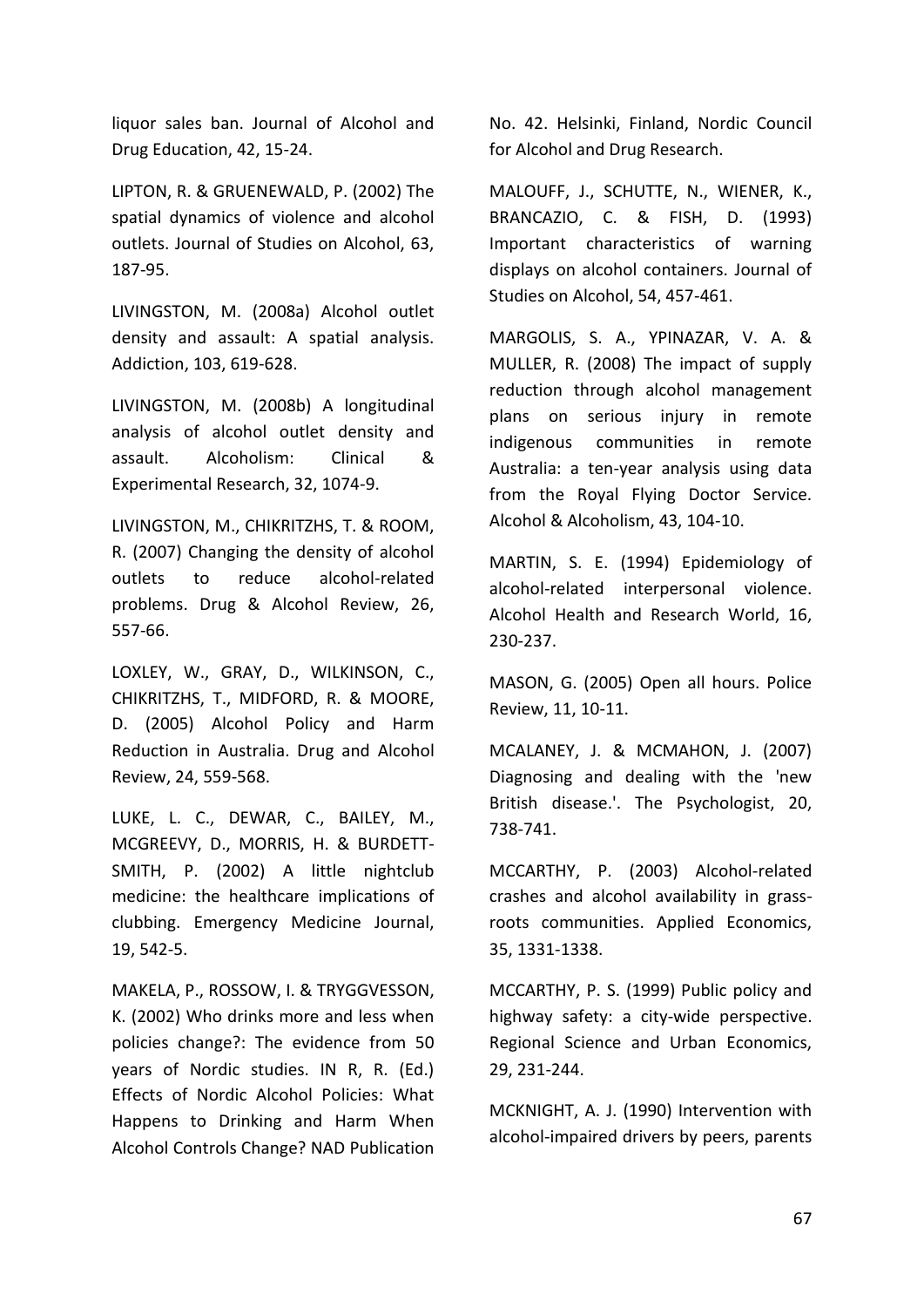and purveyors of alcohol. Health Education Research, 5, 225-36.

MCKNIGHT, A. J. (1996) Server intervention to reduce alcohol-involved traffic crashes. Alcohol Health and Research World, 20, 227-229.

MCLEAN, S., WOOD, L. J., MONTGOMERY, I. M., DAVIDSON, J. & ET AL. (1995) Trends in hotel patronage and drink driving in Hobart, Tasmania. Drug and Alcohol Review, 14, 359-362.

MCMURRAN, M. (2001) Framework for the treatment of alcohol-related aggression and violence. Journal of Substance Use, 6, 139-144.

MCNEILL, A. (1993) Alcohol policies, problems and prevention trends: Country profile, U.K. Alcologia: European Journal of Alcohol Studies, 5, 43-46.

MEYERS, S. & STUART, S. J. (2006) Practice tips: Local regulation of alcohol licensees. Los Angeles Lawyer 29: 14, 2006.

MILLER, T. R. & LEVY, D. T. (2000) Costoutcome analysis in injury prevention and control: eighty-four recent estimates for the United States. Medical Care, 38, 562- 82.

MISTRAL, W., VELLEMAN, R., MASTACHE, C. & TEMPLETON, L. (2007) UKCAPP: an evaluation of 3 UK Community Alcohol Prevention Programs: Final Report for the Alcohol Education & Research Council. Bath, University of Bath and Avon & Wiltshire Mental Health Partnership NHS Trust.

MISTRAL, W., VELLEMAN, R., TEMPLETON, L. & MASTACHE, C. (2006) Local Action to Prevent Alcohol Problems: Is the UK Community Alcohol Prevention Programme the Best Solution? International Journal of Drug Policy, 17, 278-284.

MONTGOMERY, J. M., FOLEY, K. L. & WOLFSON, M. (2006) Enforcing the minimum drinking age: state, local and agency characteristics associated with compliance checks and Cops in Shops programs. Addiction, 101, 223-31.

MOORE, R. S. & HOLDER, H. D. (2003) Issues surrounding the institutionalization of local action programmes to prevent alcohol problems: Results from a community trial in the United States. Nordisk Alkohol- & narkotikatidskrift (Nordic Studies on Alcohol and Drugs), 20, 41-55.

MOSHER, J. & JERNIGAN, D. (2001) Making the link: a public health approach to preventing alcohol-related violence and crime. Journal of Substance Use, 6, 273- 92.

MOSHER, J. F., TOOMEY, T. L., GOOD, C., HARWOOD, E. & WAGENAAR, A. C. (2002) State laws mandating or promoting training programs for alcohol servers and establishment managers: An assessment of statutory and administrative procedures. Journal of Public Health Policy, 23, 90-113.

NAVIS, C., BROWN, S. L. & HEIM, D. (2008) Predictors of injurious assault committed during or after drinking alcohol: a case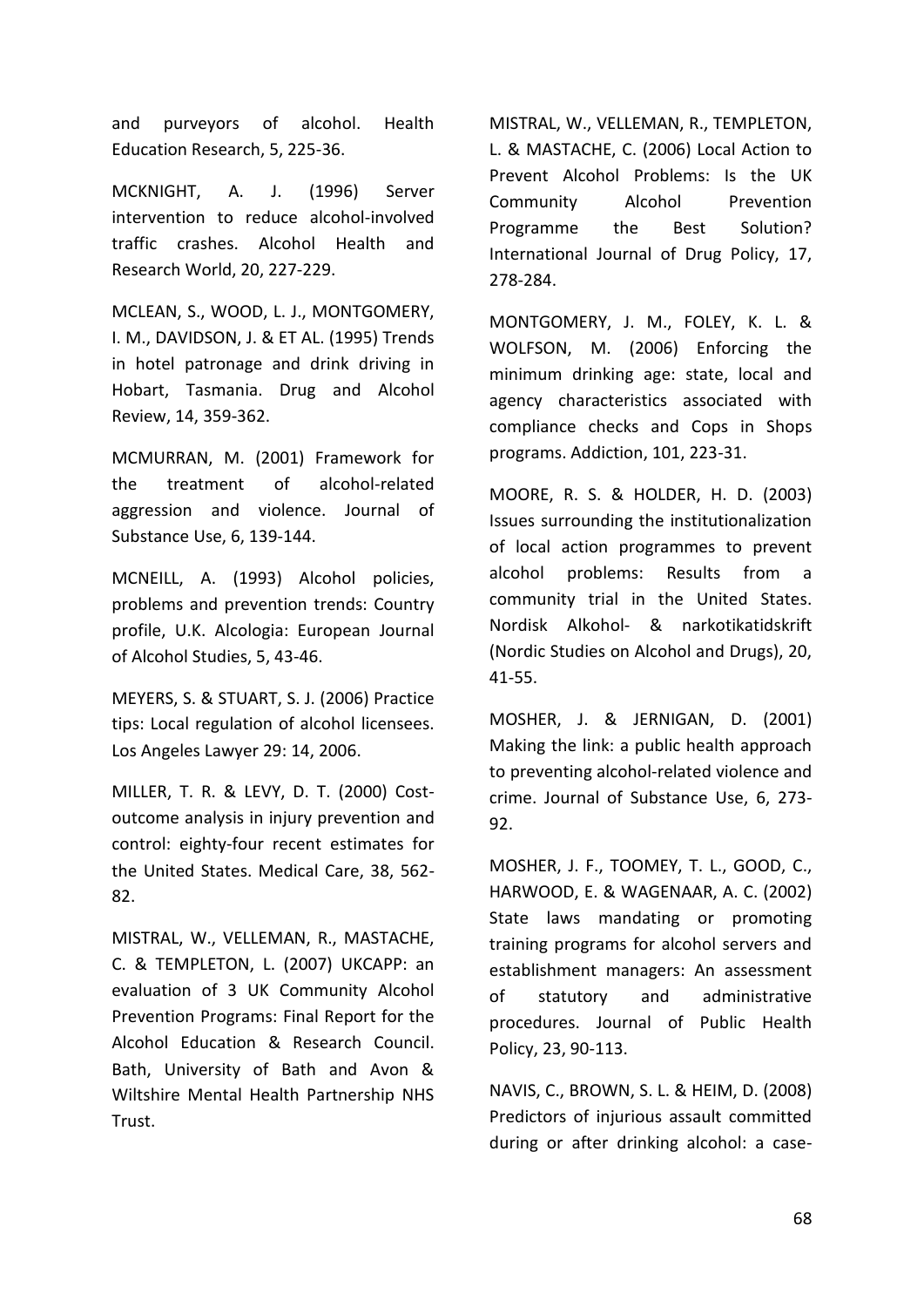control study of young offenders. Aggressive Behavior, 34, 167-74.

NEMTSOV, A. V. (1998) Alcohol-related harm and alcohol consumption in Moscow before, during and after a major antialcohol campaign. Addiction, 93, 1501-10.

New South Wales Health Department; Alcohol Directorate and the Northern Rivers Area Health Service

NEWTON, A., SARKER, S. J., PAHAL, G. S., VAN DEN BERGH, E. & YOUNG, C. (2007) Impact of the new UK licensing law on emergency hospital attendances: a cohort study. Emergency Medicine Journal, 24, 532-4.

NIELSEN, A. L. & MARTINEZ, R. (2003) Reassessing the alcohol-violence linkage: Results from a multiethnic city. Justice Quarterly, 20, 445-469.

NORSTROM, T. & SKOG, O.-J. (2003) Saturday opening of alcohol retail shops in Sweden: an impact analysis. Journal of Studies on Alcohol, 64, 393-401.

NORSTROM, T. & SKOG, O.-J. (2005) Saturday opening of alcohol retail shops in Sweden: an experiment in two phases. Addiction, 100, 767-76.

NORSTROM, T. (2000) Outlet density and criminal violence in Norway, 1960-1995. Journal of Studies on Alcohol, 61, 907-11.

NORTON, A. (1998) Alcohol-related crime: the good practice of the Magistrates' courts. Alcohol & Alcoholism, 33, 78-82.

NUSBAUMER, M. R. & REILING, D. M. (2003) Where Problems and Policy Intersect: servers, problem encounters

and targeted policy. Drugs: Education, Prevention and Policy, 10, 21-29.

O'MALLEY, P. M. & WAGENAAR, A. C. (1991) Effects of minimum drinking age laws on alcohol use, related behaviors and traffic crash involvement among American youth: 1976-1987. Journal of Studies on Alcohol, 52, 478-91.

OSTERBERG, E. (2004) What Are the Most Effective and Cost-Effective Interventions In Alcohol Control? Copenhagen: World Health Organization, Regional Office for Europe, 2004. (14 pp.). WHO Regional Office for Europe's Health Evidence Network, Scherfigsvej 8, DK-2100 Copenhagen, Denmark.

PARKS, K. A. (2000) An event-based analysis of aggression women experience in bars. Psychology of Addictive Behaviors, 14, 102-10.

PASCHALL, M. J. & SALTZ, R. F. (2007) Relationships between college settings and student alcohol use before, during and after events: a multi-level study. Drug & Alcohol Review, 26, 635-44.

PEEK-ASA, C., CASTEEL, C., KRAUS, J. F. & WHITTEN, P. (2006) Employee and customer injury during violent crimes in retail and service businesses. American Journal of Public Health, 96, 1867-72.

PENDLETON, L. L., SMITH, C. & ROBERTS, J. L. (1990) Public opinion on alcohol policies. British Journal of Addiction, 85, 125-30.

PERHAM, N., MOORE, S. C., SHEPHERD, J. & CUSENS, B. (2007) Identifying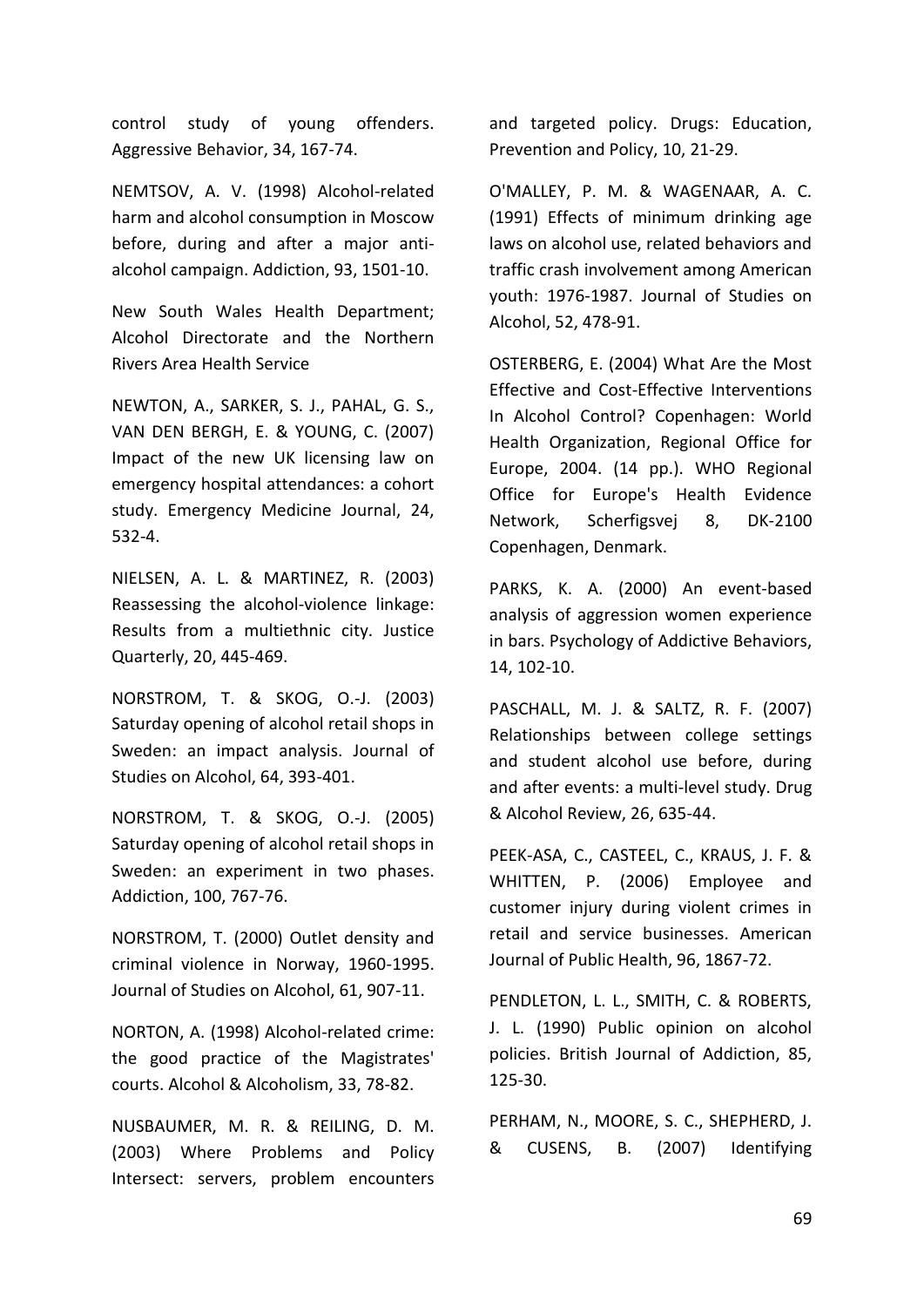drunkenness in the night-time economy. Addiction, 102, 377-80.

PERNANEN & K (1998) Prevention of alcohol-related violence. Contemporary Drug Problems, 25(3):477-509, 1998 journal article (03) [146808]. Information not provided.

PERNANEN, K. (1998) Prevention of alcohol-related violence. Contemporary Drug Problems, 25, 477-509.

PLANT, E. J. & PLANT, M. (2005) A "leap in the dark?" Lessons for the United Kingdom from past extensions of bar opening hours. International Journal of Drug Policy, 16, 363-368.

PLANT, M., PLANT, M. & GREEN, J. (2007) Safer bar, safe streets? Journal of Substance Use, 12, 151-155.

POIKOLAINEN, K., LEPPANEN, K. & VUORI, E. (2002) Alcohol sales and fatal alcohol poisonings: A time-series analysis. Addiction, 97, 1037-1040.

POWERS, E. L. & WILSON, J. K. (2004) Access Denied: The Relationship between Alcohol Prohibition and Driving under the Influence. Sociological Inquiry, 74, 318- 337.

PREUSSER, D. F. & WILLIAMS, A. F. (1992) Sales of alcohol to underage purchasers in three New York counties and Washington, D.C. Journal of Public Health Policy, 13, 306-17.

QUIGLEY, B. M. & LEONARD, K. E. (2004) Alcohol use and violence among young adults. Alcohol Research & Health, 28, 191-194.

QUIGLEY, B. M., LEONARD, K. E. & COLLINS, R. L. (2003) Characteristics of violent bars and bar patrons. Journal of Studies on Alcohol, 64, 765-72.

RAGNARSDOTTIR, P., KJARTANSDOTTIR, A. & DAVIOSDOTTIR, S. (2002) Effect of extended alcohol serving-hours in Reykjavik. IN ROOM, R. (Ed.) Effects of Nordic Alcohol Policies: What Happens to Drinking and Harm When Alcohol Controls Change? Helsinki, Finland, Nordic Council for Alcohol and Drug Research (NAD).

RAY, J. G., MOINEDDIN, R., BELL, C. M., THIRUCHELVAM, D., CREATORE, M. I., GOZDYRA, P., CUSIMANO, M. & REDELMEIER, D. A. (2008) Alcohol sales and risk of serious assault. Plos Medicine, 5, 725-731.

REHM, J., ROOM, R., MONTEIRO, M., GMEL, G., GRAHAM, K., REHN, N., SEMPOS, C. T., JERNIGAN, D. (2003) Alcohol as a risk factor for global burden of disease. European Addiction Research, 9, 157-164.

REID HOWIE ASSOCIATES LTD (2003) Liquor licensing and public disorder: Review of literature on the impact of licensing and other controls/audit of local initiatives. Edinburgh, UK, Scottish Executive Social Research.

REILING, D. M. & NUSBAUMER, M. R. (2006) When Problem Servers Pour in Problematic Places: Alcoholic Beverage Servers' Willingness to Serve Patrons beyond Intoxication. Substance Use & Misuse, 41, 653-668.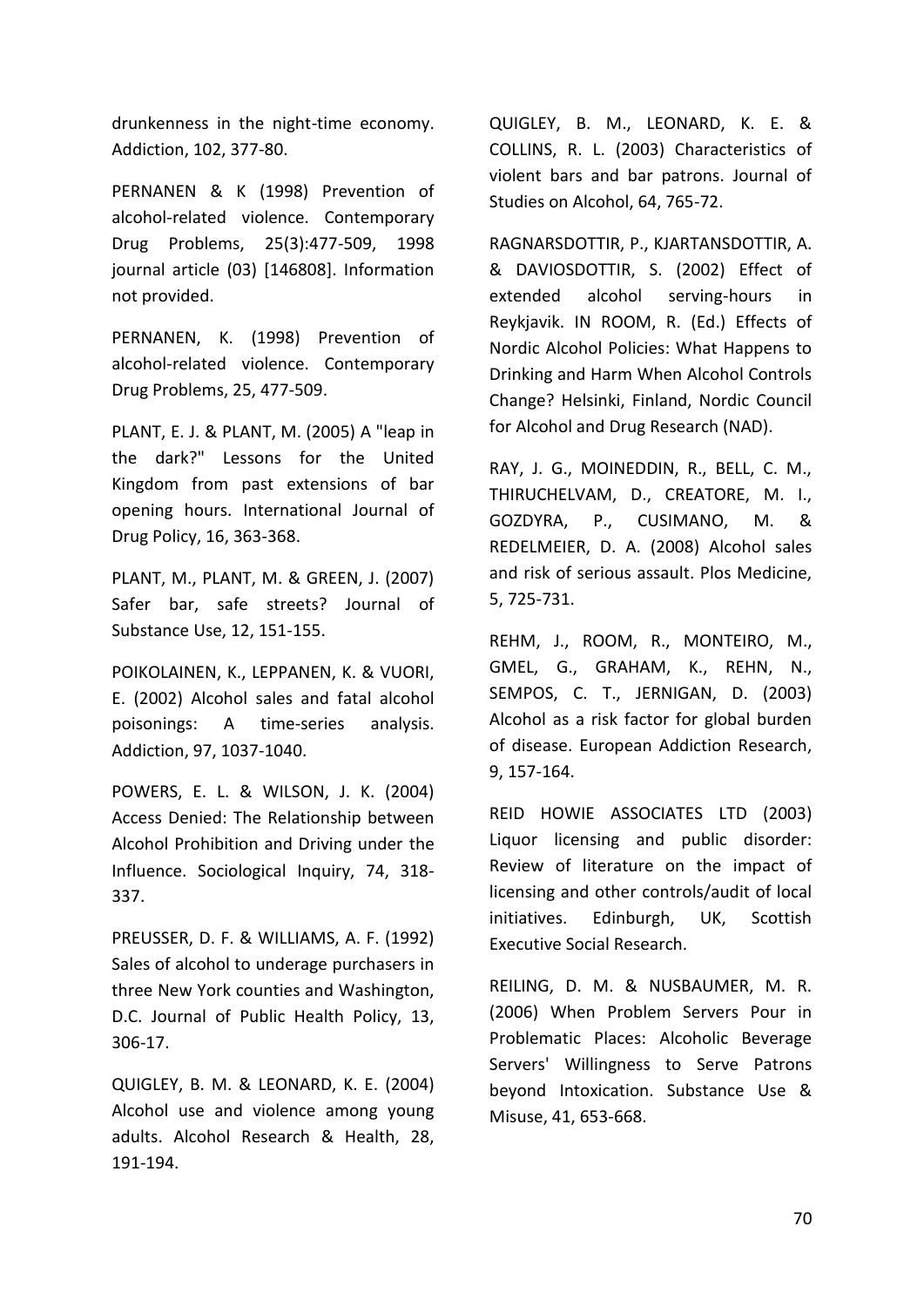REILING, D. M. & NUSBAUMER, M. R. (2007) An exploration of the potential impact of the designated driver campaign on bartenders' willingness to over-serve. International Journal of Drug Policy, 18, 458-63.

REILLY, D., VAN BEURDEN, E., MITCHELL, E., DIGHT, R., SCOTT, C. & BEARD, J. (1998) Alcohol education in licensed premises using brief intervention strategies. Addiction, 93, 385-98.

Reprints available from Ernie Lang, BA, Addiction Studies Unit, Curtin University of Technology, GPO Box U1987, Perth WA 6001, Australia.

RINGOLD, D. J. (2008) Responsibility and brand advertising in the alcoholic beverage market: The modeling of normative drinking behavior. Journal of Advertising, 37, 127-141.

RITSON, B. (1994) Preventive strategies for alcohol-related problems. Addiction, 89, 1491-6.

RIVARA, F. P., RELYEA-CHEW, A., WANG, J., RILEY, S., BOISVERT, D. & GOMEZ, T. (2007) Drinking behaviors in young adults: the potential role of designated driver and safe ride home programs. Injury Prevention, 13, 168-72.

ROBERTS, J. C. (2002) Serving up trouble in the barroom environment. Newark, Rutgers, The State University of New Jersey.

ROBERTS, J. C. (2007) Barroom aggression in Hoboken, New Jersey: don't blame the bouncers! Journal of Drug Education, 37, 429-45.

RONCEK, MAIER, D. W. & P.A (1991) Bars, blocks, and crimes revisited: Linking the theory of routine activities to the empiricism of "hot spots". Criminology, 29(4):725-753.

ROOM, R. (2005) 'You're one up because you haven't had a 'drink': bar staff, intoxication and violence. Addiction, 100, 729-730.

RYDON, P. & STOCKWELL, T. (1997) Local regulation and enforcement strategies for licensed premises. IN PLANT, M., SINGLE, E. & STOCKWELL, T. (Eds.) Alcohol: Minimising the Harm. What Works? New York, NY, Free Association Books Ltd.

RYDON, P., STOCKWELL, T., LANG, E. & BEEL, A. (1996) Pseudo-drunk-patron evaluation of bar-staff compliance with Western Australian liquor law. Australian & New Zealand Journal of Public Health, 20, 290-5.

SALTZ, R. F. (1997a) Evaluating specific community structural changes. Examples from the assessment of responsible beverage service. Evaluation Review, 21, 246-67.

SALTZ, R. F. (1997b) Prevention where alcohol is sold and consumed: Server intervention and responsible beverage service. IN PLANT, M., SINGLE, E. & STOCKWELL, T. (Eds.) Alcohol: Minimising the Harm. What Works? New York, NY, Free Association Books Ltd.

SCRIBNER, R. & COHEN, D. (2001) The effect of enforcement on merchant compliance with the minimum legal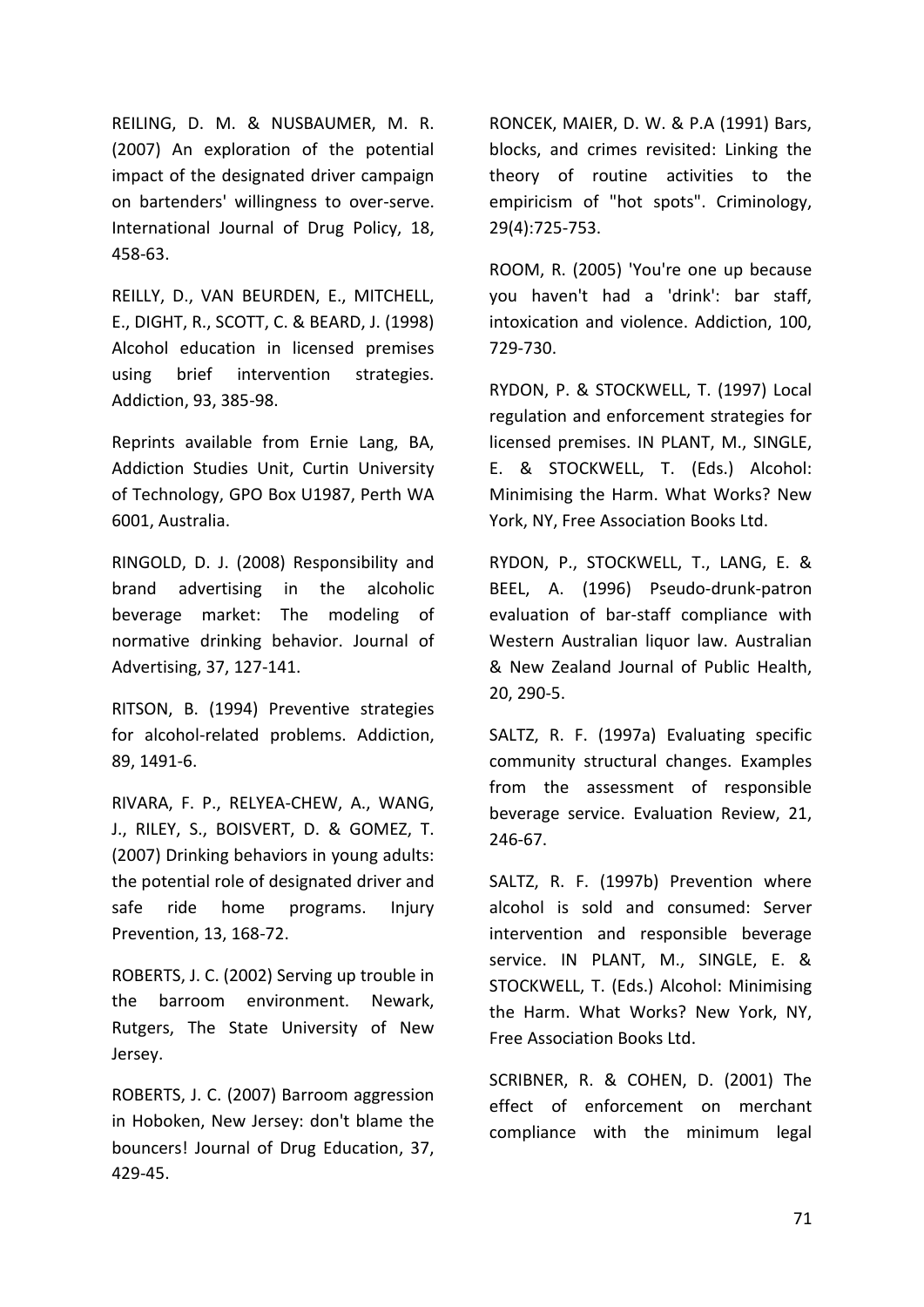drinking age law. Journal of Drug Issues, 31, 857-866.

SCRIBNER, R. A., MACKINNON, D. P. & DWYER, J. H. (1994) Alcohol outlet density and motor vehicle crashes in Los Angeles County cities. Journal of Studies on Alcohol, 55, 447-53.

SCRIBNER, R. A., MACKINNON, D. P. & DWYER, J. H. (1995) The risk of assaultive violence and alcohol availability in Los Angeles County. American Journal of Public Health, 85, 335-40.

SCRIBNER, R., COHEN, D., KAPLAN, S. & ALLEN, S. H. (1999) Alcohol availability and homicide in New Orleans: conceptual considerations for small area analysis of the effect of alcohol outlet density. Journal of Studies on Alcohol, 60, 310-6.

SCRIBNER, R., MASON, K., THEALL, K., SIMONSEN, N., SCHNEIDER, S. K., TOWVIM, L. G. & DEJONG, W. (2008) The Contextual Role of Alcohol Outlet Density in College Drinking. Journal of Studies on Alcohol and Drugs, 69, 112-120.

SHEPHERD, J. (1994) Violent crime: the role of alcohol and new approaches to the prevention of injury. Alcohol & Alcoholism, 29, 5-10.

SHEPHERD, J. (1998) The circumstances and prevention of bar-glass injury. Addiction, 93, 5-7.

SHULTS, R. A., ELDER, R. W., SLEET, D. A., NICHOLS, J. L., ALAO, M. O., CARANDE-KULIS, V., ZAZA, S., SOSIN, D. & THOMPSON, R. S. (2001a) Reviews of evidence regarding interventions to reduce alcohol-impaired driving. American Journal of Preventive Medicine, 21, 66-88.

SHULTS, R. A., ELDER, R. W., SLEET, D. A., NICHOLS, J. L., ALAO, M. O., CARANDE-KULIS, V. G., ZAZA, S., SOSIN, D. M., THOMPSON, R. S. & TASK FORCE ON COMMUNITY PREVENTIVE, S. (2001b) Reviews of evidence regarding interventions to reduce alcohol-impaired driving.[erratum appears in Am J Prev Med 2002 Jul;23(1):72]. American Journal of Preventive Medicine, 21, 66-88.

SIMONS-MORTON, B. G. & CUMMINGS, S. S. (1997) Evaluation of a local designated driver and responsible server program to prevent drinking and driving. Journal of Drug Education, 27, 321-33.

SINGLE, E. & TOCHER, B. (1992) Legislating responsible alcohol service: An inside view of the new Liquor Licence Act of Ontario. British Journal of Addiction, 87, 1433- 1443.

SINGLE, E. (1990) Server intervention: A new approach to the prevention of impaired driving. Health Education Research, 5, 237-245.

SINGLE, E. (1993a) The interaction between policy and research in the implementation of server training. Addiction, 88 Suppl, 105S-113S.

SINGLE, E. (1993b) Recent developments in alcoholism:public drinking. Recent Developments in Alcoholism, 11, 143-52.

SLOAN, F. A., LIANG, L., STOUT, E. M. & WHETTEN-GOLDSTEIN, K. (2000) Liability, risk perceptions, and precautions at bars. Journal of Law & Economics, 43, 473-501.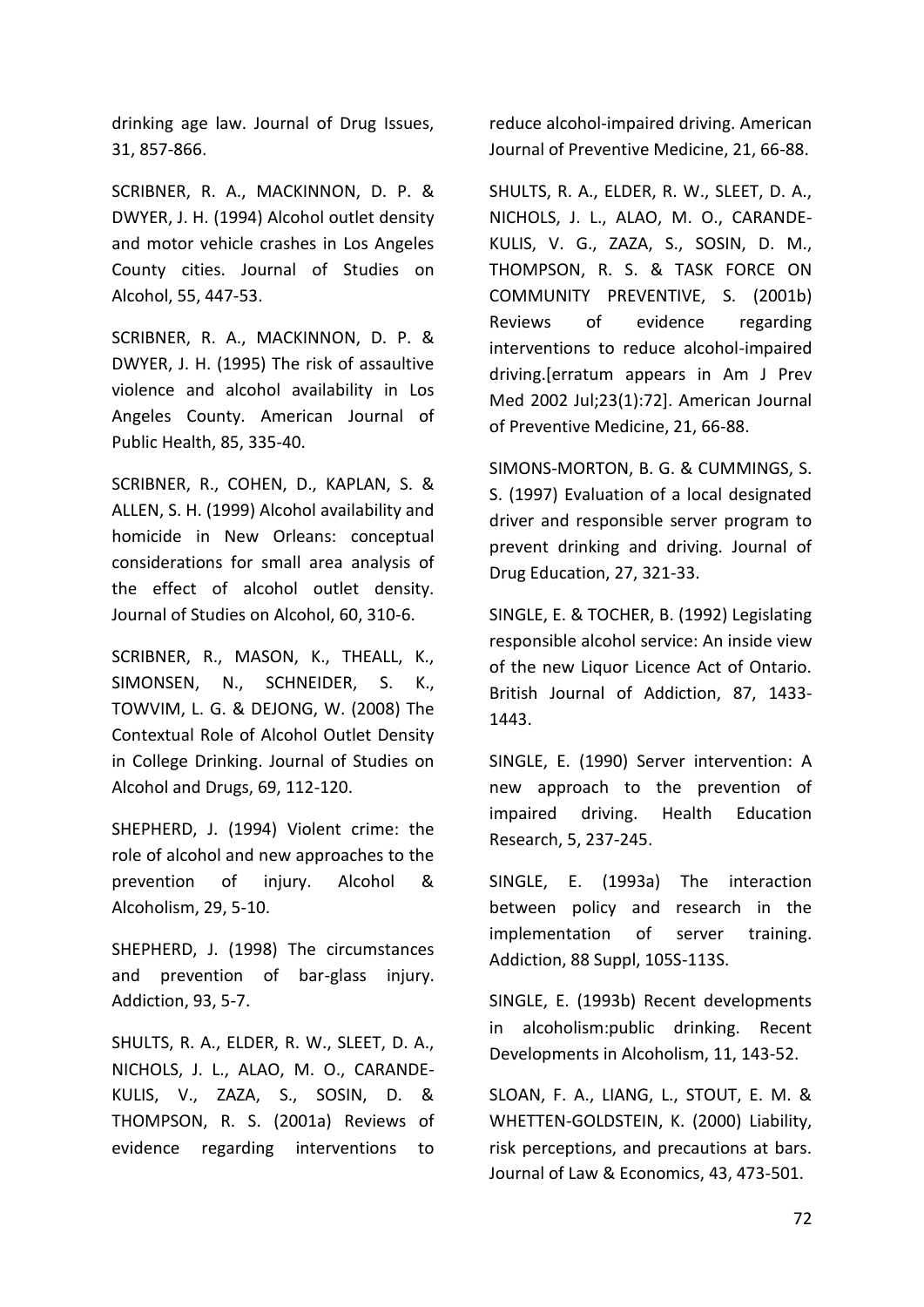SMART, R. G. (1996) Happy hour experiment in North America. Contemporary Drug Problems, 23, 291- 300.

SMITH & I.D (1992) Relationship between the number and type of alcohol outlets and mortality due to liver cirrhosis and traffic accidents. Drug and Alcohol Review, 11(2):145-151, 1992 journal article (03) [115894]. Information not provided.

SMITH, S. W., ATKIN, C. K. & ROZNOWSKI, J. (2006) Are "drink responsibly" alcohol campaigns strategically ambiguous? Health Communication, 20, 1-11.

SPEER, P. W., GORMAN, D. M., LABOUVIE, E. W. & ONTKUSH, M. J. (1998) Violent crime and alcohol availability: Relationships in an urban community. Journal of Public Health Policy, 19, 303- 318.

STEHR, M. (2007) The effect of Sunday sales bans and excise taxes on drinking and cross-border shopping for alcoholic beverages. National Tax Journal, 60, 85- 105.

STEVENSON, BREWER, M., LEE, R. D. & V (1998) Spatial relationship between licensed alcohol outlets and alcohol related motor vehicle crashes in Gwinnett County, Georgia. Journal of Safety Research, 29(3):197-203, 1998 journal article (03) [152284]. Information not provided.

STEVENSON, R. J., LIND, B. & WEATHERBURN, D. (1999) The relationship between alcohol sales and

assault in New South Wales, Australia. Addiction, 94, 397-410.

STEWART, K. (2005) How alcohol outlets affect neighborhood violence. Pacific Institute for Research and Evaluation.

STEWART, L. & CONWAY, K. (2000) Community action to reduce rural drink and drive crashes in New Zealand: adapting approaches in dynamic environments. Substance Use & Misuse, 35, 141-55.

STEWART, L. (1997) Approaches to preventing alcohol-related problems: The experience of New Zealand and Australia. Drug and Alcohol Review, 16, 391-399.

STITT, GIACOPASSI, B. G. & D.J (1992) Alcohol availability and alcohol-related crime. Criminal Justice Review, 17(2):268- 279, 1992 journal article (03) [130798]. Information not provided.

STOCKWELL, RYDON, T., GIANATTI, P., JENKINS, S., OVENDEN, E., SYED, C. & D (1992a) Levels of drunkenness of customers leaving licensed premises in Perth, Western Australia: A comparison of high and low `risk' premises. British Journal of Addiction, 87(6):873-881, 1992 journal article (03) [115518]. Information not provided.

STOCKWELL, SOMERFORD, T., LANG, P. & E (1991) Measurement of harmful outcomes following drinking on licensed premises. Drug and Alcohol Review, 10(2):99-106, 1991 journal article (03) [111648]. Information not provided.

STOCKWELL, T. & GRUENEWALD, P. (2001) Controls on the physical availability of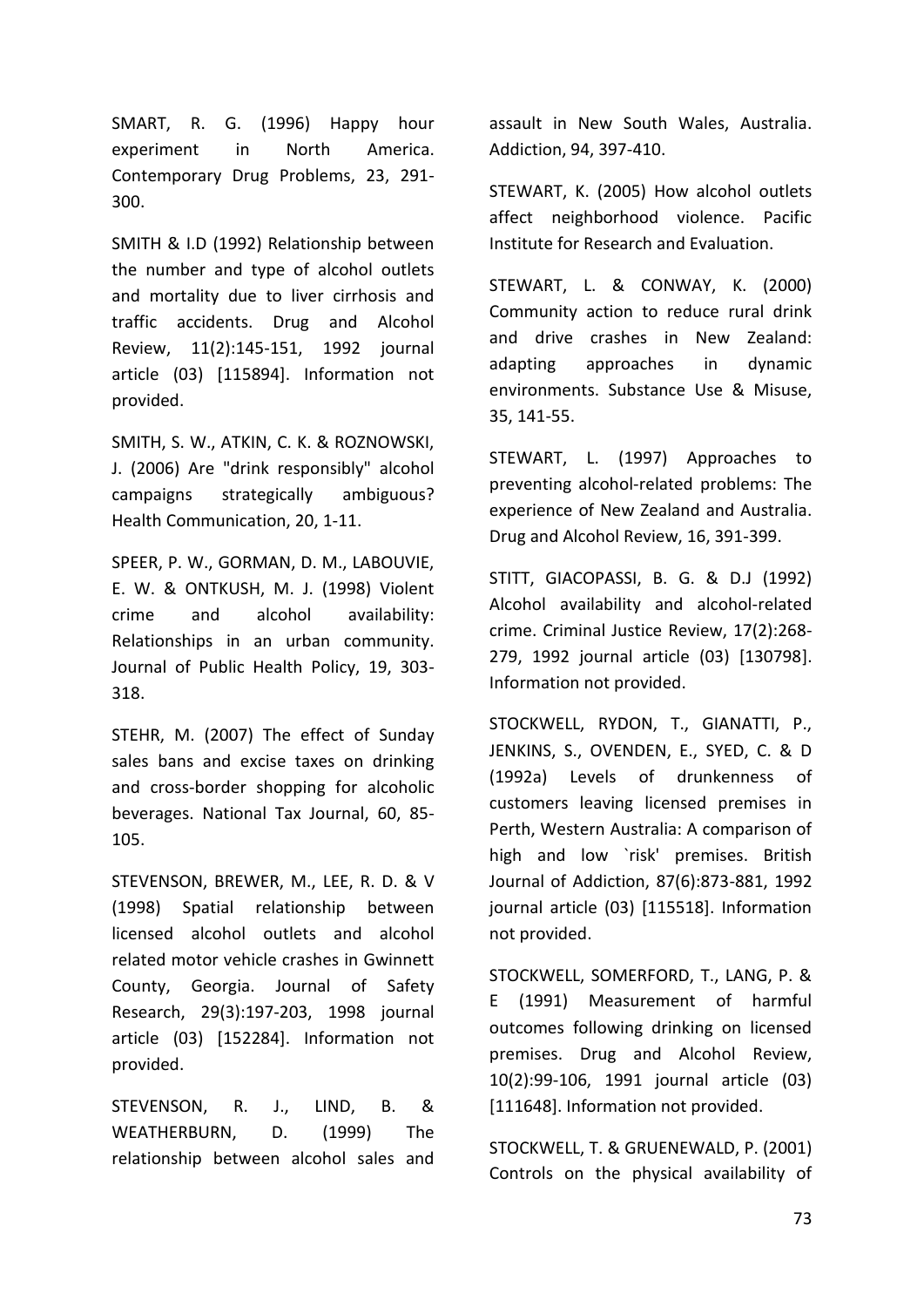alcohol. IN HEATHER N; PETERS TJ; STOCKWELL T, E. (Ed.) International Handbook of Alcohol Dependence and Problems. Chichester, England, John Wiley and Sons Ltd.

STOCKWELL, T. (1997a) Liquor outlets and prevention policy: the need for light in dark corners. Addiction, 92, 925-30.

STOCKWELL, T. (1997b) Regulation of the licensed drinking environment: A major opportunity for crime prevention. IN HOMEL, R. (Ed.) Policing for prevention: Reducing Crime, Public Intoxication and Injury. Monsey, NY, Criminal Justice Press.

STOCKWELL, T. (2001) Responsible alcohol service: lessons from evaluations of server training and policing initiatives. Drug and Alcohol Review, 20, 257-65.

STOCKWELL, T. (2006) Alcohol supply, demand, and harm reduction: What is the strongest cocktail? (editorial). International Journal of Drug Policy, 17, 269-277.

STOCKWELL, T., LANG, E. & RYDON, P. (1993) High risk drinking settings: the association of serving and promotional practices with harmful drinking. Addiction, 88, 1519-26.

STOCKWELL, T., MCLEOD, R., STEVENS, M., PHILLIPS, M., WEBB, M. & JELINEK, G. (2002) Alcohol consumption, setting, gender and activity as predictors of injury: a population-based case-control study. Journal of Studies on Alcohol, 63, 372-9.

STOCKWELL, T., RYDON, P., GIANATTI, S., JENKINS, E., OVENDEN, C. & SYED, D. (1992b) Levels of drunkenness of customers leaving licensed premises in Perth, Western Australia: a comparison of high and low 'risk' premises. British Journal of Addiction, 87, 873-81.

STOCKWELL, T., SOMERFORD, P. & LANG, E. (1992c) The relationship between license type and alcohol-related problems attributed to licensed premises in Perth, Western Australia. Journal of Studies on Alcohol, 53, 495-8.

STOUT, E. M., SLOAN, F. A., LIANG, L. & DAVIES, H. H. (2000) Reducing harmful alcohol-related behaviors: effective regulatory methods. Journal of Studies on Alcohol, 61, 402-12.

TATLOW, J. R., CLAPP, J. D. & HOHMAN, M. M. (2000) The relationship between the geographic density of alcohol outlets and alcohol-related hospital admissions in San Diego County. Journal of Community Health, 25, 79-88.

The Digital Object Identifier for direct online access to this article is DOI:10.1159/000072222 or search at www.karger.com/ear

THOMBS, D. L., DODD, V., PORKORNY, S. B., OMLI, M. R., O, M. R., WEBB, M. C., LACACI, D. M. & WERCH, C. (2008) Drink Specials and the Intoxication Levels of Patrons Exiting College Bars. American Journal of Health Behavior, 32, 9-419.

TOOMEY, T. L. & WAGENAAR, A. C. (1999) Policy options for prevention: the case of alcohol. Journal of Public Health Policy, 20, 192-213.

TOOMEY, T. L., KILIAN, G. R., GEHAN, J. P., PERRY, C. L., JONES-WEBB, R. &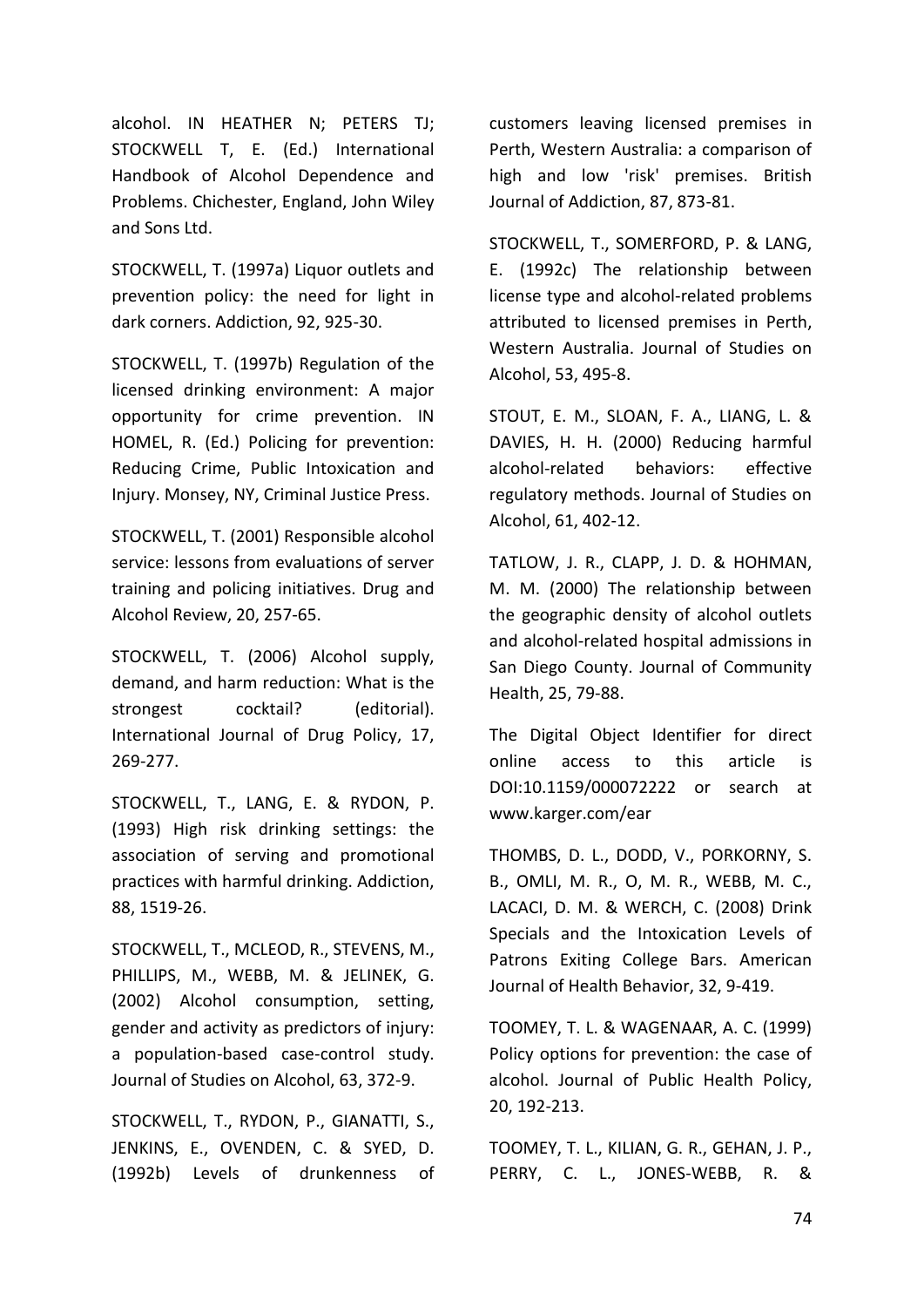WAGENAAR, A. C. (1998) Qualitative assessment of training programs for alcohol servers and establishment managers. Public Health Reports, 113, 162-9.

TOOMEY, T. L., LENK, K. M. & WAGENAAR, A. C. (2007) Environmental policies to reduce college drinking: An update of research findings. Journal of Studies on Alcohol and Drugs, 68, 208-219.

TOOMEY, T. L., WAGENAAR, A. C., ERICKSON, D. J., FLETCHER, L. A., PATREK, W. & LENK, K. M. (2004) Illegal alcohol sales to obviously intoxicated patrons at licensed establishments. Alcoholism: Clinical and Experimental Research, 28, 769-774.

TOOMEY, T. L., WAGENAAR, A. C., KILIAN, G., FITCH, O., ROTHSTEIN, C. & FLETCHER, L. (1999) Alcohol sales to pseudointoxicated bar patrons. Public Health Reports, 114, 337-342.

TOUMBOUROU, J. W., STOCKWELL, T., NEIGHBORS, C., MARLATT, G. A., STURGE, J. & REHM, J. (2007) Interventions to reduce harm associated with adolescent substance use. Lancet, 369, 1391-401.

TREMBLAY, P. F., MIHIC, L., GRAHAM, K. & JELLEY, J. (2007) Role of motivation to respond to provocation, the social environment, and trait aggression in alcohol-related aggression. Aggressive Behavior, 33, 389-411.

TRENO, A. J. & LEE, J. P. (2002) Approaching alcohol problems through local environmental interventions. Alcohol Research & Health: the Journal of the

National Institute on Alcohol Abuse & Alcoholism, 26, 35-40.

TRENO, A. J., GRUBE, J. W. & MARTIN, S. E. (2003) Alcohol availability as a predictor of youth drinking and driving: a hierarchical analysis of survey and archival data. Alcoholism: Clinical & Experimental Research, 27, 835-40.

TRENO, A. J., GRUENEWALD, P. J. & JOHNSON, F. W. (2001) Alcohol availability and injury: the role of local outlet densities. Alcoholism: Clinical & Experimental Research, 25, 1467-71.

TRENO, A. J., GRUENEWALD, P. J., REMER, L. G., JOHNSON, F. & LASCALA, E. A. (2008) Examining multi-level relationships between bars, hostility and aggression: social selection and social influence. Addiction, 103, 66-77.

TRENO, A. J., JOHNSON, F. W., REMER, L. G. & GRUENEWALD, P. J. (2007) The impact of outlet densities on alcoholrelated crashes: a spatial panel approach. Accident Analysis & Prevention, 39, 894- 901.

TROLLDAL, B. (2005) An investigation of the effect of privatization of retail sales of alcohol on consumption and traffic accidents in Alberta, Canada. Addiction, 100, 662-71.

TRUONG, K. D. & STURM, R. (2007) Alcohol outlets and problem drinking among adults in California. Journal of Studies on Alcohol, 68, 923-33.

TURRISI, R., NICHOLSON, B. & JACCARD, J. (1999a) A cognitive analysis of server intervention policies: perceptions of bar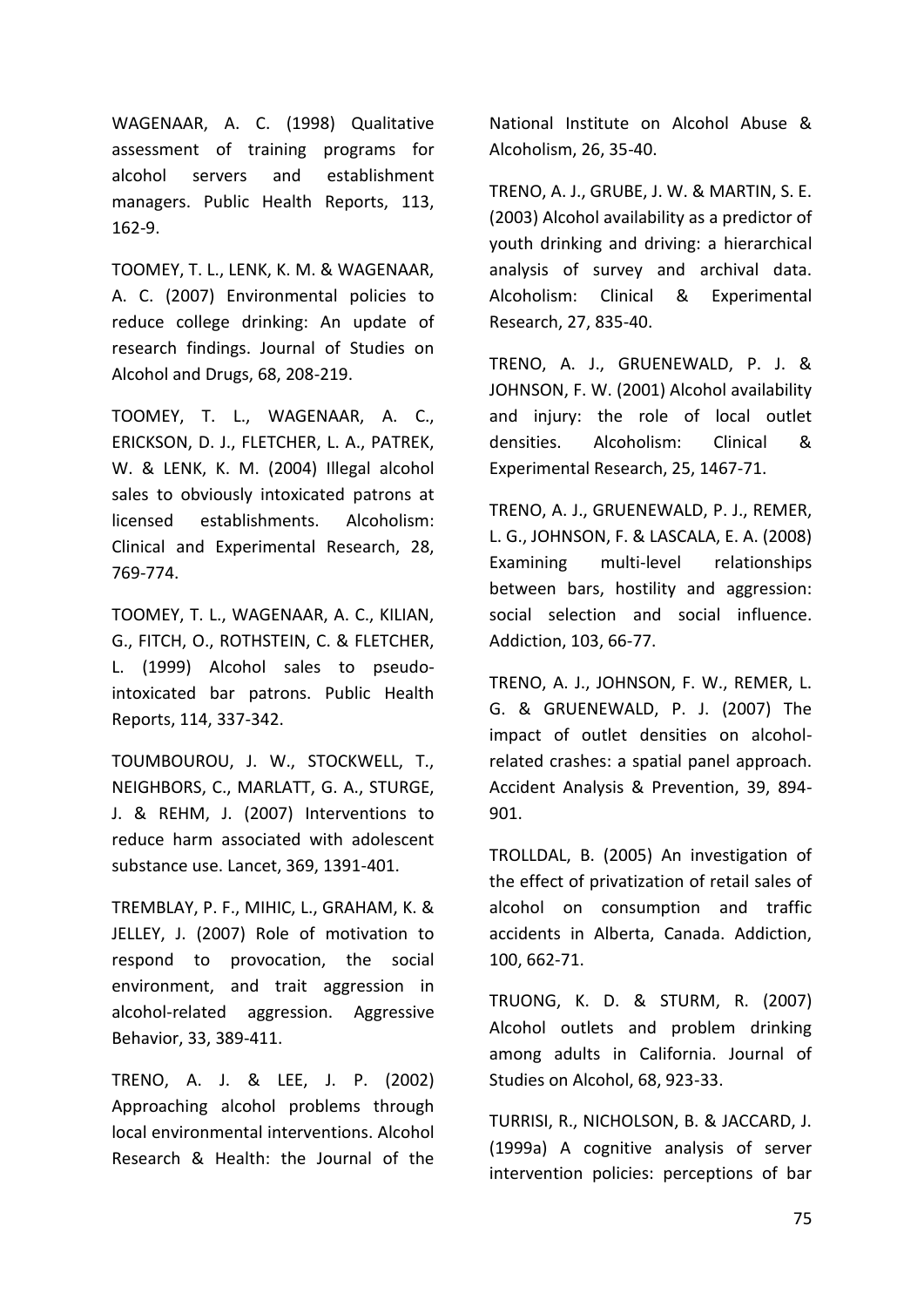owners and servers. Journal of Studies on Alcohol, 60, 37-46.

TURRISI, R., NICHOLSON, B. & JACCARD, J. (1999b) An examination of the utility of server intervention to reduce alcoholrelated problems in college students. Journal of Applied Social Psychology, 29, 622-638.

VALVERDE, M. & CIRAK, M. (2003) Governing bodies, creating gay spaces: policing and security issues in 'gay' downtown Toronto. British Journal of Criminology, 43, 102-21.

VAN HOUTEN, R., VAN HOUTEN, J. & MALENFANT, J. E. (1994) The effects of low alcohol beverages on alcohol consumption and impairment. Behavior Modification, 18, 505-13.

VAN OERS, J. A. & GARRETSEN, H. F. (1993) The geographic relationship between alcohol use, bars, liquor shops and traffic injuries in Rotterdam. Journal of Studies on Alcohol, 54, 739-44.

VAUGHAN, S. (2001) Reducing alcoholrelated harm in and around licensed premises: Industry accords. A successful intervention. IN WILLIAMS, P. (Ed.) Alcohol, Young Persons and Violence. Canberra, Australia, Australian Institute of Criminology.

VINGILIS, E., LIBAN, C. B., BLEFGEN, H., COLBOURNE, D. & REYNOLDS, D. (1992) Introducing beer sales at a Canadian ball park: the effect on motor vehicle accidents. Accident Analysis & Prevention, 24, 521-6.

VINGILIS, E., MCLEOD, A. I., SEELEY, J., MANN, R. E., BEIRNESS, D. & COMPTON, C. P. (2005) Road safety impact of extended drinking hours in Ontario. Accident Analysis & Prevention, 37, 549- 56.

VINGILIS, E., MCLEOD, A. I., SEELEY, J., MANN, R., VOAS, R. & COMPTON, C. (2006) The impact of Ontario's extended drinking hours on cross-border cities of Windsor and Detroit. Accident Analysis & Prevention, 38, 63-70.

VINGILIS, E., MCLEOD, A. I., STODUTO, G., SEELEY, J. & MANN, R. E. (2007) Impact of extended drinking hours in Ontario on motor-vehicle collision and non-motorvehicle collision injuries. Journal of Studies on Alcohol, 68, 905-11.

VOAS, R. B., LANGE, J. E. & JOHNSON, M. B. (2002) Reducing high-risk drinking by young Americans south of the border: The impact of a partial ban on sales of alcohol. Journal of Studies on Alcohol, 63, 286-292.

VOAS, R. B., ROMANO, E., KELLEY-BAKER, T. & TIPPETTS, A. S. (2006) A partial ban on sales to reduce high-risk drinking South of the border: seven years later. Journal of Studies on Alcohol, 67, 746-53.

WAGENAAR, A. C. & HOLDER, H. D. (1991) Effects of alcoholic beverage server liability on traffic crash injuries. Alcoholism: Clinical & Experimental Research, 15, 942-7.

WAGENAAR, A. C., MURRAY, D. M., WOLFSON, M., FORSTER, J. L. & ET AL. (1994b) Communities mobilizing for change on alcohol: Design of a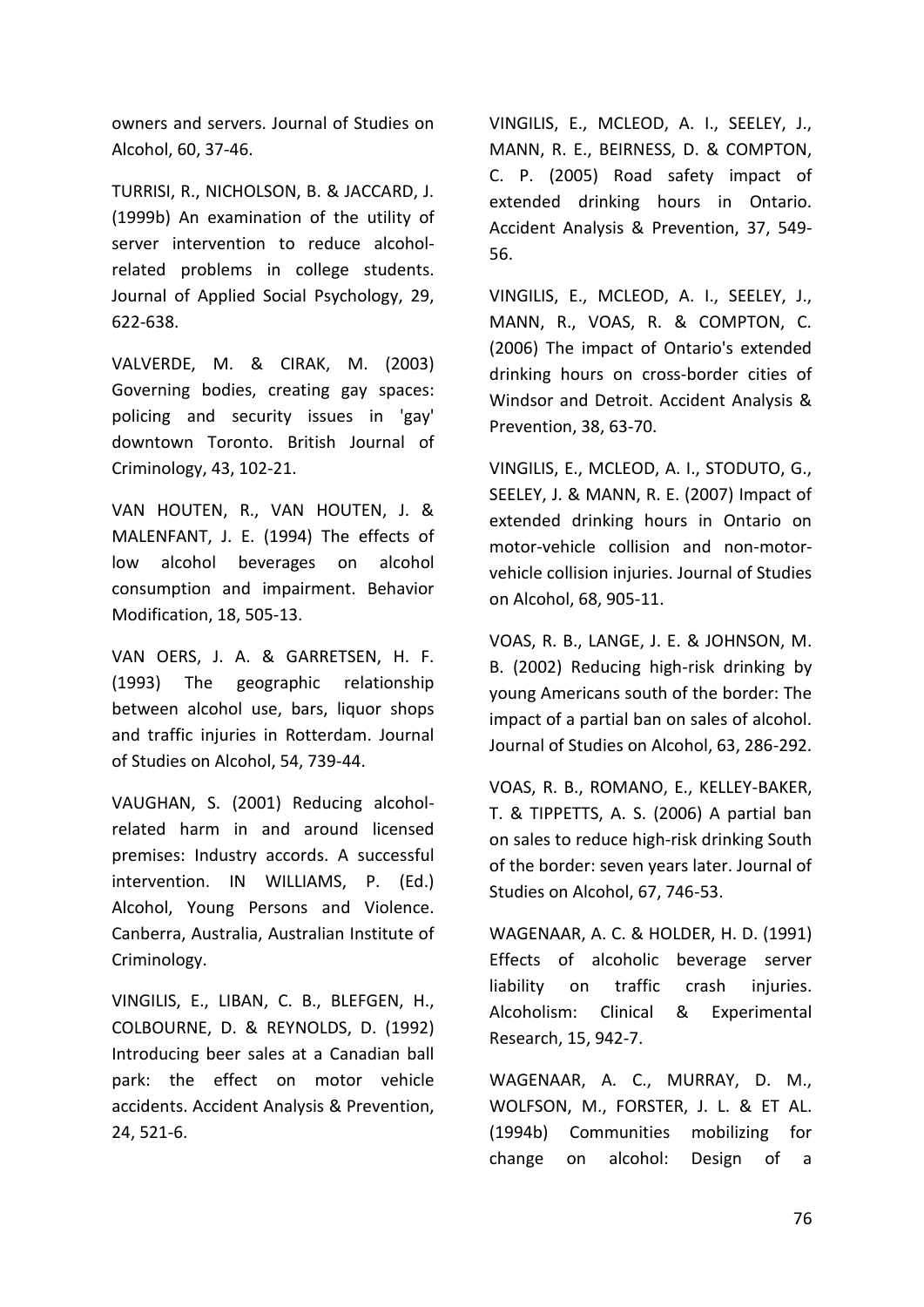randomized community trial. Journal of Community Psychology, 79-101.

WAGENAAR, TOOMEY, A. C. & T.L (2000) Alcoholic policy: Gap between legislative action and current research. Contemporary Drug Problems, 27(4):681- 733, 2000 journal article (03) [159163]. National Institute on Alcohol Abuse and Alcoholism; Robert Wood Johnson Foundation

WAGENAAR, WOLFSON, A. C. & M (1994a) Enforcement of the legal minimum drinking age in the United States. Journal of Public Health Policy, 15(1):37-53, 1994 journal article (03) [138398]. National Highway Traffic Safety Administration Grant: NHTSA DTNH-22-91-05301

WALKER, S., WAITERS, E., GRUBE, J. W. & CHEN, M.-J. (2005) Young people driving after drinking and riding with drinking drivers: drinking locations--what do they tell us? Traffic Injury Prevention, 6, 212-8.

WALL, A.-M., THRUSSELL, C. & LALONDE, R. N. (2003) Do alcohol expectancies become intoxicated outcomes? A test of social-learning theory in a naturalistic bar setting. Addictive Behaviors, 28, 1271-83.

WALLIN, E. & ANDREASSON, S. (2005a) Effects of a Community Action Program on Problems Related to Alcohol Consumption at Licensed Premises. IN STOCKWELL, T., GRUENEWALD, P. J., TOUMBOUROU, J. W. & LOXLEY, W. (Eds.) Preventing harmful substance use: The evidence base for policy and practice. New York, NY, John Wiley & Sons Ltd.

WALLIN, E. & ANDREASSON, S. (2005b) Public opinion on alcohol service at licensed premises: a population survey in Stockholm, Sweden 1999-2000. Health Policy, 72, 265-78.

WALLIN, E., NORSTROM, T. & ANDREASSON, S. (2003) Effects of a community action programme on responsible beverage service (RBS). Nordisk Alkohol- & narkotikatidskrift (Nordic Studies on Alcohol and Drugs), 20, 97-100.

WARNER-SMITH, M., WIGGERS, J., CONSIDINE, R. & KNIGHT, J. (2000) Dissemination of responsible service of alcohol initiatives to rugby league clubs. Australian and New Zealand Journal of Public Health, 24, 312-315.

WATT, K., PURDIE, D. M., ROCHE, A. M. & MCCLURE, R. (2006) Acute alcohol consumption and mechanism of injury. Journal of Studies on Alcohol, 67, 14-21.

WATT, K., PURDIE, D. M., ROCHE, A. M. & MCCLURE, R. J. (2005) The relationship between acute alcohol consumption and consequent injury type. Alcohol & Alcoholism, 40, 263-8.

WEBSTER, J., PIMENTEL, J. H. & CLARK, D. B. (2008) Characteristics of DUI offenders convicted in wet, dry, and moist counties. Accident Analysis & Prevention, 40, 976- 982.

WECHSLER, H., LEE, J. E., HALL, J., WAGENAAR, A. C. & LEE, H. (2002) Secondhand Effects of Student Alcohol Use Reported by Neighbors of Colleges: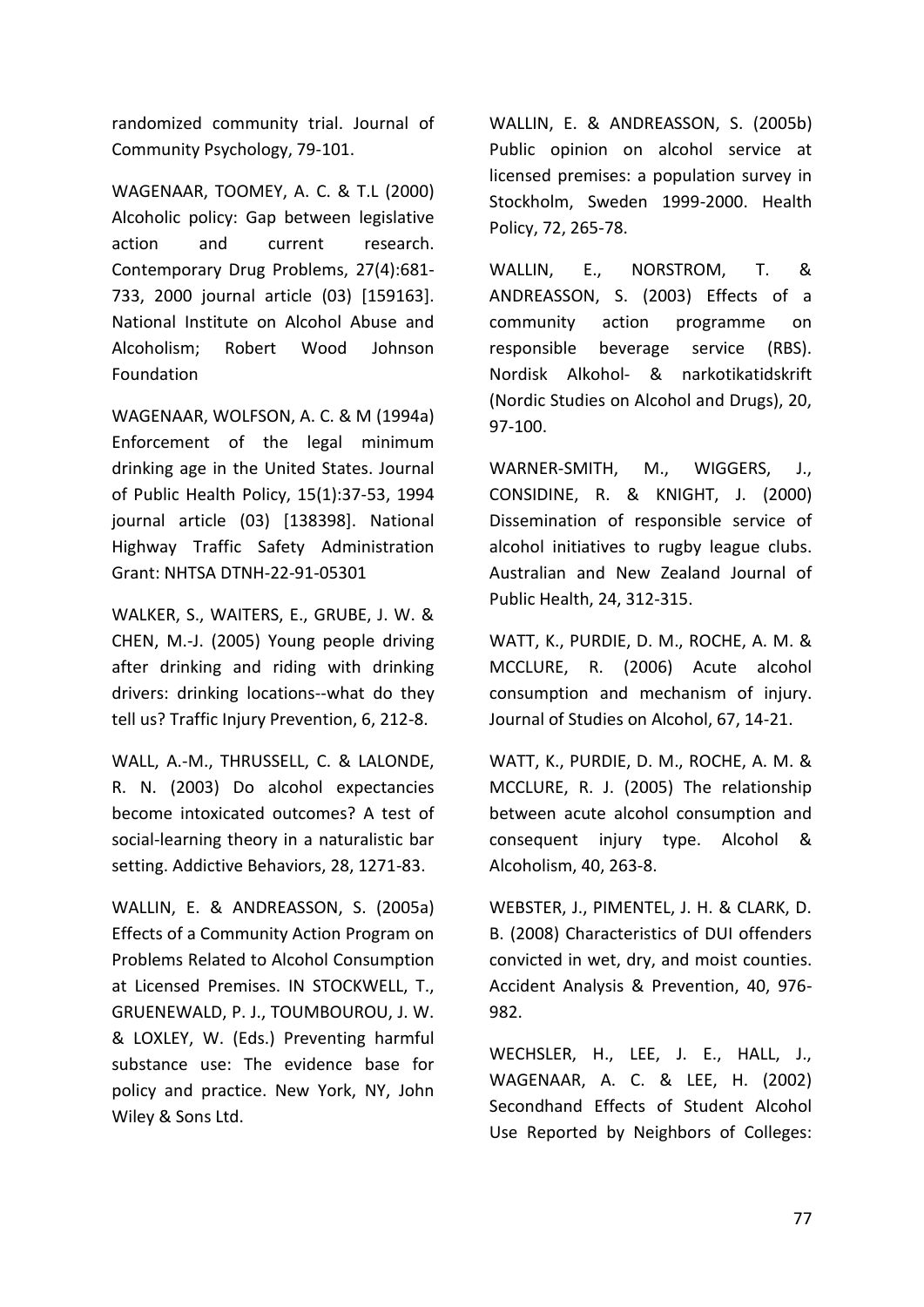The Role of Alcohol Outlets. Social Science and Medicine, 55, 425-35.

WEISS & S (2002) Free alcohol for youth in Israeli clubs. Globe, Issue 1: 14-15, 2002 journal article (03) [163264]. Information not provided.

WEITZMAN, E. R., NELSON, A. L. & WECHSLER, H. (2003) Assessing sucess in a coalition-based environmental prevention programme targeting alcohol abuse and harms: process measures from the Harvard School of Public Health "A Matter of Degree" programme evaluation Nordisk Alkohol- & narkotikatidskrift (Nordic Studies on Alcohol and Drugs), 20.

WELLS, S., GRAHAM, K. & WEST, P. (1998) "The good, the bad, and the ugly": Responses by security staff to aggressive incidents in public drinking settings. Journal of Drug Issues, 28, 817-836.

WIGGERS, J. H. (2007) Reducing alcoholrelated violence and improving community safety: the Alcohol Linking Program. New South Wales Public Health Bulletin, 18, 83-5.

WIGGERS, J., CONSIDINE, R., DALY, J. & HAZELL, T. (2000) Prevalence and acceptability of public health initiatives in licensed premises. Australian and New Zealand Journal of Public Health, 24, 320- 322.

WIGGERS, J., JAUNCEY, M., CONSIDINE, R., DALY, J., KINGSLAND, M., PURSS, K., BURROWS, S., NICHOLAS, C. & WAITES, R. (2004) Strategies and outcomes in translating alcohol harm reduction research into practice: the Alcohol Linking Program. Drug & Alcohol Review, 23, 355- 64.

WILLIAMS, P. (2001) Alcohol, young persons and violence. Research and Public Policy Series No. 35, Canberra, Australia, Australian Institute of Criminology.

WILLNER, P. & ROWE, G. (2001) Alcohol servers' estimates of young people's ages. Drugs: Education, Prevention and Policy, 8, 375-383.

WINN, R. G. & GIACOPASSI, D. (1993) Effects of county-level alcohol prohibition on motor vehicle accidents. Social Science Quarterly, 74, 783-92.

WITTMAN, F. D. (1997) Local control to prevent problems of alcohol PB: Experience in California communities. IN PLANT, M., SINGLE, E. & STOCKWELL, T. (Eds.) Alcohol: Minimising the Harm. What Works? New York, NY, Free Association Books Ltd.

WOLFSON, M., TOOMEY, T. L., FORSTER, J. L., WAGENAAR, A. C., MCGOVERN, P. G. & PERRY, C. L. (1996a) Characteristics, policies and practices of alcohol outlets and sales to underage persons. Journal of Studies on Alcohol, 57, 670-674.

WOLFSON, M., TOOMEY, T. L., MURRAY, D. M., FORSTER, J. L., SHORT, B. J. & WAGENAAR, A. C. (1996b) Alcohol outlet policies and practices concerning sales to underage people. Addiction, 91, 589-602.

WOOLGROVE, M., HUCKLE, T., CONWAY, K. & CASSWELL, S. (2002) Auckland Pseudo Patrons Project. Auckland, New Zealand, Alcohol and Public Heath Research Unit.